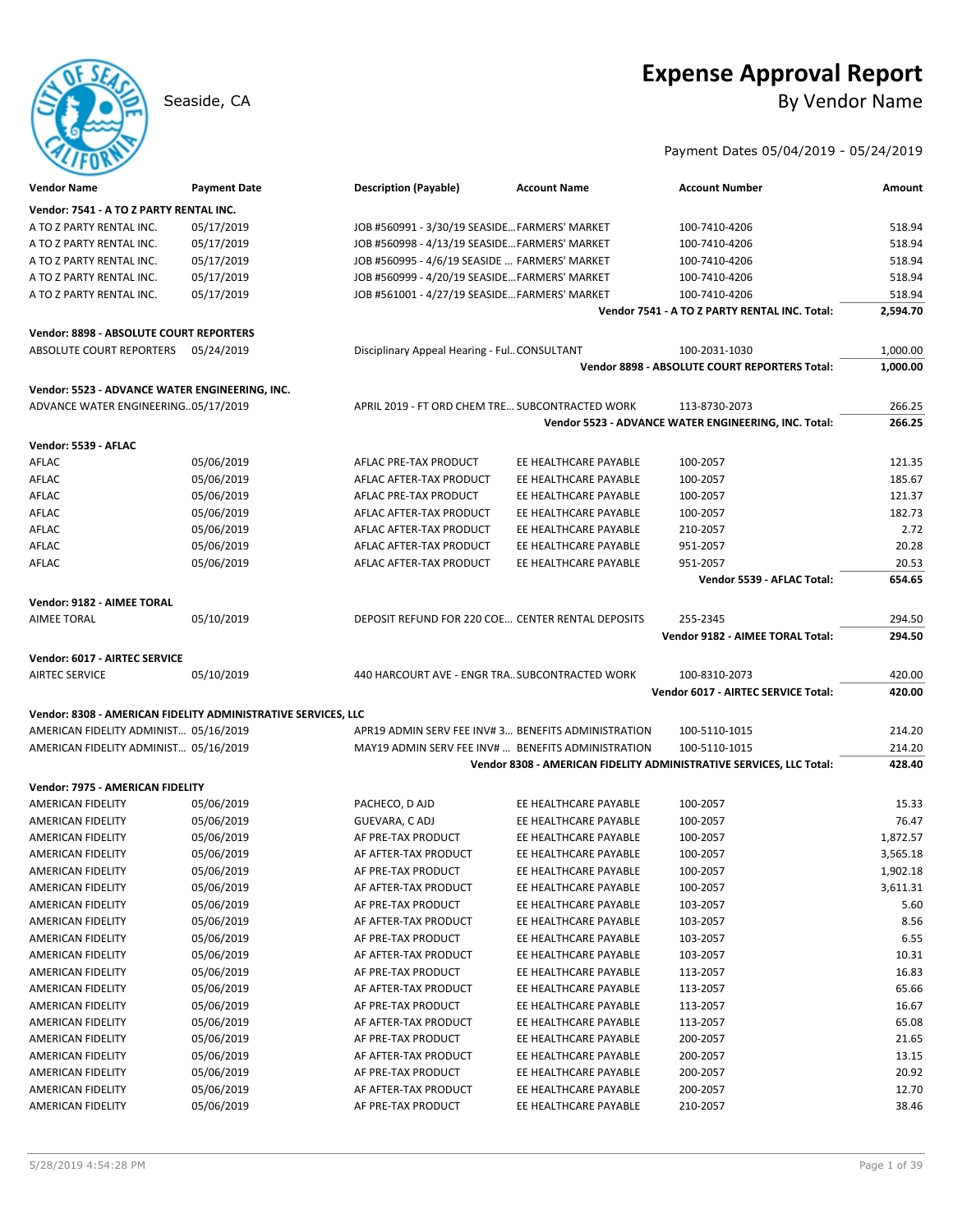| <b>Expense Approval Report</b> | Payment Dates: 05/04/2019 - 05/24/2019 |
|--------------------------------|----------------------------------------|
|--------------------------------|----------------------------------------|

| <b>Vendor Name</b>                     | <b>Payment Date</b> | <b>Description (Payable)</b>                           | <b>Account Name</b>                                   | <b>Account Number</b>                    | Amount    |  |
|----------------------------------------|---------------------|--------------------------------------------------------|-------------------------------------------------------|------------------------------------------|-----------|--|
| AMERICAN FIDELITY                      | 05/06/2019          | AF AFTER-TAX PRODUCT                                   | EE HEALTHCARE PAYABLE                                 | 210-2057                                 | 50.58     |  |
| AMERICAN FIDELITY                      | 05/06/2019          | AF PRE-TAX PRODUCT                                     | EE HEALTHCARE PAYABLE                                 | 210-2057                                 | 52.87     |  |
| AMERICAN FIDELITY                      | 05/06/2019          | AF AFTER-TAX PRODUCT                                   | EE HEALTHCARE PAYABLE                                 | 210-2057                                 | 42.19     |  |
| AMERICAN FIDELITY                      | 05/06/2019          | AF PRE-TAX PRODUCT                                     | EE HEALTHCARE PAYABLE                                 | 271-2057                                 | 34.96     |  |
| AMERICAN FIDELITY                      | 05/06/2019          | AF AFTER-TAX PRODUCT                                   | EE HEALTHCARE PAYABLE                                 | 271-2057                                 | 78.93     |  |
| AMERICAN FIDELITY                      | 05/06/2019          | AF PRE-TAX PRODUCT                                     | EE HEALTHCARE PAYABLE                                 | 271-2057                                 | 31.78     |  |
| AMERICAN FIDELITY                      | 05/06/2019          | AF AFTER-TAX PRODUCT                                   | EE HEALTHCARE PAYABLE                                 | 271-2057                                 | 83.08     |  |
| AMERICAN FIDELITY                      | 05/06/2019          | AF PRE-TAX PRODUCT                                     | EE HEALTHCARE PAYABLE                                 | 401-2057                                 | 47.10     |  |
| AMERICAN FIDELITY                      | 05/06/2019          | AF AFTER-TAX PRODUCT                                   | EE HEALTHCARE PAYABLE                                 | 401-2057                                 | 110.39    |  |
| AMERICAN FIDELITY                      | 05/06/2019          | AF PRE-TAX PRODUCT                                     | EE HEALTHCARE PAYABLE                                 | 401-2057                                 | 43.77     |  |
| AMERICAN FIDELITY                      | 05/06/2019          | AF AFTER-TAX PRODUCT                                   | EE HEALTHCARE PAYABLE                                 | 401-2057                                 | 108.64    |  |
| AMERICAN FIDELITY                      | 05/06/2019          | AF PRE-TAX PRODUCT                                     | EE HEALTHCARE PAYABLE                                 | 501-2057                                 | 65.69     |  |
| AMERICAN FIDELITY                      | 05/06/2019          | AF AFTER-TAX PRODUCT                                   | EE HEALTHCARE PAYABLE                                 | 501-2057                                 | 44.86     |  |
| AMERICAN FIDELITY                      | 05/06/2019          | AF PRE-TAX PRODUCT                                     | EE HEALTHCARE PAYABLE                                 | 501-2057                                 | 65.71     |  |
| AMERICAN FIDELITY                      | 05/06/2019          | AF AFTER-TAX PRODUCT                                   | EE HEALTHCARE PAYABLE                                 | 501-2057                                 | 44.85     |  |
| AMERICAN FIDELITY                      | 05/06/2019          | AF PRE-TAX PRODUCT                                     | EE HEALTHCARE PAYABLE                                 | 503-2057                                 | 20.39     |  |
| AMERICAN FIDELITY                      | 05/06/2019          | AF AFTER-TAX PRODUCT                                   | EE HEALTHCARE PAYABLE                                 | 503-2057                                 | 44.47     |  |
| AMERICAN FIDELITY                      | 05/06/2019          | AF PRE-TAX PRODUCT                                     | EE HEALTHCARE PAYABLE                                 | 503-2057                                 | 20.39     |  |
| AMERICAN FIDELITY                      | 05/06/2019          | AF AFTER-TAX PRODUCT                                   | EE HEALTHCARE PAYABLE                                 | 503-2057                                 | 44.47     |  |
| AMERICAN FIDELITY                      | 05/06/2019          | AF PRE-TAX PRODUCT                                     | EE HEALTHCARE PAYABLE                                 | 951-2057                                 | 67.60     |  |
| AMERICAN FIDELITY                      | 05/06/2019          | AF AFTER-TAX PRODUCT                                   | EE HEALTHCARE PAYABLE                                 | 951-2057                                 | 59.50     |  |
| <b>AMERICAN FIDELITY</b>               | 05/06/2019          | AF PRE-TAX PRODUCT                                     | EE HEALTHCARE PAYABLE                                 | 951-2057                                 | 57.31     |  |
| <b>AMERICAN FIDELITY</b>               | 05/06/2019          | AF AFTER-TAX PRODUCT                                   | EE HEALTHCARE PAYABLE                                 | 951-2057                                 | 52.49     |  |
|                                        |                     |                                                        |                                                       | Vendor 7975 - AMERICAN FIDELITY Total:   | 12,617.20 |  |
| Vendor: 7976 - AMERICAN FIDELITY       |                     |                                                        |                                                       |                                          |           |  |
| <b>AMERICAN FIDELITY</b>               | 05/06/2019          | AF FLEX SEC 125                                        | EE HEALTHCARE PAYABLE                                 | 100-2057                                 | 2,502.96  |  |
| AMERICAN FIDELITY                      | 05/06/2019          | AF FLEX SEC 125                                        | EE HEALTHCARE PAYABLE                                 | 100-2057                                 | 2,490.90  |  |
| AMERICAN FIDELITY                      | 05/06/2019          | AF FLEX SEC 125                                        | EE HEALTHCARE PAYABLE                                 | 103-2057                                 | 3.43      |  |
| AMERICAN FIDELITY                      | 05/06/2019          | AF FLEX SEC 125                                        | EE HEALTHCARE PAYABLE                                 | 103-2057                                 | 4.57      |  |
| AMERICAN FIDELITY                      | 05/06/2019          | AF FLEX SEC 125                                        | EE HEALTHCARE PAYABLE                                 | 113-2057                                 | 20.83     |  |
| AMERICAN FIDELITY                      | 05/06/2019          | AF FLEX SEC 125                                        | EE HEALTHCARE PAYABLE                                 | 113-2057                                 | 19.48     |  |
| AMERICAN FIDELITY                      | 05/06/2019          | AF FLEX SEC 125                                        | EE HEALTHCARE PAYABLE                                 | 200-2057                                 | 55.14     |  |
| AMERICAN FIDELITY                      | 05/06/2019          | AF FLEX SEC 125                                        | EE HEALTHCARE PAYABLE                                 | 200-2057                                 | 53.28     |  |
| AMERICAN FIDELITY                      | 05/06/2019          | AF FLEX SEC 125                                        | EE HEALTHCARE PAYABLE                                 | 210-2057                                 | 14.34     |  |
| AMERICAN FIDELITY                      | 05/06/2019          | AF FLEX SEC 125                                        | EE HEALTHCARE PAYABLE                                 | 210-2057                                 | 7.98      |  |
| AMERICAN FIDELITY                      | 05/06/2019          | AF FLEX SEC 125                                        | EE HEALTHCARE PAYABLE                                 | 271-2057                                 | 59.07     |  |
| AMERICAN FIDELITY                      | 05/06/2019          | AF FLEX SEC 125                                        | EE HEALTHCARE PAYABLE                                 | 271-2057                                 | 57.93     |  |
| AMERICAN FIDELITY                      | 05/06/2019          | AF FLEX SEC 125                                        | EE HEALTHCARE PAYABLE                                 | 401-2057                                 | 82.11     |  |
| AMERICAN FIDELITY                      | 05/06/2019          | AF FLEX SEC 125                                        | EE HEALTHCARE PAYABLE                                 | 401-2057                                 | 105.26    |  |
| AMERICAN FIDELITY                      | 05/06/2019          | AF FLEX SEC 125                                        | EE HEALTHCARE PAYABLE                                 | 501-2057                                 | 50.00     |  |
| AMERICAN FIDELITY                      | 05/06/2019          | AF FLEX SEC 125                                        | EE HEALTHCARE PAYABLE                                 | 501-2057                                 | 50.00     |  |
| AMERICAN FIDELITY                      | 05/06/2019          | AF FLEX SEC 125                                        | EE HEALTHCARE PAYABLE                                 | 503-2057                                 | 110.41    |  |
| AMERICAN FIDELITY                      | 05/06/2019          | AF FLEX SEC 125                                        | EE HEALTHCARE PAYABLE                                 | 503-2057                                 | 110.41    |  |
| AMERICAN FIDELITY                      | 05/06/2019          | AF FLEX SEC 125                                        | EE HEALTHCARE PAYABLE                                 | 951-2057                                 | 12.92     |  |
| AMERICAN FIDELITY                      | 05/06/2019          | AF FLEX SEC 125                                        | EE HEALTHCARE PAYABLE                                 | 951-2057                                 | 11.40     |  |
|                                        |                     |                                                        |                                                       | Vendor 7976 - AMERICAN FIDELITY Total:   | 5,822.42  |  |
| Vendor: 0126 - AMERICAN LOCK & KEY     |                     |                                                        |                                                       |                                          |           |  |
| AMERICAN LOCK & KEY                    | 05/17/2019          | (2) PRIMUS KEYS                                        | DEPARTMENT CONSUMABLES                                | 100-8310-3095                            | 18.57     |  |
| AMERICAN LOCK & KEY                    | 05/17/2019          | (3) PRIMUS KEYS                                        | DEPARTMENT CONSUMABLES                                | 100-8310-3095                            | 27.86     |  |
| AMERICAN LOCK & KEY                    | 05/17/2019          | (13) DUPLICATE KEYS                                    | DEPARTMENT CONSUMABLES                                | 100-8310-3095                            | 19.06     |  |
| AMERICAN LOCK & KEY                    | 05/17/2019          | (6) 929 KEYS                                           | DEPARTMENT CONSUMABLES                                | 100-8310-3095                            | 16.39     |  |
| AMERICAN LOCK & KEY                    | 05/17/2019          |                                                        | (1) COPPER SCHLAGGE MORTISEDEPARTMENT CONSUMABLES     | 113-8730-3095                            | 202.11    |  |
|                                        |                     |                                                        |                                                       | Vendor 0126 - AMERICAN LOCK & KEY Total: | 283.99    |  |
| Vendor: 0144 - AMERICAN SUPPLY COMPANY |                     |                                                        |                                                       |                                          |           |  |
| AMERICAN SUPPLY COMPANY                | 05/24/2019          | Fire Dept - Misc janitorial suppli JANITORIAL SUPPLIES |                                                       | 100-6640-3093                            | 265.16    |  |
| AMERICAN SUPPLY COMPANY                | 05/24/2019          | (1 Case) hand soap, (1 Case) pa JANITORIAL SUPPLIES    |                                                       | 100-6640-3093                            | 98.54     |  |
| AMERICAN SUPPLY COMPANY                | 05/10/2019          | (2 PKG) SEAT CVR, (1 PKG) BLK  DEPARTMENT CONSUMABLES  |                                                       | 100-8420-3095                            | 21.83     |  |
| AMERICAN SUPPLY COMPANY                | 05/10/2019          | (2 PKG) BLK 6ML GLV-XL                                 | DEPARTMENT CONSUMABLES                                | 100-8420-3095                            | 27.27     |  |
| AMERICAN SUPPLY COMPANY                | 05/10/2019          |                                                        | (1 CASE) BLK LINER, (1) SPONGE,DEPARTMENT CONSUMABLES | 100-8420-3095                            | 55.15     |  |
|                                        |                     |                                                        |                                                       |                                          |           |  |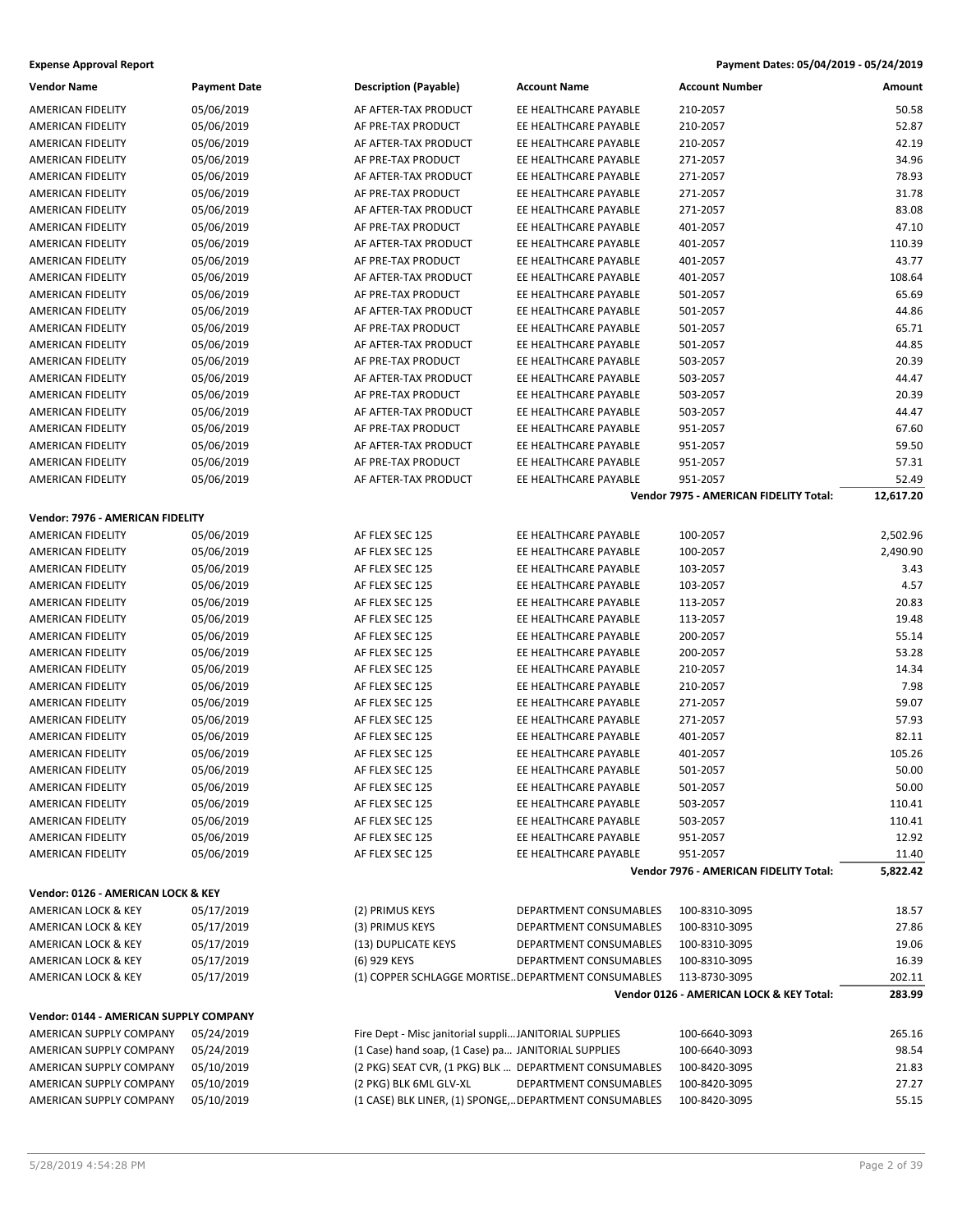| <b>Expense Approval Report</b>                 |                     |                                                       |                                                                          | Payment Dates: 05/04/2019 - 05/24/2019                     |           |
|------------------------------------------------|---------------------|-------------------------------------------------------|--------------------------------------------------------------------------|------------------------------------------------------------|-----------|
| <b>Vendor Name</b>                             | <b>Payment Date</b> | <b>Description (Payable)</b>                          | <b>Account Name</b>                                                      | <b>Account Number</b>                                      | Amount    |
| AMERICAN SUPPLY COMPANY                        | 05/10/2019          | (1 CASE) 2ML BLK LINER 100/CS DEPARTMENT CONSUMABLES  |                                                                          | 100-8420-3095                                              | 52.39     |
| AMERICAN SUPPLY COMPANY                        | 05/10/2019          | (1 CASE) 2ML BLK LINER 100/CS DEPARTMENT CONSUMABLES  |                                                                          | 100-8420-3095                                              | 52.39     |
| AMERICAN SUPPLY COMPANY                        | 05/10/2019          | (1 PKG) BLK 6ML N/EXAM GLV- DEPARTMENT CONSUMABLES    |                                                                          | 100-8420-3095                                              | 13.63     |
| AMERICAN SUPPLY COMPANY                        | 05/10/2019          | (1 CASE) 2ML BLK LINER 100/CS DEPARTMENT CONSUMABLES  |                                                                          | 100-8420-3095                                              | 52.39     |
| AMERICAN SUPPLY COMPANY                        | 05/10/2019          | (1 CASE) 2ML BLK LINER, (1 PKG)DEPARTMENT CONSUMABLES |                                                                          | 100-8420-3095                                              | 66.02     |
|                                                |                     |                                                       |                                                                          | Vendor 0144 - AMERICAN SUPPLY COMPANY Total:               | 704.77    |
| Vendor: 8646 - AMERICAN TRAINCO LLC            |                     |                                                       |                                                                          |                                                            |           |
|                                                |                     |                                                       |                                                                          |                                                            |           |
| AMERICAN TRAINCO LLC                           | 05/10/2019          | RONALD RODRIGUEZ-HVAC W TRAINING AND EDUCATION        |                                                                          | 113-8730-1029<br>Vendor 8646 - AMERICAN TRAINCO LLC Total: | 2,200.00  |
|                                                |                     |                                                       |                                                                          |                                                            | 2,200.00  |
| Vendor: 9150 - ANNE YOUNG                      |                     |                                                       |                                                                          |                                                            |           |
| <b>ANNE YOUNG</b>                              | 05/10/2019          | WATER REFUND FROM 1346 SK CURRENT REFUNDS PAYABLE     |                                                                          | 401-2102                                                   | 91.52     |
|                                                |                     |                                                       |                                                                          | Vendor 9150 - ANNE YOUNG Total:                            | 91.52     |
| Vendor: 7112 - ART BLACK                       |                     |                                                       |                                                                          |                                                            |           |
| <b>ART BLACK</b>                               | 05/10/2019          |                                                       | ESPINOSA 24 - 755 BROADWAY TEMPORARY CONTRACT SERVIC 100-6610-2043       |                                                            | 415.00    |
| ART BLACK                                      | 05/24/2019          |                                                       | Runnoe-Zeve Bldg FA - 307 Rob TEMPORARY CONTRACT SERVIC100-6610-2043     |                                                            | 415.00    |
|                                                |                     |                                                       |                                                                          | Vendor 7112 - ART BLACK Total:                             | 830.00    |
| Vendor: 6747 - AT&T MOBILITY                   |                     |                                                       |                                                                          |                                                            |           |
| <b>AT&amp;T MOBILITY</b>                       | 05/24/2019          | Acct #287272498122; 4/9/19 -  TELEPHONE               |                                                                          | 100-6110-5132                                              | 558.20    |
| AT&T MOBILITY                                  | 05/24/2019          | ACCT #287256319516; 5/8/19 BMOBILE COMMUNICATIONS     |                                                                          | 503-4010-5135                                              | 1,169.49  |
|                                                | 05/24/2019          | ACCT #287021335618; 5/8/19 BMOBILE COMMUNICATIONS     |                                                                          |                                                            |           |
| <b>AT&amp;T MOBILITY</b>                       |                     |                                                       |                                                                          | 503-4010-5135<br>Vendor 6747 - AT&T MOBILITY Total:        | 624.04    |
|                                                |                     |                                                       |                                                                          |                                                            | 2,351.73  |
| <b>Vendor: 0216 - AT&amp;T</b>                 |                     |                                                       |                                                                          |                                                            |           |
| AT&T                                           | 05/17/2019          |                                                       | BAN 9391059527; 4/7/19 - 5/6/COMPUTER SUPPLIES/SOFTWA 100-6110-3102      |                                                            | 214.59    |
| AT&T                                           | 05/24/2019          | BAN #9391059322; 4/12/19 - 5 TELEPHONE                |                                                                          | 503-4010-5132                                              | 2,685.36  |
|                                                |                     |                                                       |                                                                          | Vendor 0216 - AT&T Total:                                  | 2,899.95  |
| <b>Vendor: 7071 - AT&amp;T</b>                 |                     |                                                       |                                                                          |                                                            |           |
| AT&T                                           | 05/10/2019          | ACCT #237 841-1403 201 6; 4/2 TELEPHONE               |                                                                          | 951-8810-5132                                              | 51.06     |
| AT&T                                           | 05/10/2019          | ACCT #237 841-1401 204 2; 4/ TELEPHONE                |                                                                          | 951-8810-5132                                              | 51.06     |
| AT&T                                           | 05/10/2019          | ACCT #237 841-1412 213 0; 4/2 TELEPHONE               |                                                                          | 951-8810-5132                                              | 51.06     |
|                                                |                     |                                                       |                                                                          | Vendor 7071 - AT&T Total:                                  | 153.18    |
| Vendor: 8980 - ATHENA OCCMED                   |                     |                                                       |                                                                          |                                                            |           |
| <b>ATHENA OCCMED</b>                           | 05/17/2019          | ANNUAL PHYSICAL - 03/05/2019 MEDICAL EXAMS            |                                                                          | 100-6640-1026                                              | 598.00    |
|                                                |                     |                                                       |                                                                          | Vendor 8980 - ATHENA OCCMED Total:                         | 598.00    |
| Vendor: 8091 - BADGER METER INC.               |                     |                                                       |                                                                          |                                                            |           |
| <b>BADGER METER INC.</b>                       | 05/17/2019          | APRIL 2019 - NATL MTR & AUTOCONTRACT SERVICES         |                                                                          | 401-8610-2072                                              | 725.35    |
|                                                |                     |                                                       |                                                                          | Vendor 8091 - BADGER METER INC. Total:                     | 725.35    |
|                                                |                     |                                                       |                                                                          |                                                            |           |
| Vendor: 4106 - BAY REPROGRAPHIC & SUPPLY, INC. |                     | APR - MAY 2019 - BAY MPS BAS COPIER SERVICES          |                                                                          | 100-8910-2044                                              | 383.72    |
| BAY REPROGRAPHIC & SUPPLY, 05/17/2019          |                     |                                                       |                                                                          | Vendor 4106 - BAY REPROGRAPHIC & SUPPLY, INC. Total:       | 383.72    |
|                                                |                     |                                                       |                                                                          |                                                            |           |
| Vendor: 0296 - BAYONET/BLACKHORSE GOLF COURSE  |                     |                                                       |                                                                          |                                                            |           |
| BAYONET/BLACKHORSE GOLF  05/24/2019            |                     | Lunch on 4/5/2019 - Banquet f DUES & MEMBERSHIP       |                                                                          | 100-1010-4122                                              | 280.11    |
|                                                |                     |                                                       |                                                                          | Vendor 0296 - BAYONET/BLACKHORSE GOLF COURSE Total:        | 280.11    |
| Vendor: 7324 - BEAR ELECTRICAL SOLUTIONS, INC. |                     |                                                       |                                                                          |                                                            |           |
| BEAR ELECTRICAL SOLUTIONS, I 05/24/2019        |                     | APRIL 2019 - ROUTINE Traffic Si SUBCONTRACTED WORK    |                                                                          | 113-8730-2073                                              | 190.00    |
| BEAR ELECTRICAL SOLUTIONS, I 05/24/2019        |                     | APRIL 2019 - RESPONSE Traffic  SUBCONTRACTED WORK     |                                                                          | 113-8730-2073                                              | 975.00    |
| BEAR ELECTRICAL SOLUTIONS, I 05/24/2019        |                     |                                                       | APRIL 2019 - ROUTINE Traffic Si TRAFFIC SIGNAL MAINTENANCE 210-8210-2077 |                                                            | 1,785.00  |
| BEAR ELECTRICAL SOLUTIONS, I 05/24/2019        |                     |                                                       | APRIL 2019 - RESPONSE Traffic  TRAFFIC SIGNAL MAINTENANCE 210-8210-2077  |                                                            | 2,490.00  |
|                                                |                     |                                                       |                                                                          | Vendor 7324 - BEAR ELECTRICAL SOLUTIONS, INC. Total:       | 5,440.00  |
| Vendor: 0334 - BEREMAN CARPETS, INC.           |                     |                                                       |                                                                          |                                                            |           |
| BEREMAN CARPETS, INC.                          | 05/10/2019          | SEASIDE POLICE DEPT - INSTALL  SUBCONTRACTED WORK     |                                                                          | 100-8310-2073                                              | 755.00    |
| BEREMAN CARPETS, INC.                          | 05/17/2019          | SEASIDE POLICE DEPT - INSTALL DEPARTMENT CONSUMABLES  |                                                                          | 100-8310-3095                                              | 775.00    |
|                                                |                     |                                                       |                                                                          | Vendor 0334 - BEREMAN CARPETS, INC. Total:                 | 1,530.00  |
| Vendor: 0387 - BOYS & GIRLS CLUB               |                     |                                                       |                                                                          |                                                            |           |
| <b>BOYS &amp; GIRLS CLUB</b>                   | 05/24/2019          |                                                       | APRIL 2019 - CDBG for clubhou BOYS & GIRLS CLUB FAC IMPROV 200-5410-9819 |                                                            | 42,202.35 |
|                                                |                     |                                                       |                                                                          | Vendor 0387 - BOYS & GIRLS CLUB Total:                     | 42,202.35 |
|                                                |                     |                                                       |                                                                          |                                                            |           |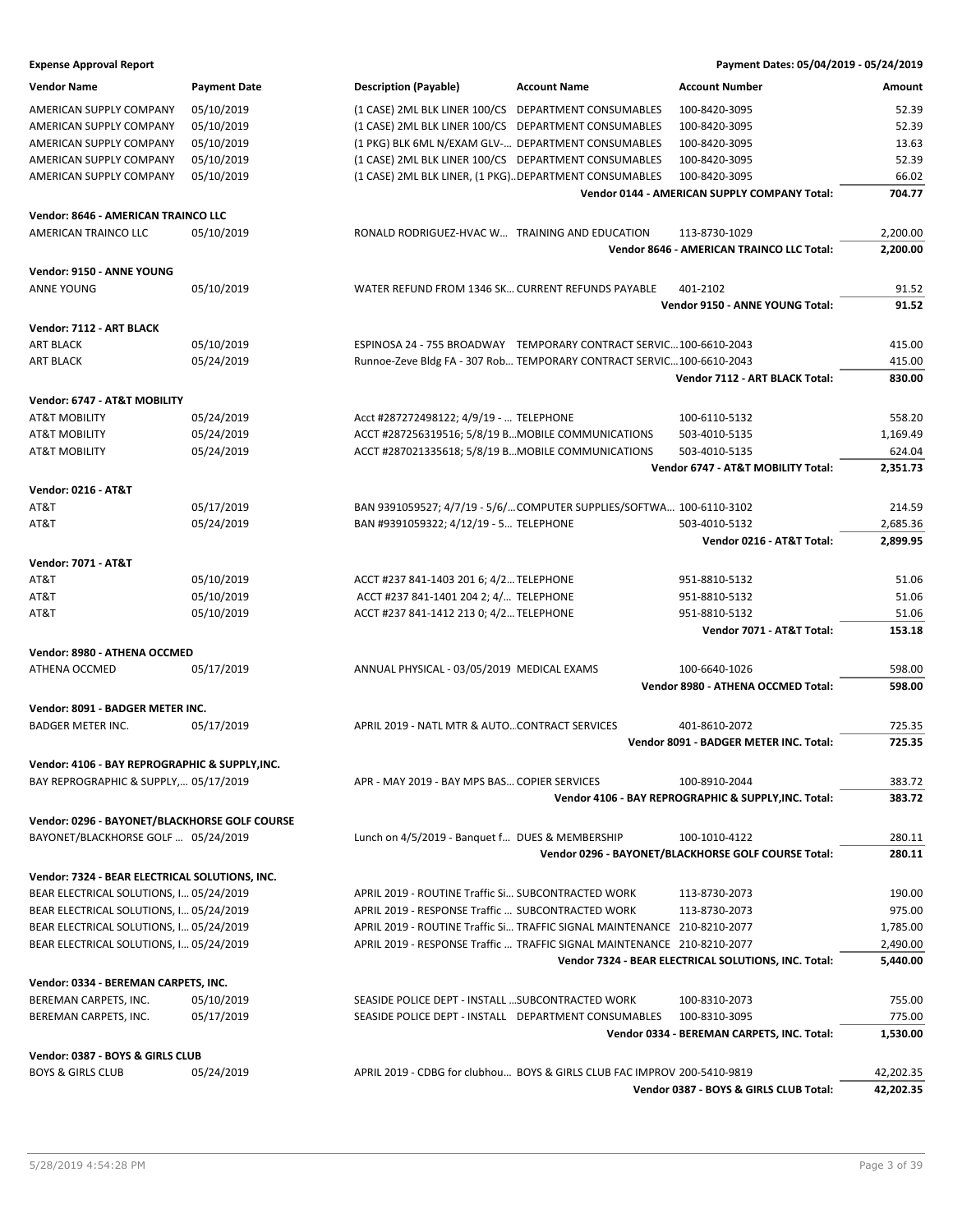| <b>Expense Approval Report</b>                                                       |                          |                                                                           |                                                | Payment Dates: 05/04/2019 - 05/24/2019                                    |          |
|--------------------------------------------------------------------------------------|--------------------------|---------------------------------------------------------------------------|------------------------------------------------|---------------------------------------------------------------------------|----------|
| <b>Vendor Name</b>                                                                   | <b>Payment Date</b>      | <b>Description (Payable)</b>                                              | <b>Account Name</b>                            | <b>Account Number</b>                                                     | Amount   |
| Vendor: 1483 - BROWNSTEIN HYATT FARBER SCHRECK, LLP                                  |                          |                                                                           |                                                |                                                                           |          |
| BROWNSTEIN HYATT FARBER S 05/10/2019                                                 |                          | MARCH 2019 - AUDIT MATTERS CITY AUDIT                                     |                                                | 100-5110-1025                                                             | 507.50   |
| BROWNSTEIN HYATT FARBER S 05/10/2019                                                 |                          | MARCH 2019 - CITY WATER STR BAKEWELL - CAMPUS TOWN                        |                                                | 601-2214                                                                  | 5,530.39 |
| BROWNSTEIN HYATT FARBER S 05/17/2019                                                 |                          | MARCH 2019 - SEASIDE BASIN  CONSULTANT                                    |                                                | 670-2120-1030                                                             | 1,665.00 |
|                                                                                      |                          |                                                                           |                                                | Vendor 1483 - BROWNSTEIN HYATT FARBER SCHRECK, LLP Total:                 | 7,702.89 |
|                                                                                      |                          |                                                                           |                                                |                                                                           |          |
| Vendor: 9084 - BUCHER MUNICIPAL NORTH AMERICA INC.                                   |                          |                                                                           |                                                |                                                                           |          |
| BUCHER MUNICIPAL NORTH A 05/10/2019                                                  |                          | (2) BROOM, WIDESWEEP PLUS  VEHICLE PARTS<br><b>MISC SUPPLIES</b>          |                                                | 501-8520-6144                                                             | 782.86   |
| BUCHER MUNICIPAL NORTH A 05/17/2019                                                  |                          |                                                                           | <b>VEHICLE PARTS</b>                           | 501-8520-6144<br>Vendor 9084 - BUCHER MUNICIPAL NORTH AMERICA INC. Total: | 2,032.32 |
|                                                                                      |                          |                                                                           |                                                |                                                                           | 2,815.18 |
| Vendor: 6290 - BURKE, WILLIAMS & SORENSEN, LLP                                       |                          |                                                                           |                                                |                                                                           |          |
| BURKE, WILLIAMS & SORENSEN,05/17/2019                                                |                          | APR 2019 - LABOR RELATIONS / LEGAL SERVICES - SPECIAL                     |                                                | 100-3010-1023                                                             | 165.00   |
|                                                                                      |                          |                                                                           |                                                | Vendor 6290 - BURKE, WILLIAMS & SORENSEN, LLP Total:                      | 165.00   |
| Vendor: 0457 - BURTON'S FIRE, INC.                                                   |                          |                                                                           |                                                |                                                                           |          |
| BURTON'S FIRE, INC.                                                                  | 05/10/2019               | (4) PUMP TESTS FOR 4 ENGINES OUTSIDE REPAIRS                              |                                                | 501-8520-6148                                                             | 1,500.00 |
|                                                                                      |                          |                                                                           |                                                | Vendor 0457 - BURTON'S FIRE, INC. Total:                                  | 1,500.00 |
| Vendor: 5103 - CALIF LAW ENFRCMNT ASSOC                                              |                          |                                                                           |                                                |                                                                           |          |
| CALIF LAW ENFRCMNT ASSOC                                                             |                          | POLICE DISABILITY                                                         | MISC PAYROLL PAYABLES                          | 100-2062                                                                  | 31.14    |
| CALIF LAW ENFRCMNT ASSOC                                                             | 05/08/2019<br>05/08/2019 | POLICE DISABILITY                                                         | MISC PAYROLL PAYABLES                          | 100-2062                                                                  | 301.02   |
|                                                                                      | 05/08/2019               | POLICE DISABILITY                                                         |                                                |                                                                           | 31.11    |
| CALIF LAW ENFRCMNT ASSOC                                                             | 05/08/2019               |                                                                           | MISC PAYROLL PAYABLES<br>MISC PAYROLL PAYABLES | 100-2062<br>100-2062                                                      | 300.73   |
| CALIF LAW ENFRCMNT ASSOC                                                             |                          | POLICE DISABILITY                                                         |                                                |                                                                           | 664.00   |
|                                                                                      |                          |                                                                           |                                                | Vendor 5103 - CALIF LAW ENFRCMNT ASSOC Total:                             |          |
| Vendor: 0574 - CALIFORNIA COAST UNIFORMS, INC                                        |                          |                                                                           |                                                |                                                                           |          |
| CALIFORNIA COAST UNIFORMS,  05/24/2019                                               |                          | US Armor Vest 6316 - Jeff Willi SAFETY EQUIPMENT                          |                                                | 100-6120-3097                                                             | 707.92   |
| CALIFORNIA COAST UNIFORMS,  05/24/2019                                               |                          | US Armor Vest 6316 - Jeff Willi SAFETY EQUIPMENT-B.P. VESTS 203-6120-3097 |                                                |                                                                           | 707.91   |
|                                                                                      |                          |                                                                           |                                                | Vendor 0574 - CALIFORNIA COAST UNIFORMS, INC Total:                       | 1,415.83 |
| Vendor: 0571 - CALIFORNIA POLICE CHIEFS ASSOCIATION                                  |                          |                                                                           |                                                |                                                                           |          |
| CALIFORNIA POLICE CHIEFS AS 05/24/2019                                               |                          | Cal Police Chiefs 7/13/19-7/27/ TRAINING & EDUCATIONS                     |                                                | 100-6120-1029                                                             | 8,800.00 |
|                                                                                      |                          |                                                                           |                                                | Vendor 0571 - CALIFORNIA POLICE CHIEFS ASSOCIATION Total:                 | 8,800.00 |
|                                                                                      |                          |                                                                           |                                                |                                                                           |          |
| Vendor: 8512 - CALIFORNIA TOWING & TRANSPORT<br>CALIFORNIA TOWING & TRANS 05/17/2019 |                          | (1) POLICE TOW - INC #EG-1900 OUTSIDE REPAIRS                             |                                                | 501-8520-6148                                                             | 275.00   |
|                                                                                      |                          |                                                                           |                                                | Vendor 8512 - CALIFORNIA TOWING & TRANSPORT Total:                        | 275.00   |
|                                                                                      |                          |                                                                           |                                                |                                                                           |          |
| Vendor: 0501 - CALIFORNIA-AMERICAN WATER                                             |                          |                                                                           |                                                |                                                                           |          |
| CALIFORNIA-AMERICAN WATER 05/10/2019                                                 |                          | 3/21/19 - 4/23/19 MISC ACCTS                                              | WATER                                          | 100-8310-5133                                                             | 4,367.21 |
| CALIFORNIA-AMERICAN WATER 05/10/2019                                                 |                          | 3/21/19 - 4/23/19 MISC ACCTS                                              | <b>WATER</b>                                   | 100-8440-5133                                                             | 3,354.91 |
| CALIFORNIA-AMERICAN WATER 05/10/2019                                                 |                          | 3/21/19 - 4/23/19 MISC ACCTS                                              | WATER                                          | 103-8710-5133                                                             | 214.08   |
| CALIFORNIA-AMERICAN WATER 05/10/2019                                                 |                          | 3/21/19 - 4/23/19 MISC ACCTS                                              | <b>WATER</b>                                   | 210-8420-5133                                                             | 1,652.62 |
| CALIFORNIA-AMERICAN WATER 05/10/2019                                                 |                          | 3/21/19 - 4/23/19 MISC ACCTS    AFFORDABLE HOUSING                        |                                                | 973-9710-9526                                                             | 61.85    |
|                                                                                      |                          |                                                                           |                                                | Vendor 0501 - CALIFORNIA-AMERICAN WATER Total:                            | 9,650.67 |
| Vendor: 4508 - CALPERS LONG-TERM CARE PROGRAM                                        |                          |                                                                           |                                                |                                                                           |          |
| CALPERS LONG-TERM CARE PR 05/08/2019                                                 |                          | <b>EMPLOYEE PREMIUM</b>                                                   | MISC PAYROLL PAYABLES                          | 100-2062                                                                  | 153.65   |
| CALPERS LONG-TERM CARE PR 05/08/2019                                                 |                          | <b>EMPLOYEE PREMIUM</b>                                                   | MISC PAYROLL PAYABLES                          | 100-2062                                                                  | 153.65   |
| CALPERS LONG-TERM CARE PR 05/08/2019                                                 |                          | <b>EMPLOYEE PREMIUM</b>                                                   | MISC PAYROLL PAYABLES                          | 100-2062                                                                  | 153.65   |
| CALPERS LONG-TERM CARE PR 05/08/2019                                                 |                          | <b>EMPLOYEE PREMIUM</b>                                                   | MISC PAYROLL PAYABLES                          | 100-2062                                                                  | 153.65   |
|                                                                                      |                          |                                                                           |                                                | Vendor 4508 - CALPERS LONG-TERM CARE PROGRAM Total:                       | 614.60   |
| Vendor: 8897 - CITY DATA SERVICES, LLC                                               |                          |                                                                           |                                                |                                                                           |          |
| CITY DATA SERVICES, LLC                                                              | 05/24/2019               | APR - JUN, 2019 - Monthly MainCONSULTANT                                  |                                                | 200-5410-1030                                                             | 1,275.00 |
|                                                                                      |                          |                                                                           |                                                |                                                                           |          |
|                                                                                      |                          |                                                                           |                                                | Vendor 8897 - CITY DATA SERVICES, LLC Total:                              | 1,275.00 |
| Vendor: 7506 - CODE PUBLISHING, INC.                                                 |                          |                                                                           |                                                |                                                                           |          |
| CODE PUBLISHING, INC.                                                                | 05/24/2019               | Municipal Code - Web Update 4 CITY CODE UPDATE                            |                                                | 100-2021-2067                                                             | 262.50   |
| CODE PUBLISHING, INC.                                                                | 05/24/2019               | Web Hosting - Annual Web Fees CITY CODE UPDATE                            |                                                | 100-2021-2067                                                             | 780.00   |
|                                                                                      |                          |                                                                           |                                                | Vendor 7506 - CODE PUBLISHING, INC. Total:                                | 1,042.50 |
| Vendor: 7644 - COMCAST BUSINESS                                                      |                          |                                                                           |                                                |                                                                           |          |
| <b>COMCAST BUSINESS</b>                                                              | 05/24/2019               | ACCT #939827683; 5/15/19 Bill DATA COMMUNICATION                          |                                                | 503-4010-5138                                                             | 4,609.13 |
|                                                                                      |                          |                                                                           |                                                | Vendor 7644 - COMCAST BUSINESS Total:                                     | 4,609.13 |
| Vendor: 6553 - COMCAST                                                               |                          |                                                                           |                                                |                                                                           |          |
| <b>COMCAST</b>                                                                       | 05/17/2019               | ACCT #8155 10 027 0033792; 5 DEPARTMENT CONSUMABLES                       |                                                | 100-9310-3095                                                             | 39.68    |
|                                                                                      |                          |                                                                           |                                                |                                                                           |          |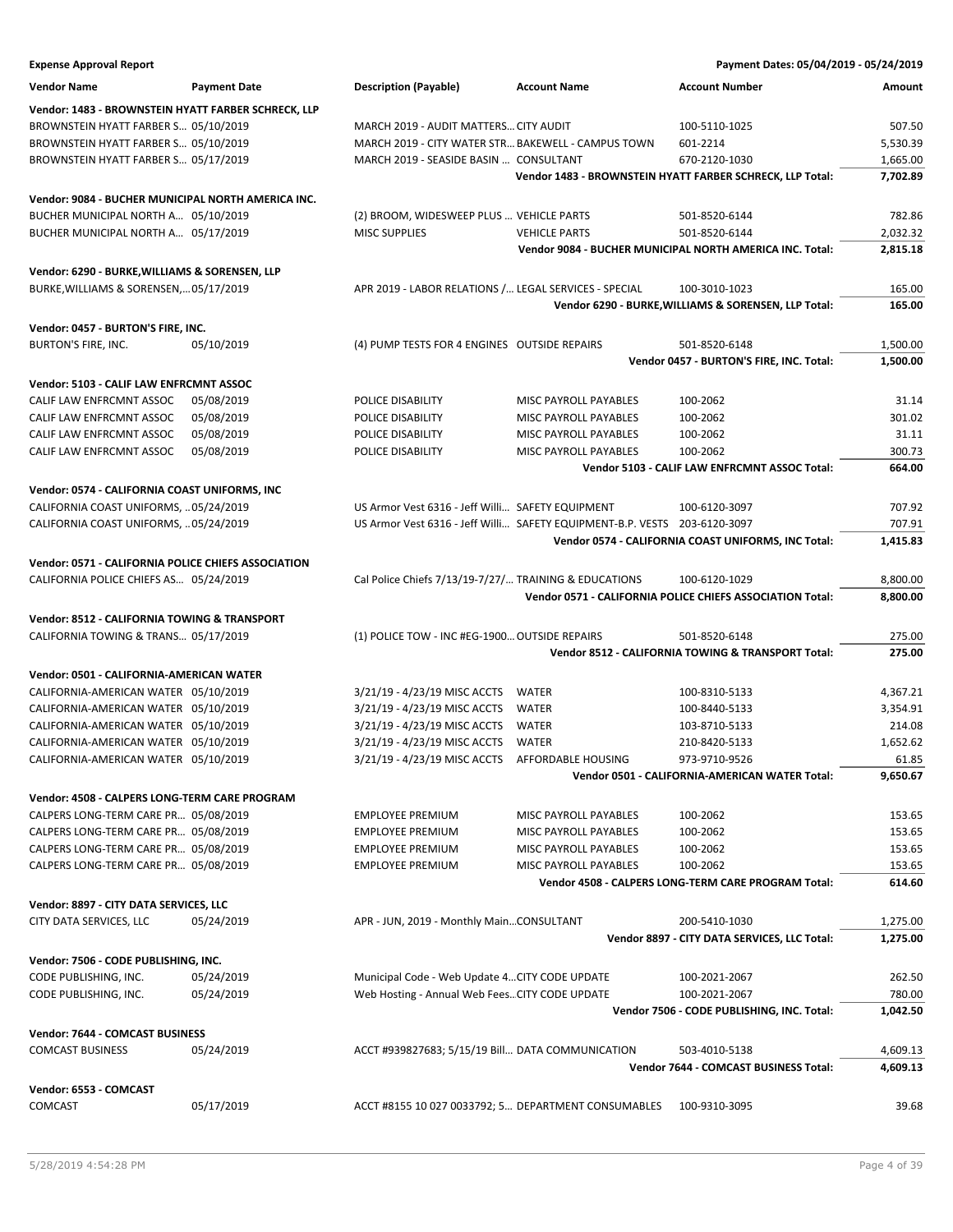| Vendor Name                                    | <b>Payment Date</b> | <b>Description (Payable)</b>                          | <b>Account Name</b>                                                  | <b>Account Number</b>                                             | Amount             |
|------------------------------------------------|---------------------|-------------------------------------------------------|----------------------------------------------------------------------|-------------------------------------------------------------------|--------------------|
| COMCAST                                        | 05/17/2019          | ACCT #8155 10 027 0002821; 5 SENIOR ACTIVITIES        |                                                                      | 251-9500-7125                                                     | 28.38              |
| COMCAST                                        | 05/10/2019          | ACCT #8155 10 027 0272432; 4 DATA COMMUNICATION       |                                                                      | 503-4010-5138                                                     | 270.88             |
|                                                |                     |                                                       |                                                                      | Vendor 6553 - COMCAST Total:                                      | 338.94             |
| Vendor: 0780 - COMMERCIAL TRUCK CO.            |                     |                                                       |                                                                      |                                                                   |                    |
| COMMERCIAL TRUCK CO.                           | 05/10/2019          | (3) BREATHER, CRANKCASE                               | DEPARTMENT CONSUMABLES                                               | 501-8520-3095                                                     | 273.51             |
| COMMERCIAL TRUCK CO.                           | 05/17/2019          | 2007 OTHER - TRANSMISSION L OUTSIDE REPAIRS           |                                                                      | 501-8520-6148                                                     | 844.19             |
|                                                |                     |                                                       |                                                                      | Vendor 0780 - COMMERCIAL TRUCK CO. Total:                         | 1,117.70           |
| Vendor: 0791 - COMMUNITY PARTNERSHIP FOR YOUTH |                     |                                                       |                                                                      |                                                                   |                    |
| COMMUNITY PARTNERSHIP FOR05/10/2019            |                     |                                                       | APRIL 2019 - CAL VIP GRANT -  COMM PARTNERSHIP FOR YOU 100-2042-7201 |                                                                   | 1,904.52           |
|                                                |                     |                                                       |                                                                      | Vendor 0791 - COMMUNITY PARTNERSHIP FOR YOUTH Total:              | 1,904.52           |
| Vendor: 4560 - CONTE'S GENERATOR SERVICE       |                     |                                                       |                                                                      |                                                                   |                    |
| CONTE'S GENERATOR SERVICE                      | 05/24/2019          | MARCH 2019 - Monthly Maint  SUBCONTRACTED WORK        |                                                                      | 113-8730-2073                                                     | 1,200.00           |
| CONTE'S GENERATOR SERVICE                      | 05/24/2019          | Bldg #4463; Additional repair w SUBCONTRACTED WORK    |                                                                      | 113-8730-2073                                                     | 1,123.71           |
| CONTE'S GENERATOR SERVICE                      | 05/24/2019          | Bldg #4463 - Repair work on ge SUBCONTRACTED WORK     |                                                                      | 113-8730-2073                                                     | 1,903.02           |
| CONTE'S GENERATOR SERVICE                      | 05/24/2019          | APRIL 2019 - Monthly Maint on  SUBCONTRACTED WORK     |                                                                      | 113-8730-2073                                                     | 1,200.00           |
|                                                |                     |                                                       |                                                                      | Vendor 4560 - CONTE'S GENERATOR SERVICE Total:                    | 5,426.73           |
| Vendor: 8493 - CORODATA RECORDS MGMT., INC.    |                     |                                                       |                                                                      |                                                                   |                    |
| CORODATA RECORDS MGMT., I 05/24/2019           |                     | APRIL 2019 - Storage Services                         | TEMPORARY CONTRACT SERVIC100-2021-2043                               |                                                                   | 499.93             |
|                                                |                     |                                                       |                                                                      | Vendor 8493 - CORODATA RECORDS MGMT., INC. Total:                 | 499.93             |
|                                                |                     |                                                       |                                                                      |                                                                   |                    |
| Vendor: 2279 - COUNTY OF MONTEREY IT DEPT.     |                     |                                                       |                                                                      |                                                                   |                    |
| COUNTY OF MONTEREY IT DEPT. 05/10/2019         |                     |                                                       | MARCH 2019 - POLICE DEPT (82 COMPUTER SUPPLIES/SOFTWA 100-6110-3102  |                                                                   | 1,139.75           |
| COUNTY OF MONTEREY IT DEPT. 05/10/2019         |                     | MARCH 2019 - FIRE DEPT (847) MOBILE COMMUNICATIONS    |                                                                      | 100-6640-5135<br>Vendor 2279 - COUNTY OF MONTEREY IT DEPT. Total: | 410.31<br>1,550.06 |
|                                                |                     |                                                       |                                                                      |                                                                   |                    |
| Vendor: 0898 - CRYSTAL SPRINGS WATER           |                     |                                                       |                                                                      |                                                                   |                    |
| CRYSTAL SPRINGS WATER                          | 05/17/2019          | 440 HARCOURT AVE - ENGINEER DEPARTMENT CONSUMABLES    |                                                                      | 100-8310-3095                                                     | 15.25              |
| CRYSTAL SPRINGS WATER                          | 05/17/2019          | 440 HARCOURT AVE - RMS                                | DEPARTMENT CONSUMABLES                                               | 100-8310-3095                                                     | 65.50              |
| CRYSTAL SPRINGS WATER                          | 05/17/2019          | 656 BROADWAY AVE - ECON D DEPARTMENT CONSUMABLES      |                                                                      | 100-8310-3095                                                     | 8.50               |
| CRYSTAL SPRINGS WATER                          | 05/17/2019          | 440 HARCOURT AVE - ENGINEERDEPARTMENT CONSUMABLES     |                                                                      | 100-8310-3095                                                     | 12.75              |
| CRYSTAL SPRINGS WATER                          | 05/17/2019          | 440 HARCOURT AVE - RMS                                | DEPARTMENT CONSUMABLES                                               | 100-8310-3095                                                     | 38.25              |
| CRYSTAL SPRINGS WATER                          | 05/17/2019          | 440 HARCOURT AVE - RMS                                | DEPARTMENT CONSUMABLES                                               | 100-8310-3095                                                     | 5.00               |
| CRYSTAL SPRINGS WATER                          | 05/17/2019          | 656 BROADWAY AVE - ECON D                             | DEPARTMENT CONSUMABLES                                               | 100-8310-3095                                                     | 5.00               |
| CRYSTAL SPRINGS WATER                          | 05/17/2019          | 440 HARCOURT - ENGINEERING                            | DEPARTMENT CONSUMABLES                                               | 100-8310-3095                                                     | 5.00               |
| CRYSTAL SPRINGS WATER                          | 05/10/2019          | 986 HILBY AVE                                         | DEPARTMENT CONSUMABLES                                               | 100-9100-3095                                                     | 50.00              |
| CRYSTAL SPRINGS WATER                          | 05/10/2019          | 1136 WHEELER ST.                                      | DEPARTMENT CONSUMABLES                                               | 100-9100-3095                                                     | $-11.00$           |
| CRYSTAL SPRINGS WATER                          | 05/10/2019          | 1148 WHEELER ST                                       | DEPARTMENT CONSUMABLES                                               | 100-9100-3095                                                     | 35.75              |
| <b>CRYSTAL SPRINGS WATER</b>                   | 05/10/2019          | 986 HILBY AVE                                         | DEPARTMENT CONSUMABLES                                               | 100-9100-3095                                                     | 38.00              |
| CRYSTAL SPRINGS WATER                          | 05/10/2019          | 1136 WHEELER ST                                       | DEPARTMENT CONSUMABLES                                               | 100-9100-3095                                                     | 33.25              |
| CRYSTAL SPRINGS WATER                          | 05/10/2019          | 1148 WHEELER ST                                       | DEPARTMENT CONSUMABLES                                               | 100-9100-3095                                                     | 28.50              |
| CRYSTAL SPRINGS WATER                          | 05/10/2019          | 986 HILBY AVE                                         | DEPARTMENT CONSUMABLES                                               | 100-9100-3095                                                     | 18.00              |
| CRYSTAL SPRINGS WATER                          | 05/10/2019          | 1148 WHEELER ST                                       | DEPARTMENT CONSUMABLES                                               | 100-9100-3095                                                     | 5.00               |
| <b>CRYSTAL SPRINGS WATER</b>                   | 05/10/2019          | 1136 WHEELER ST                                       | DEPARTMENT CONSUMABLES                                               | 100-9100-3095                                                     | 5.00               |
|                                                |                     |                                                       |                                                                      | Vendor 0898 - CRYSTAL SPRINGS WATER Total:                        | 357.75             |
| Vendor: 7044 - CSG CONSULTANTS, INC.           |                     |                                                       |                                                                      |                                                                   |                    |
| CSG CONSULTANTS, INC.                          | 05/24/2019          | 3/30/19 - 4/26/19 - M. Snowde SUBCONTRACTED WORK      |                                                                      | 100-7210-2073                                                     | 2,475.00           |
|                                                |                     |                                                       |                                                                      | Vendor 7044 - CSG CONSULTANTS, INC. Total:                        | 2,475.00           |
| Vendor: 0922 - CYPRESS COAST FORD-LINCOLN      |                     |                                                       |                                                                      |                                                                   |                    |
| CYPRESS COAST FORD-LINCOLN 05/24/2019          |                     | (1) Kit - Mani; (1) Connection                        | <b>VEHICLE PARTS</b>                                                 | 501-8520-6144                                                     | 263.24             |
|                                                |                     |                                                       |                                                                      | Vendor 0922 - CYPRESS COAST FORD-LINCOLN Total:                   | 263.24             |
| Vendor: 6727 - DATAPROSE, INC.                 |                     |                                                       |                                                                      |                                                                   |                    |
| DATAPROSE, INC.                                | 05/10/2019          | APRIL 2019 - WATER BILLING P OUTSIDE PRINTING SERVICE |                                                                      | 401-8610-2053                                                     | 448.55             |
|                                                |                     |                                                       |                                                                      | Vendor 6727 - DATAPROSE, INC. Total:                              | 448.55             |
|                                                |                     |                                                       |                                                                      |                                                                   |                    |

**Vendor: 9156 - DAVID ANDERSON**

| <b>DAVID</b><br>. AND | 10/2019 | CONSUMABLES<br>T BASKETBALL<br>- GAME OFFDEPARTMENT ′<br>ADULI | 100-9340-309! | 360.00 |
|-----------------------|---------|----------------------------------------------------------------|---------------|--------|

**Vendor 9156 - DAVID ANDERSON Total: 360.00**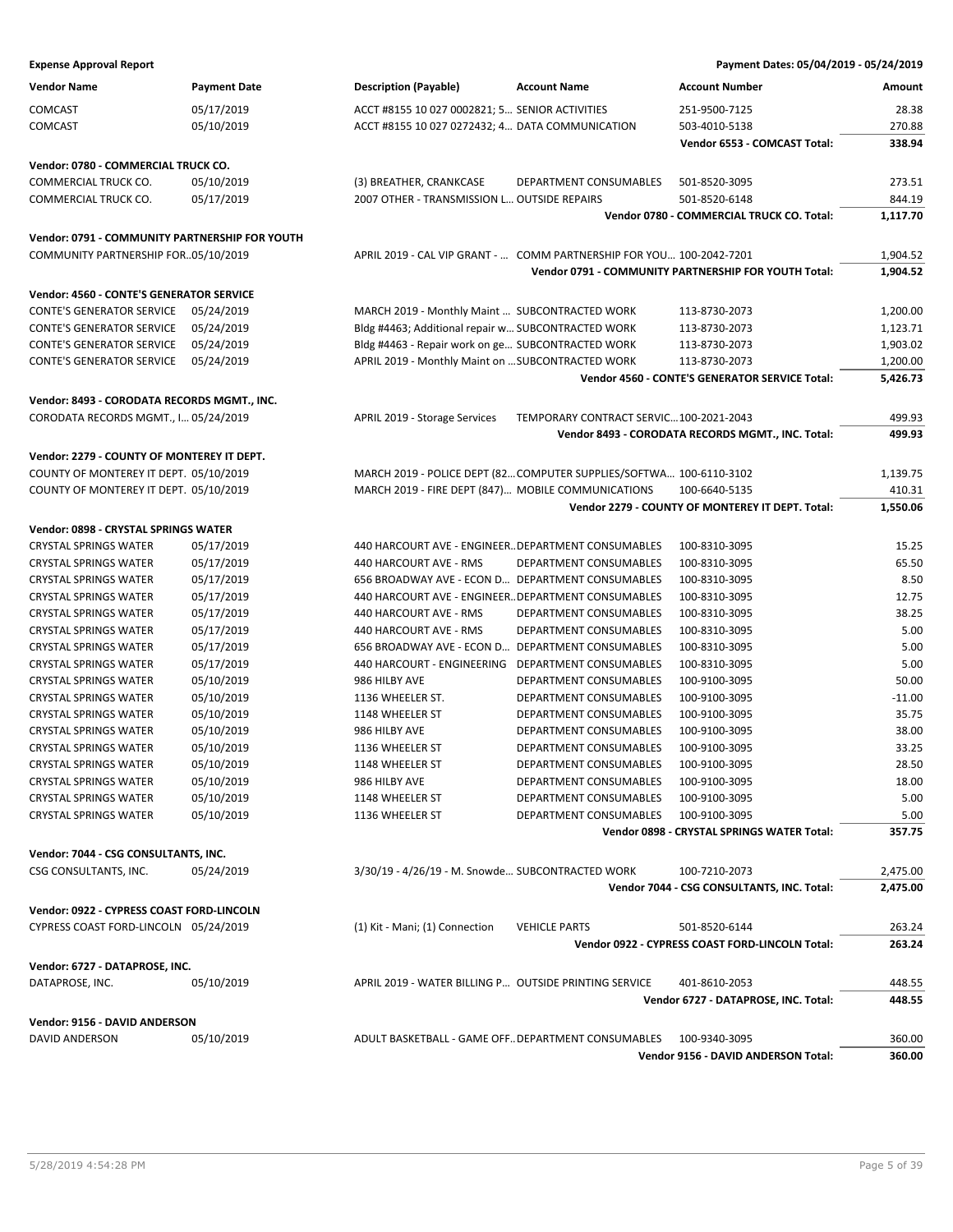**Expense Approval Report Payment Dates: 05/04/2019 - 05/24/2019 Vendor Name Payment Date Description (Payable) Account Name Account Number Amount Vendor: 6818 - DE LAGE LANDEN** DE LAGE LANDEN 05/24/2019 MAY 2019 - Sharp / MXM904 COPIER SERVICES 100-5110-2044 518.35 **Vendor 6818 - DE LAGE LANDEN Total: 518.35 Vendor: 0981 - DEL MAR FRENCH LAUNDRY, INC.** DEL MAR FRENCH LAUNDRY, IN… 05/10/2019 RECREATION DEPT - 2 APRONS TEMPORARY CONTRACT SERVIC…100-9100-2043 7.20 DEL MAR FRENCH LAUNDRY, IN… 05/10/2019 RECREATION DEPT - 8 TABLE CL… TEMPORARY CONTRACT SERVIC…100-9100-2043 52.00 DEL MAR FRENCH LAUNDRY, IN… 05/10/2019 RECREATION DEPT - 6 TABLE CL… TEMPORARY CONTRACT SERVIC…100-9100-2043 56.25 DEL MAR FRENCH LAUNDRY, IN… 05/24/2019 Recreation Dept - (4) aprons TEMPORARY CONTRACT SERVIC…100-9100-2043 9.60 DEL MAR FRENCH LAUNDRY, IN… 05/17/2019 (3) SHRTS, (2) POLO, (2) SHORTS…UNIFORM/LAUNDRY SERVICE 100-9400-2049 9.60 DEL MAR FRENCH LAUNDRY, IN… 05/24/2019 Recreation Dept - 25 table cloths SENIOR ACTIVITIES 251-9500-7125 162.50 **Vendor 0981 - DEL MAR FRENCH LAUNDRY, INC. Total: 297.15 Vendor: 0988 - DEL REY CAR WASH** DEL REY CAR WASH 05/17/2019 (13) FULL SERVICE CAR WASHES... OTHER EXPENSE 100-6110-2078 241.50 DEL REY CAR WASH 05/17/2019 (3) FULL SERVICE CAR WASHES -... OUTSIDE REPAIRS 501-8520-6148 56.00 **Vendor 0988 - DEL REY CAR WASH Total: 297.50 Vendor: 4896 - DEPARTMENT OF JUSTICE** DEPARTMENT OF JUSTICE 05/17/2019 APRIL 2019 - FINERPRINT APPS PERSONNEL RECRUITMENT 100-2031-2064 128.00 DEPARTMENT OF JUSTICE 05/17/2019 APRIL 2019 - POLICE DEPT SVCS BACKGROUND INVESTIGATION 100-6110-1027 66.00 DEPARTMENT OF JUSTICE 05/17/2019 APRIL 2019 - FINERPRINT APPS MEDICAL EXAMS 100-6640-1026 49.00 DEPARTMENT OF JUSTICE 05/17/2019 APRIL 2019 - FINERPRINT APPS BACKGROUND INVESTIGATION 100-9310-1027 222.00 **Vendor 4896 - DEPARTMENT OF JUSTICE Total: 465.00 Vendor: 9180 - DIANE MITCHELL** DIANE MITCHELL 05/10/2019 WATER REFUND FOR 1605 YOS… CURRENT REFUNDS PAYABLE 401-2102 0.54 **Vendor 9180 - DIANE MITCHELL Total: 0.54 Vendor: 9099 - DUDE SOLUTIONS, INC.** DUDE SOLUTIONS, INC. 05/24/2019 Fees Configuration (Pages) COMPUTER SYSTEM 100-7210-9397 6,624.00 **Vendor 9099 - DUDE SOLUTIONS, INC. Total: 6,624.00 Vendor: 0022 - ED HERD & ROD HERD** ED HERD & ROD HERD 05/17/2019 FENCE WORK AT METZ PARK (C… SUBCONTRACTED WORK 100-8420-2073 8,650.00 ED HERD & ROD HERD 05/24/2019 Gate Work at Metz Park (compl… SUBCONTRACTED WORK 100-8420-2073 990.00 **Vendor 0022 - ED HERD & ROD HERD Total: 9,640.00 Vendor: 4892 - EDGES ELECTRICAL GROUP** EDGES ELECTRICAL GROUP 05/24/2019 Misc Supplies for City Hall Coun…DEPARTMENT CONSUMABLES 100-8310-3095 123.50 EDGES ELECTRICAL GROUP 05/10/2019 SUPPLIES FOR HOME DEPOT PA…DEPARTMENT CONSUMABLES 103-8710-3095 58.29 EDGES ELECTRICAL GROUP 05/10/2019 (3) HTR ELEMENTS, (1) 9PC HEX… DEPARTMENT CONSUMABLES 113-8730-3095 156.30 EDGES ELECTRICAL GROUP 05/10/2019 (6) PHIL MHC 100UM4KELITE DEPARTMENT CONSUMABLES 113-8730-3095 149.37 EDGES ELECTRICAL GROUP 05/10/2019 (3) PHIL 35ED23.5/LED/740/D (2…DEPARTMENT CONSUMABLES 113-8730-3095 222.63 EDGES ELECTRICAL GROUP 05/17/2019 MISC POMA SUPPLIES DEPARTMENT CONSUMABLES 113-8730-3095 30.49 EDGES ELECTRICAL GROUP 05/17/2019 (1) ROUND LED FIXTURE 35K DEPARTMENT CONSUMABLES 113-8730-3095 51.47 EDGES ELECTRICAL GROUP 05/17/2019 MISC POMA SUPPLIES DEPARTMENT CONSUMABLES 113-8730-3095 95.40 EDGES ELECTRICAL GROUP 05/24/2019 Misc Supplies/PO #405037 DEPARTMENT CONSUMABLES 113-8730-3095 223.18 **Vendor 4892 - EDGES ELECTRICAL GROUP Total: 1,110.63 Vendor: 8622 - EDWARDS TRUCK CENTER, INC.** EDWARDS TRUCK CENTER, INC. 05/24/2019 2014 Peterbilt - Solenoid Assy … OUTSIDE REPAIRS 501-8520-6148 453.40 **Vendor 8622 - EDWARDS TRUCK CENTER, INC. Total: 453.40 Vendor: 9082 - ELITE PARTS, LLC** ELITE PARTS, LLC 05/17/2019 (2) QUICK RELEASE WHEELS DEPARTMENT CONSUMABLES 951-8820-3095 710.13 ELITE PARTS, LLC 05/17/2019 (4) QUICK RELEASE WHEELS FOR…DEPARTMENT CONSUMABLES 951-8820-3095 1,494.54 **Vendor 9082 - ELITE PARTS, LLC Total: 2,204.67 Vendor: 1144 - EMPLOYMENT DEVELOPMENT DEPARTMENT** EMPLOYMENT DEVELOPMENT … 05/15/2019 1ST QTR 2019 UNEMP INS BENE…JUDGEMENTS/DAMAGES 502-5120-2088 6,320.00 **Vendor 1144 - EMPLOYMENT DEVELOPMENT DEPARTMENT Total: 6,320.00 Vendor: 1152 - ENTENMANN-ROVIN COMPANY** ENTENMANN-ROVIN COMPANY 05/24/2019 (1) Seaside PD D130 TT Flt Bdge,.. OTHER EXPENSE 100-6110-2078 164.29 **Vendor 1152 - ENTENMANN-ROVIN COMPANY Total: 164.29**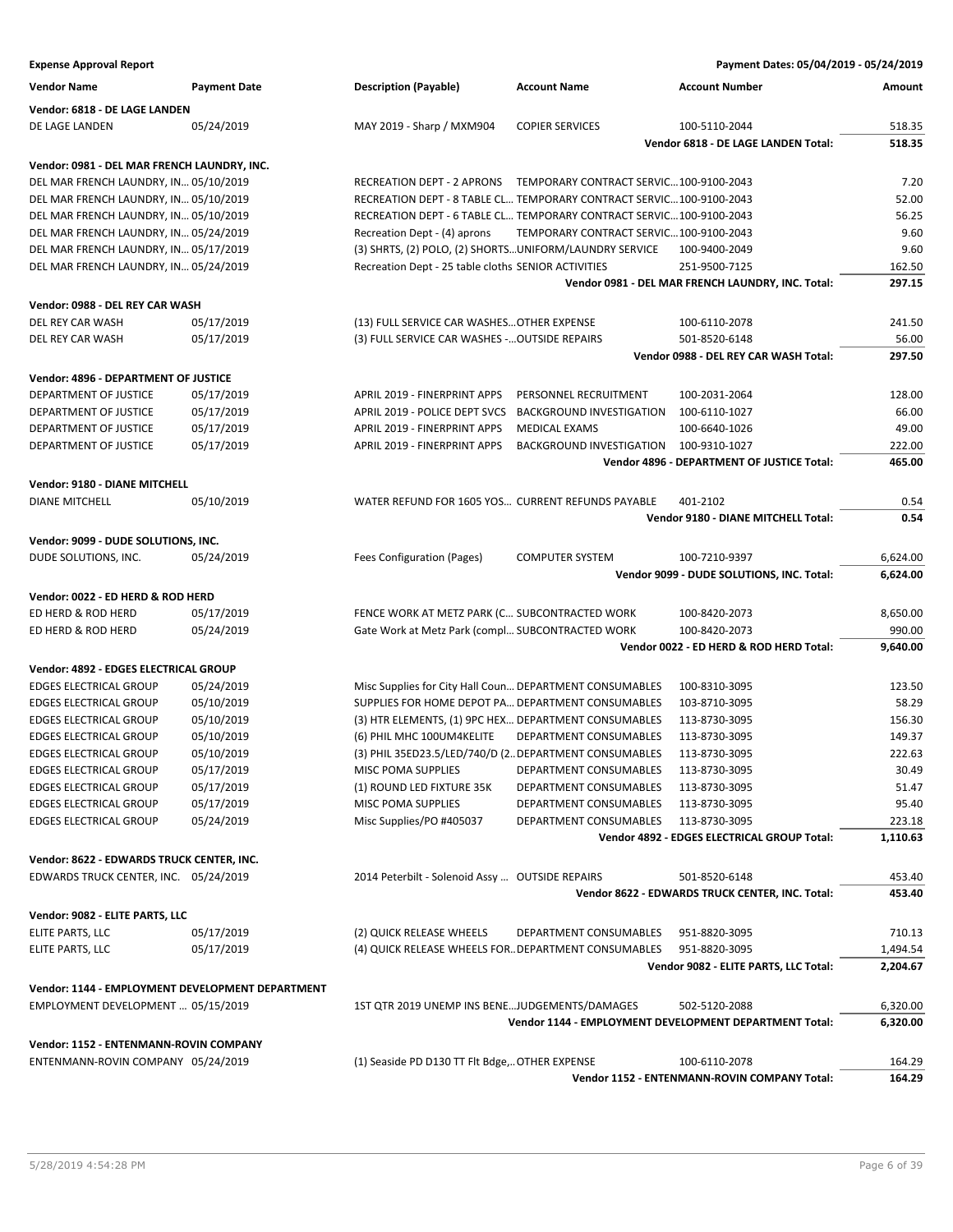| <b>Expense Approval Report</b>                                 |                     |                                                                                                             |                            | Payment Dates: 05/04/2019 - 05/24/2019                              |                       |
|----------------------------------------------------------------|---------------------|-------------------------------------------------------------------------------------------------------------|----------------------------|---------------------------------------------------------------------|-----------------------|
| <b>Vendor Name</b>                                             | <b>Payment Date</b> | <b>Description (Payable)</b>                                                                                | <b>Account Name</b>        | <b>Account Number</b>                                               | Amount                |
| Vendor: 1170 - ENVIRONMENTAL SYS.RESEARCH                      |                     |                                                                                                             |                            |                                                                     |                       |
| ENVIRONMENTAL SYS.RESEARCH 05/24/2019                          |                     | 6/21/19 - 6/20/20 - ArcGIS Des COMPUTER SUPPLIES                                                            |                            | 271-8110-3102                                                       | 2,350.00              |
| ENVIRONMENTAL SYS.RESEARCH 05/24/2019                          |                     | 6/21/19 - 6/20/20 - ArcGIS Des DEPARTMENT CONSUMABLES                                                       |                            | 951-8820-3095                                                       | 2,350.00              |
|                                                                |                     |                                                                                                             |                            | Vendor 1170 - ENVIRONMENTAL SYS.RESEARCH Total:                     | 4,700.00              |
| Vendor: 9171 - Eric Reed                                       |                     |                                                                                                             |                            |                                                                     |                       |
| <b>Eric Reed</b>                                               | 05/24/2019          | Assist FD inspect new aerial unitTEMPORARY CONTRACT SERVIC100-6640-2043                                     |                            |                                                                     | 1,000.00              |
|                                                                |                     |                                                                                                             |                            | Vendor 9171 - Eric Reed Total:                                      | 1,000.00              |
| Vendor: 8979 - ERROL L. MONTGOMERY & ASSOCIATES, INC.          |                     |                                                                                                             |                            |                                                                     |                       |
| ERROL L. MONTGOMERY & ASS 05/17/2019                           |                     | MARCH 2019 - GENERAL CONS CONSULTING COSTS                                                                  |                            | 670-2130-1030                                                       | 2,097.50              |
|                                                                |                     |                                                                                                             |                            | Vendor 8979 - ERROL L. MONTGOMERY & ASSOCIATES, INC. Total:         | 2,097.50              |
| Vendor: 8882 - EVERYONE'S HARVEST<br><b>EVERYONE'S HARVEST</b> | 05/17/2019          | APRIL 2019 - PROG EXP FOR SE FARMERS' MARKET                                                                |                            | 100-7410-4206                                                       | 2,545.00              |
|                                                                |                     |                                                                                                             |                            | Vendor 8882 - EVERYONE'S HARVEST Total:                             | 2,545.00              |
| <b>Vendor: 1176 - EWING IRRIGATION PRODUCTS</b>                |                     |                                                                                                             |                            |                                                                     |                       |
| EWING IRRIGATION PRODUCTS 05/10/2019                           |                     | (1) 4STA BATERY, (2) 2STA BATE DEPARTMENT CONSUMABLES                                                       |                            | 100-8440-3095                                                       | 399.43                |
| <b>EWING IRRIGATION PRODUCTS</b>                               | 05/10/2019          | (3) 4STA BATERY, (6) 9V ALK IND. DEPARTMENT CONSUMABLES                                                     |                            | 100-8440-3095                                                       | 434.38                |
| EWING IRRIGATION PRODUCTS 05/10/2019                           |                     | (4) COMMERCIAL VL44009250                                                                                   | DEPARTMENT CONSUMABLES     | 100-8440-3095                                                       | 360.77                |
|                                                                |                     |                                                                                                             |                            | Vendor 1176 - EWING IRRIGATION PRODUCTS Total:                      | 1,194.58              |
|                                                                |                     |                                                                                                             |                            |                                                                     |                       |
| Vendor: 5969 - FASTENAL COMPANY                                |                     |                                                                                                             |                            |                                                                     |                       |
| <b>FASTENAL COMPANY</b>                                        | 05/10/2019          | CITY OF SEASIDE - VENDING                                                                                   | SUBCONTRACTED WORK         | 100-8420-2073                                                       | 758.56                |
| <b>FASTENAL COMPANY</b>                                        | 05/10/2019          | (2) DF EYE NUT 3/4P (PARKS)                                                                                 | DEPARTMENT CONSUMABLES     | 100-8420-3095                                                       | 20.74                 |
| <b>FASTENAL COMPANY</b>                                        | 05/17/2019          | (1) 3/8x20 BINDER PACKAGED                                                                                  | DEPARTMENT CONSUMABLES     | 100-8420-3095                                                       | 136.88                |
| <b>FASTENAL COMPANY</b>                                        | 05/10/2019          | (1) ANTI-SEIZE (CPR), (50) 5/16- DEPARTMENT CONSUMABLES                                                     |                            | 113-8730-3095                                                       | 42.68                 |
| <b>FASTENAL COMPANY</b>                                        | 05/10/2019          | (50) 5/16-18X1/25S/S HCS                                                                                    | DEPARTMENT CONSUMABLES     | 113-8730-3095                                                       | 13.60                 |
| <b>FASTENAL COMPANY</b>                                        | 05/10/2019          | (10) Z FLANGE, (25) Z FLANGE                                                                                | DEPARTMENT CONSUMABLES     | 210-8110-3095                                                       | 7.28                  |
| <b>FASTENAL COMPANY</b>                                        | 05/17/2019          | (1) 1" x 15' RAT TD 3CT                                                                                     | CONSUMABLES                | 271-8110-3095                                                       | 27.19                 |
| <b>FASTENAL COMPANY</b>                                        | 05/10/2019          | (24) AA ALK ENERGIZER BATTER DEPARTMENT CONSUMABLES                                                         |                            | 501-8520-3095                                                       | 15.47                 |
| <b>FASTENAL COMPANY</b>                                        | 05/17/2019          | (1) 3/16" - 7/8" RR STEP DR                                                                                 | DEPARTMENT CONSUMABLES     | 501-8520-3095<br>Vendor 5969 - FASTENAL COMPANY Total:              | 43.69                 |
|                                                                |                     |                                                                                                             |                            |                                                                     | 1,066.09              |
| Vendor: 8338 - FEDEX                                           |                     |                                                                                                             |                            |                                                                     |                       |
| <b>FEDEX</b>                                                   | 05/17/2019          | ACCT #1750-2541-3; SHIPMENT MAIL SERVICES                                                                   |                            | 100-6110-4124                                                       | 11.53                 |
| <b>FEDEX</b>                                                   | 05/24/2019          | Acct #1750-2541-3; Shipment o MAIL SERVICES                                                                 |                            | 100-6110-4124<br>Vendor 8338 - FEDEX Total:                         | 11.23<br>22.76        |
| Vendor: 3883 - FELIPE DE JESUS OLVERA                          |                     |                                                                                                             |                            |                                                                     |                       |
|                                                                |                     |                                                                                                             |                            |                                                                     |                       |
| FELIPE DE JESUS OLVERA                                         | 05/10/2019          | HAVANA SOLIZ PARK                                                                                           | SUBCONTRACTED WORK         | 100-8420-2073                                                       | 2,520.00              |
| FELIPE DE JESUS OLVERA                                         | 05/10/2019          | 1349 SOTO ST JOB                                                                                            | SUBCONTRACTED WORK         | 100-8450-2073<br>103-8710-2073                                      | 2,450.00              |
| FELIPE DE JESUS OLVERA                                         | 05/10/2019          | 1590 CANYON DEL REY BLVD ( SUBCONTRACTED WORK                                                               |                            |                                                                     | 7,200.00              |
| FELIPE DE JESUS OLVERA                                         | 05/10/2019          | PLANTERS/ISLANDS - FREMONT SUBCONTRACTED WORK                                                               |                            | 210-8110-2073<br>Vendor 3883 - FELIPE DE JESUS OLVERA Total:        | 9,000.00<br>21,170.00 |
| Vendor: 1188 - FERGUSON ENTERPRISES INC #686                   |                     |                                                                                                             |                            |                                                                     |                       |
| FERGUSON ENTERPRISES INC # 05/17/2019                          |                     | (1) LF 1/2 X 1/2 FIP 20 SS SINK  DEPARTMENT CONSUMABLES                                                     |                            | 100-8310-3095                                                       | 4.83                  |
| FERGUSON ENTERPRISES INC # 05/17/2019                          |                     | (1) CCY LF 0.25 1HDL 1H SGL W DEPARTMENT CONSUMABLES                                                        |                            | 100-8420-3095                                                       | 166.19                |
| FERGUSON ENTERPRISES INC # 05/17/2019                          |                     | MISC SUPPLIES - JOB 4250                                                                                    | DEPARTMENT CONSUMABLES     | 113-8730-3095                                                       | 270.22                |
| FERGUSON ENTERPRISES INC # 05/17/2019                          |                     | (1) 1-1/2 STD NH COUP                                                                                       | DEPARTMENT CONSUMABLES     | 113-8730-3095                                                       | 5.87                  |
| FERGUSON ENTERPRISES INC # 05/17/2019                          |                     | (1) GA URN FV PWR SNSR                                                                                      | DEPARTMENT CONSUMABLES     | 113-8730-3095                                                       | 552.45                |
| FERGUSON ENTERPRISES INC # 05/17/2019                          |                     | (1) 3 FT CLST AUGER W/ DWN  DEPARTMENT CONSUMABLES                                                          |                            | 113-8730-3095                                                       | 54.36                 |
| FERGUSON ENTERPRISES INC # 05/17/2019                          |                     | (1) IMMERSION SNSR KIT                                                                                      | DEPARTMENT CONSUMABLES     | 113-8730-3095                                                       | 43.58                 |
| FERGUSON ENTERPRISES INC # 05/17/2019                          |                     |                                                                                                             | DEPARTMENT CONSUMABLES     |                                                                     |                       |
|                                                                |                     | MISC SUPPLIES - JOB 7693                                                                                    |                            | 113-8730-3095                                                       | 174.30                |
| FERGUSON ENTERPRISES INC # 05/17/2019                          |                     | (2) LF 3/4x1/2 BRS BARSTOCK F DEPARTMENT CONSUMABLES                                                        |                            | 113-8730-3095                                                       | 18.97                 |
| FERGUSON ENTERPRISES INC # 05/10/2019                          |                     | MISC SUPPLIES FOR CLAY VALVE DEPARTMENT CONSUMABLES<br>(3) LF 3/4 BRS SQ HD CORED PL DEPARTMENT CONSUMABLES |                            | 401-8620-3095                                                       | 16.72                 |
| FERGUSON ENTERPRISES INC # 05/17/2019                          |                     |                                                                                                             |                            | 401-8620-3095<br>Vendor 1188 - FERGUSON ENTERPRISES INC #686 Total: | 14.41<br>1,321.90     |
| Vendor: 1224 - FIRST ALARM                                     |                     |                                                                                                             |                            |                                                                     |                       |
| <b>FIRST ALARM</b>                                             | 05/24/2019          | 6/1/19 - 8/31/19 - 220 Coe Ave ALARM SERVICE                                                                |                            | 100-9200-2070                                                       | 6.18                  |
|                                                                |                     |                                                                                                             |                            | Vendor 1224 - FIRST ALARM Total:                                    | 6.18                  |
| Vendor: 1268 - FRANCHISE TAX BOARD                             |                     |                                                                                                             |                            |                                                                     |                       |
| <b>FRANCHISE TAX BOARD</b>                                     | 05/08/2019          | <b>EWO FOR TAXES</b>                                                                                        | <b>GARNISHMENT PAYABLE</b> | 100-2059                                                            | 33.37                 |
|                                                                |                     |                                                                                                             |                            |                                                                     |                       |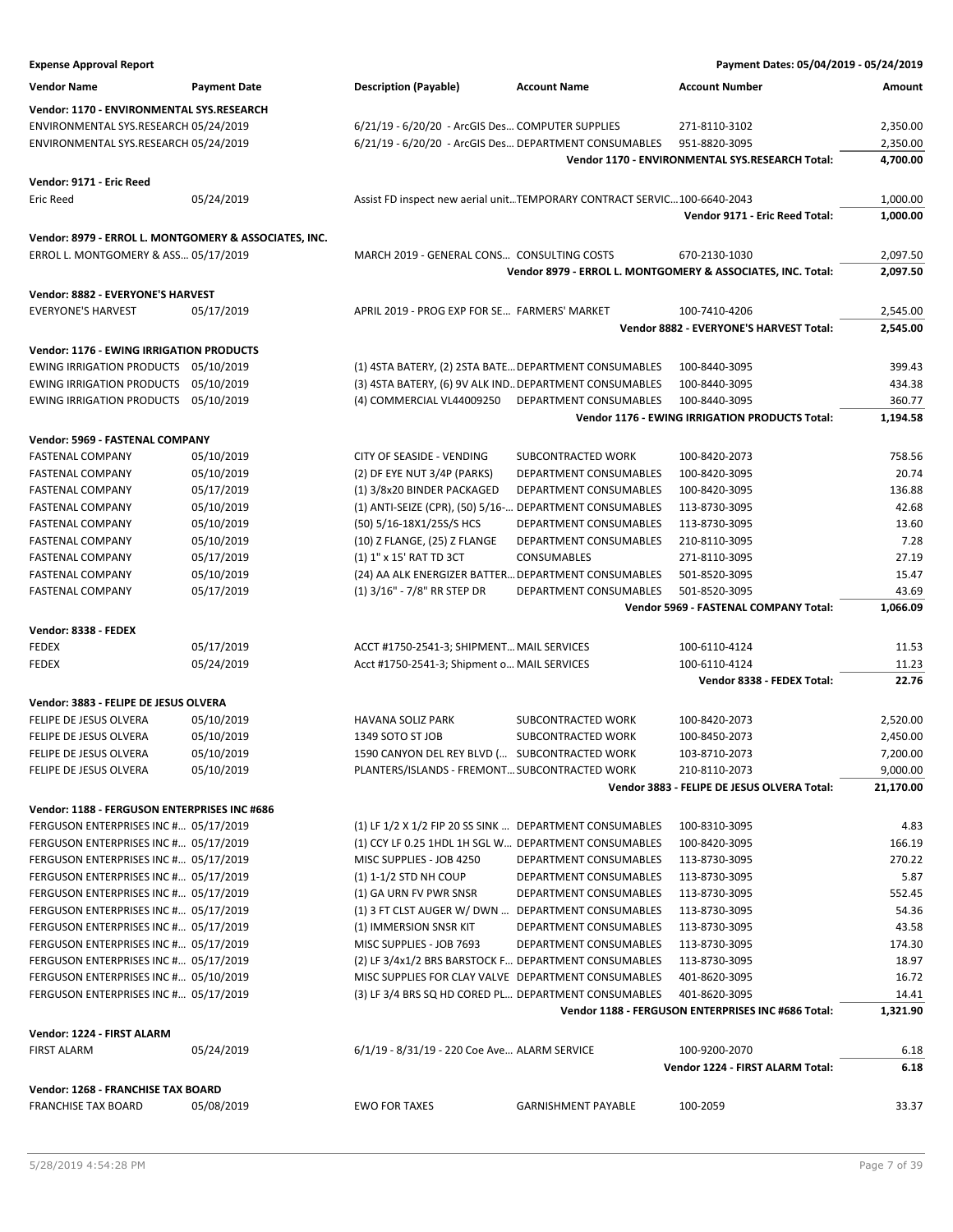| <b>Vendor Name</b>                                   | <b>Payment Date</b> | <b>Description (Payable)</b>                              | <b>Account Name</b>                                                   | <b>Account Number</b>                               | Amount             |
|------------------------------------------------------|---------------------|-----------------------------------------------------------|-----------------------------------------------------------------------|-----------------------------------------------------|--------------------|
| <b>FRANCHISE TAX BOARD</b>                           | 05/08/2019          | EWO #: 676040852589148781                                 | <b>GARNISHMENT PAYABLE</b>                                            | 100-2059                                            | 100.00             |
| <b>FRANCHISE TAX BOARD</b>                           | 05/08/2019          | <b>EWO FOR TAXES</b>                                      | <b>GARNISHMENT PAYABLE</b>                                            | 100-2059                                            | 4.30               |
| <b>FRANCHISE TAX BOARD</b>                           | 05/08/2019          | EWO #: 676040852589148781                                 | <b>GARNISHMENT PAYABLE</b>                                            | 100-2059                                            | 92.36              |
| <b>FRANCHISE TAX BOARD</b>                           | 05/08/2019          | <b>EWO FOR TAXES</b>                                      | <b>GARNISHMENT PAYABLE</b>                                            | 113-2059                                            | 156.72             |
| <b>FRANCHISE TAX BOARD</b>                           | 05/08/2019          | <b>EWO FOR TAXES</b>                                      | <b>GARNISHMENT PAYABLE</b>                                            | 113-2059                                            | 195.70             |
| <b>FRANCHISE TAX BOARD</b>                           | 05/08/2019          | EWO #: 676040852589148781                                 | <b>GARNISHMENT PAYABLE</b>                                            | 113-2059                                            | 3.82               |
| <b>FRANCHISE TAX BOARD</b>                           | 05/08/2019          | <b>EWO FOR TAXES</b>                                      | <b>GARNISHMENT PAYABLE</b>                                            | 210-2059                                            | 9.91               |
| <b>FRANCHISE TAX BOARD</b>                           | 05/08/2019          | EWO #: 676040852589148781                                 | <b>GARNISHMENT PAYABLE</b>                                            | 951-2059                                            | 3.82               |
|                                                      |                     |                                                           |                                                                       | Vendor 1268 - FRANCHISE TAX BOARD Total:            | 600.00             |
| Vendor: 6306 - GAVILAN PEST CONTROL                  |                     |                                                           |                                                                       |                                                     |                    |
| <b>GAVILAN PEST CONTROL</b>                          | 05/17/2019          |                                                           | 986 HILBY AVE - GENERAL PEST  TEMPORARY CONTRACT SERVIC 100-9200-2043 |                                                     | 83.00              |
| <b>GAVILAN PEST CONTROL</b>                          | 05/17/2019          | 1136 WHEELER ST - GENERAL P SUBCONTRACTED WORK            |                                                                       | 100-9310-2073                                       | 83.00              |
|                                                      |                     |                                                           |                                                                       | Vendor 6306 - GAVILAN PEST CONTROL Total:           | 166.00             |
|                                                      |                     |                                                           |                                                                       |                                                     |                    |
| <b>Vendor: 5198 - GOLDEN STATE PORTABLES</b>         |                     |                                                           |                                                                       |                                                     |                    |
| <b>GOLDEN STATE PORTABLES</b>                        | 05/10/2019          | MARCH 2019 - OFFICE TRAILERSSUBCONTRACTED WORK            |                                                                       | 100-8310-2073                                       | 487.54             |
| <b>GOLDEN STATE PORTABLES</b>                        | 05/10/2019          | APRIL 2019 - OFFICE TRAILERS 4 SUBCONTRACTED WORK         |                                                                       | 100-8310-2073                                       | 487.54             |
| <b>GOLDEN STATE PORTABLES</b>                        | 05/10/2019          | MARCH 2019 - 610 OLYMPIA A SUBCONTRACTED WORK             |                                                                       | 100-8420-2073                                       | 120.36             |
| <b>GOLDEN STATE PORTABLES</b>                        | 05/10/2019          | APRIL 2019 - 610 OLYMPIA AVE. SUBCONTRACTED WORK          |                                                                       | 100-8420-2073                                       | 120.36             |
|                                                      |                     |                                                           |                                                                       | <b>Vendor 5198 - GOLDEN STATE PORTABLES Total:</b>  | 1,215.80           |
| Vendor: 1372 - GOLDFARB & LIPMAN LLP                 |                     |                                                           |                                                                       |                                                     |                    |
| <b>GOLDFARB &amp; LIPMAN LLP</b>                     | 05/24/2019          | Fees thru 11/30/18; Legal svcs f LEGAL SERVICES           |                                                                       | 502-5120-1022                                       | 140.00             |
|                                                      |                     |                                                           |                                                                       | Vendor 1372 - GOLDFARB & LIPMAN LLP Total:          | 140.00             |
| Vendor: 1388 - GRAINGER                              |                     |                                                           |                                                                       |                                                     |                    |
| <b>GRAINGER</b>                                      | 05/24/2019          | Misc Supplies - 986 Hilby Ave.                            | DEPARTMENT CONSUMABLES                                                | 100-8310-3095                                       | 762.93             |
| <b>GRAINGER</b>                                      | 05/24/2019          | Misc Supplies - 986 Hilby Ave                             | DEPARTMENT CONSUMABLES                                                | 100-8310-3095                                       | 580.76             |
| <b>GRAINGER</b>                                      | 05/24/2019          | (1) Filter Cartridge, Water Cooler DEPARTMENT CONSUMABLES |                                                                       | 113-8730-3095                                       | 120.31             |
|                                                      |                     |                                                           |                                                                       |                                                     | 64.72              |
| GRAINGER<br><b>GRAINGER</b>                          | 05/24/2019          | (4) Urinal Bracket<br>(4) DOOR LOUVERS                    | DEPARTMENT CONSUMABLES<br>DEPARTMENT CONSUMABLES                      | 113-8730-3095                                       | 560.27             |
|                                                      | 05/10/2019          |                                                           |                                                                       | 113-8730-3095                                       |                    |
| <b>GRAINGER</b>                                      | 05/24/2019          | (1) Filter Cartridge Water Cooler DEPARTMENT CONSUMABLES  |                                                                       | 113-8730-3095<br>Vendor 1388 - GRAINGER Total:      | 120.31<br>2,209.30 |
|                                                      |                     |                                                           |                                                                       |                                                     |                    |
| Vendor: 1392 - GRANITE ROCK COMPANY                  |                     |                                                           |                                                                       |                                                     |                    |
| <b>GRANITE ROCK COMPANY</b>                          | 05/10/2019          | TICKET #645862; 4/20/19                                   | DEPARTMENT CONSUMABLES                                                | 113-8730-3095                                       | 122.62             |
| <b>GRANITE ROCK COMPANY</b>                          | 05/10/2019          | TICKET #645933; 4/20/19                                   | DEPARTMENT CONSUMABLES                                                | 113-8730-3095                                       | 142.22             |
| <b>GRANITE ROCK COMPANY</b>                          | 05/17/2019          | TICKET #648092 - COLD MIX (2 DEPARTMENT CONSUMABLES       |                                                                       | 210-8110-3095                                       | 513.61             |
| <b>GRANITE ROCK COMPANY</b>                          | 05/24/2019          | Appl 4/David Cution Park PH I/  PARKS IMPROVEMENTS        |                                                                       | 348-8910-9570                                       | 240,216.47         |
|                                                      |                     |                                                           |                                                                       | Vendor 1392 - GRANITE ROCK COMPANY Total:           | 240,994.92         |
| Vendor: 8154 - GREEN VALLEY LANDSCAPE, INC.          |                     |                                                           |                                                                       |                                                     |                    |
| GREEN VALLEY LANDSCAPE, INC. 05/10/2019              |                     | (3) 15 GAL PITTOSPORUM + .54 DEPARTMENT CONSUMABLES       |                                                                       | 401-8620-3095                                       | 197.17             |
|                                                      |                     |                                                           |                                                                       | Vendor 8154 - GREEN VALLEY LANDSCAPE, INC. Total:   | 197.17             |
| Vendor: 3154 - GREEN VALLEY LANSCAPE INC.            |                     |                                                           |                                                                       |                                                     |                    |
| GREEN VALLEY LANSCAPE INC.                           | 05/10/2019          | GOPHER BASKETS, PLANTING MDEPARTMENT CONSUMABLES          |                                                                       | 401-8620-3095                                       | 158.45             |
|                                                      |                     |                                                           |                                                                       | Vendor 3154 - GREEN VALLEY LANSCAPE INC. Total:     | 158.45             |
|                                                      |                     |                                                           |                                                                       |                                                     |                    |
| Vendor: 9157 - GREG S. OMOTO<br><b>GREG S. OMOTO</b> |                     |                                                           |                                                                       |                                                     |                    |
|                                                      | 05/10/2019          | ADULT BASKETBALL - GAME OFF DEPARTMENT CONSUMABLES        |                                                                       | 100-9340-3095<br>Vendor 9157 - GREG S. OMOTO Total: | 240.00<br>240.00   |
|                                                      |                     |                                                           |                                                                       |                                                     |                    |
| Vendor: 5476 - GUARDIAN                              |                     |                                                           |                                                                       |                                                     |                    |
| GUARDIAN                                             | 05/06/2019          | MAY 2019 ADMIN FEES                                       | DENTAL PAYABLE                                                        | 100-2066                                            | 2,844.35           |
|                                                      |                     |                                                           |                                                                       | Vendor 5476 - GUARDIAN Total:                       | 2,844.35           |
| Vendor: 4222 - HARRIS & ASSOCIATES, INC.             |                     |                                                           |                                                                       |                                                     |                    |
| HARRIS & ASSOCIATES, INC.                            | 05/17/2019          | 11/25/18-12/29/18 - CAMPUS  BAKEWELL - CAMPUS TOWN        |                                                                       | 601-2214                                            | 360.00             |
|                                                      |                     |                                                           |                                                                       | Vendor 4222 - HARRIS & ASSOCIATES, INC. Total:      | 360.00             |
| Vendor: 5989 - HdL COREN & CONE                      |                     |                                                           |                                                                       |                                                     |                    |
| <b>HdL COREN &amp; CONE</b>                          | 05/10/2019          | CONTRACT SVCS PROP TAX (APR PROPERTY TAX ADMIN FEES       |                                                                       | 100-5110-1040                                       | 3,200.00           |
|                                                      |                     |                                                           |                                                                       | Vendor 5989 - HdL COREN & CONE Total:               | 3,200.00           |
|                                                      |                     |                                                           |                                                                       |                                                     |                    |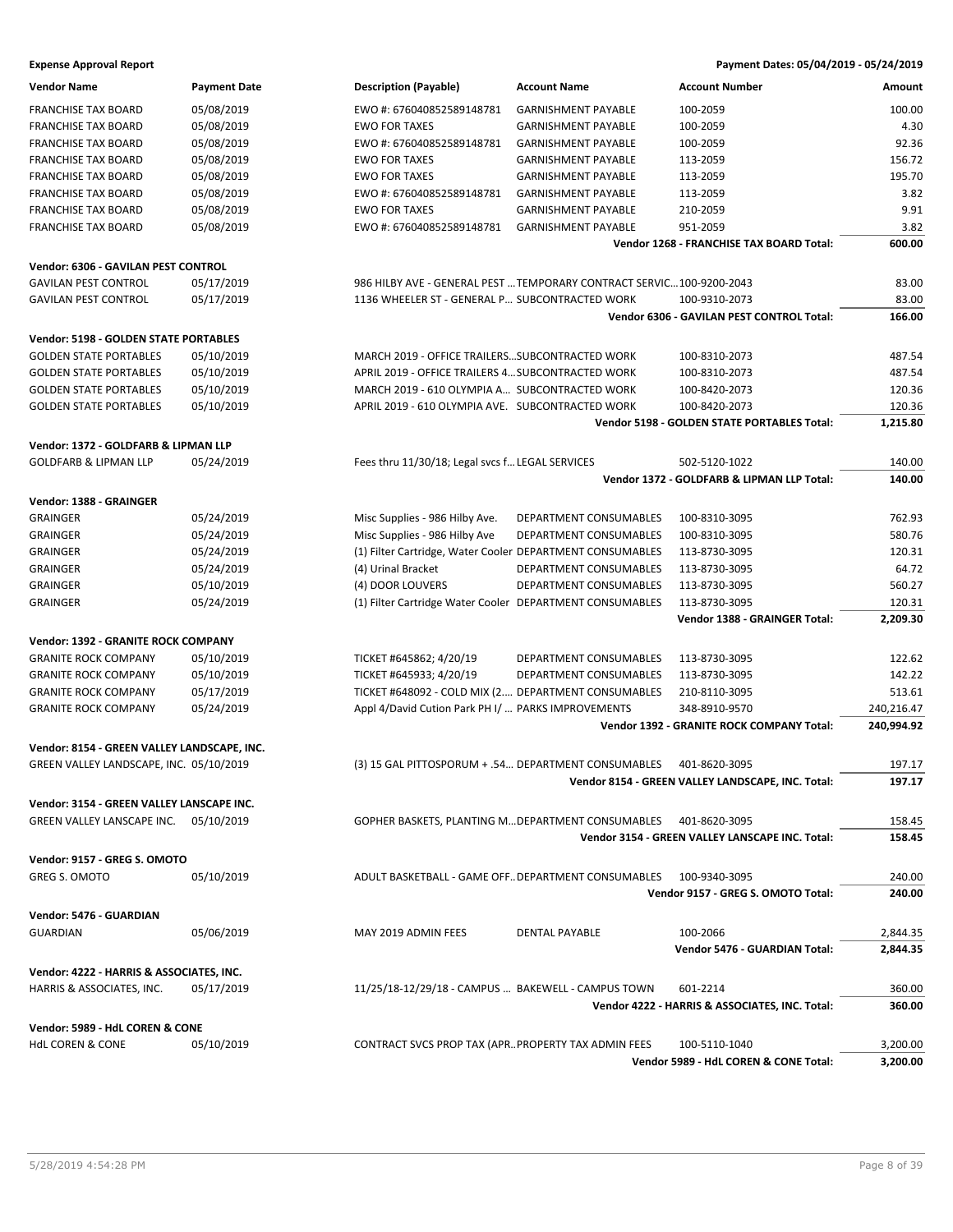| <b>Expense Approval Report</b>                                                 |                     |                                                                         |                                                  | Payment Dates: 05/04/2019 - 05/24/2019     |                |
|--------------------------------------------------------------------------------|---------------------|-------------------------------------------------------------------------|--------------------------------------------------|--------------------------------------------|----------------|
| <b>Vendor Name</b>                                                             | <b>Payment Date</b> | <b>Description (Payable)</b>                                            | <b>Account Name</b>                              | <b>Account Number</b>                      | Amount         |
| Vendor: 9195 - Heather Matchulat                                               |                     |                                                                         |                                                  |                                            |                |
| Heather Matchulat                                                              | 05/24/2019          | Reimbursement for supplies pu SENIOR ACTIVITIES                         |                                                  | 251-9500-7125                              | 20.79          |
|                                                                                |                     |                                                                         |                                                  | Vendor 9195 - Heather Matchulat Total:     | 20.79          |
| Vendor: 9188 - Hexbox Fitness, LLC                                             |                     |                                                                         |                                                  |                                            |                |
| Hexbox Fitness, LLC                                                            | 05/24/2019          | CDBG Microenterprise Assistan MICROBUSINESS ASSISTANCE                  |                                                  | 200-5410-7500                              | 7,500.00       |
|                                                                                |                     |                                                                         |                                                  | Vendor 9188 - Hexbox Fitness, LLC Total:   | 7,500.00       |
| Vendor: 4838 - HIRE RIGHT, LLC                                                 |                     |                                                                         |                                                  |                                            |                |
| HIRE RIGHT, LLC                                                                | 05/10/2019          | APRIL 2019 - BACKGROUND SC SUBCONTRACTED WORK                           |                                                  | 951-8820-2073                              | 109.40         |
|                                                                                |                     |                                                                         |                                                  | Vendor 4838 - HIRE RIGHT, LLC Total:       | 109.40         |
| Vendor: 1545 - HODGES RENT ALL, INC.                                           |                     |                                                                         |                                                  |                                            |                |
| HODGES RENT ALL, INC.                                                          | 05/17/2019          | (6) ROAD SIGN, 24" REFLECTIVE DEPARTMENT CONSUMABLES                    |                                                  | 210-8110-3095                              | 42.41          |
| HODGES RENT ALL, INC.                                                          | 05/17/2019          | (2) ROAD SIGN 24" REFLECTIVE DEPARTMENT CONSUMABLES                     |                                                  | 210-8110-3095                              | 14.14          |
|                                                                                |                     |                                                                         |                                                  | Vendor 1545 - HODGES RENT ALL, INC. Total: | 56.55          |
| Vendor: 1561 - HOME DEPOT CREDIT SERVICES                                      |                     |                                                                         |                                                  |                                            |                |
| HOME DEPOT CREDIT SERVICES 05/24/2019                                          |                     | Misc supplies for Streets dept                                          | DEPARTMENT CONSUMABLES                           | 100-8310-3095                              | 134.01         |
| HOME DEPOT CREDIT SERVICES 05/10/2019                                          |                     | <b>CITY HALL SUPPLIES</b>                                               | DEPARTMENT CONSUMABLES                           | 100-8310-3095                              | 17.46          |
| HOME DEPOT CREDIT SERVICES 05/10/2019                                          |                     | <b>BUILDINGS SUPPLIES</b>                                               | DEPARTMENT CONSUMABLES                           | 100-8310-3095                              | 30.52          |
| HOME DEPOT CREDIT SERVICES 05/10/2019                                          |                     | SEASIDEPOLICE SUPPLIES                                                  | DEPARTMENT CONSUMABLES                           | 100-8310-3095                              | 2.43           |
| HOME DEPOT CREDIT SERVICES 05/24/2019                                          |                     | Misc supplies for pool pump                                             | DEPARTMENT CONSUMABLES                           | 100-8310-3095                              | 249.05         |
| HOME DEPOT CREDIT SERVICES 05/10/2019                                          |                     | SEASIDECREATES SUPPLIES                                                 | DEPARTMENT CONSUMABLES                           | 100-8310-3095                              | 34.20          |
| HOME DEPOT CREDIT SERVICES 05/24/2019                                          |                     | Misc supplies for Corpyard                                              | DEPARTMENT CONSUMABLES                           | 100-8310-3095                              | 9.19           |
| HOME DEPOT CREDIT SERVICES 05/24/2019                                          |                     | Misc supplies for Police dept                                           | DEPARTMENT CONSUMABLES                           | 100-8310-3095                              | 173.49         |
| HOME DEPOT CREDIT SERVICES 05/10/2019                                          |                     | <b>CITYOFSEASIDE SUPPLIES</b>                                           | DEPARTMENT CONSUMABLES                           | 100-8310-3095                              | 381.89         |
| HOME DEPOT CREDIT SERVICES 05/24/2019                                          |                     | (1) Braid fct supply line                                               | DEPARTMENT CONSUMABLES                           | 100-8310-3095                              | 7.07           |
| HOME DEPOT CREDIT SERVICES 05/10/2019                                          |                     | SEASIDECREATES SUPPLIES                                                 | DEPARTMENT CONSUMABLES                           | 100-8310-3095                              | 10.23          |
| HOME DEPOT CREDIT SERVICES 05/24/2019                                          |                     | Misc supplies for Parks dept                                            | DEPARTMENT CONSUMABLES                           | 100-8420-3095                              | 106.52         |
| HOME DEPOT CREDIT SERVICES 05/10/2019<br>HOME DEPOT CREDIT SERVICES 05/10/2019 |                     | <b>PARKS SUPPLIES</b><br>LAGUNAGRANDE SUPPLIES                          | DEPARTMENT CONSUMABLES<br>DEPARTMENT CONSUMABLES | 100-8420-3095<br>100-8420-3095             | 28.68<br>12.17 |
| HOME DEPOT CREDIT SERVICES 05/10/2019                                          |                     | LAGUNAGRANDE SUPPLIES                                                   | DEPARTMENT CONSUMABLES                           | 100-8420-3095                              | 24.36          |
| HOME DEPOT CREDIT SERVICES 05/10/2019                                          |                     | LAGUNAGRANDEROOM SUPPLI DEPARTMENT CONSUMABLES                          |                                                  | 100-8420-3095                              | 21.82          |
| HOME DEPOT CREDIT SERVICES 05/24/2019                                          |                     | Misc supplies for Parks dept                                            | DEPARTMENT CONSUMABLES                           | 100-8420-3095                              | 211.13         |
| HOME DEPOT CREDIT SERVICES 05/24/2019                                          |                     | Misc stain supplies for Parks de DEPARTMENT CONSUMABLES                 |                                                  | 100-8420-3095                              | 23.31          |
| HOME DEPOT CREDIT SERVICES 05/10/2019                                          |                     | MONTEREYROAD SUPPLIES                                                   | DEPARTMENT CONSUMABLES                           | 100-8420-3095                              | 4.24           |
| HOME DEPOT CREDIT SERVICES 05/10/2019                                          |                     | LAGUNAGRANDE SUPPLIES                                                   | DEPARTMENT CONSUMABLES                           | 100-8420-3095                              | 123.13         |
| HOME DEPOT CREDIT SERVICES 05/10/2019                                          |                     | <b>MONTEREYROAD SUPPLIES</b>                                            | DEPARTMENT CONSUMABLES                           | 100-8420-3095                              | 119.01         |
| HOME DEPOT CREDIT SERVICES 05/24/2019                                          |                     | (1) 56v 2.5 AH battery w/ fuel g DEPARTMENT CONSUMABLES                 |                                                  | 100-8420-3095                              | 162.78         |
| HOME DEPOT CREDIT SERVICES 05/24/2019                                          |                     | Misc POMA supplies (PO 43545 DEPARTMENT CONSUMABLES                     |                                                  | 113-8730-3095                              | 68.75          |
| HOME DEPOT CREDIT SERVICES 05/24/2019                                          |                     | Misc paint supplies for POMA                                            | DEPARTMENT CONSUMABLES                           | 113-8730-3095                              | 82.44          |
| HOME DEPOT CREDIT SERVICES 05/10/2019                                          |                     | POMA SUPPLIES                                                           | DEPARTMENT CONSUMABLES                           | 113-8730-3095                              | 246.30         |
| HOME DEPOT CREDIT SERVICES 05/10/2019                                          |                     | POMA SUPPLIES                                                           | DEPARTMENT CONSUMABLES                           | 113-8730-3095                              | 71.52          |
| HOME DEPOT CREDIT SERVICES 05/24/2019                                          |                     | (1) Milw shockwave 12pc drive  DEPARTMENT CONSUMABLES                   |                                                  | 113-8730-3095                              | 19.04          |
| HOME DEPOT CREDIT SERVICES 05/24/2019                                          |                     | Misc POMA supplies (PO 43534 DEPARTMENT CONSUMABLES                     |                                                  | 113-8730-3095                              | 21.39          |
| HOME DEPOT CREDIT SERVICES 05/24/2019                                          |                     | Misc POMA supplies                                                      | DEPARTMENT CONSUMABLES                           | 113-8730-3095                              | 2.44           |
| HOME DEPOT CREDIT SERVICES 05/24/2019                                          |                     | Misc POMA supplies                                                      | DEPARTMENT CONSUMABLES                           | 113-8730-3095                              | 69.54          |
| HOME DEPOT CREDIT SERVICES 05/24/2019                                          |                     | (1) 2Jawpuller                                                          | DEPARTMENT CONSUMABLES                           | 113-8730-3095                              | 21.82          |
| HOME DEPOT CREDIT SERVICES 05/10/2019                                          |                     | POMA SUPPLIES                                                           | DEPARTMENT CONSUMABLES                           | 113-8730-3095                              | 98.23          |
| HOME DEPOT CREDIT SERVICES 05/24/2019<br>HOME DEPOT CREDIT SERVICES 05/10/2019 |                     | (3) Kills ants stations<br>POMA SUPPLIES                                | DEPARTMENT CONSUMABLES                           | 113-8730-3095                              | 9.54           |
|                                                                                |                     |                                                                         | DEPARTMENT CONSUMABLES                           | 113-8730-3095                              | 1.29<br>103.21 |
| HOME DEPOT CREDIT SERVICES 05/24/2019<br>HOME DEPOT CREDIT SERVICES 05/10/2019 |                     | (1) Hvy duty all-in-one comm cl DEPARTMENT CONSUMABLES<br>POMA SUPPLIES | DEPARTMENT CONSUMABLES                           | 113-8730-3095<br>113-8730-3095             | 11.84          |
| HOME DEPOT CREDIT SERVICES 05/10/2019                                          |                     | POMA SUPPLIES                                                           | DEPARTMENT CONSUMABLES                           | 113-8730-3095                              | 256.70         |
| HOME DEPOT CREDIT SERVICES 05/10/2019                                          |                     | <b>POMATOOLS</b>                                                        | DEPARTMENT CONSUMABLES                           | 113-8730-3095                              | 671.40         |
| HOME DEPOT CREDIT SERVICES 05/24/2019                                          |                     | Misc POMA supplies                                                      | DEPARTMENT CONSUMABLES                           | 113-8730-3095                              | 48.04          |
| HOME DEPOT CREDIT SERVICES 05/24/2019                                          |                     | Misc supplies for Bldg 4250                                             | DEPARTMENT CONSUMABLES                           | 113-8730-3095                              | 34.23          |
| HOME DEPOT CREDIT SERVICES 05/10/2019                                          |                     | POMA SUPPLIES                                                           | DEPARTMENT CONSUMABLES                           | 113-8730-3095                              | 26.70          |
| HOME DEPOT CREDIT SERVICES 05/24/2019                                          |                     | Misc POMA supplies (PO 43543 DEPARTMENT CONSUMABLES                     |                                                  | 113-8730-3095                              | 70.43          |
| HOME DEPOT CREDIT SERVICES 05/10/2019                                          |                     | POMA SUPPLIES                                                           | DEPARTMENT CONSUMABLES                           | 113-8730-3095                              | 97.94          |
| HOME DEPOT CREDIT SERVICES 05/24/2019                                          |                     | Misc supplies (PO 4506)                                                 | DEPARTMENT CONSUMABLES                           | 113-8730-3095                              | 45.93          |
| HOME DEPOT CREDIT SERVICES 05/10/2019                                          |                     | POMA SUPPLIES                                                           | DEPARTMENT CONSUMABLES                           | 113-8730-3095                              | 43.62          |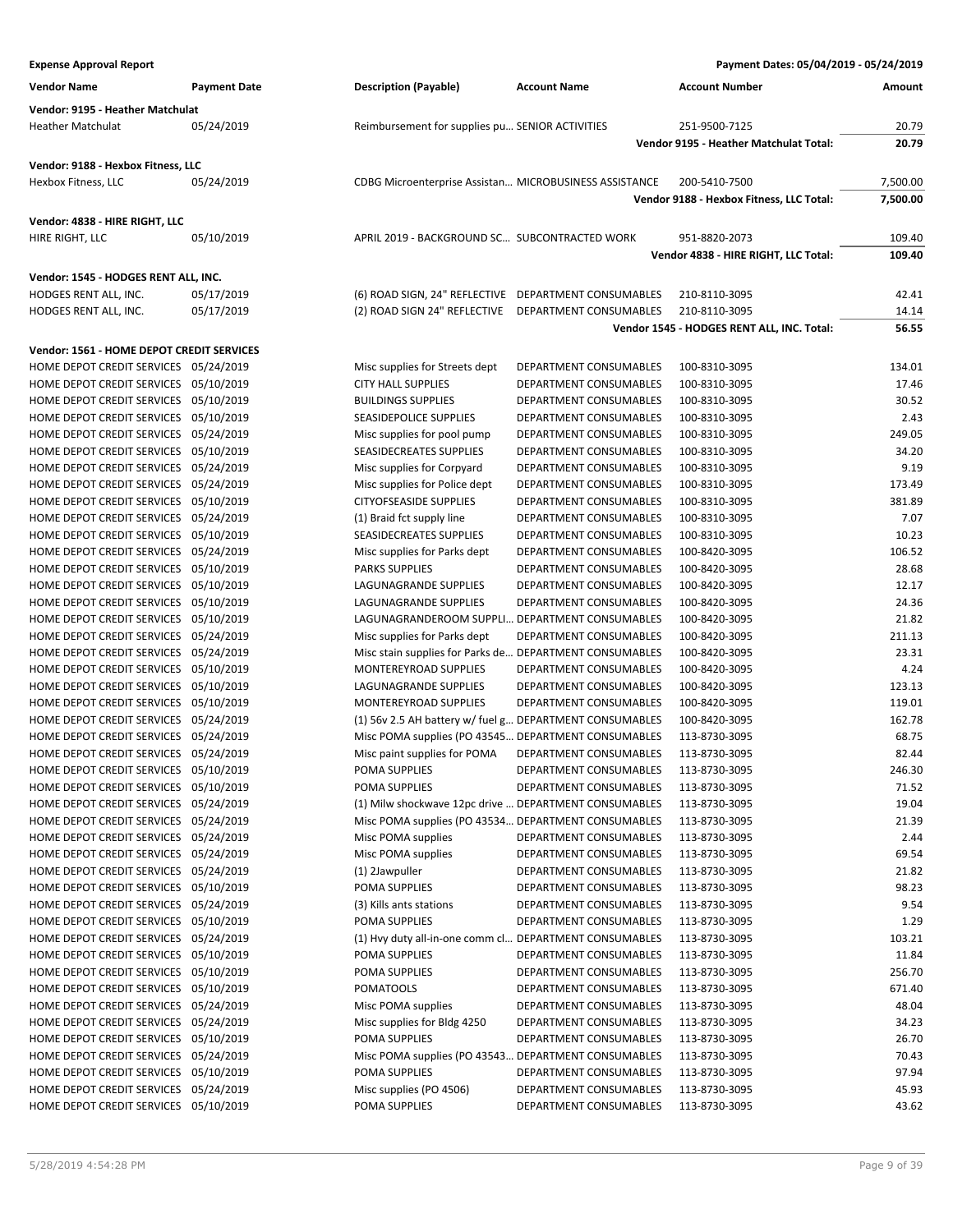| <b>Expense Approval Report</b> | Payment Dates: 05/04/2019 - 05/24/2019 |
|--------------------------------|----------------------------------------|
|--------------------------------|----------------------------------------|

| Vendor Name                                                                    | <b>Payment Date</b>      | <b>Description (Payable)</b>                                                | Account Name                                     | <b>Account Number</b>                                            | Amount            |
|--------------------------------------------------------------------------------|--------------------------|-----------------------------------------------------------------------------|--------------------------------------------------|------------------------------------------------------------------|-------------------|
| HOME DEPOT CREDIT SERVICES                                                     | 05/24/2019               | Misc supplies (PO 7693)                                                     | DEPARTMENT CONSUMABLES                           | 113-8730-3095                                                    | 22.04             |
| HOME DEPOT CREDIT SERVICES                                                     | 05/10/2019               | POMA SUPPLIES                                                               | DEPARTMENT CONSUMABLES                           | 113-8730-3095                                                    | 31.33             |
| HOME DEPOT CREDIT SERVICES                                                     | 05/10/2019               | PO: 434832 SUPPLIES                                                         | DEPARTMENT CONSUMABLES                           | 113-8730-3095                                                    | 62.23             |
| HOME DEPOT CREDIT SERVICES                                                     | 05/24/2019               | Misc POMA supplies (PO 43489 DEPARTMENT CONSUMABLES                         |                                                  | 113-8730-3095                                                    | 52.23             |
| HOME DEPOT CREDIT SERVICES 05/24/2019                                          |                          | Misc POMA supplies                                                          | DEPARTMENT CONSUMABLES                           | 113-8730-3095                                                    | 21.90             |
| HOME DEPOT CREDIT SERVICES 05/10/2019                                          |                          | POMA SUPPLIES                                                               | DEPARTMENT CONSUMABLES                           | 113-8730-3095                                                    | 34.26             |
| HOME DEPOT CREDIT SERVICES                                                     | 05/10/2019               | POMA SUPPLIES                                                               | DEPARTMENT CONSUMABLES                           | 113-8730-3095                                                    | 115.82            |
| HOME DEPOT CREDIT SERVICES 05/24/2019                                          |                          | Misc paint supplies for POMA                                                | DEPARTMENT CONSUMABLES                           | 113-8730-3095                                                    | 35.76             |
| HOME DEPOT CREDIT SERVICES                                                     | 05/24/2019               | (5) PVC mb cordless-white                                                   | DEPARTMENT CONSUMABLES                           | 113-8730-3095                                                    | 90.51             |
| HOME DEPOT CREDIT SERVICES 05/24/2019                                          |                          | Misc supplies for Streets dept                                              | DEPARTMENT CONSUMABLES                           | 210-8110-3095                                                    | 58.35             |
| HOME DEPOT CREDIT SERVICES 05/24/2019                                          |                          | Misc supplies for Streets dept                                              | DEPARTMENT CONSUMABLES                           | 210-8110-3095                                                    | 27.99             |
| HOME DEPOT CREDIT SERVICES                                                     | 05/24/2019               | Misc supplies for light pole                                                | DEPARTMENT CONSUMABLES                           | 210-8110-3095                                                    | 9.32              |
| HOME DEPOT CREDIT SERVICES                                                     | 05/24/2019               | Credit for (2) 3" non-marking s DEPARTMENT CONSUMABLES                      |                                                  | 210-8110-3095                                                    | $-22.43$          |
| HOME DEPOT CREDIT SERVICES                                                     | 05/24/2019               | Misc supplies for Monterey Road DEPARTMENT CONSUMABLES                      |                                                  | 210-8110-3095                                                    | 42.39             |
| HOME DEPOT CREDIT SERVICES 05/24/2019                                          |                          | Misc supplies for Streets dept                                              | DEPARTMENT CONSUMABLES                           | 210-8110-3095                                                    | 90.47             |
| HOME DEPOT CREDIT SERVICES 05/24/2019                                          |                          | Misc supplies for Streets dept                                              | DEPARTMENT CONSUMABLES                           | 210-8110-3095                                                    | 70.78             |
| HOME DEPOT CREDIT SERVICES                                                     | 05/24/2019               | Misc supplies for Streets dept                                              | DEPARTMENT CONSUMABLES                           | 210-8110-3095                                                    | 69.80             |
| HOME DEPOT CREDIT SERVICES 05/24/2019                                          |                          | Misc supplies for Streets dept                                              | DEPARTMENT CONSUMABLES                           | 210-8110-3095                                                    | 65.28             |
| HOME DEPOT CREDIT SERVICES                                                     | 05/10/2019               | <b>STORMDRAINS SUPPLIES</b>                                                 | CONSUMABLES                                      | 271-8110-3095                                                    | 29.38             |
| HOME DEPOT CREDIT SERVICES 05/10/2019                                          |                          | <b>TRUCK619 SUPPLIES</b>                                                    | CONSUMABLES                                      | 271-8110-3095                                                    | 5.33              |
| HOME DEPOT CREDIT SERVICES 05/10/2019                                          |                          | <b>TRUCK619 SUPPLIES</b>                                                    | CONSUMABLES                                      | 271-8110-3095                                                    | 9.13              |
| HOME DEPOT CREDIT SERVICES                                                     | 05/24/2019               | (2) Concrete mix                                                            | DEPARTMENT CONSUMABLES                           | 401-8620-3095                                                    | 6.66              |
| HOME DEPOT CREDIT SERVICES                                                     | 05/10/2019               | <b>COSTAHYDRT SUPPLIES</b>                                                  | DEPARTMENT CONSUMABLES                           | 401-8620-3095                                                    | 42.86             |
| HOME DEPOT CREDIT SERVICES                                                     | 05/10/2019               | <b>WILLFOR SUPPLIES</b>                                                     | DEPARTMENT CONSUMABLES                           | 401-8620-3095                                                    | 7.18              |
| HOME DEPOT CREDIT SERVICES 05/10/2019                                          |                          | <b>TANKSITE SUPPLIES</b>                                                    | DEPARTMENT CONSUMABLES                           | 401-8620-3095                                                    | 26.41             |
| HOME DEPOT CREDIT SERVICES 05/24/2019                                          |                          | (30) 60lb concrete mix                                                      | DEPARTMENT CONSUMABLES                           | 401-8620-3095                                                    | 97.34             |
| HOME DEPOT CREDIT SERVICES 05/24/2019                                          |                          | (1) Makita 14" diamond blades- DEPARTMENT CONSUMABLES                       |                                                  | 401-8620-3095                                                    | 195.56            |
| HOME DEPOT CREDIT SERVICES                                                     | 05/10/2019               | <b>COSTAHYDRT SUPPLIES</b>                                                  | DEPARTMENT CONSUMABLES                           | 401-8620-3095                                                    | 29.20             |
| HOME DEPOT CREDIT SERVICES                                                     | 05/10/2019               | <b>TANKSITE SUPPLIES</b>                                                    | DEPARTMENT CONSUMABLES                           | 401-8620-3095                                                    | 290.82            |
| HOME DEPOT CREDIT SERVICES 05/24/2019                                          |                          | (1) 3lb drilling hammer                                                     | <b>VEHICLE PARTS</b>                             | 501-8520-6144                                                    | 17.45             |
| HOME DEPOT CREDIT SERVICES 05/24/2019                                          |                          | (1) 6 Ft key chain tape measure                                             | <b>VEHICLE PARTS</b>                             | 501-8520-6144                                                    | 1.39              |
| HOME DEPOT CREDIT SERVICES                                                     |                          |                                                                             | DEPARTMENT CONSUMABLES                           |                                                                  | 30.84             |
| HOME DEPOT CREDIT SERVICES                                                     | 05/10/2019<br>05/10/2019 | SANITATION SUPPLIES<br>SANITATION SUPPLIES                                  |                                                  | 951-8820-3095<br>951-8820-3095                                   | 27.87             |
|                                                                                |                          | SANITATION SUPPLIES                                                         | DEPARTMENT CONSUMABLES<br>DEPARTMENT CONSUMABLES |                                                                  |                   |
| HOME DEPOT CREDIT SERVICES                                                     | 05/10/2019               |                                                                             |                                                  | 951-8820-3095                                                    | 41.86<br>16.37    |
| HOME DEPOT CREDIT SERVICES 05/24/2019<br>HOME DEPOT CREDIT SERVICES 05/10/2019 |                          | (1) 36" Wood handle with hand DEPARTMENT CONSUMABLES<br>SANITATION SUPPLIES | DEPARTMENT CONSUMABLES                           | 951-8820-3095                                                    | 34.93             |
| HOME DEPOT CREDIT SERVICES                                                     |                          |                                                                             |                                                  | 951-8820-3095                                                    |                   |
| HOME DEPOT CREDIT SERVICES 05/10/2019                                          | 05/10/2019               | SANITATION SUPPLIES<br>SANITATION SUPPLIES                                  | DEPARTMENT CONSUMABLES                           | 951-8820-3095                                                    | 11.43<br>29.91    |
|                                                                                |                          |                                                                             | DEPARTMENT CONSUMABLES                           | 951-8820-3095                                                    |                   |
| HOME DEPOT CREDIT SERVICES                                                     | 05/24/2019               | (1) Go Pro<br><b>SANITATION SUPPLIES</b>                                    | DEPARTMENT CONSUMABLES                           | 951-8820-3095                                                    | 4.34              |
| HOME DEPOT CREDIT SERVICES 05/10/2019                                          |                          |                                                                             | DEPARTMENT CONSUMABLES                           | 951-8820-3095<br>Vendor 1561 - HOME DEPOT CREDIT SERVICES Total: | 18.11<br>5,861.43 |
|                                                                                |                          |                                                                             |                                                  |                                                                  |                   |
| Vendor: 1569 - HOPE SERVICES                                                   |                          |                                                                             |                                                  |                                                                  |                   |
| <b>HOPE SERVICES</b>                                                           | 05/10/2019               | APRIL 2019 - SEASIDE MAINTEN SUBCONTRACTED WORK                             |                                                  | 100-8420-2073                                                    | 5,000.00          |
| <b>HOPE SERVICES</b>                                                           | 05/10/2019               | APRIL 2019 - SEASIDE MAINTEN SUBCONTRACTED WORK                             |                                                  | 103-8710-2073                                                    | 802.42            |
|                                                                                |                          |                                                                             |                                                  | Vendor 1569 - HOPE SERVICES Total:                               | 5,802.42          |
| Vendor: 2610 - IAN N. OGLESBY                                                  |                          |                                                                             |                                                  |                                                                  |                   |
| IAN N. OGLESBY                                                                 | 05/17/2019               | 2/18/19 - 2/20/19 TRAVEL REI TRAVEL - RUBIO                                 |                                                  | 100-1010-4115                                                    | 184.00            |
| IAN N. OGLESBY                                                                 | 05/17/2019               | 2/18/19 - 2/20/19 TRAVEL REI TRAVEL - RUBIO                                 |                                                  | 100-1010-4115                                                    | 282.00            |
|                                                                                |                          |                                                                             |                                                  | Vendor 2610 - IAN N. OGLESBY Total:                              | 466.00            |
|                                                                                |                          |                                                                             |                                                  |                                                                  |                   |
| Vendor: 4920 - ICMA RETIREMENT TRUST-457                                       |                          |                                                                             |                                                  |                                                                  |                   |
| ICMA RETIREMENT TRUST-457                                                      | 05/09/2019               | F. CARLIN ER CONT ADJ TO MA DEFERRED COMP PAYABLE                           |                                                  | 100-2060                                                         | $-5.66$           |
| ICMA RETIREMENT TRUST-457                                                      | 05/09/2019               | <b>CONTRIBUTIONS</b>                                                        | DEFERRED COMP PAYABLE                            | 100-2060                                                         | $-253.25$         |
| ICMA RETIREMENT TRUST-457                                                      | 05/08/2019               | DILLON CONT SENT ALONG W/ DEFERRED COMP PAYABLE                             |                                                  | 100-2060                                                         | $-646.16$         |
| ICMA RETIREMENT TRUST-457                                                      | 05/08/2019               | SUAREZ, G CONT REIMB 10/25/ DEFERRED COMP PAYABLE                           |                                                  | 100-2060                                                         | $-524.75$         |
| ICMA RETIREMENT TRUST-457                                                      | 05/08/2019               | SUAREZ, G CONT 8/16 & 8/30                                                  | DEFERRED COMP PAYABLE                            | 100-2060                                                         | 524.75            |
| ICMA RETIREMENT TRUST-457                                                      | 05/08/2019               | DILLON CONT 8/16 & 8/30                                                     | DEFERRED COMP PAYABLE                            | 100-2060                                                         | 646.16            |
| ICMA RETIREMENT TRUST-457                                                      | 05/24/2019               | HIGGINS REIMB ADJ                                                           | DEFERRED COMP PAYABLE                            | 100-2060                                                         | 653.08            |
| ICMA RETIREMENT TRUST-457                                                      | 05/24/2019               | ENRIQUEZ, J REIMB ADJ                                                       | DEFERRED COMP PAYABLE                            | 100-2060                                                         | 205.70            |
| ICMA RETIREMENT TRUST-457                                                      | 05/09/2019               | <b>CONTRIBUTIONS</b>                                                        | DEFERRED COMP PAYABLE                            | 100-2060                                                         | 1,044.06          |
|                                                                                |                          |                                                                             |                                                  |                                                                  |                   |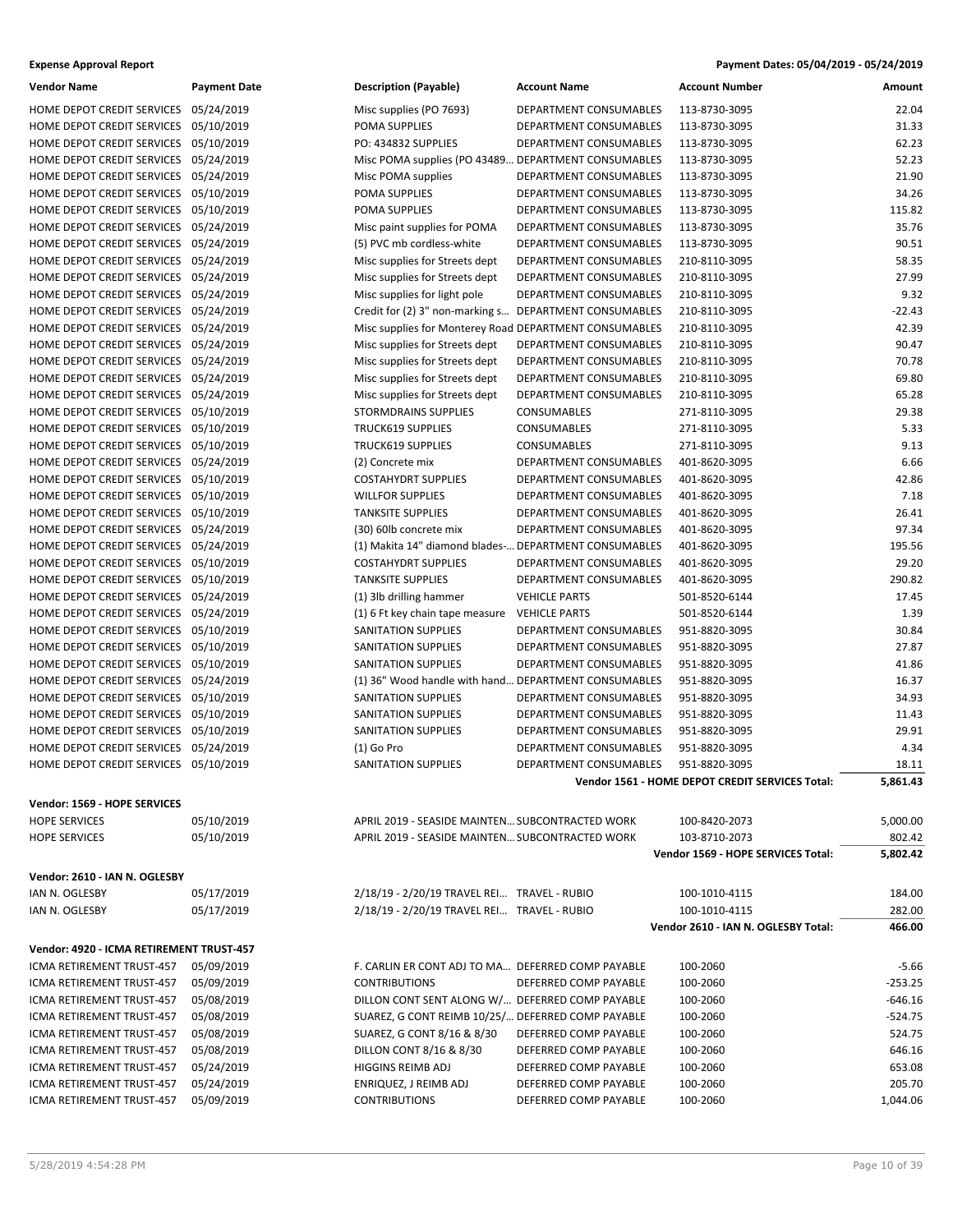| Vendor Name                                            | Payment Da               |
|--------------------------------------------------------|--------------------------|
| ICMA RETIREMENT TRUST-457                              | 05/09/2019               |
| ICMA RETIREMENT TRUST-457                              | 05/09/2019               |
| ICMA RETIREMENT TRUST-457                              | 05/09/2019               |
| <b>ICMA RETIREMENT TRUST-457</b>                       | 05/09/2019               |
| ICMA RETIREMENT TRUST-457                              | 05/09/2019               |
| ICMA RETIREMENT TRUST-457                              | 05/09/2019               |
| ICMA RETIREMENT TRUST-457                              | 05/09/2019               |
| ICMA RETIREMENT TRUST-457                              | 05/09/2019               |
| <b>ICMA RETIREMENT TRUST-457</b>                       | 05/09/2019               |
| ICMA RETIREMENT TRUST-457                              | 05/24/2019               |
| ICMA RETIREMENT TRUST-457                              | 05/24/2019               |
| ICMA RETIREMENT TRUST-457                              | 05/24/2019               |
| ICMA RETIREMENT TRUST-457                              | 05/24/2019               |
| ICMA RETIREMENT TRUST-457                              | 05/24/2019               |
| ICMA RETIREMENT TRUST-457                              | 05/24/2019               |
| ICMA RETIREMENT TRUST-457                              | 05/24/2019               |
| ICMA RETIREMENT TRUST-457                              | 05/24/2019               |
| ICMA RETIREMENT TRUST-457                              | 05/24/2019               |
| ICMA RETIREMENT TRUST-457                              | 05/24/2019               |
| ICMA RETIREMENT TRUST-457                              | 05/09/2019               |
| ICMA RETIREMENT TRUST-457                              | 05/09/2019               |
| ICMA RETIREMENT TRUST-457<br>ICMA RETIREMENT TRUST-457 | 05/24/2019               |
| ICMA RETIREMENT TRUST-457                              | 05/24/2019<br>05/09/2019 |
| ICMA RETIREMENT TRUST-457                              | 05/09/2019               |
| ICMA RETIREMENT TRUST-457                              | 05/09/2019               |
| ICMA RETIREMENT TRUST-457                              | 05/24/2019               |
| ICMA RETIREMENT TRUST-457                              | 05/24/2019               |
| ICMA RETIREMENT TRUST-457                              | 05/09/2019               |
| ICMA RETIREMENT TRUST-457                              | 05/24/2019               |
| ICMA RETIREMENT TRUST-457                              | 05/09/2019               |
| ICMA RETIREMENT TRUST-457                              | 05/09/2019               |
| ICMA RETIREMENT TRUST-457                              | 05/09/2019               |
| ICMA RETIREMENT TRUST-457                              | 05/24/2019               |
| ICMA RETIREMENT TRUST-457                              | 05/24/2019               |
| ICMA RETIREMENT TRUST-457                              | 05/24/2019               |
| ICMA RETIREMENT TRUST-457                              | 05/09/2019               |
| ICMA RETIREMENT TRUST-457                              | 05/09/2019               |
| ICMA RETIREMENT TRUST-457                              | 05/09/2019               |
| ICMA RETIREMENT TRUST-457                              | 05/09/2019               |
| ICMA RETIREMENT TRUST-457                              | 05/24/2019               |
| ICMA RETIREMENT TRUST-457                              | 05/24/2019               |
| ICMA RETIREMENT TRUST-457                              | 05/24/2019               |
| <b>ICMA RETIREMENT TRUST-457</b>                       | 05/24/2019               |
| ICMA RETIREMENT TRUST-457                              | 05/09/2019               |
| ICMA RETIREMENT TRUST-457                              | 05/09/2019               |
| <b>ICMA RETIREMENT TRUST-457</b>                       | 05/24/2019               |
| ICMA RETIREMENT TRUST-457                              | 05/24/2019               |
| ICMA RETIREMENT TRUST-457                              | 05/09/2019               |
| ICMA RETIREMENT TRUST-457                              | 05/09/2019               |
| ICMA RETIREMENT TRUST-457                              | 05/24/2019               |
| ICMA RETIREMENT TRUST-457                              | 05/24/2019               |
| ICMA RETIREMENT TRUST-457                              | 05/09/2019               |
| ICMA RETIREMENT TRUST-457                              | 05/09/2019               |
| ICMA RETIREMENT TRUST-457                              | 05/09/2019               |
| ICMA RETIREMENT TRUST-457                              | 05/24/2019               |
| ICMA RETIREMENT TRUST-457                              | 05/24/2019               |
| ICMA RETIREMENT TRUST-457                              | 05/24/2019               |
| ICMA RETIREMENT TRUST-457                              | 05/09/2019               |
| ICMA RETIREMENT TRUST-457                              | 05/09/2019               |

| <b>Account Number</b> | Amount |
|-----------------------|--------|
|                       |        |

| Vendor Name                      | <b>Payment Date</b> | <b>Description (Payable)</b> | <b>Account Name</b>   | Account Number | Amount    |
|----------------------------------|---------------------|------------------------------|-----------------------|----------------|-----------|
| ICMA RETIREMENT TRUST-457        | 05/09/2019          | <b>CONTRIBUTIONS</b>         | DEFERRED COMP PAYABLE | 100-2060       | 4,341.07  |
| ICMA RETIREMENT TRUST-457        | 05/09/2019          | <b>CONTRIBUTIONS</b>         | DEFERRED COMP PAYABLE | 100-2060       | 117.83    |
| ICMA RETIREMENT TRUST-457        | 05/09/2019          | <b>CONTRIBUTIONS</b>         | DEFERRED COMP PAYABLE | 100-2060       | 1,028.77  |
| ICMA RETIREMENT TRUST-457        | 05/09/2019          | <b>CONTRIBUTIONS</b>         | DEFERRED COMP PAYABLE | 100-2060       | 914.26    |
| ICMA RETIREMENT TRUST-457        | 05/09/2019          | <b>CONTRIBUTIONS</b>         | DEFERRED COMP PAYABLE | 100-2060       | 698.24    |
| ICMA RETIREMENT TRUST-457        | 05/09/2019          | <b>CONTRIBUTIONS</b>         | DEFERRED COMP PAYABLE | 100-2060       | 672.28    |
| ICMA RETIREMENT TRUST-457        | 05/09/2019          | <b>CONTRIBUTIONS</b>         | DEFERRED COMP PAYABLE | 100-2060       | 511.75    |
| ICMA RETIREMENT TRUST-457        | 05/09/2019          | <b>CONTRIBUTIONS</b>         | DEFERRED COMP PAYABLE | 100-2060       | 324.98    |
| ICMA RETIREMENT TRUST-457        | 05/09/2019          | <b>CONTRIBUTIONS</b>         | DEFERRED COMP PAYABLE | 100-2060       | 20,535.08 |
| <b>ICMA RETIREMENT TRUST-457</b> | 05/24/2019          | <b>CONTRIBUTIONS</b>         | DEFERRED COMP PAYABLE | 100-2060       | 20,391.97 |
| ICMA RETIREMENT TRUST-457        | 05/24/2019          | <b>CONTRIBUTIONS</b>         | DEFERRED COMP PAYABLE | 100-2060       | 4,147.16  |
| ICMA RETIREMENT TRUST-457        | 05/24/2019          | <b>CONTRIBUTIONS</b>         | DEFERRED COMP PAYABLE | 100-2060       | 7.93      |
| ICMA RETIREMENT TRUST-457        | 05/24/2019          | <b>CONTRIBUTIONS</b>         | DEFERRED COMP PAYABLE | 100-2060       | 1,041.63  |
| ICMA RETIREMENT TRUST-457        | 05/24/2019          | <b>CONTRIBUTIONS</b>         | DEFERRED COMP PAYABLE | 100-2060       | 511.75    |
| ICMA RETIREMENT TRUST-457        | 05/24/2019          | <b>CONTRIBUTIONS</b>         | DEFERRED COMP PAYABLE | 100-2060       | 324.99    |
| ICMA RETIREMENT TRUST-457        | 05/24/2019          | <b>CONTRIBUTIONS</b>         | DEFERRED COMP PAYABLE | 100-2060       | 695.40    |
| ICMA RETIREMENT TRUST-457        | 05/24/2019          | <b>CONTRIBUTIONS</b>         | DEFERRED COMP PAYABLE | 100-2060       | 681.59    |
| ICMA RETIREMENT TRUST-457        | 05/24/2019          | <b>CONTRIBUTIONS</b>         | DEFERRED COMP PAYABLE | 100-2060       | $-87.87$  |
| ICMA RETIREMENT TRUST-457        | 05/24/2019          | <b>CONTRIBUTIONS</b>         | DEFERRED COMP PAYABLE | 100-2060       | 1,028.77  |
| <b>ICMA RETIREMENT TRUST-457</b> | 05/09/2019          | <b>CONTRIBUTIONS</b>         | DEFERRED COMP PAYABLE | 103-2060       | 7.00      |
| ICMA RETIREMENT TRUST-457        | 05/09/2019          | <b>CONTRIBUTIONS</b>         | DEFERRED COMP PAYABLE | 103-2060       | 8.77      |
| ICMA RETIREMENT TRUST-457        | 05/24/2019          | <b>CONTRIBUTIONS</b>         | DEFERRED COMP PAYABLE | 103-2060       | 6.05      |
| ICMA RETIREMENT TRUST-457        | 05/24/2019          | <b>CONTRIBUTIONS</b>         | DEFERRED COMP PAYABLE | 103-2060       | 8.55      |
| ICMA RETIREMENT TRUST-457        | 05/09/2019          | <b>CONTRIBUTIONS</b>         | DEFERRED COMP PAYABLE | 113-2060       | 57.11     |
| ICMA RETIREMENT TRUST-457        | 05/09/2019          | <b>CONTRIBUTIONS</b>         | DEFERRED COMP PAYABLE | 113-2060       | 166.85    |
| ICMA RETIREMENT TRUST-457        | 05/09/2019          | <b>CONTRIBUTIONS</b>         | DEFERRED COMP PAYABLE | 113-2060       | 33.43     |
| ICMA RETIREMENT TRUST-457        | 05/24/2019          | <b>CONTRIBUTIONS</b>         | DEFERRED COMP PAYABLE | 113-2060       | 57.11     |
| ICMA RETIREMENT TRUST-457        | 05/24/2019          | <b>CONTRIBUTIONS</b>         | DEFERRED COMP PAYABLE | 113-2060       | 138.32    |
| ICMA RETIREMENT TRUST-457        | 05/09/2019          | <b>CONTRIBUTIONS</b>         | DEFERRED COMP PAYABLE | 200-2060       | 104.84    |
| ICMA RETIREMENT TRUST-457        | 05/24/2019          | <b>CONTRIBUTIONS</b>         | DEFERRED COMP PAYABLE | 200-2060       | 107.82    |
| ICMA RETIREMENT TRUST-457        | 05/09/2019          | <b>CONTRIBUTIONS</b>         | DEFERRED COMP PAYABLE | 210-2060       | 212.98    |
| ICMA RETIREMENT TRUST-457        | 05/09/2019          | <b>CONTRIBUTIONS</b>         | DEFERRED COMP PAYABLE | 210-2060       | 114.20    |
| ICMA RETIREMENT TRUST-457        | 05/09/2019          | <b>CONTRIBUTIONS</b>         | DEFERRED COMP PAYABLE | 210-2060       | $-0.68$   |
| ICMA RETIREMENT TRUST-457        | 05/24/2019          | <b>CONTRIBUTIONS</b>         | DEFERRED COMP PAYABLE | 210-2060       | 114.20    |
| ICMA RETIREMENT TRUST-457        | 05/24/2019          | <b>CONTRIBUTIONS</b>         | DEFERRED COMP PAYABLE | 210-2060       | 2.16      |
| ICMA RETIREMENT TRUST-457        | 05/24/2019          | <b>CONTRIBUTIONS</b>         | DEFERRED COMP PAYABLE | 210-2060       | 237.61    |
| ICMA RETIREMENT TRUST-457        | 05/09/2019          | <b>CONTRIBUTIONS</b>         | DEFERRED COMP PAYABLE | 271-2060       | 75.12     |
| ICMA RETIREMENT TRUST-457        | 05/09/2019          | <b>CONTRIBUTIONS</b>         | DEFERRED COMP PAYABLE | 271-2060       | 87.06     |
| ICMA RETIREMENT TRUST-457        | 05/09/2019          | <b>CONTRIBUTIONS</b>         | DEFERRED COMP PAYABLE | 271-2060       | 153.54    |
| <b>CMA RETIREMENT TRUST-457</b>  | 05/09/2019          | <b>CONTRIBUTIONS</b>         | DEFERRED COMP PAYABLE | 271-2060       | 1.79      |
| ICMA RETIREMENT TRUST-457        | 05/24/2019          | <b>CONTRIBUTIONS</b>         | DEFERRED COMP PAYABLE | 271-2060       | 0.25      |
| ICMA RETIREMENT TRUST-457        | 05/24/2019          | <b>CONTRIBUTIONS</b>         | DEFERRED COMP PAYABLE | 271-2060       | 178.46    |
| ICMA RETIREMENT TRUST-457        | 05/24/2019          | <b>CONTRIBUTIONS</b>         | DEFERRED COMP PAYABLE | 271-2060       | 118.94    |
| ICMA RETIREMENT TRUST-457        | 05/24/2019          | <b>CONTRIBUTIONS</b>         | DEFERRED COMP PAYABLE | 271-2060       | 95.41     |
| ICMA RETIREMENT TRUST-457        | 05/09/2019          | <b>CONTRIBUTIONS</b>         | DEFERRED COMP PAYABLE | 345-2060       | 29.13     |
| ICMA RETIREMENT TRUST-457        | 05/09/2019          | <b>CONTRIBUTIONS</b>         | DEFERRED COMP PAYABLE | 345-2060       | 6.96      |
| ICMA RETIREMENT TRUST-457        | 05/24/2019          | <b>CONTRIBUTIONS</b>         | DEFERRED COMP PAYABLE | 345-2060       | 3.57      |
| ICMA RETIREMENT TRUST-457        | 05/24/2019          | <b>CONTRIBUTIONS</b>         | DEFERRED COMP PAYABLE | 345-2060       | 14.92     |
| ICMA RETIREMENT TRUST-457        | 05/09/2019          | <b>CONTRIBUTIONS</b>         | DEFERRED COMP PAYABLE | 401-2060       | 446.04    |
| ICMA RETIREMENT TRUST-457        | 05/09/2019          | <b>CONTRIBUTIONS</b>         | DEFERRED COMP PAYABLE | 401-2060       | 28.55     |
| ICMA RETIREMENT TRUST-457        | 05/24/2019          | <b>CONTRIBUTIONS</b>         | DEFERRED COMP PAYABLE | 401-2060       | 28.55     |
| ICMA RETIREMENT TRUST-457        | 05/24/2019          | <b>CONTRIBUTIONS</b>         | DEFERRED COMP PAYABLE | 401-2060       | 543.82    |
| ICMA RETIREMENT TRUST-457        | 05/09/2019          | <b>CONTRIBUTIONS</b>         | DEFERRED COMP PAYABLE | 501-2060       | 197.98    |
| ICMA RETIREMENT TRUST-457        | 05/09/2019          | <b>CONTRIBUTIONS</b>         | DEFERRED COMP PAYABLE | 501-2060       | 65.24     |
| ICMA RETIREMENT TRUST-457        | 05/09/2019          | <b>CONTRIBUTIONS</b>         | DEFERRED COMP PAYABLE | 501-2060       | 57.11     |
| ICMA RETIREMENT TRUST-457        | 05/24/2019          | <b>CONTRIBUTIONS</b>         | DEFERRED COMP PAYABLE | 501-2060       | 65.24     |
| ICMA RETIREMENT TRUST-457        | 05/24/2019          | <b>CONTRIBUTIONS</b>         | DEFERRED COMP PAYABLE | 501-2060       | 57.11     |
| ICMA RETIREMENT TRUST-457        | 05/24/2019          | <b>CONTRIBUTIONS</b>         | DEFERRED COMP PAYABLE | 501-2060       | 204.49    |
| ICMA RETIREMENT TRUST-457        | 05/09/2019          | <b>CONTRIBUTIONS</b>         | DEFERRED COMP PAYABLE | 503-2060       | 313.82    |
| ICMA RETIREMENT TRUST-457        | 05/09/2019          | <b>CONTRIBUTIONS</b>         | DEFERRED COMP PAYABLE | 503-2060       | 373.85    |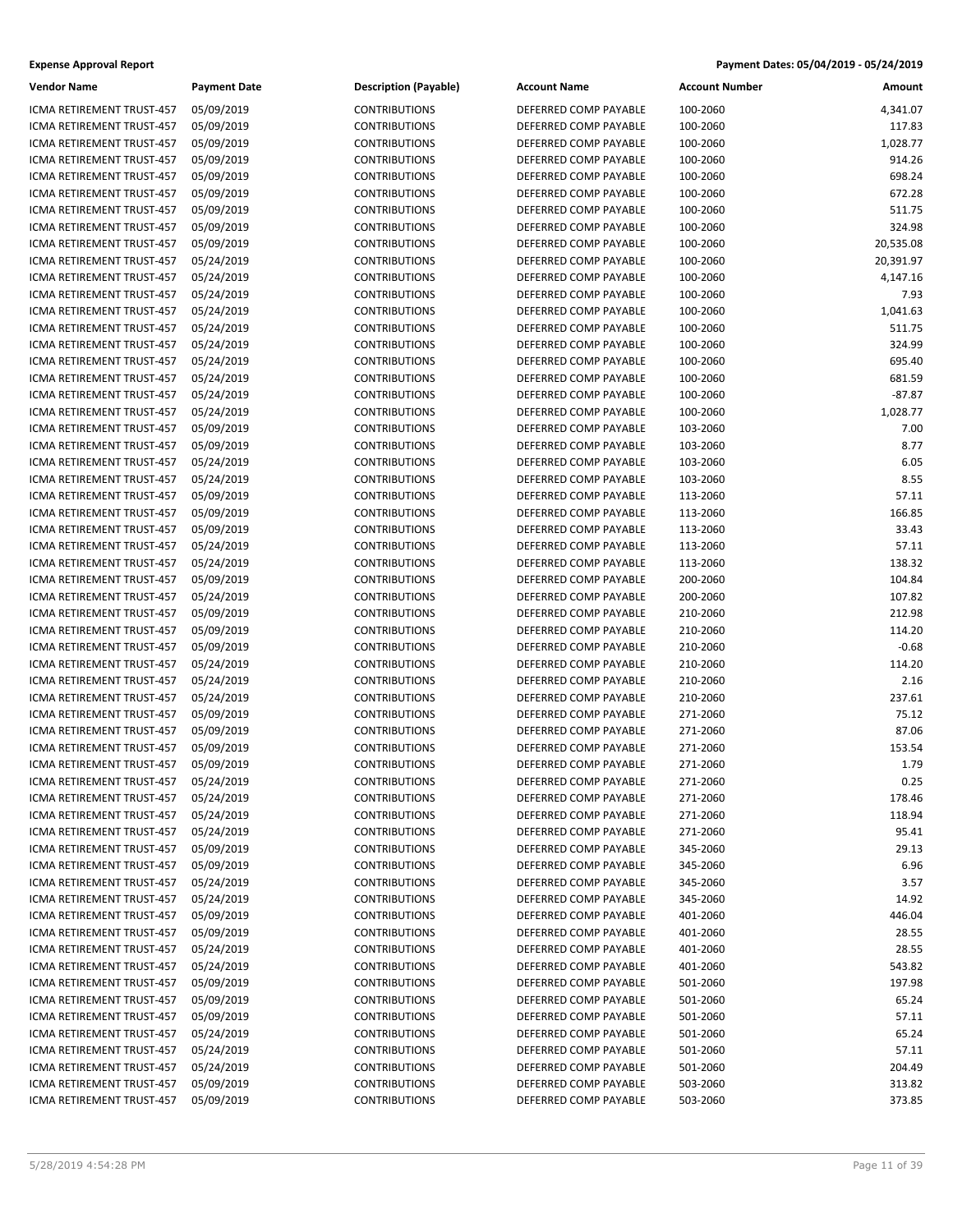| <b>Vendor Name</b>                         | <b>Payment Date</b> | <b>Description (Payable)</b>                            | <b>Account Name</b>                                                      | <b>Account Number</b>                            | Amount    |
|--------------------------------------------|---------------------|---------------------------------------------------------|--------------------------------------------------------------------------|--------------------------------------------------|-----------|
| ICMA RETIREMENT TRUST-457                  | 05/24/2019          | <b>CONTRIBUTIONS</b>                                    | DEFERRED COMP PAYABLE                                                    | 503-2060                                         | 313.82    |
| ICMA RETIREMENT TRUST-457                  | 05/24/2019          | <b>CONTRIBUTIONS</b>                                    | DEFERRED COMP PAYABLE                                                    | 503-2060                                         | 373.85    |
| ICMA RETIREMENT TRUST-457                  | 05/09/2019          | <b>CONTRIBUTIONS</b>                                    | DEFERRED COMP PAYABLE                                                    | 951-2060                                         | 60.71     |
| ICMA RETIREMENT TRUST-457                  | 05/09/2019          | <b>CONTRIBUTIONS</b>                                    | DEFERRED COMP PAYABLE                                                    | 951-2060                                         | 36.09     |
| ICMA RETIREMENT TRUST-457                  | 05/09/2019          | <b>CONTRIBUTIONS</b>                                    | DEFERRED COMP PAYABLE                                                    | 951-2060                                         | 274.03    |
| ICMA RETIREMENT TRUST-457                  | 05/24/2019          | <b>CONTRIBUTIONS</b>                                    | DEFERRED COMP PAYABLE                                                    | 951-2060                                         | 305.79    |
| ICMA RETIREMENT TRUST-457                  | 05/24/2019          | <b>CONTRIBUTIONS</b>                                    | DEFERRED COMP PAYABLE                                                    | 951-2060                                         | 160.80    |
| ICMA RETIREMENT TRUST-457                  | 05/24/2019          | <b>CONTRIBUTIONS</b>                                    | DEFERRED COMP PAYABLE                                                    | 951-2060                                         | 36.08     |
| ICMA RETIREMENT TRUST-457                  | 05/24/2019          | <b>CONTRIBUTIONS</b>                                    | DEFERRED COMP PAYABLE                                                    | 951-2060                                         | 57.06     |
| ICMA RETIREMENT TRUST-457                  | 05/09/2019          | <b>CONTRIBUTIONS</b>                                    | DEFERRED COMP PAYABLE                                                    | 953-2060                                         | 12.90     |
| ICMA RETIREMENT TRUST-457                  | 05/24/2019          | <b>CONTRIBUTIONS</b>                                    | DEFERRED COMP PAYABLE                                                    | 953-2060                                         | 8.58      |
|                                            |                     |                                                         |                                                                          | Vendor 4920 - ICMA RETIREMENT TRUST-457 Total:   | 65,694.49 |
|                                            |                     |                                                         |                                                                          |                                                  |           |
| Vendor: 7173 - Iconix Waterworks (US) Inc. |                     |                                                         |                                                                          |                                                  |           |
| Iconix Waterworks (US) Inc.                | 05/17/2019          | MISC SUPPLIES FOR TANK SITE DEPARTMENT CONSUMABLES      |                                                                          | 401-8620-3095                                    | 748.56    |
| Iconix Waterworks (US) Inc.                | 05/24/2019          | (1) Galv Frame only, (1) Grate G DEPARTMENT CONSUMABLES |                                                                          | 401-8620-3095                                    | 263.03    |
| Iconix Waterworks (US) Inc.                | 05/24/2019          | (1) Fig Swing Check Valve, Freig DEPARTMENT CONSUMABLES |                                                                          | 401-8620-3095                                    | 769.27    |
| Iconix Waterworks (US) Inc.                | 05/24/2019          | (2) 2 CLA-VAL Rubber Repair Kit DEPARTMENT CONSUMABLES  |                                                                          | 401-8620-3095                                    | 251.28    |
| Iconix Waterworks (US) Inc.                | 05/17/2019          | CREDIT FOR (2) ELL IMP                                  | DEPARTMENT CONSUMABLES                                                   | 401-8620-3095                                    | $-186.28$ |
|                                            |                     |                                                         |                                                                          | Vendor 7173 - Iconix Waterworks (US) Inc. Total: | 1,845.86  |
| Vendor: 6970 - ID CONCEPTS, LLC            |                     |                                                         |                                                                          |                                                  |           |
| ID CONCEPTS, LLC                           | 05/17/2019          | (6) EMPL ID CRED CARD / INV B DEPARTMENT CONSUMABLES    |                                                                          | 100-2031-3095                                    | 195.12    |
|                                            |                     |                                                         |                                                                          | Vendor 6970 - ID CONCEPTS, LLC Total:            | 195.12    |
| Vendor: 9175 - IMAGEN, INC.                |                     |                                                         |                                                                          |                                                  |           |
| IMAGEN, INC.                               | 05/24/2019          | PW Promos / Job # 19431                                 | DEPARTMENT CONSUMABLES                                                   | 100-8420-3095                                    | 1,470.33  |
|                                            |                     |                                                         |                                                                          | Vendor 9175 - IMAGEN, INC. Total:                | 1,470.33  |
|                                            |                     |                                                         |                                                                          |                                                  |           |
| Vendor: 9197 - Inflatable Adventures Inc.  |                     |                                                         |                                                                          |                                                  |           |
| Inflatable Adventures Inc.                 | 05/24/2019          |                                                         | Deposit Due for Ballistic Swing/ COMMUNITY FIREWORKS EVENT 100-1010-7167 |                                                  | 3,892.00  |
|                                            |                     |                                                         |                                                                          | Vendor 9197 - Inflatable Adventures Inc. Total:  | 3,892.00  |
| Vendor: 9177 - ISMAEL C PEREIDA            |                     |                                                         |                                                                          |                                                  |           |
| <b>ISMAEL C PEREIDA</b>                    | 05/10/2019          | WATER REFUND FOR 1817 NAD CURRENT REFUNDS PAYABLE       |                                                                          | 401-2102                                         | 37.12     |
|                                            |                     |                                                         |                                                                          | Vendor 9177 - ISMAEL C PEREIDA Total:            | 37.12     |
| Vendor: 8332 - IVY SIMPSON                 |                     |                                                         |                                                                          |                                                  |           |
| <b>IVY SIMPSON</b>                         | 05/17/2019          | WEEKLY INTERIOR PLANT SVC -  SUBCONTRACTED WORK         |                                                                          | 100-8310-2073                                    | 210.00    |
|                                            |                     |                                                         |                                                                          | Vendor 8332 - IVY SIMPSON Total:                 | 210.00    |
|                                            |                     |                                                         |                                                                          |                                                  |           |
| Vendor: 7065 - JAN ROEHL CONSULTING        |                     |                                                         |                                                                          |                                                  |           |
| JAN ROEHL CONSULTING                       | 05/10/2019          | APRIL 2019 - CALVIP EVALUATI JAN ROEHL CONSULTING       |                                                                          | 100-2042-1039                                    | 1,572.50  |
|                                            |                     |                                                         |                                                                          | Vendor 7065 - JAN ROEHL CONSULTING Total:        | 1,572.50  |
| Vendor: 8022 - JEFF K. BILLS               |                     |                                                         |                                                                          |                                                  |           |
| JEFF K. BILLS                              | 05/10/2019          |                                                         | (3) SUREHIRE ASSESSMENTS - 4 BACKGROUND INVESTIGATION 100-6110-1027      |                                                  | 1,200.00  |
|                                            |                     |                                                         |                                                                          | Vendor 8022 - JEFF K. BILLS Total:               | 1,200.00  |
| Vendor: 9185 - JENNIFER ALLEN-REYES        |                     |                                                         |                                                                          |                                                  |           |
| JENNIFER ALLEN-REYES                       | 05/17/2019          | ACTIVITY REFUND - YOUTH FLA OTHER COMMUNITY CLASSES     |                                                                          | 100-3674                                         | 33.00     |
|                                            |                     |                                                         |                                                                          | Vendor 9185 - JENNIFER ALLEN-REYES Total:        | 33.00     |
|                                            |                     |                                                         |                                                                          |                                                  |           |
| Vendor: 8455 - JERRY BLACKWELDER           |                     |                                                         |                                                                          |                                                  |           |
| JERRY BLACKWELDER                          | 05/17/2019          | 4/18/19 SANITATION DISTRICT  MEETINGS AND TRAVEL        |                                                                          | 951-8820-4121                                    | 100.00    |
| JERRY BLACKWELDER                          | 05/17/2019          | 5/14/19 SANITATION DISTRICT  MEETINGS AND TRAVEL        |                                                                          | 951-8820-4121                                    | 100.00    |
|                                            |                     |                                                         |                                                                          | Vendor 8455 - JERRY BLACKWELDER Total:           | 200.00    |
| Vendor: 1743 - JOHNSTONE SUPPLY FRESNO     |                     |                                                         |                                                                          |                                                  |           |
| JOHNSTONE SUPPLY FRESNO                    | 05/17/2019          | (1) GAS VALVE / FREIGHT                                 | DEPARTMENT CONSUMABLES                                                   | 113-8730-3095                                    | 280.37    |
|                                            |                     |                                                         |                                                                          | Vendor 1743 - JOHNSTONE SUPPLY FRESNO Total:     | 280.37    |
| Vendor: 9046 - JONATHAN GABRIEL WIZARD     |                     |                                                         |                                                                          |                                                  |           |
| JONATHAN GABRIEL WIZARD                    | 05/17/2019          | 4/18/19 SANITATION DISTRICT  MEETINGS AND TRAVEL        |                                                                          | 951-8820-4121                                    | 100.00    |
| JONATHAN GABRIEL WIZARD                    | 05/17/2019          | 5/14/19 SANITATION DISTRICT  MEETINGS AND TRAVEL        |                                                                          | 951-8820-4121                                    | 100.00    |
|                                            |                     |                                                         |                                                                          | Vendor 9046 - JONATHAN GABRIEL WIZARD Total:     | 200.00    |
|                                            |                     |                                                         |                                                                          |                                                  |           |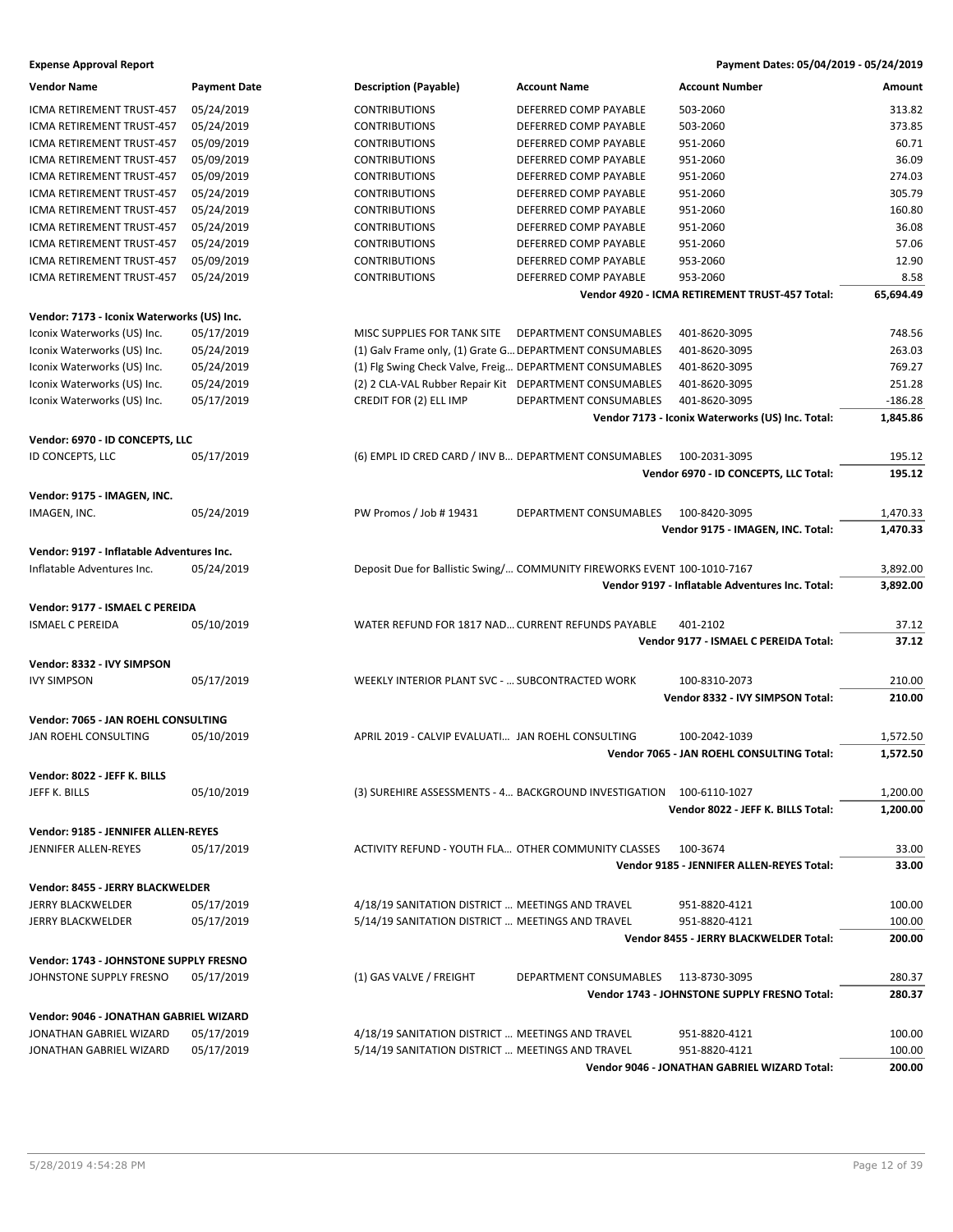| <b>Expense Approval Report</b>           |                     |                                                    |                                                    | Payment Dates: 05/04/2019 - 05/24/2019                       |                  |
|------------------------------------------|---------------------|----------------------------------------------------|----------------------------------------------------|--------------------------------------------------------------|------------------|
| <b>Vendor Name</b>                       | <b>Payment Date</b> | <b>Description (Payable)</b>                       | <b>Account Name</b>                                | <b>Account Number</b>                                        | Amount           |
| Vendor: 6685 - JONES & MAYER             |                     |                                                    |                                                    |                                                              |                  |
| <b>JONES &amp; MAYER</b>                 | 05/17/2019          | SEASIDE PD - MJM                                   | LEGAL SERVICES - SPECIAL                           | 100-3010-1023                                                | 45.00            |
|                                          |                     |                                                    |                                                    | Vendor 6685 - JONES & MAYER Total:                           | 45.00            |
| Vendor: 6464 - JOSE CARDONA              |                     |                                                    |                                                    |                                                              |                  |
| <b>JOSE CARDONA</b>                      | 05/17/2019          |                                                    | REIMBURSEMENT FOR SALINAS DEPARTMENT CONSUMABLES   | 100-8420-3095                                                | 150.00           |
|                                          |                     |                                                    |                                                    | Vendor 6464 - JOSE CARDONA Total:                            | 150.00           |
| Vendor: 7361 - Keith C. Ketola           |                     |                                                    |                                                    |                                                              |                  |
| Keith C. Ketola                          | 05/24/2019          | Repair work for Joe Rogish vehicOUTSIDE REPAIRS    |                                                    | 501-8520-6148                                                | 1,302.86         |
|                                          |                     |                                                    |                                                    | Vendor 7361 - Keith C. Ketola Total:                         | 1,302.86         |
| Vendor: 1798 - KELLY-MOORE PAINT COMPANY |                     |                                                    |                                                    |                                                              |                  |
| KELLY-MOORE PAINT COMPANY 05/10/2019     |                     |                                                    | "SEASIDE STARS" BRIDGE SUPPLDEPARTMENT CONSUMABLES | 100-8420-3095                                                | 379.68           |
| KELLY-MOORE PAINT COMPANY 05/10/2019     |                     |                                                    | "SEASIDE STARS" BRIDGE SUPPLDEPARTMENT CONSUMABLES | 100-8420-3095                                                | 227.88           |
| KELLY-MOORE PAINT COMPANY 05/17/2019     |                     | MISC PAINT SUPPLIES                                | DEPARTMENT CONSUMABLES                             | 100-8420-3095                                                | 17.63            |
|                                          |                     |                                                    |                                                    | Vendor 1798 - KELLY-MOORE PAINT COMPANY Total:               | 625.19           |
| Vendor: 4500 - KENNETH H. STAHL          |                     |                                                    |                                                    |                                                              |                  |
| KENNETH H. STAHL                         | 05/24/2019          | Music for senior candlelight on  SENIOR ACTIVITIES |                                                    | 251-9500-7125                                                | 75.00            |
|                                          |                     |                                                    |                                                    | Vendor 4500 - KENNETH H. STAHL Total:                        | 75.00            |
| Vendor: 9186 - KESSLER PIANO SERVICE     |                     |                                                    |                                                    |                                                              |                  |
| <b>KESSLER PIANO SERVICE</b>             | 05/17/2019          | REPAIR & TUNE GRAND PIANO  SENIOR ACTIVITIES       |                                                    | 251-9500-7125                                                | 270.00           |
|                                          |                     |                                                    |                                                    | Vendor 9186 - KESSLER PIANO SERVICE Total:                   | 270.00           |
| Vendor: 7910 - KOFF & ASSOCIATES         |                     |                                                    |                                                    |                                                              |                  |
| <b>KOFF &amp; ASSOCIATES</b>             | 05/10/2019          | EXEC PERF EVALUATION STUDY CONSULTANT              |                                                    | 100-1010-1030                                                | 2,291.75         |
|                                          |                     |                                                    |                                                    | Vendor 7910 - KOFF & ASSOCIATES Total:                       | 2,291.75         |
| Vendor: 8368 - KOSMONT COMPANIES         |                     |                                                    |                                                    |                                                              |                  |
| <b>KOSMONT COMPANIES</b>                 | 05/17/2019          | APRIL 2019 - PROJECT 1702.7 - E. CONSULTANT        |                                                    | 100-7410-1030                                                | 2,537.60         |
|                                          |                     |                                                    |                                                    | Vendor 8368 - KOSMONT COMPANIES Total:                       | 2,537.60         |
| Vendor: 9183 - KVENILD CONSTRUCTION INC. |                     |                                                    |                                                    |                                                              |                  |
| KVENILD CONSTRUCTION INC.                | 05/10/2019          | SEASIDE PORTAL PROJECT                             | PORTAL PROJECT                                     | 342-8910-9573                                                | 10,000.00        |
|                                          |                     |                                                    |                                                    | Vendor 9183 - KVENILD CONSTRUCTION INC. Total:               | 10,000.00        |
| Vendor: 5462 - LABORERS NATIONAL PENSION |                     |                                                    |                                                    |                                                              |                  |
| LABORERS NATIONAL PENSION                | 05/08/2019          | LIUNA PENSION                                      | LIUNA PENSION PAYABLE                              | 100-2064                                                     | 2,024.02         |
| LABORERS NATIONAL PENSION 05/08/2019     |                     | <b>LIUNA PENSION</b>                               | LIUNA PENSION PAYABLE                              | 100-2064                                                     | 2,084.18         |
| LABORERS NATIONAL PENSION                | 05/08/2019          | LIUNA PENSION                                      | LIUNA PENSION PAYABLE                              | 103-2064                                                     | 37.21            |
| LABORERS NATIONAL PENSION 05/08/2019     |                     | LIUNA PENSION                                      | LIUNA PENSION PAYABLE                              | 103-2064                                                     | 45.03            |
| LABORERS NATIONAL PENSION                | 05/08/2019          | LIUNA PENSION                                      | LIUNA PENSION PAYABLE                              | 113-2064                                                     | 3.04             |
| LABORERS NATIONAL PENSION                | 05/08/2019          | LIUNA PENSION                                      | LIUNA PENSION PAYABLE                              | 113-2064                                                     | 19.49            |
| LABORERS NATIONAL PENSION                | 05/08/2019          | LIUNA PENSION                                      | LIUNA PENSION PAYABLE                              | 210-2064                                                     | 105.11           |
| LABORERS NATIONAL PENSION                | 05/08/2019          | LIUNA PENSION                                      | LIUNA PENSION PAYABLE                              | 210-2064                                                     | 90.89            |
| LABORERS NATIONAL PENSION                | 05/08/2019          | LIUNA PENSION                                      | LIUNA PENSION PAYABLE                              | 271-2064                                                     | 247.24           |
| LABORERS NATIONAL PENSION                | 05/08/2019          | LIUNA PENSION                                      | LIUNA PENSION PAYABLE                              | 271-2064                                                     | 416.55           |
| LABORERS NATIONAL PENSION                | 05/08/2019          | LIUNA PENSION                                      | LIUNA PENSION PAYABLE                              | 401-2064                                                     | 449.94           |
| LABORERS NATIONAL PENSION                | 05/08/2019          | LIUNA PENSION                                      | LIUNA PENSION PAYABLE                              | 401-2064                                                     | 474.77           |
| LABORERS NATIONAL PENSION                | 05/08/2019          | LIUNA PENSION POST 7/11                            | LIUNA PENSION PAYABLE                              | 501-2064                                                     | 261.60           |
| LABORERS NATIONAL PENSION                | 05/08/2019          | LIUNA PENSION POST 7/11                            | LIUNA PENSION PAYABLE                              | 501-2064                                                     | 261.60           |
| LABORERS NATIONAL PENSION                | 05/08/2019          | LIUNA PENSION                                      | LIUNA PENSION PAYABLE                              | 951-2064                                                     | 534.24           |
| LABORERS NATIONAL PENSION 05/08/2019     |                     | LIUNA PENSION                                      | LIUNA PENSION PAYABLE                              | 951-2064                                                     | 531.49           |
|                                          |                     |                                                    |                                                    | Vendor 5462 - LABORERS NATIONAL PENSION Total:               | 7,586.40         |
| Vendor: 1873 - LACAL EQUIPMENT, INC.     |                     |                                                    |                                                    |                                                              |                  |
| LACAL EQUIPMENT, INC.                    | 05/10/2019          | BROOMS, WATER VALVES, SPA VEHICLE PARTS            |                                                    | 501-8520-6144                                                | 1,178.43         |
| LACAL EQUIPMENT, INC.                    | 05/17/2019          | (1) WATER VALVE QUAD, (2) RE VEHICLE PARTS         |                                                    | 501-8520-6144                                                | 549.21<br>795.82 |
| LACAL EQUIPMENT, INC.                    | 05/17/2019          | (1) WATER PUMP, W/ WIRE FITT VEHICLE PARTS         |                                                    | 501-8520-6144<br>Vendor 1873 - LACAL EQUIPMENT, INC. Total:  | 2,523.46         |
|                                          |                     |                                                    |                                                    |                                                              |                  |
| Vendor: 0213 - LANGUAGE LINE SERVICES    |                     |                                                    |                                                    |                                                              |                  |
| LANGUAGE LINE SERVICES                   | 05/17/2019          | APRIL 2019 - OVER THE-PHONE  TELEPHONE             |                                                    | 100-6110-5132<br>Vendor 0213 - LANGUAGE LINE SERVICES Total: | 25.25<br>25.25   |
|                                          |                     |                                                    |                                                    |                                                              |                  |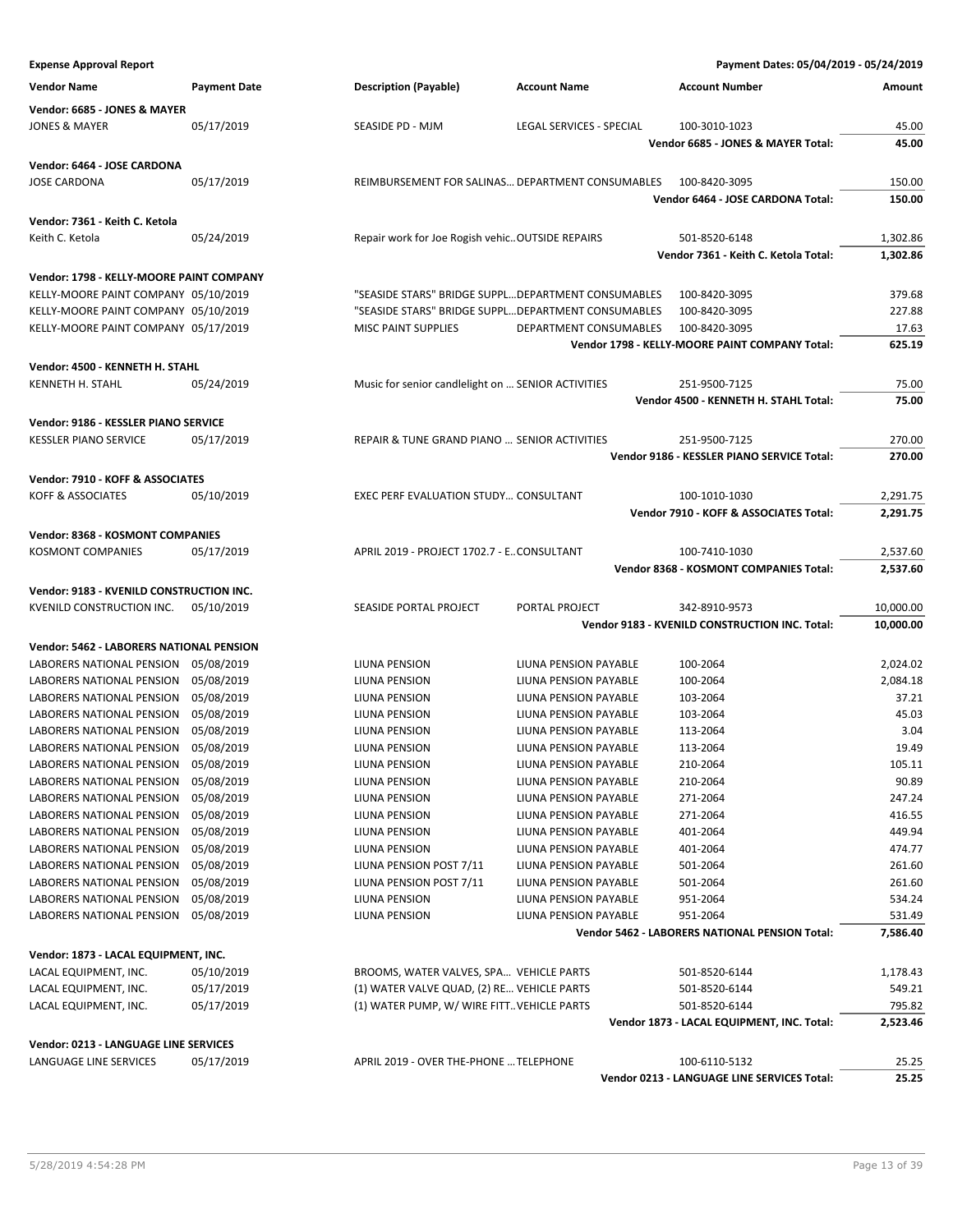**Expense Approval Report Payment Dates: 05/04/2019 - 05/24/2019 Vendor Name Payment Date Description (Payable) Account Name Account Number Amount Vendor: 6835 - LANGUAGE TESTING INTL., INC** LANGUAGE TESTING INTL., INC 05/10/2019 SPANISH TESTING (ID #5224) PERSONNEL RECRUITMENT 100-2031-2064 119.00 **Vendor 6835 - LANGUAGE TESTING INTL., INC Total: 119.00 Vendor: 6172 - LEXIS NEXIS RISK SOLUTIONS** LEXIS NEXIS RISK SOLUTIONS 05/17/2019 APRIL 2019 - MINIMUM COMM…INVESTIGATION EXPENSE 100-6130-4125 50.00 **Vendor 6172 - LEXIS NEXIS RISK SOLUTIONS Total: 50.00 Vendor: 9189 - Linda's Western Wear** Linda's Western Wear 05/24/2019 CDBG Microenterprise Assistan… MICROBUSINESS ASSISTANCE 200-5410-7500 10,000.00 **Vendor 9189 - Linda's Western Wear Total: 10,000.00 Vendor: 6028 - MARCOS OGDEN** MARCOS OGDEN 05/17/2019 BOOT REIMBURSEMENT CONSUMABLES 271-8110-3095 106.72 **Vendor 6028 - MARCOS OGDEN Total: 106.72 Vendor: 6237 - MARTIN B. FEENEY, PG, CHg** MARTIN B. FEENEY, PG, CHg 05/17/2019 1/1/19 - 4/1/19 SENTINELWELLS…CONSULTING COSTS 670-2130-1030 7,175.29 **Vendor 6237 - MARTIN B. FEENEY, PG, CHg Total: 7,175.29 Vendor: 2102 - MARTIN'S IRRIGATION SUPPLY, INC.** MARTIN'S IRRIGATION SUPPLY, …05/10/2019 (1) GYPSUM 40 LAB BAG DEPARTMENT CONSUMABLES 100-8420-3095 10.44 MARTIN'S IRRIGATION SUPPLY, …05/10/2019 LAGUNA GRANDE PARK SUPPLI… DEPARTMENT CONSUMABLES 100-8440-3095 1,007.01 MARTIN'S IRRIGATION SUPPLY, …05/10/2019 LIBRARY/LAGUNA GRANDE PK … DEPARTMENT CONSUMABLES 100-8440-3095 169.06 MARTIN'S IRRIGATION SUPPLY, …05/10/2019 (1) REPAIR KIT 2" 31000 VALVE DEPARTMENT CONSUMABLES 100-8440-3095 28.32 MARTIN'S IRRIGATION SUPPLY, ... 05/10/2019 (4) RAINBIRD 1 1/2 PEB DEPARTMENT CONSUMABLES 100-8440-3095 520.16 MARTIN'S IRRIGATION SUPPLY, ... 05/17/2019 (1) GYPSUM 40 LB BAG DEPARTMENT CONSUMABLES 100-8440-3095 10.44 **Vendor 2102 - MARTIN'S IRRIGATION SUPPLY, INC. Total: 1,745.43 Vendor: 2236 - MBS BUSINESS SYSTEMS** MBS BUSINESS SYSTEMS 05/17/2019 POLICE DEPT - KONICA MINOLT... COPIER SERVICES 100-6110-2044 807.49 MBS BUSINESS SYSTEMS 05/17/2019 POLICE DEPT - KONICA MINOLT... COPIER SERVICES 100-6110-2044 634.88 MBS BUSINESS SYSTEMS 05/10/2019 656 BROADWAY AVE - KONICA... COPIER SERVICES 100-7410-2044 30.28 MBS BUSINESS SYSTEMS 05/10/2019 610 OLYMPIA AVE - KONICA MI... COPIER SERVICES 100-8310-2044 107.36 MBS BUSINESS SYSTEMS 05/10/2019 986 HILBY AVE - KONICA MINOL...COPIER SERVICES 100-9200-2044 150.40 MBS BUSINESS SYSTEMS 05/17/2019 986 HILBY AVE - KONICA MINOL...COPIER SERVICES 100-9200-2044 259.07 **Vendor 2236 - MBS BUSINESS SYSTEMS Total: 1,989.48 Vendor: 2426 - McDONALD REFRIGERATION INC** McDONALD REFRIGERATION INC 05/17/2019 CHILD DEV CTR - MONTHLY SER... SUBCONTRACTED WORK 113-8730-2073 172.15 McDONALD REFRIGERATION INC 05/10/2019 CHILD DEVL CTR; 4/4/19 DEPARTMENT CONSUMABLES 113-8730-3095 169.00 **Vendor 2426 - McDONALD REFRIGERATION INC Total: 341.15 Vendor: 6374 - MEDTOX LABORATORIES, INC.** MEDTOX LABORATORIES, INC. 05/10/2019 ACCT #91625 / SAMPLE #E0333... MEDICAL EXAMS 100-6110-1026 17.53 **Vendor 6374 - MEDTOX LABORATORIES, INC. Total: 17.53 Vendor: 2781 - MIRIAM WILSON** MIRIAM WILSON 05/17/2019 APRIL 2019 - MIGRATORY BIRD … SUBCONTRACTED WORK 100-8420-2073 500.00 **Vendor 2781 - MIRIAM WILSON Total: 500.00 Vendor: 2184 - MISSION LINEN SERVICE** MISSION LINEN SERVICE 05/24/2019 Fire Dept - Laundry svc 5/2/19 UNIFORM SERVICE/LAUNDRY 100-6640-2049 82.21 82.21 MISSION LINEN SERVICE 05/24/2019 Fire Dept - Laundry svc 5/9/19 UNIFORM SERVICE/LAUNDRY 100-6640-2049 82.21 82.21 MISSION LINEN SERVICE 05/24/2019 Fire Dept - Laundry svc 5/16/19 UNIFORM SERVICE/LAUNDRY 100-6640-2049 82.21 82.21 MISSION LINEN SERVICE 05/24/2019 Fire Dept - Laundry svc 5/23/19 UNIFORM SERVICE/LAUNDRY 100-6640-2049 82.21 82.21 **Vendor 2184 - MISSION LINEN SERVICE Total: 328.84 Vendor: 2186 - MISSION UNIFORM SERVICE** MISSION UNIFORM SERVICE 05/10/2019 SEASIDE MAIN & UTILITIES - 4/1…UNIFORM SERVICE / LAUNDRY 100-8310-2049 42.04 MISSION UNIFORM SERVICE 05/10/2019 SEASIDE MAIN & UTILITIES - 4/1…UNIFORM SERVICE / LAUNDRY 100-8310-2049 10.31 MISSION UNIFORM SERVICE 05/10/2019 SEASIDE MAIN & UTILITIES - 4/9…UNIFORM SERVICE / LAUNDRY 100-8310-2049 3.53 MISSION UNIFORM SERVICE 05/10/2019 SEASIDE MAIN & UTILITIES - 4/8…UNIFORM SERVICE / LAUNDRY 100-8310-2049 42.04 MISSION UNIFORM SERVICE 05/10/2019 SEASIDE MAIN & UTILITIES - 4/8... UNIFORM SERVICE / LAUNDRY 100-8310-2049 10.91 MISSION UNIFORM SERVICE 05/10/2019 SEASIDE MAIN & UTILITIES - 4/1…UNIFORM SERVICE / LAUNDRY 100-8310-2049 42.04 MISSION UNIFORM SERVICE 05/10/2019 SEASIDE MAIN & UTILITIES - 4/1…UNIFORM SERVICE / LAUNDRY 100-8310-2049 3.45 MISSION UNIFORM SERVICE 05/10/2019 SEASIDE MAIN & UTILITIES - 4/2…UNIFORM SERVICE / LAUNDRY 100-8310-2049 46.95

MISSION UNIFORM SERVICE 05/10/2019 SEASIDE MAIN & UTILITIES - 4/2…UNIFORM SERVICE / LAUNDRY 100-8310-2049 42.04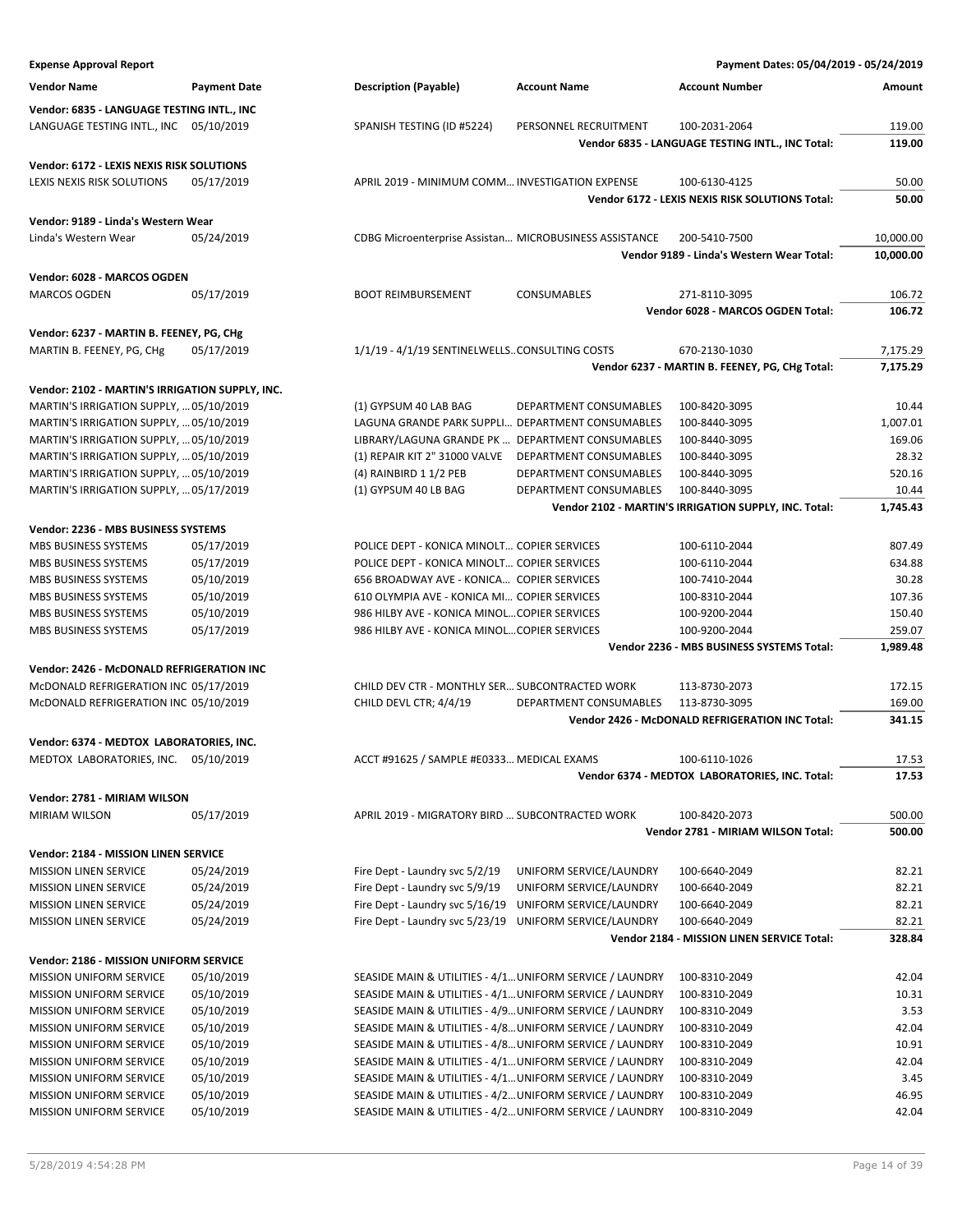| <b>Vendor Name</b>             | <b>Payment Date</b> | <b>Description (Payable)</b>                             | <b>Account Name</b>       | <b>Account Number</b> | Amount |
|--------------------------------|---------------------|----------------------------------------------------------|---------------------------|-----------------------|--------|
| <b>MISSION UNIFORM SERVICE</b> | 05/10/2019          | SEASIDE MAIN & UTILITIES - 4/1 UNIFORM SERVICE/LAUNDRY   |                           | 100-8410-2049         | 13.46  |
| <b>MISSION UNIFORM SERVICE</b> | 05/10/2019          | SEASIDE MAIN & UTILITIES - 4/1 UNIFORM SERVICE/LAUNDRY   |                           | 100-8410-2049         | 3.30   |
| MISSION UNIFORM SERVICE        | 05/10/2019          | SEASIDE MAIN & UTILITIES - 4/9 UNIFORM SERVICE/LAUNDRY   |                           | 100-8410-2049         | 1.13   |
| MISSION UNIFORM SERVICE        | 05/10/2019          | SEASIDE MAIN & UTILITIES - 4/8 UNIFORM SERVICE/LAUNDRY   |                           | 100-8410-2049         | 13.46  |
| <b>MISSION UNIFORM SERVICE</b> | 05/10/2019          | SEASIDE MAIN & UTILITIES - 4/8 UNIFORM SERVICE/LAUNDRY   |                           | 100-8410-2049         | 3.49   |
| MISSION UNIFORM SERVICE        | 05/10/2019          | SEASIDE MAIN & UTILITIES - 4/1 UNIFORM SERVICE/LAUNDRY   |                           | 100-8410-2049         | 13.46  |
| <b>MISSION UNIFORM SERVICE</b> | 05/10/2019          | SEASIDE MAIN & UTILITIES - 4/1 UNIFORM SERVICE/LAUNDRY   |                           | 100-8410-2049         | 1.10   |
| MISSION UNIFORM SERVICE        | 05/10/2019          | SEASIDE MAIN & UTILITIES - 4/2 UNIFORM SERVICE/LAUNDRY   |                           | 100-8410-2049         | 15.03  |
| MISSION UNIFORM SERVICE        | 05/10/2019          | SEASIDE MAIN & UTILITIES - 4/2 UNIFORM SERVICE/LAUNDRY   |                           | 100-8410-2049         | 13.46  |
| MISSION UNIFORM SERVICE        | 05/10/2019          | SEASIDE MAIN & UTILITIES - 4/1 UNIFORM SERVICE/LAUNDRY   |                           | 100-8420-2049         | 42.04  |
| MISSION UNIFORM SERVICE        | 05/10/2019          | SEASIDE MAIN & UTILITIES - 4/1 UNIFORM SERVICE/LAUNDRY   |                           | 100-8420-2049         | 10.31  |
| MISSION UNIFORM SERVICE        | 05/10/2019          | SEASIDE MAIN & UTILITIES - 4/9 UNIFORM SERVICE/LAUNDRY   |                           | 100-8420-2049         | 3.53   |
| MISSION UNIFORM SERVICE        | 05/10/2019          | SEASIDE MAIN & UTILITIES - 4/8 UNIFORM SERVICE/LAUNDRY   |                           | 100-8420-2049         | 42.04  |
| MISSION UNIFORM SERVICE        | 05/10/2019          | SEASIDE MAIN & UTILITIES - 4/8 UNIFORM SERVICE/LAUNDRY   |                           | 100-8420-2049         | 10.91  |
| <b>MISSION UNIFORM SERVICE</b> | 05/10/2019          | SEASIDE MAIN & UTILITIES - 4/1 UNIFORM SERVICE/LAUNDRY   |                           | 100-8420-2049         | 42.04  |
| MISSION UNIFORM SERVICE        | 05/10/2019          | SEASIDE MAIN & UTILITIES - 4/1 UNIFORM SERVICE/LAUNDRY   |                           | 100-8420-2049         | 3.45   |
| MISSION UNIFORM SERVICE        | 05/10/2019          | SEASIDE MAIN & UTILITIES - 4/2 UNIFORM SERVICE/LAUNDRY   |                           | 100-8420-2049         | 46.95  |
| MISSION UNIFORM SERVICE        | 05/10/2019          | SEASIDE MAIN & UTILITIES - 4/2 UNIFORM SERVICE/LAUNDRY   |                           | 100-8420-2049         | 42.04  |
| MISSION UNIFORM SERVICE        | 05/10/2019          | SEASIDE MAIN & UTILITIES - 4/1 UNIFORM SERVICE / LAUNDRY |                           | 100-8440-2049         | 25.21  |
| <b>MISSION UNIFORM SERVICE</b> | 05/10/2019          | SEASIDE MAIN & UTILITIES - 4/1 UNIFORM SERVICE / LAUNDRY |                           | 100-8440-2049         | 6.18   |
| MISSION UNIFORM SERVICE        | 05/10/2019          | SEASIDE MAIN & UTILITIES - 4/9 UNIFORM SERVICE / LAUNDRY |                           | 100-8440-2049         | 2.12   |
| <b>MISSION UNIFORM SERVICE</b> | 05/10/2019          | SEASIDE MAIN & UTILITIES - 4/8 UNIFORM SERVICE / LAUNDRY |                           | 100-8440-2049         | 25.21  |
| MISSION UNIFORM SERVICE        | 05/10/2019          | SEASIDE MAIN & UTILITIES - 4/8 UNIFORM SERVICE / LAUNDRY |                           | 100-8440-2049         | 6.54   |
| <b>MISSION UNIFORM SERVICE</b> | 05/10/2019          | SEASIDE MAIN & UTILITIES - 4/1 UNIFORM SERVICE / LAUNDRY |                           | 100-8440-2049         | 25.21  |
| <b>MISSION UNIFORM SERVICE</b> | 05/10/2019          | SEASIDE MAIN & UTILITIES - 4/1 UNIFORM SERVICE / LAUNDRY |                           | 100-8440-2049         | 2.07   |
| MISSION UNIFORM SERVICE        | 05/10/2019          | SEASIDE MAIN & UTILITIES - 4/2 UNIFORM SERVICE / LAUNDRY |                           | 100-8440-2049         | 28.15  |
| MISSION UNIFORM SERVICE        | 05/10/2019          | SEASIDE MAIN & UTILITIES - 4/2 UNIFORM SERVICE / LAUNDRY |                           | 100-8440-2049         | 25.21  |
| MISSION UNIFORM SERVICE        | 05/10/2019          | SEASIDE MAIN & UTILITIES - 4/1 UNIFORM SERVICE / LAUNDRY |                           | 100-8450-2049         | 13.46  |
| MISSION UNIFORM SERVICE        | 05/10/2019          | SEASIDE MAIN & UTILITIES - 4/1 UNIFORM SERVICE / LAUNDRY |                           | 100-8450-2049         | 3.30   |
| <b>MISSION UNIFORM SERVICE</b> | 05/10/2019          | SEASIDE MAIN & UTILITIES - 4/9 UNIFORM SERVICE / LAUNDRY |                           | 100-8450-2049         | 1.13   |
| MISSION UNIFORM SERVICE        | 05/10/2019          | SEASIDE MAIN & UTILITIES - 4/8 UNIFORM SERVICE / LAUNDRY |                           | 100-8450-2049         | 13.46  |
| <b>MISSION UNIFORM SERVICE</b> | 05/10/2019          | SEASIDE MAIN & UTILITIES - 4/8 UNIFORM SERVICE / LAUNDRY |                           | 100-8450-2049         | 3.49   |
| MISSION UNIFORM SERVICE        | 05/10/2019          | SEASIDE MAIN & UTILITIES - 4/1 UNIFORM SERVICE / LAUNDRY |                           | 100-8450-2049         | 13.46  |
| <b>MISSION UNIFORM SERVICE</b> | 05/10/2019          | SEASIDE MAIN & UTILITIES - 4/1 UNIFORM SERVICE / LAUNDRY |                           | 100-8450-2049         | 1.10   |
| <b>MISSION UNIFORM SERVICE</b> | 05/10/2019          | SEASIDE MAIN & UTILITIES - 4/2 UNIFORM SERVICE / LAUNDRY |                           | 100-8450-2049         | 15.03  |
| MISSION UNIFORM SERVICE        | 05/10/2019          | SEASIDE MAIN & UTILITIES - 4/2 UNIFORM SERVICE / LAUNDRY |                           | 100-8450-2049         | 13.46  |
| MISSION UNIFORM SERVICE        | 05/10/2019          | RECREATION DEPT - UNIFORM  UNIFORM SERVICE/LAUNDRY       |                           | 100-9105-2049         | 26.37  |
| MISSION UNIFORM SERVICE        | 05/10/2019          | RECREATION DEPT - UNIFORM  UNIFORM SERVICE/LAUNDRY       |                           | 100-9105-2049         | 139.60 |
| MISSION UNIFORM SERVICE        | 05/10/2019          | RECREATION DEPT - JANITORIAL UNIFORM SERVICE/LAUNDRY     |                           | 100-9105-2049         | 113.60 |
| <b>MISSION UNIFORM SERVICE</b> | 05/17/2019          | RECRETION DEPT - UNIFORM S UNIFORM SERVICE/LAUNDRY       |                           | 100-9105-2049         | 113.60 |
| MISSION UNIFORM SERVICE        | 05/24/2019          | Recreation Dept - Uniform Svc 5 UNIFORM SERVICE/LAUNDRY  |                           | 100-9105-2049         | 113.60 |
| <b>MISSION UNIFORM SERVICE</b> | 05/24/2019          | Recreation Dept - Uniform Svc 5 UNIFORM SERVICE/LAUNDRY  |                           | 100-9105-2049         | 26.37  |
| <b>MISSION UNIFORM SERVICE</b> | 05/10/2019          | SEASIDE MAIN & UTILITIES - 4/1 UNIFORM SERVICE/LAUNDRY   |                           | 103-8710-2049         | 8.41   |
| MISSION UNIFORM SERVICE        | 05/10/2019          | SEASIDE MAIN & UTILITIES - 4/1 UNIFORM SERVICE/LAUNDRY   |                           | 103-8710-2049         | 2.06   |
| <b>MISSION UNIFORM SERVICE</b> | 05/10/2019          | SEASIDE MAIN & UTILITIES - 4/9 UNIFORM SERVICE/LAUNDRY   |                           | 103-8710-2049         | 0.71   |
| <b>MISSION UNIFORM SERVICE</b> | 05/10/2019          | SEASIDE MAIN & UTILITIES - 4/8 UNIFORM SERVICE/LAUNDRY   |                           | 103-8710-2049         | 8.41   |
| <b>MISSION UNIFORM SERVICE</b> | 05/10/2019          | SEASIDE MAIN & UTILITIES - 4/8 UNIFORM SERVICE/LAUNDRY   |                           | 103-8710-2049         | 2.18   |
| MISSION UNIFORM SERVICE        | 05/10/2019          | SEASIDE MAIN & UTILITIES - 4/1 UNIFORM SERVICE/LAUNDRY   |                           | 103-8710-2049         | 8.41   |
| MISSION UNIFORM SERVICE        | 05/10/2019          | SEASIDE MAIN & UTILITIES - 4/1 UNIFORM SERVICE/LAUNDRY   |                           | 103-8710-2049         | 0.69   |
| MISSION UNIFORM SERVICE        | 05/10/2019          | SEASIDE MAIN & UTILITIES - 4/2 UNIFORM SERVICE/LAUNDRY   |                           | 103-8710-2049         | 9.40   |
| MISSION UNIFORM SERVICE        | 05/10/2019          | SEASIDE MAIN & UTILITIES - 4/2 UNIFORM SERVICE/LAUNDRY   |                           | 103-8710-2049         | 8.41   |
| <b>MISSION UNIFORM SERVICE</b> | 05/10/2019          | POMA DEPT - LAUNDRY SVC                                  | UNIFORM SERVICE / LAUNDRY | 113-8730-2049         | 85.94  |
| <b>MISSION UNIFORM SERVICE</b> | 05/10/2019          | POMA DEPT - LAUNDRY SVC                                  | DEPARTMENT CONSUMABLES    | 113-8730-3095         | 85.94  |
| MISSION UNIFORM SERVICE        | 05/10/2019          | POMA DEPT - LAUNDRY SVC                                  | DEPARTMENT CONSUMABLES    | 113-8730-3095         | 85.94  |
| MISSION UNIFORM SERVICE        | 05/10/2019          | POMA DEPT - LAUNDRY SVC                                  | DEPARTMENT CONSUMABLES    | 113-8730-3095         | 85.94  |
| <b>MISSION UNIFORM SERVICE</b> | 05/10/2019          | POMA DEPT - LAUNDRY SVC                                  | DEPARTMENT CONSUMABLES    | 113-8730-3095         | 78.75  |
| <b>MISSION UNIFORM SERVICE</b> | 05/10/2019          | POMA DEPT - LAUNDRY SVC                                  | DEPARTMENT CONSUMABLES    | 113-8730-3095         | 85.94  |
| MISSION UNIFORM SERVICE        | 05/10/2019          | SEASIDE MAIN & UTILITIES - 4/1 UNIFORM SERVICE/LAUNDRY   |                           | 210-8110-2049         | 33.62  |
| MISSION UNIFORM SERVICE        | 05/10/2019          | SEASIDE MAIN & UTILITIES - 4/1 UNIFORM SERVICE/LAUNDRY   |                           | 210-8110-2049         | 8.25   |
| MISSION UNIFORM SERVICE        | 05/10/2019          | SEASIDE MAIN & UTILITIES - 4/9 UNIFORM SERVICE/LAUNDRY   |                           | 210-8110-2049         | 2.83   |
|                                |                     |                                                          |                           |                       |        |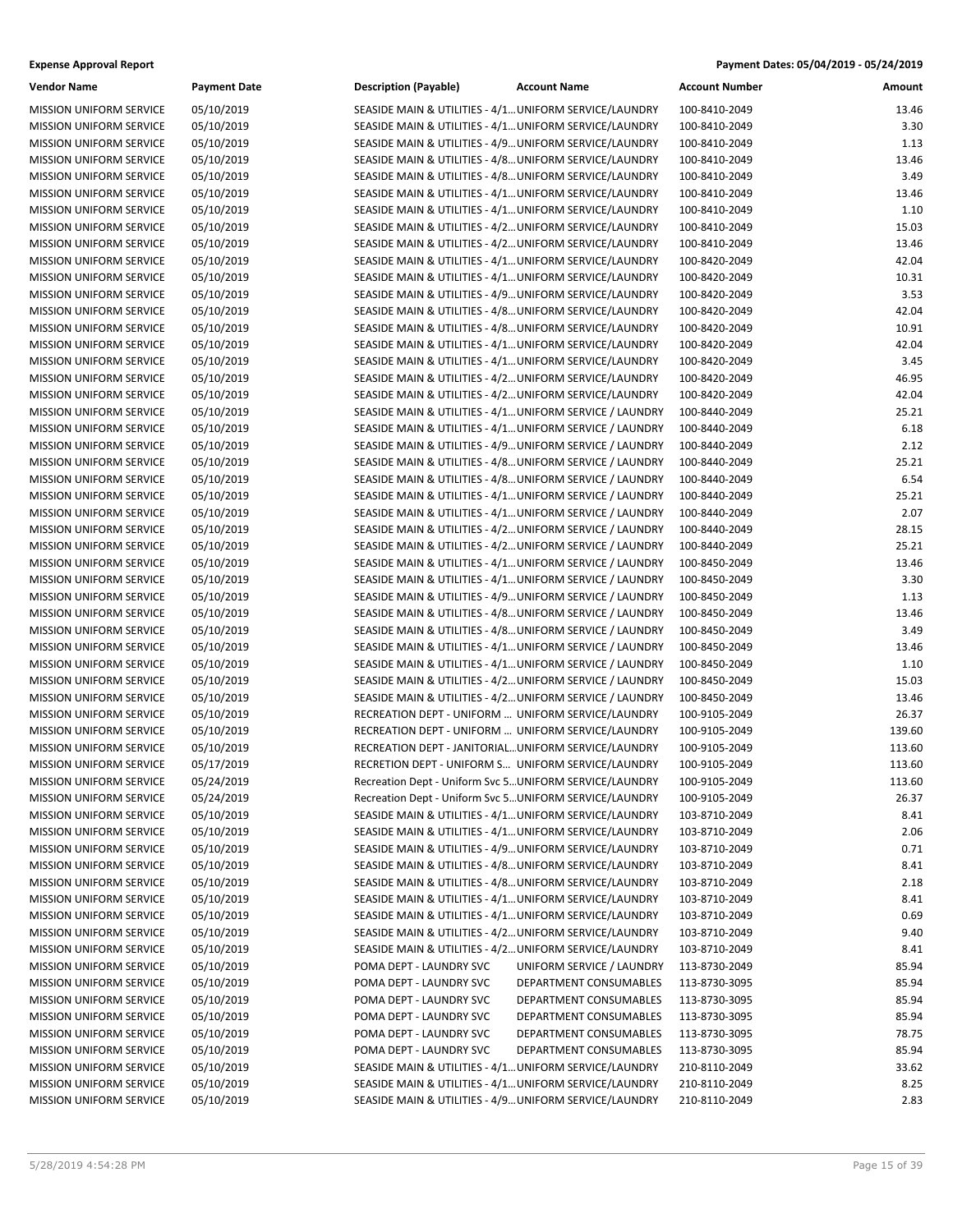| <b>Expense Approval Report</b> | Payment Dates: 05/04/2019 - 05/24/2019 |
|--------------------------------|----------------------------------------|
|--------------------------------|----------------------------------------|

| <b>Vendor Name</b>                  | <b>Payment Date</b> | <b>Description (Payable)</b>                           | <b>Account Name</b>                                      | <b>Account Number</b>                        | Amount    |
|-------------------------------------|---------------------|--------------------------------------------------------|----------------------------------------------------------|----------------------------------------------|-----------|
| <b>MISSION UNIFORM SERVICE</b>      | 05/10/2019          | SEASIDE MAIN & UTILITIES - 4/8 UNIFORM SERVICE/LAUNDRY |                                                          | 210-8110-2049                                | 33.62     |
| <b>MISSION UNIFORM SERVICE</b>      | 05/10/2019          | SEASIDE MAIN & UTILITIES - 4/8 UNIFORM SERVICE/LAUNDRY |                                                          | 210-8110-2049                                | 8.73      |
| <b>MISSION UNIFORM SERVICE</b>      | 05/10/2019          | SEASIDE MAIN & UTILITIES - 4/1 UNIFORM SERVICE/LAUNDRY |                                                          | 210-8110-2049                                | 33.62     |
| MISSION UNIFORM SERVICE             | 05/10/2019          | SEASIDE MAIN & UTILITIES - 4/1 UNIFORM SERVICE/LAUNDRY |                                                          | 210-8110-2049                                | 2.76      |
| <b>MISSION UNIFORM SERVICE</b>      | 05/10/2019          | SEASIDE MAIN & UTILITIES - 4/2 UNIFORM SERVICE/LAUNDRY |                                                          | 210-8110-2049                                | 37.55     |
| MISSION UNIFORM SERVICE             | 05/10/2019          | SEASIDE MAIN & UTILITIES - 4/2 UNIFORM SERVICE/LAUNDRY |                                                          | 210-8110-2049                                | 33.62     |
| <b>MISSION UNIFORM SERVICE</b>      | 05/10/2019          | SEASIDE MAIN & UTILITIES - 4/1 UNIFORM SERVICE/LAUNDRY |                                                          | 210-8420-2049                                | 8.42      |
| <b>MISSION UNIFORM SERVICE</b>      | 05/10/2019          | SEASIDE MAIN & UTILITIES - 4/1 UNIFORM SERVICE/LAUNDRY |                                                          | 210-8420-2049                                | 2.04      |
| <b>MISSION UNIFORM SERVICE</b>      | 05/10/2019          | SEASIDE MAIN & UTILITIES - 4/9 UNIFORM SERVICE/LAUNDRY |                                                          | 210-8420-2049                                | 0.70      |
| <b>MISSION UNIFORM SERVICE</b>      | 05/10/2019          | SEASIDE MAIN & UTILITIES - 4/8 UNIFORM SERVICE/LAUNDRY |                                                          | 210-8420-2049                                | 8.42      |
| MISSION UNIFORM SERVICE             | 05/10/2019          | SEASIDE MAIN & UTILITIES - 4/8 UNIFORM SERVICE/LAUNDRY |                                                          | 210-8420-2049                                | 2.20      |
| <b>MISSION UNIFORM SERVICE</b>      | 05/10/2019          | SEASIDE MAIN & UTILITIES - 4/1 UNIFORM SERVICE/LAUNDRY |                                                          | 210-8420-2049                                | 8.42      |
| <b>MISSION UNIFORM SERVICE</b>      | 05/10/2019          | SEASIDE MAIN & UTILITIES - 4/1 UNIFORM SERVICE/LAUNDRY |                                                          | 210-8420-2049                                | 0.71      |
| MISSION UNIFORM SERVICE             | 05/10/2019          | SEASIDE MAIN & UTILITIES - 4/2 UNIFORM SERVICE/LAUNDRY |                                                          | 210-8420-2049                                | 9.38      |
| <b>MISSION UNIFORM SERVICE</b>      | 05/10/2019          | SEASIDE MAIN & UTILITIES - 4/2 UNIFORM SERVICE/LAUNDRY |                                                          | 210-8420-2049                                | 8.42      |
| MISSION UNIFORM SERVICE             | 05/10/2019          | SEASIDE MAIN & UTILITIES - 4/1 UNIFORM SERVICE/LAUNDRY |                                                          | 271-8110-2049                                | 33.62     |
| <b>MISSION UNIFORM SERVICE</b>      | 05/10/2019          | SEASIDE MAIN & UTILITIES - 4/1 UNIFORM SERVICE/LAUNDRY |                                                          | 271-8110-2049                                | 8.25      |
| <b>MISSION UNIFORM SERVICE</b>      | 05/10/2019          | SEASIDE MAIN & UTILITIES - 4/9 UNIFORM SERVICE/LAUNDRY |                                                          | 271-8110-2049                                | 2.83      |
| MISSION UNIFORM SERVICE             | 05/10/2019          | SEASIDE MAIN & UTILITIES - 4/8 UNIFORM SERVICE/LAUNDRY |                                                          | 271-8110-2049                                | 33.62     |
| <b>MISSION UNIFORM SERVICE</b>      | 05/10/2019          | SEASIDE MAIN & UTILITIES - 4/8 UNIFORM SERVICE/LAUNDRY |                                                          | 271-8110-2049                                | 8.73      |
| MISSION UNIFORM SERVICE             | 05/10/2019          | SEASIDE MAIN & UTILITIES - 4/1 UNIFORM SERVICE/LAUNDRY |                                                          | 271-8110-2049                                | 33.62     |
| <b>MISSION UNIFORM SERVICE</b>      | 05/10/2019          | SEASIDE MAIN & UTILITIES - 4/1 UNIFORM SERVICE/LAUNDRY |                                                          | 271-8110-2049                                | 2.76      |
| <b>MISSION UNIFORM SERVICE</b>      | 05/10/2019          | SEASIDE MAIN & UTILITIES - 4/2 UNIFORM SERVICE/LAUNDRY |                                                          | 271-8110-2049                                | 37.55     |
| MISSION UNIFORM SERVICE             | 05/10/2019          | SEASIDE MAIN & UTILITIES - 4/2 UNIFORM SERVICE/LAUNDRY |                                                          | 271-8110-2049                                | 33.62     |
| <b>MISSION UNIFORM SERVICE</b>      | 05/10/2019          | SEASIDE MAIN & UTILITIES - 4/1 UNIFORM SERVICE/LAUNDRY |                                                          | 401-8620-2049                                | 33.62     |
| MISSION UNIFORM SERVICE             | 05/10/2019          | SEASIDE MAIN & UTILITIES - 4/1 UNIFORM SERVICE/LAUNDRY |                                                          | 401-8620-2049                                | 8.25      |
| <b>MISSION UNIFORM SERVICE</b>      | 05/10/2019          | SEASIDE MAIN & UTILITIES - 4/9 UNIFORM SERVICE/LAUNDRY |                                                          | 401-8620-2049                                | 2.83      |
| <b>MISSION UNIFORM SERVICE</b>      | 05/10/2019          | SEASIDE MAIN & UTILITIES - 4/8 UNIFORM SERVICE/LAUNDRY |                                                          | 401-8620-2049                                | 33.62     |
| <b>MISSION UNIFORM SERVICE</b>      | 05/10/2019          | SEASIDE MAIN & UTILITIES - 4/8 UNIFORM SERVICE/LAUNDRY |                                                          | 401-8620-2049                                | 8.73      |
| <b>MISSION UNIFORM SERVICE</b>      | 05/10/2019          | SEASIDE MAIN & UTILITIES - 4/1 UNIFORM SERVICE/LAUNDRY |                                                          | 401-8620-2049                                | 33.62     |
| MISSION UNIFORM SERVICE             | 05/10/2019          | SEASIDE MAIN & UTILITIES - 4/1 UNIFORM SERVICE/LAUNDRY |                                                          | 401-8620-2049                                | 2.76      |
| <b>MISSION UNIFORM SERVICE</b>      | 05/10/2019          | SEASIDE MAIN & UTILITIES - 4/2 UNIFORM SERVICE/LAUNDRY |                                                          | 401-8620-2049                                | 37.55     |
| <b>MISSION UNIFORM SERVICE</b>      | 05/10/2019          | SEASIDE MAIN & UTILITIES - 4/2 UNIFORM SERVICE/LAUNDRY |                                                          | 401-8620-2049                                | 33.62     |
| MISSION UNIFORM SERVICE             | 05/10/2019          | SEASIDE MAIN & UTILITIES - 4/1 UNIFORM SERVICE/LAUNDRY |                                                          | 501-8520-2049                                | 33.62     |
| <b>MISSION UNIFORM SERVICE</b>      | 05/10/2019          | SEASIDE MAIN & UTILITIES - 4/1 UNIFORM SERVICE/LAUNDRY |                                                          | 501-8520-2049                                | 8.25      |
| MISSION UNIFORM SERVICE             | 05/10/2019          | SEASIDE MAIN & UTILITIES - 4/9 UNIFORM SERVICE/LAUNDRY |                                                          | 501-8520-2049                                | 2.83      |
| <b>MISSION UNIFORM SERVICE</b>      | 05/10/2019          | SEASIDE MAIN & UTILITIES - 4/8 UNIFORM SERVICE/LAUNDRY |                                                          | 501-8520-2049                                | 33.62     |
| MISSION UNIFORM SERVICE             | 05/10/2019          | SEASIDE MAIN & UTILITIES - 4/8 UNIFORM SERVICE/LAUNDRY |                                                          | 501-8520-2049                                | 8.73      |
| <b>MISSION UNIFORM SERVICE</b>      | 05/10/2019          | SEASIDE MAIN & UTILITIES - 4/1 UNIFORM SERVICE/LAUNDRY |                                                          | 501-8520-2049                                | 33.62     |
| <b>MISSION UNIFORM SERVICE</b>      | 05/10/2019          | SEASIDE MAIN & UTILITIES - 4/1 UNIFORM SERVICE/LAUNDRY |                                                          | 501-8520-2049                                | 2.76      |
| <b>MISSION UNIFORM SERVICE</b>      | 05/10/2019          | SEASIDE MAIN & UTILITIES - 4/2 UNIFORM SERVICE/LAUNDRY |                                                          | 501-8520-2049                                | 37.55     |
| <b>MISSION UNIFORM SERVICE</b>      | 05/10/2019          | SEASIDE MAIN & UTILITIES - 4/2 UNIFORM SERVICE/LAUNDRY |                                                          | 501-8520-2049                                | 33.62     |
| <b>MISSION UNIFORM SERVICE</b>      | 05/10/2019          |                                                        | SEASIDE MAIN & UTILITIES - 4/1 UNIFORM SERVICE / LAUNDRY | 951-8820-2049                                | 33.62     |
| <b>MISSION UNIFORM SERVICE</b>      | 05/10/2019          |                                                        | SEASIDE MAIN & UTILITIES - 4/1 UNIFORM SERVICE / LAUNDRY | 951-8820-2049                                | 8.25      |
| MISSION UNIFORM SERVICE             | 05/10/2019          |                                                        | SEASIDE MAIN & UTILITIES - 4/9 UNIFORM SERVICE / LAUNDRY | 951-8820-2049                                | 2.83      |
| <b>MISSION UNIFORM SERVICE</b>      | 05/10/2019          |                                                        | SEASIDE MAIN & UTILITIES - 4/8 UNIFORM SERVICE / LAUNDRY | 951-8820-2049                                | 33.62     |
| <b>MISSION UNIFORM SERVICE</b>      | 05/10/2019          |                                                        | SEASIDE MAIN & UTILITIES - 4/8 UNIFORM SERVICE / LAUNDRY | 951-8820-2049                                | 8.73      |
| <b>MISSION UNIFORM SERVICE</b>      | 05/10/2019          |                                                        | SEASIDE MAIN & UTILITIES - 4/1 UNIFORM SERVICE / LAUNDRY | 951-8820-2049                                | 33.62     |
| <b>MISSION UNIFORM SERVICE</b>      | 05/10/2019          |                                                        | SEASIDE MAIN & UTILITIES - 4/1 UNIFORM SERVICE / LAUNDRY | 951-8820-2049                                | 2.76      |
| MISSION UNIFORM SERVICE             | 05/10/2019          |                                                        | SEASIDE MAIN & UTILITIES - 4/2 UNIFORM SERVICE / LAUNDRY | 951-8820-2049                                | 37.55     |
| <b>MISSION UNIFORM SERVICE</b>      | 05/10/2019          |                                                        | SEASIDE MAIN & UTILITIES - 4/2 UNIFORM SERVICE / LAUNDRY | 951-8820-2049                                | 33.62     |
|                                     |                     |                                                        |                                                          | Vendor 2186 - MISSION UNIFORM SERVICE Total: | 2,900.28  |
|                                     |                     |                                                        |                                                          |                                              |           |
| Vendor: 6963 - MNS ENGINEERS, INC.  |                     |                                                        |                                                          |                                              |           |
| MNS ENGINEERS, INC.                 | 05/24/2019          | FEB 2019 - W. Broadway Urban WBUV-RSTP GRANT           |                                                          | 345-8910-9513                                | 5,217.10  |
| MNS ENGINEERS, INC.                 | 05/24/2019          | MAR 2019 - W. Broadway UrbanWBUV-RSTP GRANT            |                                                          | 345-8910-9513                                | 6,675.75  |
|                                     |                     |                                                        |                                                          | Vendor 6963 - MNS ENGINEERS, INC. Total:     | 11,892.85 |
| Vendor: 4425 - MONTEREY AUTO SUPPLY |                     |                                                        |                                                          |                                              |           |
| MONTEREY AUTO SUPPLY                | 05/17/2019          | (1) POWER STEERING HOSE                                | <b>VEHICLE PARTS</b>                                     | 501-8520-6144                                | 49.84     |
| MONTEREY AUTO SUPPLY                | 05/17/2019          | $(6)$ 2.5 DEF                                          | <b>VEHICLE PARTS</b>                                     | 501-8520-6144                                | 95.38     |
| MONTEREY AUTO SUPPLY                | 05/17/2019          | (1) OIL FLTR, (2) FUEL FILTR, (1) VEHICLE PARTS        |                                                          | 501-8520-6144                                | 153.57    |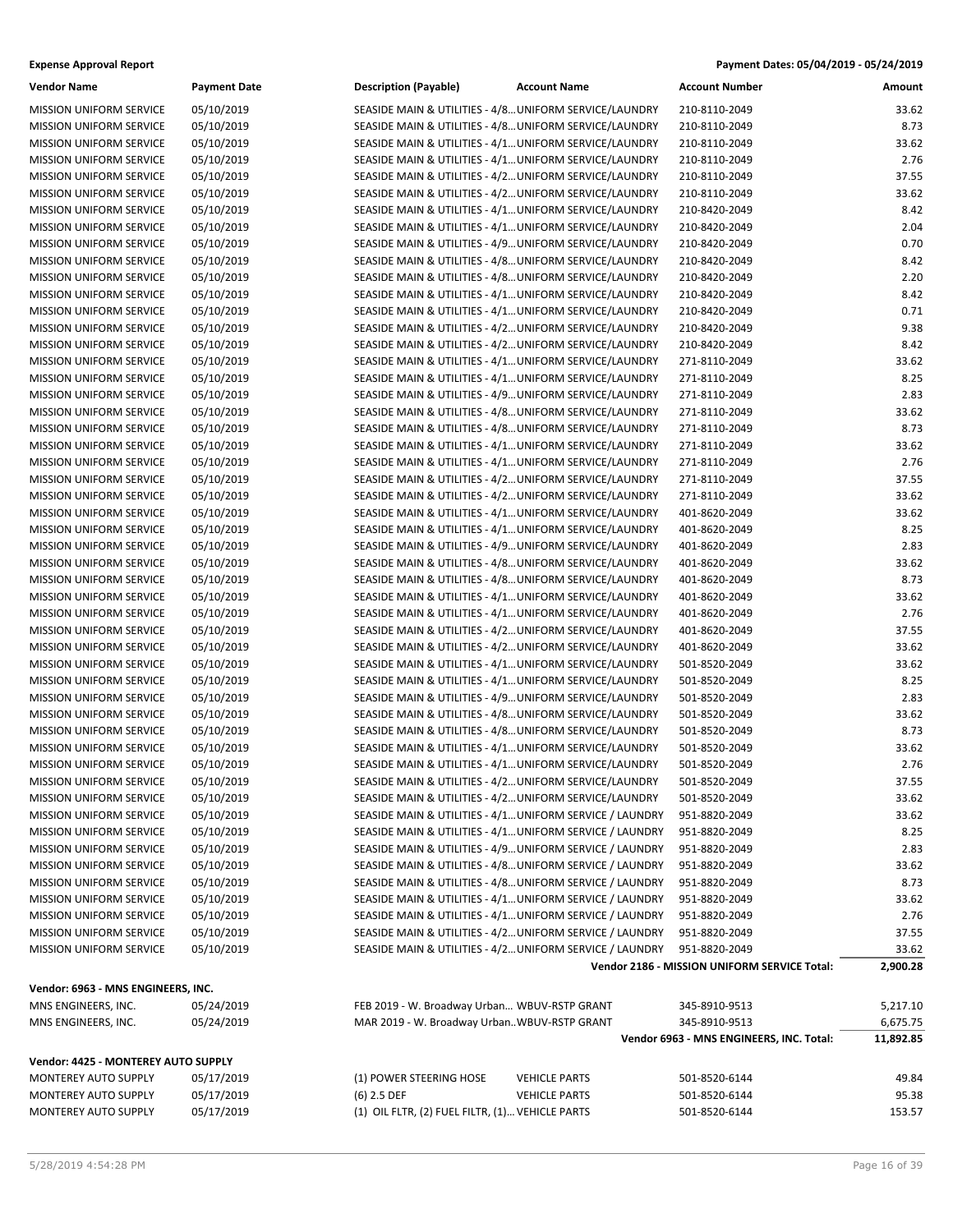| <b>Vendor Name</b>                                                             | <b>Payment Date</b> | <b>Description (Payable)</b>                  | <b>Account Name</b>                                                         | <b>Account Number</b>                                    | Amount    |
|--------------------------------------------------------------------------------|---------------------|-----------------------------------------------|-----------------------------------------------------------------------------|----------------------------------------------------------|-----------|
| <b>MONTEREY AUTO SUPPLY</b>                                                    | 05/17/2019          | (2) EMER SVC ROTORS, (1) DISC VEHICLE PARTS   |                                                                             | 501-8520-6144                                            | 261.40    |
| MONTEREY AUTO SUPPLY                                                           | 05/17/2019          | (1) REPLACEMENT HOSE                          | <b>VEHICLE PARTS</b>                                                        | 501-8520-6144                                            | 12.91     |
| MONTEREY AUTO SUPPLY                                                           | 05/17/2019          | (6) BOXED CAPSULES                            | <b>VEHICLE PARTS</b>                                                        | 501-8520-6144                                            | 72.04     |
| MONTEREY AUTO SUPPLY                                                           | 05/17/2019          | $(1)$ BEZEL                                   | <b>VEHICLE PARTS</b>                                                        | 501-8520-6144                                            | 8.83      |
| MONTEREY AUTO SUPPLY                                                           | 05/17/2019          | (1) SWITCH - IGN W LOCK                       | <b>VEHICLE PARTS</b>                                                        | 501-8520-6144                                            | 32.11     |
| <b>MONTEREY AUTO SUPPLY</b>                                                    | 05/17/2019          | (6) ANTIFREEZE GAL, (12) PREM VEHICLE PARTS   |                                                                             | 501-8520-6144                                            | 154.24    |
|                                                                                |                     |                                               |                                                                             |                                                          | 15.28     |
| MONTEREY AUTO SUPPLY                                                           | 05/17/2019          | (1) TIRE VAL                                  | <b>VEHICLE PARTS</b>                                                        | 501-8520-6144                                            |           |
| MONTEREY AUTO SUPPLY                                                           | 05/17/2019          | (50) TIRE VAL                                 | <b>VEHICLE PARTS</b>                                                        | 501-8520-6144                                            | 157.32    |
| MONTEREY AUTO SUPPLY                                                           | 05/17/2019          | (2) DAYTIME RUNNING LIGHT                     | <b>VEHICLE PARTS</b>                                                        | 501-8520-6144                                            | 76.45     |
| <b>MONTEREY AUTO SUPPLY</b>                                                    | 05/17/2019          | (1) TRAVELING SEATBELT                        | <b>VEHICLE PARTS</b>                                                        | 501-8520-6144                                            | 50.11     |
| <b>MONTEREY AUTO SUPPLY</b>                                                    | 05/17/2019          | (6) ANTIFREEZE COOLANT                        | <b>VEHICLE PARTS</b>                                                        | 501-8520-6144                                            | 85.15     |
| MONTEREY AUTO SUPPLY                                                           | 05/17/2019          | (1) HD WIPER                                  | <b>VEHICLE PARTS</b>                                                        | 501-8520-6144                                            | 25.43     |
| MONTEREY AUTO SUPPLY                                                           | 05/17/2019          | CREDIT MEMO FOR INV #622557 VEHICLE PARTS     |                                                                             | 501-8520-6144                                            | $-49.88$  |
| MONTEREY AUTO SUPPLY                                                           | 05/17/2019          | (1) SEAT BELT                                 | <b>VEHICLE PARTS</b>                                                        | 501-8520-6144                                            | 79.05     |
| MONTEREY AUTO SUPPLY                                                           | 05/17/2019          | (2) FLAME PROOF ORANGE                        | <b>VEHICLE PARTS</b>                                                        | 501-8520-6144                                            | 26.14     |
| <b>MONTEREY AUTO SUPPLY</b>                                                    | 05/17/2019          | (1) CHEVY FRT FLOOR MATS                      | <b>VEHICLE PARTS</b>                                                        | 501-8520-6144                                            | 39.30     |
|                                                                                |                     |                                               |                                                                             | Vendor 4425 - MONTEREY AUTO SUPPLY Total:                | 1,344.67  |
| Vendor: 2234 - MONTEREY BAY AIR RESOURCES DISTRICT                             |                     |                                               |                                                                             |                                                          |           |
|                                                                                |                     |                                               |                                                                             |                                                          |           |
| MONTEREY BAY AIR RESOURCES05/10/2019                                           |                     | INTCOMBUSTENG - VARIOUS SI SUBCONTRACTED WORK |                                                                             | 100-8310-2073                                            | 2,563.00  |
|                                                                                |                     |                                               |                                                                             | Vendor 2234 - MONTEREY BAY AIR RESOURCES DISTRICT Total: | 2,563.00  |
| Vendor: 2238 - MONTEREY BAY PEST CONTROL                                       |                     |                                               |                                                                             |                                                          |           |
| MONTEREY BAY PEST CONTROL 05/10/2019                                           |                     | CORNER OF 8TH/2ND - MARINA VEHICLE STORAGE    |                                                                             | 100-6670-8187                                            | 275.00    |
| MONTEREY BAY PEST CONTROL 05/17/2019                                           |                     | 440 HARCOURT - TRAILER #A -  PEST CONTROL     |                                                                             | 100-8310-2057                                            | 58.00     |
| MONTEREY BAY PEST CONTROL 05/17/2019                                           |                     | 440 HARCOURT AVE - POLICE D PEST CONTROL      |                                                                             | 100-8310-2057                                            | 100.00    |
| MONTEREY BAY PEST CONTROL 05/17/2019                                           |                     | 610 OLYMPIA AVE - ROACH CO PEST CONTROL       |                                                                             | 100-8310-2057                                            | 60.00     |
| MONTEREY BAY PEST CONTROL 05/17/2019                                           |                     | 1635 BROADWAY - INSIDE & O PEST CONTROL       |                                                                             | 100-8310-2057                                            | 275.00    |
|                                                                                |                     |                                               |                                                                             | Vendor 2238 - MONTEREY BAY PEST CONTROL Total:           | 768.00    |
|                                                                                |                     |                                               |                                                                             |                                                          |           |
| Vendor: 5543 - MONTEREY BAY URGENT                                             |                     |                                               |                                                                             |                                                          |           |
| <b>MONTEREY BAY URGENT</b>                                                     | 05/10/2019          | POLICE DEPT                                   | <b>MEDICAL EXAMS</b>                                                        | 100-6110-1026                                            | 286.00    |
| <b>MONTEREY BAY URGENT</b>                                                     | 05/10/2019          | POLICE DEPT                                   | <b>MEDICAL EXAMS</b>                                                        | 100-6110-1026                                            | 61.00     |
| <b>MONTEREY BAY URGENT</b>                                                     | 05/10/2019          | RECREATION PRE-EMPLOYMENT SUBCONTRACTED WORK  |                                                                             | 100-9100-2073                                            | 25.00     |
| <b>MONTEREY BAY URGENT</b>                                                     | 05/17/2019          | PRE-EMPLOYMENT TESTING - R SUBCONTRACTED WORK |                                                                             | 100-9100-2073                                            | 25.00     |
| <b>MONTEREY BAY URGENT</b>                                                     | 05/17/2019          | PRE-EMPLOYMENT TESTING                        | SUBCONTRACTED WORK                                                          | 100-9100-2073                                            | 25.00     |
| <b>MONTEREY BAY URGENT</b>                                                     | 05/17/2019          | PRE-EMPLOYMENT TESTING                        | SUBCONTRACTED WORK                                                          | 100-9100-2073                                            | 25.00     |
| <b>MONTEREY BAY URGENT</b>                                                     | 05/17/2019          | PRE-EMPLOYMENT TESTING                        | SUBCONTRACTED WORK                                                          | 100-9100-2073                                            | 25.00     |
| <b>MONTEREY BAY URGENT</b>                                                     | 05/17/2019          | PRE-EMPLOYMENT TESTING - R SUBCONTRACTED WORK |                                                                             | 100-9100-2073                                            | 25.00     |
| <b>MONTEREY BAY URGENT</b>                                                     | 05/17/2019          | PRE-EMPLOYMENT TESTING - R SUBCONTRACTED WORK |                                                                             | 100-9100-2073                                            | 25.00     |
| <b>MONTEREY BAY URGENT</b>                                                     | 05/17/2019          | PRE-EMPLOYMENT TESTING - P SUBCONTRACTED WORK |                                                                             | 951-8820-2073                                            | 60.00     |
| <b>MONTEREY BAY URGENT</b>                                                     | 05/17/2019          | PRE-EMPLOYMENT TESTING -  SUBCONTRACTED WORK  |                                                                             | 951-8820-2073                                            | 60.00     |
|                                                                                |                     |                                               |                                                                             | Vendor 5543 - MONTEREY BAY URGENT Total:                 | 642.00    |
|                                                                                |                     |                                               |                                                                             |                                                          |           |
| Vendor: 0759 - MONTEREY CO. WEEKLY CLASSIFIEDS                                 |                     |                                               |                                                                             |                                                          |           |
| MONTEREY CO. WEEKLY CLASSI 05/24/2019                                          |                     |                                               | Notice of Publ Hearing; Publ 4/ PUBLISHING & LEGAL ADVERTIS 100-2021-2063   |                                                          | 95.03     |
| MONTEREY CO. WEEKLY CLASSI 05/24/2019                                          |                     |                                               | Publ Affairs/City Clerk - Publshd PUBLISHING & LEGAL ADVERTIS 100-2021-2063 |                                                          | 108.60    |
| MONTEREY CO. WEEKLY CLASSI 05/24/2019                                          |                     | Legal Notice; Publshd 5/9/19                  | PUBLISHING & LEGAL ADVERTIS 100-2021-2063                                   |                                                          | 81.45     |
| MONTEREY CO. WEEKLY CLASSI 05/17/2019                                          |                     |                                               | INVITE TO BID - SANITATION DI CANYON DEL REY SEWER LINE R953-8820-9205      |                                                          | 352.95    |
| MONTEREY CO. WEEKLY CLASSI 05/17/2019                                          |                     |                                               | INVITE TO BID - SANITATION DI CANYON DEL REY SEWER LINE R953-8820-9205      |                                                          | 352.95    |
| MONTEREY CO. WEEKLY CLASSI 05/17/2019                                          |                     |                                               | INVITE TO BID - SANITATION DI CANYON DEL REY SEWER LINE R953-8820-9205      |                                                          | 705.90    |
|                                                                                |                     |                                               |                                                                             | Vendor 0759 - MONTEREY CO. WEEKLY CLASSIFIEDS Total:     | 1,696.88  |
|                                                                                |                     |                                               |                                                                             |                                                          |           |
| Vendor: 2205 - MONTEREY COUNTY CONVENTION                                      |                     |                                               |                                                                             |                                                          |           |
| MONTEREY COUNTY CONVENT 05/10/2019                                             |                     | Q4 FY18/19 - JURISDCTN IMPR MCCVB             |                                                                             | 100-1010-7166                                            | 20,233.75 |
|                                                                                |                     |                                               |                                                                             |                                                          |           |
| MONTEREY COUNTY CONVENT 05/10/2019                                             |                     | MARCH 2019 - TID REMITTANCE TID ASSESSMENT    |                                                                             | 100-2010                                                 | 19,033.74 |
|                                                                                |                     |                                               |                                                                             | Vendor 2205 - MONTEREY COUNTY CONVENTION Total:          | 39,267.49 |
| Vendor: 4121 - MONTEREY COUNTY HEALTH DEPT.                                    |                     |                                               |                                                                             |                                                          |           |
| MONTEREY COUNTY HEALTH D 05/10/2019                                            |                     | FORENSIC EXAM SVCS (CASE #E MEDICAL EXAMS     |                                                                             | 100-6110-1026                                            | 775.00    |
|                                                                                |                     |                                               |                                                                             | Vendor 4121 - MONTEREY COUNTY HEALTH DEPT. Total:        | 775.00    |
|                                                                                |                     |                                               |                                                                             |                                                          |           |
| Vendor: 2295 - MONTEREY COUNTY PETROLEUM<br>MONTEREY COUNTY PETROLE 05/17/2019 |                     | 613 GALLONS DIESEL NO. 2                      | <b>VEHICLE FUEL</b>                                                         | 501-8520-6145                                            | 2,274.48  |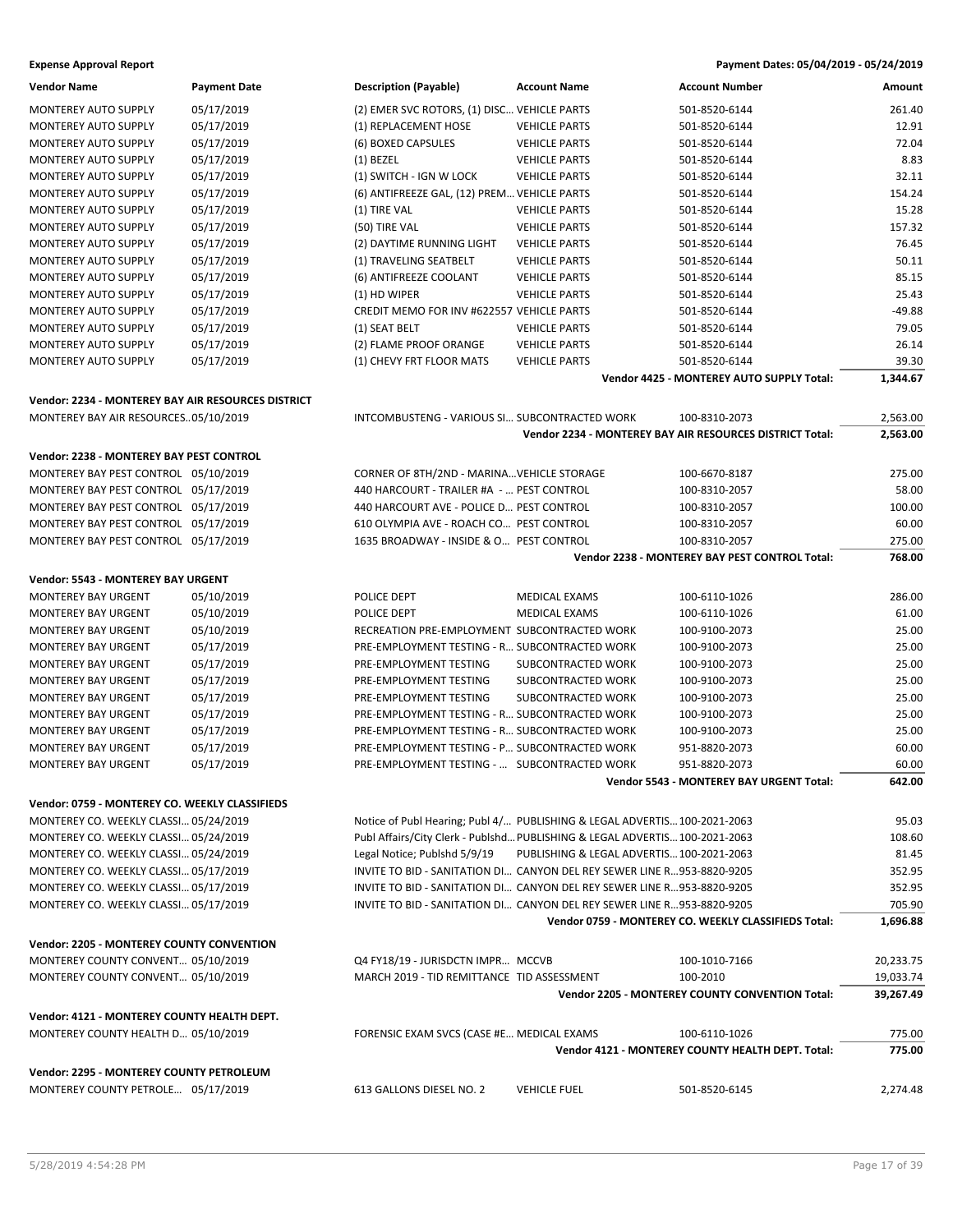| <b>Expense Approval Report</b>                        |                     |                                                       |                                                                         | Payment Dates: 05/04/2019 - 05/24/2019                      |                    |
|-------------------------------------------------------|---------------------|-------------------------------------------------------|-------------------------------------------------------------------------|-------------------------------------------------------------|--------------------|
| <b>Vendor Name</b>                                    | <b>Payment Date</b> | <b>Description (Payable)</b>                          | <b>Account Name</b>                                                     | <b>Account Number</b>                                       | Amount             |
| MONTEREY COUNTY PETROLE 05/17/2019                    |                     | 2,081 GALLONS UNLEADED REG VEHICLE FUEL               |                                                                         | 501-8520-6145                                               | 7,678.55           |
|                                                       |                     |                                                       |                                                                         | Vendor 2295 - MONTEREY COUNTY PETROLEUM Total:              | 9,953.03           |
| Vendor: 6088 - MONTEREY FIRE EXTINGUISHER, INC.       |                     |                                                       |                                                                         |                                                             |                    |
| MONTEREY FIRE EXTINGUISHER,05/10/2019                 |                     | LABOR - FIRE EXT SERVICE - FIRE SUBCONTRACTED WORK    |                                                                         | 100-8310-2073                                               | 350.00             |
|                                                       |                     |                                                       |                                                                         | Vendor 6088 - MONTEREY FIRE EXTINGUISHER, INC. Total:       | 350.00             |
| Vendor: 8791 - MONTEREY ONE WATER                     |                     |                                                       |                                                                         |                                                             |                    |
| <b>MONTEREY ONE WATER</b>                             | 05/10/2019          | MISC SEASIDE ACCTS 3/1/19 - 4 SEWER SERVICE CHARGE    |                                                                         | 100-8310-5136                                               | 140.22             |
| <b>MONTEREY ONE WATER</b>                             | 05/10/2019          | MISC SEASIDE ACCTS 3/1/19 - 4 SEWER SERVICE CHARGE    |                                                                         | 100-8310-5136                                               | 66.84              |
| <b>MONTEREY ONE WATER</b>                             | 05/10/2019          | MISC SEASIDE ACCTS 3/1/19 - 4 SEWER SERVICE CHARGE    |                                                                         | 100-8310-5136                                               | 234.30             |
| MONTEREY ONE WATER                                    | 05/10/2019          | MISC SEASIDE ACCTS 3/1/19 - 4 SEWER SERVICE CHARGE    |                                                                         | 100-8310-5136                                               | 46.74              |
| <b>MONTEREY ONE WATER</b>                             | 05/10/2019          | MISC SEASIDE ACCTS 3/1/19 - 4 SEWER SERVICE CHARGE    |                                                                         | 100-8310-5136                                               | 46.74              |
| <b>MONTEREY ONE WATER</b>                             | 05/10/2019          | MISC SEASIDE ACCTS 3/1/19 - 4 SEWER SERVICE CHARGE    |                                                                         | 100-8310-5136                                               | 24.70              |
| <b>MONTEREY ONE WATER</b>                             | 05/10/2019          | MISC SEASIDE ACCTS 3/1/19 - 4 SEWER SERVICE CHARGE    |                                                                         | 100-8310-5136                                               | 233.70             |
| <b>MONTEREY ONE WATER</b>                             | 05/10/2019          | MISC SEASIDE ACCTS 3/1/19 - 4 SEWER SERVICE CHARGE    |                                                                         | 100-8310-5136                                               | 914.19             |
| <b>MONTEREY ONE WATER</b>                             | 05/10/2019          | MISC SEASIDE ACCTS 3/1/19 - 4 SEWER SERVICE CHARGE    |                                                                         | 100-8310-5136                                               | 1,173.33           |
| <b>MONTEREY ONE WATER</b>                             | 05/17/2019          | MARCH 2019 - ACCT #22-000082 REFUSE DISPOSAL          |                                                                         | 210-8110-2068                                               | 47.67              |
| <b>MONTEREY ONE WATER</b>                             | 05/17/2019          | MARCH 2019 - ACCT #21-000055 REFUSE DISPOSAL          |                                                                         | 951-8820-2068                                               | 165.00             |
| <b>MONTEREY ONE WATER</b>                             | 05/10/2019          | MISC SEASIDE ACCTS 3/1/19 - 4 REFUSE DISPOSAL         |                                                                         | 951-8820-2068                                               | 146.62             |
| <b>MONTEREY ONE WATER</b>                             | 05/10/2019          | OCT-NOV 2018 - LIFT STATION  SUBCONTRACTED WORK       |                                                                         | 951-8820-2073                                               | 7,977.19           |
| MONTEREY ONE WATER                                    | 05/17/2019          | JAN-MAR 2019 - SEASIDE GREA SUBCONTRACTED WORK        |                                                                         | 951-8820-2073                                               | 254.68             |
| <b>MONTEREY ONE WATER</b>                             | 05/10/2019          |                                                       | MISC SEASIDE ACCTS 3/1/19 - 4 RENTAL PROPERTY EXP & MAINT 971-9710-9599 |                                                             | 66.84              |
| <b>MONTEREY ONE WATER</b>                             | 05/10/2019          |                                                       | MISC SEASIDE ACCTS 3/1/19 - 4 RENTAL PROPERTY EXP & MAINT 971-9710-9599 |                                                             | 14.80              |
| <b>MONTEREY ONE WATER</b>                             | 05/10/2019          |                                                       | MISC SEASIDE ACCTS 3/1/19 - 4 RENTAL PROPERTY EXP & MAINT 971-9710-9599 |                                                             | 14.80              |
| <b>MONTEREY ONE WATER</b>                             | 05/10/2019          |                                                       | MISC SEASIDE ACCTS 3/1/19 - 4 RENTAL PROPERTY EXP & MAINT 971-9710-9599 |                                                             | 14.80              |
| <b>MONTEREY ONE WATER</b>                             | 05/10/2019          |                                                       | MISC SEASIDE ACCTS 3/1/19 - 4 RENTAL PROPERTY EXP & MAINT 971-9710-9599 |                                                             | 66.84              |
|                                                       |                     |                                                       |                                                                         | Vendor 8791 - MONTEREY ONE WATER Total:                     | 11,650.00          |
| Vendor: 2320 - MONTEREY PENINSULA CHAMBER OF COMMERCE |                     |                                                       |                                                                         |                                                             |                    |
| MONTEREY PENINSULA CHAMB 05/10/2019                   |                     | MEMBERSHIP INVESTMENT - CI MARKETING MATERIALS        |                                                                         | 100-7410-2040                                               | 735.00             |
|                                                       |                     |                                                       |                                                                         | Vendor 2320 - MONTEREY PENINSULA CHAMBER OF COMMERCE Total: | 735.00             |
| Vendor: 2338 - MONTEREY PENINSULA WATER               |                     |                                                       |                                                                         |                                                             |                    |
| MONTEREY PENINSULA WATER 05/10/2019                   |                     | SEASIDE MUNCPL WATER SURC A/P MPWMD SURCHARGE         |                                                                         | 401-2002                                                    | 3,874.41           |
|                                                       |                     |                                                       |                                                                         | Vendor 2338 - MONTEREY PENINSULA WATER Total:               | 3,874.41           |
|                                                       |                     |                                                       |                                                                         |                                                             |                    |
| Vendor: 2342 - MONTEREY REGIONAL WASTE                |                     |                                                       |                                                                         |                                                             |                    |
| MONTEREY REGIONAL WASTE                               | 05/17/2019          | APRIL 2019 - SCALES_057                               | REFUSE DISPOSAL                                                         | 210-8110-2068                                               | 15.00              |
| MONTEREY REGIONAL WASTE                               | 05/17/2019          | APRIL 2019 - SCALES_057                               | DEPARTMENT CONSUMABLES                                                  | 401-8620-3095                                               | 30.80              |
|                                                       |                     |                                                       |                                                                         | Vendor 2342 - MONTEREY REGIONAL WASTE Total:                | 45.80              |
| Vendor: 7135 - MONTEREY SANITARY SUPPLY, INC.         |                     |                                                       |                                                                         |                                                             |                    |
| MONTEREY SANITARY SUPPLY,  05/10/2019                 |                     |                                                       | ON-CALL MED WASTE SVC 5/2/CSA74 APPROVED MEDICAL SU 100-6120-3096       |                                                             | 53.90              |
|                                                       |                     |                                                       |                                                                         | Vendor 7135 - MONTEREY SANITARY SUPPLY, INC. Total:         | 53.90              |
| Vendor: 6761 - MONTEREY SIGNS                         |                     |                                                       |                                                                         |                                                             |                    |
| <b>MONTEREY SIGNS</b>                                 | 05/17/2019          | (40) GREEN VINYL PATCHES                              | DEPARTMENT CONSUMABLES                                                  | 100-8420-3095                                               | 152.95             |
| <b>MONTEREY SIGNS</b>                                 | 05/10/2019          | (1) BANNER PATCH FOR SUNDA SUMMER PARK CONCERTS       |                                                                         | 100-9200-7175                                               | 81.94              |
| <b>MONTEREY SIGNS</b>                                 | 05/17/2019          |                                                       | FT ORD NATL MONUMENT SIG DEPARTMENT CONSUMABLES                         | 210-8110-3095                                               | 1,081.58           |
|                                                       |                     |                                                       |                                                                         | Vendor 6761 - MONTEREY SIGNS Total:                         | 1,316.47           |
| Vendor: 2351 - MONTEREY TIRE SERVICE                  |                     |                                                       |                                                                         |                                                             |                    |
| <b>MONTEREY TIRE SERVICE</b>                          | 05/10/2019          | MISC SUPPLIES - 2014 PETERBIL TIRES                   |                                                                         | 501-8520-6147                                               | 109.02             |
| MONTEREY TIRE SERVICE                                 | 05/10/2019          | MISC SUPPLIES - 2014 PETERBIL TIRES                   |                                                                         |                                                             |                    |
| MONTEREY TIRE SERVICE                                 | 05/17/2019          | (2) TRANSFORCE H/T2 10 PLY                            | <b>TIRES</b>                                                            | 501-8520-6147<br>501-8520-6147                              | 1,119.63<br>258.69 |
|                                                       |                     |                                                       |                                                                         | Vendor 2351 - MONTEREY TIRE SERVICE Total:                  | 1,487.34           |
|                                                       |                     |                                                       |                                                                         |                                                             |                    |
| Vendor: 7563 - MP EXPRESS                             |                     |                                                       |                                                                         |                                                             |                    |
| <b>MP EXPRESS</b>                                     | 05/17/2019          | (500) DUI FIELD EVALUATION C OUTSIDE PRINTING SERVICE |                                                                         | 100-6110-2053                                               | 202.39             |
|                                                       |                     |                                                       |                                                                         | Vendor 7563 - MP EXPRESS Total:                             | 202.39             |
| Vendor: 9012 - mySidewalk, Inc.                       |                     |                                                       |                                                                         |                                                             |                    |
| mySidewalk, Inc.                                      | 05/24/2019          | 5/22/19-5/21/20 - Geocoding a ACCREDITATION           |                                                                         | 100-6610-2045                                               | 210.00             |
|                                                       |                     |                                                       |                                                                         | Vendor 9012 - mySidewalk, Inc. Total:                       | 210.00             |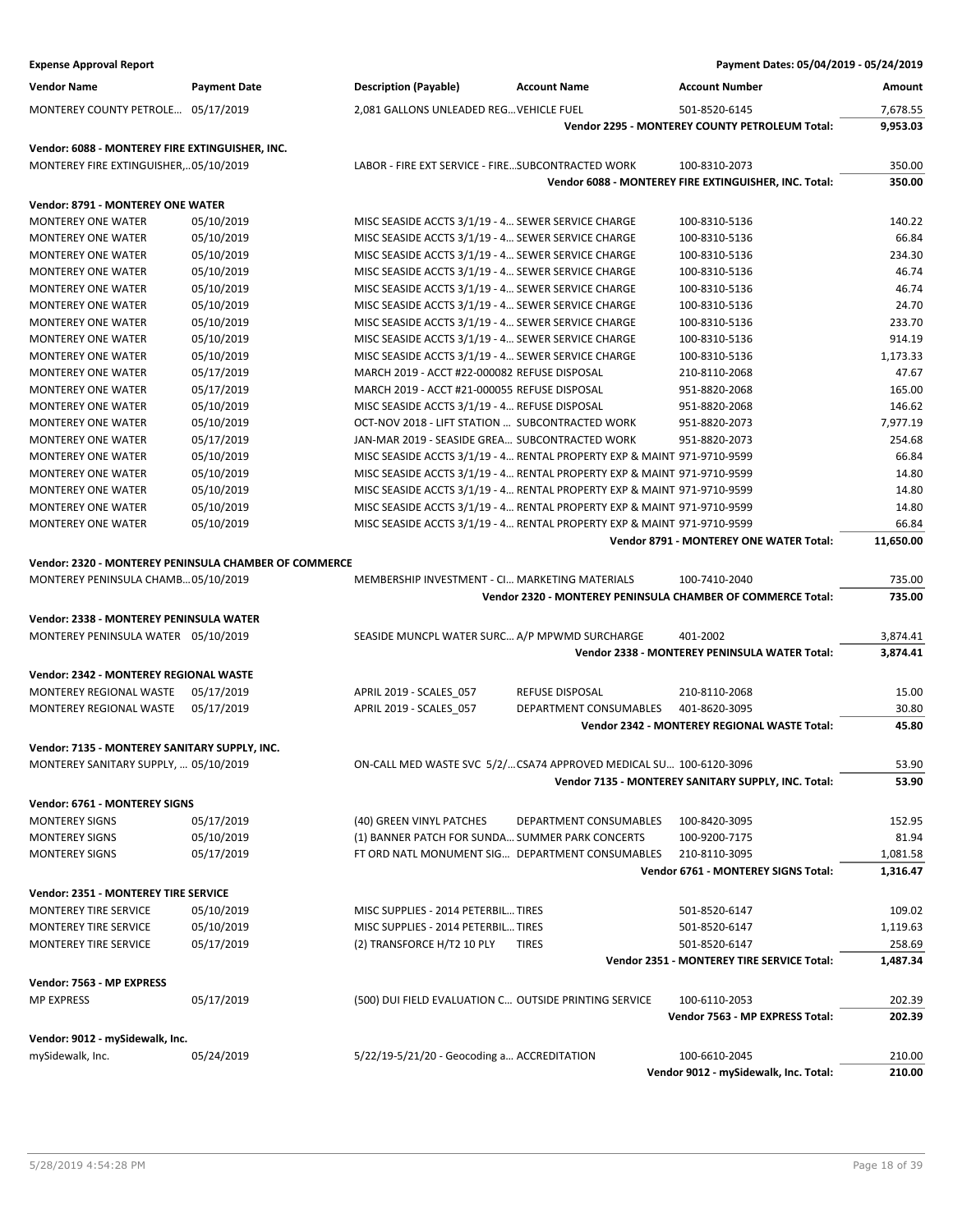| <b>Expense Approval Report</b>                                  |                                                       |                                                        |                                                                    | Payment Dates: 05/04/2019 - 05/24/2019                      |                  |
|-----------------------------------------------------------------|-------------------------------------------------------|--------------------------------------------------------|--------------------------------------------------------------------|-------------------------------------------------------------|------------------|
| <b>Vendor Name</b>                                              | <b>Payment Date</b>                                   | <b>Description (Payable)</b>                           | <b>Account Name</b>                                                | <b>Account Number</b>                                       | Amount           |
| Vendor: 8951 - MYSTAIRE, INC.                                   |                                                       |                                                        |                                                                    |                                                             |                  |
| MYSTAIRE, INC.                                                  | 05/24/2019                                            | FORSC EVDNC DRYING CABINET DEPARTMENT EQUIPMENT        |                                                                    | 100-6120-8187                                               | 5,986.00         |
|                                                                 |                                                       |                                                        |                                                                    | Vendor 8951 - MYSTAIRE, INC. Total:                         | 5,986.00         |
| Vendor: 8525 - NEOGOV                                           |                                                       |                                                        |                                                                    |                                                             |                  |
| <b>NEOGOV</b>                                                   | 05/10/2019                                            |                                                        | 5/1/19-4/30/20 INSIGHT SFTWRCOMPUTER SUPPLIES/SOFTWA 503-4010-3102 |                                                             | 6,353.32         |
|                                                                 |                                                       |                                                        |                                                                    | Vendor 8525 - NEOGOV Total:                                 | 6,353.32         |
| Vendor: 9085 - O'CONNOR & SONS INC.                             |                                                       |                                                        |                                                                    |                                                             |                  |
| O'CONNOR & SONS INC.                                            | 05/10/2019                                            | GENERAL PEST CONTROL - 4/27 PEST CONTROL               |                                                                    | 100-8310-2057                                               | 150.00           |
|                                                                 |                                                       |                                                        |                                                                    | Vendor 9085 - O'CONNOR & SONS INC. Total:                   | 150.00           |
| Vendor: 5582 - O'REILLY AUTO PARTS                              |                                                       |                                                        |                                                                    |                                                             |                  |
| O'REILLY AUTO PARTS                                             | 05/10/2019                                            | (1) BATTERY/FEE                                        | <b>VEHICLE PARTS</b>                                               | 501-8520-6144                                               | 102.53           |
| O'REILLY AUTO PARTS                                             | 05/17/2019                                            | (1) ADAPTER, (1) EXT&BRKR BAR. VEHICLE PARTS           |                                                                    | 501-8520-6144                                               | 72.90            |
|                                                                 |                                                       |                                                        |                                                                    | Vendor 5582 - O'REILLY AUTO PARTS Total:                    | 175.43           |
| Vendor: 4423 - PACIFIC COAST BATTERY                            |                                                       |                                                        |                                                                    |                                                             |                  |
| PACIFIC COAST BATTERY                                           | 05/17/2019                                            | (5) DC4D - BATTERY                                     | <b>VEHICLE PARTS</b>                                               | 501-8520-6144                                               | 1,304.73         |
|                                                                 |                                                       |                                                        |                                                                    | <b>Vendor 4423 - PACIFIC COAST BATTERY Total:</b>           | 1,304.73         |
|                                                                 | Vendor: 9176 - PACIFIC COAST FAMILY ENTERTAINMENT LLC |                                                        |                                                                    |                                                             |                  |
| PACIFIC COAST FAMILY ENTERT 05/10/2019                          |                                                       | (40) MIRROR MAZE PACKAGE F DEPARTMENT CONSUMABLES      |                                                                    | 100-9330-3095                                               | 600.00           |
|                                                                 |                                                       |                                                        |                                                                    | Vendor 9176 - PACIFIC COAST FAMILY ENTERTAINMENT LLC Total: | 600.00           |
| Vendor: 2652 - PACIFIC GAS & ELECTRIC                           |                                                       |                                                        |                                                                    |                                                             |                  |
| PACIFIC GAS & ELECTRIC                                          | 05/10/2019                                            | APRIL 2019 MISC ACCTS                                  | <b>GAS &amp; ELECTRIC</b>                                          | 100-8310-5131                                               | 1,057.07         |
| PACIFIC GAS & ELECTRIC                                          | 05/10/2019                                            | APRIL 2019 MISC ACCTS                                  | <b>GAS &amp; ELECTRIC</b>                                          | 100-8420-5131                                               | 332.20           |
| PACIFIC GAS & ELECTRIC                                          | 05/10/2019                                            | APRIL 2019 MISC ACCTS                                  | <b>STREET LIGHTINGS</b>                                            | 210-8210-2059                                               | 3,575.58         |
| PACIFIC GAS & ELECTRIC<br>PACIFIC GAS & ELECTRIC                | 05/10/2019<br>05/10/2019                              | APRIL 2019 MISC ACCTS<br>APRIL 2019 MISC ACCTS         | <b>GAS &amp; ELECTRIC</b><br><b>GAS AND ELECTRIC</b>               | 210-8420-5131<br>951-8820-5131                              | 145.62<br>691.73 |
|                                                                 |                                                       |                                                        |                                                                    | Vendor 2652 - PACIFIC GAS & ELECTRIC Total:                 | 5,802.20         |
|                                                                 |                                                       |                                                        |                                                                    |                                                             |                  |
| Vendor: 9190 - Pamela D. Minott-Smith<br>Pamela D. Minott-Smith | 05/24/2019                                            | CDBG Microenterprise Assistan MICROBUSINESS ASSISTANCE |                                                                    | 200-5410-7500                                               | 5,000.00         |
|                                                                 |                                                       |                                                        |                                                                    | Vendor 9190 - Pamela D. Minott-Smith Total:                 | 5,000.00         |
|                                                                 |                                                       |                                                        |                                                                    |                                                             |                  |
| <b>Vendor: 9041 - PARTNERS FOR PEACE</b><br>PARTNERS FOR PEACE  | 05/24/2019                                            | APRIL 2019 - Cal VIP for Loving  PARTNERS FOR PEACE    |                                                                    | 100-2042-7206                                               | 3,335.59         |
|                                                                 |                                                       |                                                        |                                                                    | <b>Vendor 9041 - PARTNERS FOR PEACE Total:</b>              | 3.335.59         |
|                                                                 |                                                       |                                                        |                                                                    |                                                             |                  |
| Vendor: 7672 - PATRICIA A. LINTELL<br>PATRICIA A. LINTELL       | 05/17/2019                                            | 4/18/19 SANITATION DISTRICT  MEETINGS AND TRAVEL       |                                                                    | 951-8820-4121                                               | 100.00           |
| PATRICIA A. LINTELL                                             | 05/17/2019                                            | 5/14/19 SANITATION DISTRICT  MEETINGS AND TRAVEL       |                                                                    | 951-8820-4121                                               | 100.00           |
|                                                                 |                                                       |                                                        |                                                                    | Vendor 7672 - PATRICIA A. LINTELL Total:                    | 200.00           |
| Vendor: 9178 - PATRICIA BAILEY                                  |                                                       |                                                        |                                                                    |                                                             |                  |
| PATRICIA BAILEY                                                 | 05/10/2019                                            | WATER REFUND FOR 27 STOWECURRENT REFUNDS PAYABLE       |                                                                    | 401-2102                                                    | 22.23            |
|                                                                 |                                                       |                                                        |                                                                    | <b>Vendor 9178 - PATRICIA BAILEY Total:</b>                 | 22.23            |
| <b>Vendor: 8014 - PAXTON ASSOCIATES</b>                         |                                                       |                                                        |                                                                    |                                                             |                  |
| PAXTON ASSOCIATES                                               | 05/17/2019                                            | 3/26/19 - 4/25/19 - WATERMA CONSULTANT                 |                                                                    | 670-2120-1030                                               | 3,000.00         |
|                                                                 |                                                       |                                                        |                                                                    | <b>Vendor 8014 - PAXTON ASSOCIATES Total:</b>               | 3,000.00         |
| Vendor: 8988 - PENINSULA APARTMENT CLEANING INC.                |                                                       |                                                        |                                                                    |                                                             |                  |
| PENINSULA APARTMENT CLEAN05/10/2019                             |                                                       | CARPET CLEANING- 220 COE AV JANITORIAL SUPPLIES        |                                                                    | 100-9105-3093                                               | 475.00           |
|                                                                 |                                                       |                                                        |                                                                    | Vendor 8988 - PENINSULA APARTMENT CLEANING INC. Total:      | 475.00           |
| Vendor: 2742 - PENINSULA MESSENGER LLC                          |                                                       |                                                        |                                                                    |                                                             |                  |
| PENINSULA MESSENGER LLC                                         | 05/10/2019                                            | <b>MONTHLY COURIER SERVICE</b>                         | <b>OTHER EXPENSE</b>                                               | 100-6110-2078                                               | 206.67           |
|                                                                 |                                                       |                                                        |                                                                    | Vendor 2742 - PENINSULA MESSENGER LLC Total:                | 206.67           |
| Vendor: 2746 - PENINSULA POOL SERVICE                           |                                                       |                                                        |                                                                    |                                                             |                  |
| PENINSULA POOL SERVICE                                          | 05/17/2019                                            | (4) 4 GAL CASE SANI-CHLOR                              | DEPARTMENT CONSUMABLES                                             | 401-8620-3095                                               | 88.84            |
|                                                                 |                                                       |                                                        |                                                                    | Vendor 2746 - PENINSULA POOL SERVICE Total:                 | 88.84            |
| Vendor: 2752 - PENINSULA WELDING                                |                                                       |                                                        |                                                                    |                                                             |                  |
| PENINSULA WELDING                                               | 05/10/2019                                            | (2) OXYGEN USP MED GRADE SI DEPARTMENT CONSUMABLES     |                                                                    | 100-6640-3095                                               | 40.44            |
| PENINSULA WELDING                                               | 05/24/2019                                            | (3) Oxygen USP Medical Grd Siz DEPARTMENT CONSUMABLES  |                                                                    | 100-6640-3095                                               | 59.69            |
|                                                                 |                                                       |                                                        |                                                                    |                                                             |                  |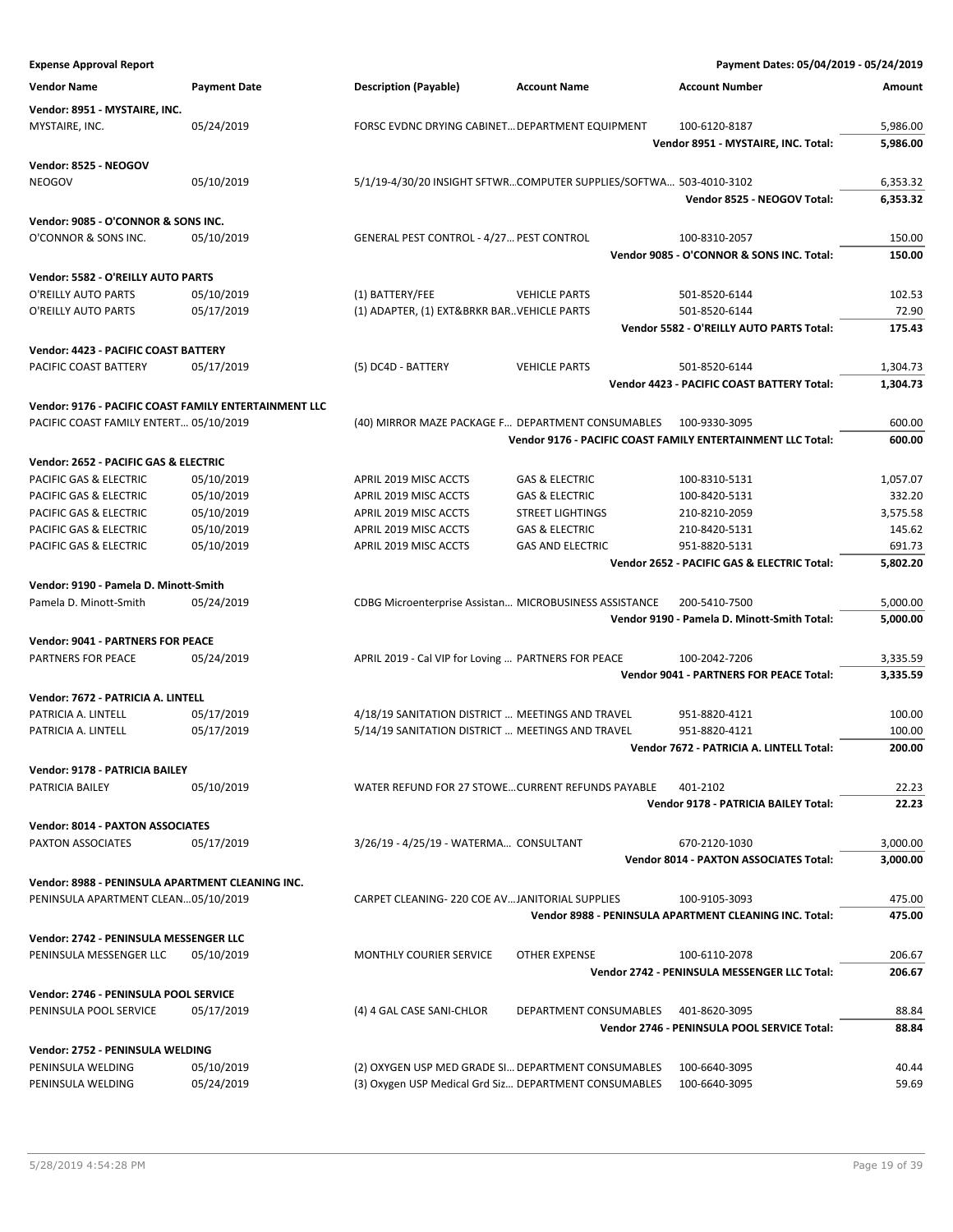| <b>Vendor Name</b>                                            | <b>Payment Date</b>                                     | <b>Description (Payable)</b>                          | <b>Account Name</b>                                | <b>Account Number</b>                                         | Amount    |
|---------------------------------------------------------------|---------------------------------------------------------|-------------------------------------------------------|----------------------------------------------------|---------------------------------------------------------------|-----------|
| PENINSULA WELDING                                             | 05/10/2019                                              |                                                       | (1) ARGON/CARBON DIOXIDE SI DEPARTMENT CONSUMABLES | 401-8620-3095                                                 | 42.46     |
|                                                               |                                                         |                                                       |                                                    | Vendor 2752 - PENINSULA WELDING Total:                        | 142.59    |
| Vendor: 3397 - PETER K. FICHTNER                              |                                                         |                                                       |                                                    |                                                               |           |
| PETER K. FICHTNER                                             | 05/10/2019                                              | LABOR - PARKING LOT AT HOME SUBCONTRACTED WORK        |                                                    | 103-8710-2073                                                 | 142.50    |
| PETER K. FICHTNER                                             | 05/10/2019                                              | ST LIGHT @ CORNER MESCAL/ STREET LIGHTINGS            |                                                    | 210-8210-2059                                                 | 3,491.00  |
|                                                               |                                                         |                                                       |                                                    | Vendor 3397 - PETER K. FICHTNER Total:                        | 3,633.50  |
| Vendor: 2802 - PITNEY BOWES GLOBAL                            |                                                         |                                                       |                                                    |                                                               |           |
| PITNEY BOWES GLOBAL                                           | 05/10/2019                                              | 3/1/19-5/29/19 CONTRACT #00 MAIL SERVICES             |                                                    | 100-5110-4124                                                 | 1,352.03  |
|                                                               |                                                         |                                                       |                                                    | Vendor 2802 - PITNEY BOWES GLOBAL Total:                      | 1,352.03  |
| Vendor: 2816 - PLUG & PAY TECHNOLOGIES, INC.                  |                                                         |                                                       |                                                    |                                                               |           |
| PLUG & PAY TECHNOLOGIES, INC. 05/10/2019                      |                                                         | APRIL 2019 - INV #2019050200 DEPARTMENT CONSUMABLES   |                                                    | 100-9100-3095                                                 | 15.00     |
| PLUG & PAY TECHNOLOGIES, INC. 05/10/2019                      |                                                         | APRIL 2019 - INV #2019050200 DEPARTMENT CONSUMABLES   |                                                    | 100-9100-3095                                                 | 15.00     |
|                                                               |                                                         |                                                       |                                                    | Vendor 2816 - PLUG & PAY TECHNOLOGIES, INC. Total:            | 30.00     |
|                                                               |                                                         |                                                       |                                                    |                                                               |           |
| Vendor: 7287 - PNC EQUIPMENT FINANCE<br>PNC EQUIPMENT FINANCE | 05/10/2019                                              | 4/26/19-5/25/19 CONTRACT #1 PRINCIPAL                 |                                                    | 100-2021-9602                                                 | 293.38    |
| PNC EQUIPMENT FINANCE                                         | 05/10/2019                                              | 4/26/19-5/25/19 CONTRACT #1 INTEREST                  |                                                    | 100-2021-9605                                                 | 3.03      |
| PNC EQUIPMENT FINANCE                                         | 05/10/2019                                              | 4/26/19-5/25/19 CONTRACT #1 PRINCIPAL- LEASE          |                                                    | 100-6110-9602                                                 | 1,735.83  |
| PNC EQUIPMENT FINANCE                                         | 05/10/2019                                              | 4/26/19-5/25/19 CONTRACT #1 INTEREST-COPIER LEASE     |                                                    | 100-6110-9605                                                 | 17.92     |
| PNC EQUIPMENT FINANCE                                         | 05/10/2019                                              | 4/26/19-5/25/19 CONTRACT #1 PAYMENT ON PRINCIPAL      |                                                    | 100-6130-9602                                                 | 1,735.83  |
| PNC EQUIPMENT FINANCE                                         | 05/10/2019                                              | 4/26/19-5/25/19 CONTRACT #1 INTEREST                  |                                                    | 100-6130-9605                                                 | 17.92     |
| PNC EQUIPMENT FINANCE                                         | 05/10/2019                                              | 4/26/19-5/25/19 CONTRACT #1 PRINCIPAL ON LEASE        |                                                    | 100-6640-9602                                                 | 14,997.40 |
| PNC EQUIPMENT FINANCE                                         | 05/10/2019                                              | 4/26/19-5/25/19 CONTRACT #1 INTEREST ON LEASE         |                                                    | 100-6640-9605                                                 | 154.80    |
| PNC EQUIPMENT FINANCE                                         | 05/24/2019                                              | Contract #207378000; 5/7/19-6 LEASE PRINCIPAL         |                                                    | 100-8420-9602                                                 | 1,628.42  |
| PNC EQUIPMENT FINANCE                                         | 05/24/2019                                              | Contract #207378000; 5/7/19-6 LEASE INTEREST          |                                                    | 100-8420-9605                                                 | 142.38    |
| PNC EQUIPMENT FINANCE                                         | 05/24/2019                                              | Contract #207378000; 5/7/19-6 PRINCIPAL-COPIER LEASE  |                                                    | 210-8110-9602                                                 | 1,628.42  |
| PNC EQUIPMENT FINANCE                                         | 05/24/2019                                              | Contract #207377000; 5/7/19-6 PRINCIPAL-COPIER LEASE  |                                                    | 210-8110-9602                                                 | 5,025.98  |
| PNC EQUIPMENT FINANCE                                         | 05/24/2019                                              | Contract #207378000; 5/7/19-6 INTEREST EXPENSE        |                                                    | 210-8110-9605                                                 | 142.38    |
| PNC EQUIPMENT FINANCE                                         | 05/24/2019                                              | Contract #207377000; 5/7/19-6 INTEREST EXPENSE        |                                                    | 210-8110-9605                                                 | 759.52    |
| PNC EQUIPMENT FINANCE                                         | 05/24/2019                                              | Contract #207378000; 5/7/19-6 PAYMENT ON PRINCIPAL    |                                                    | 271-8110-9602                                                 | 271.11    |
| PNC EQUIPMENT FINANCE                                         | 05/24/2019                                              | Contract #207377000; 5/7/19-6 PAYMENT ON PRINCIPAL    |                                                    | 271-8110-9602                                                 | 13,926.47 |
| PNC EQUIPMENT FINANCE                                         | 05/24/2019                                              | Contract #207378000; 5/7/19-6 INTEREST EXPENSE        |                                                    | 271-8110-9605                                                 | 23.70     |
| PNC EQUIPMENT FINANCE                                         | 05/24/2019                                              | Contract #207377000; 5/7/19-6 INTEREST EXPENSE        |                                                    | 271-8110-9605                                                 | 2,104.54  |
| PNC EQUIPMENT FINANCE                                         | 05/24/2019                                              | Contract #207378000; 5/7/19-6 PAYMENT ON PRINCIPAL    |                                                    | 401-8620-9602                                                 | 1,247.12  |
| PNC EQUIPMENT FINANCE                                         | 05/24/2019                                              | Contract #207378000; 5/7/19-6 INTEREST EXPENSE        |                                                    | 401-8620-9605                                                 | 109.04    |
| PNC EQUIPMENT FINANCE                                         | 05/24/2019                                              | Contract #207378000; 5/7/19-6 PRINCIPAL               |                                                    | 951-8820-9602                                                 | 289.19    |
| PNC EQUIPMENT FINANCE                                         | 05/24/2019                                              | Contract #207378000; 5/7/19-6 INTEREST EXPENSE        |                                                    | 951-8820-9605                                                 | 25.28     |
|                                                               |                                                         |                                                       |                                                    | Vendor 7287 - PNC EQUIPMENT FINANCE Total:                    | 46,279.66 |
| Vendor: 8783 - POWERDMS, INC.                                 |                                                         |                                                       |                                                    |                                                               |           |
| POWERDMS, INC.                                                | 05/17/2019                                              | (53) SDMS-AS 4/10/19 - 4/9/20 COMPUTER MAINTENANCE    |                                                    | 100-6110-2066                                                 | 2,947.86  |
|                                                               |                                                         |                                                       |                                                    | Vendor 8783 - POWERDMS, INC. Total:                           | 2,947.86  |
| Vendor: 2849 - PREMIUM AUTO PARTS, INC.                       |                                                         |                                                       |                                                    |                                                               |           |
| PREMIUM AUTO PARTS, INC.                                      | 05/17/2019                                              | (1) GLASS CLEANER, (1) SHOP T VEHICLE PARTS           |                                                    | 501-8520-6144                                                 | 8.70      |
| PREMIUM AUTO PARTS, INC.                                      | 05/17/2019                                              | (1) DEEP SKT 1/2DR 1-1/4, (1) R VEHICLE PARTS         |                                                    | 501-8520-6144                                                 | 51.72     |
| PREMIUM AUTO PARTS, INC.                                      | 05/17/2019                                              | (1) 35/22T TRUCK JACK                                 | <b>VEHICLE PARTS</b>                               | 501-8520-6144                                                 | 611.79    |
| PREMIUM AUTO PARTS, INC.                                      | 05/17/2019                                              | (1) OIL FILTER LD                                     | <b>VEHICLE PARTS</b>                               | 501-8520-6144                                                 | 7.13      |
| PREMIUM AUTO PARTS, INC.                                      | 05/17/2019                                              | <b>MISC PARTS</b>                                     | <b>VEHICLE PARTS</b>                               | 501-8520-6144                                                 | 80.87     |
| PREMIUM AUTO PARTS, INC.                                      | 05/17/2019                                              | (1) DIGITAL TIRE GAUGE                                | <b>VEHICLE PARTS</b>                               | 501-8520-6144                                                 | 20.53     |
| PREMIUM AUTO PARTS, INC.                                      | 05/17/2019                                              | (1) WATER PUMP                                        | <b>VEHICLE PARTS</b>                               | 501-8520-6144                                                 | 48.74     |
| PREMIUM AUTO PARTS, INC.                                      | 05/17/2019                                              | (1) BATTERY - SILVER                                  | <b>VEHICLE PARTS</b>                               | 501-8520-6144                                                 | 119.14    |
| PREMIUM AUTO PARTS, INC.                                      | 05/17/2019                                              | (1) SPARK PLUG-COPPER                                 | <b>VEHICLE PARTS</b>                               | 501-8520-6144                                                 | 2.75      |
| PREMIUM AUTO PARTS, INC.                                      | 05/17/2019                                              | (1) CHUCK STRAIGHT                                    | <b>VEHICLE PARTS</b>                               | 501-8520-6144                                                 | 12.88     |
|                                                               |                                                         |                                                       |                                                    | Vendor 2849 - PREMIUM AUTO PARTS, INC. Total:                 | 964.25    |
|                                                               | Vendor: 8357 - PRESIDENT AND FELLOWS OF HARVARD COLLEGE |                                                       |                                                    |                                                               |           |
| PRESIDENT AND FELLOWS OF H 05/24/2019                         |                                                         | N. Borges - Sr Executives; 6/1/2 TRAINING & EDUCAITON |                                                    | 100-6130-1029                                                 | 16,800.00 |
|                                                               |                                                         |                                                       |                                                    | Vendor 8357 - PRESIDENT AND FELLOWS OF HARVARD COLLEGE Total: | 16,800.00 |
| Vendor: 9011 - PROJECT DIMENSIONS, INC.                       |                                                         |                                                       |                                                    |                                                               |           |
| PROJECT DIMENSIONS, INC.                                      | 05/17/2019                                              | MARCH 2019 - CUTINO PARK P PARKS IMPROVEMENTS         |                                                    | 348-8910-9570                                                 | 41,186.40 |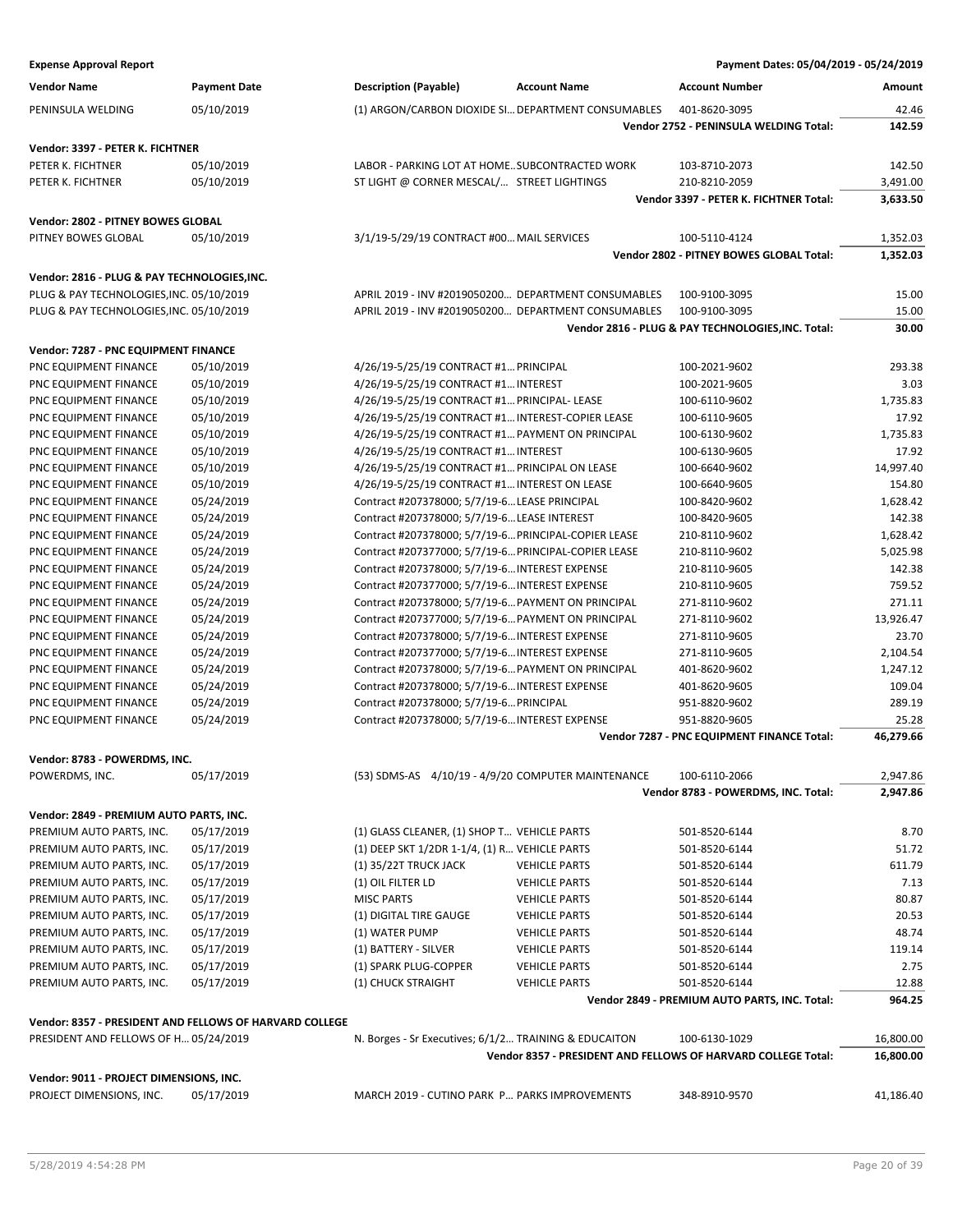| <b>Expense Approval Report</b>                          |                          |                                                     |                                                | Payment Dates: 05/04/2019 - 05/24/2019                                  |                   |
|---------------------------------------------------------|--------------------------|-----------------------------------------------------|------------------------------------------------|-------------------------------------------------------------------------|-------------------|
| <b>Vendor Name</b>                                      | <b>Payment Date</b>      | <b>Description (Payable)</b>                        | <b>Account Name</b>                            | <b>Account Number</b>                                                   | Amount            |
| PROJECT DIMENSIONS, INC.                                | 05/17/2019               | APRIL 2019 - CUTINO PARK PH I                       | PARKS IMPROVEMENTS                             | 348-8910-9570                                                           | 37,815.00         |
|                                                         |                          |                                                     |                                                | Vendor 9011 - PROJECT DIMENSIONS, INC. Total:                           | 79,001.40         |
|                                                         |                          |                                                     |                                                |                                                                         |                   |
| <b>Vendor: 5705 - PUBLIC AGENCY RETIREMENT SERVICES</b> |                          | MARCH 2019 REP FEE INV# 429 BENEFITS ADMINISTRATION |                                                |                                                                         | 750.00            |
| PUBLIC AGENCY RETIREMENT S 05/17/2019                   |                          | MARCH 2019 ARS FEES INV#42 BENEFITS ADMINISTRATION  |                                                | 100-5110-1015                                                           | 429.92            |
| PUBLIC AGENCY RETIREMENT S 05/17/2019                   |                          |                                                     |                                                | 100-5110-1015<br>Vendor 5705 - PUBLIC AGENCY RETIREMENT SERVICES Total: | 1,179.92          |
|                                                         |                          |                                                     |                                                |                                                                         |                   |
| Vendor: 6193 - PURCHASE POWER                           |                          |                                                     |                                                |                                                                         |                   |
| PURCHASE POWER                                          | 05/24/2019               | 4/26/19 Meter Refill; Acct #800 MAIL SERVICES       |                                                | 100-5110-4124                                                           | 1,000.00          |
|                                                         |                          |                                                     |                                                | Vendor 6193 - PURCHASE POWER Total:                                     | 1,000.00          |
| Vendor: 2910 - R & S ERECTION OF MONTEREY BAY, INC.     |                          |                                                     |                                                |                                                                         |                   |
| R & S ERECTION OF MONTEREY 05/17/2019                   |                          | PERALTA ST GATE / JOB NO 213 SUBCONTRACTED WORK     |                                                | 210-8110-2073                                                           | 366.75            |
|                                                         |                          |                                                     |                                                | Vendor 2910 - R & S ERECTION OF MONTEREY BAY, INC. Total:               | 366.75            |
| Vendor: 6114 - R.D. OFFUTT COMPANY                      |                          |                                                     |                                                |                                                                         |                   |
| R.D. OFFUTT COMPANY                                     | 05/10/2019               | ORDER #212759; STRAPS, BRAC VEHICLE PARTS           |                                                | 501-8520-6144                                                           | 597.64            |
|                                                         |                          |                                                     |                                                | Vendor 6114 - R.D. OFFUTT COMPANY Total:                                | 597.64            |
|                                                         |                          |                                                     |                                                |                                                                         |                   |
| Vendor: 5264 - RABOBANK, N.A.                           |                          |                                                     |                                                |                                                                         |                   |
| RABOBANK, N.A.                                          | 05/10/2019               | FIT PAYABLE                                         | FEDERAL TAX PAYABLE                            | 100-2052                                                                | -3,022.57         |
| RABOBANK, N.A.                                          | 05/10/2019               | FIT PAYABLE                                         | FEDERAL TAX PAYABLE                            | 100-2052                                                                | 56,289.45         |
| RABOBANK, N.A.                                          | 05/24/2019               | <b>FIT PAYABLE</b><br><b>MEDICARE PAYABLE</b>       | FEDERAL TAX PAYABLE                            | 100-2052                                                                | 56,218.95         |
| RABOBANK, N.A.                                          | 05/10/2019<br>05/10/2019 | <b>MEDICARE PAYABLE</b>                             | EE HEALTHCARE PAYABLE<br>EE HEALTHCARE PAYABLE | 100-2057<br>100-2057                                                    | -385.76<br>385.76 |
| RABOBANK, N.A.<br>RABOBANK, N.A.                        | 05/10/2019               | MEDICARE PAYABLE                                    | EE HEALTHCARE PAYABLE                          | 100-2057                                                                | 15,648.28         |
| RABOBANK, N.A.                                          | 05/24/2019               | <b>MEDICARE PAYABLE</b>                             | EE HEALTHCARE PAYABLE                          | 100-2057                                                                | 15,663.80         |
| RABOBANK, N.A.                                          | 05/10/2019               | <b>FIT PAYABLE</b>                                  | FEDERAL TAX PAYABLE                            | 103-2052                                                                | 29.52             |
| RABOBANK, N.A.                                          | 05/24/2019               | FIT PAYABLE                                         | FEDERAL TAX PAYABLE                            | 103-2052                                                                | 33.35             |
| RABOBANK, N.A.                                          | 05/10/2019               | MEDICARE PAYABLE                                    | EE HEALTHCARE PAYABLE                          | 103-2057                                                                | 9.30              |
| RABOBANK, N.A.                                          | 05/24/2019               | <b>MEDICARE PAYABLE</b>                             | EE HEALTHCARE PAYABLE                          | 103-2057                                                                | 12.62             |
| RABOBANK, N.A.                                          | 05/10/2019               | <b>FIT PAYABLE</b>                                  | FEDERAL TAX PAYABLE                            | 113-2052                                                                | 894.23            |
| RABOBANK, N.A.                                          | 05/24/2019               | <b>FIT PAYABLE</b>                                  | FEDERAL TAX PAYABLE                            | 113-2052                                                                | 894.99            |
| RABOBANK, N.A.                                          | 05/10/2019               | <b>MEDICARE PAYABLE</b>                             | EE HEALTHCARE PAYABLE                          | 113-2057                                                                | 349.18            |
| RABOBANK, N.A.                                          | 05/24/2019               | <b>MEDICARE PAYABLE</b>                             | EE HEALTHCARE PAYABLE                          | 113-2057                                                                | 316.62            |
| RABOBANK, N.A.                                          | 05/10/2019               | <b>FIT PAYABLE</b>                                  | FEDERAL TAX PAYABLE                            | 200-2052                                                                | 121.30            |
| RABOBANK, N.A.                                          | 05/24/2019               | <b>FIT PAYABLE</b>                                  | FEDERAL TAX PAYABLE                            | 200-2052                                                                | 123.01            |
| RABOBANK, N.A.                                          | 05/10/2019               | <b>MEDICARE PAYABLE</b>                             | EE HEALTHCARE PAYABLE                          | 200-2057                                                                | 42.76             |
| RABOBANK, N.A.                                          | 05/24/2019               | <b>MEDICARE PAYABLE</b>                             | EE HEALTHCARE PAYABLE                          | 200-2057                                                                | 43.56             |
| RABOBANK, N.A.                                          | 05/10/2019               | FIT PAYABLE                                         | FEDERAL TAX PAYABLE                            | 210-2052                                                                | 522.06            |
| RABOBANK, N.A.                                          | 05/24/2019               | FIT PAYABLE                                         | FEDERAL TAX PAYABLE                            | 210-2052                                                                | 524.69            |
| RABOBANK, N.A.                                          | 05/10/2019               | MEDICARE PAYABLE                                    | EE HEALTHCARE PAYABLE                          | 210-2057                                                                | 164.40            |
| RABOBANK, N.A.                                          | 05/24/2019               | MEDICARE PAYABLE                                    | EE HEALTHCARE PAYABLE                          | 210-2057                                                                | 171.56            |
| RABOBANK, N.A.                                          | 05/10/2019               | FIT PAYABLE                                         | FEDERAL TAX PAYABLE                            | 271-2052                                                                | 276.72            |
| RABOBANK, N.A.                                          | 05/24/2019               | FIT PAYABLE                                         | FEDERAL TAX PAYABLE                            | 271-2052                                                                | 337.34            |
| RABOBANK, N.A.                                          | 05/10/2019               | MEDICARE PAYABLE                                    | EE HEALTHCARE PAYABLE                          | 271-2057                                                                | 105.56            |
| RABOBANK, N.A.                                          | 05/24/2019               | MEDICARE PAYABLE                                    | EE HEALTHCARE PAYABLE                          | 271-2057                                                                | 129.64            |
| RABOBANK, N.A.                                          | 05/10/2019               | FIT PAYABLE                                         | FEDERAL TAX PAYABLE                            | 345-2052                                                                | 26.72             |
| RABOBANK, N.A.                                          | 05/24/2019               | FIT PAYABLE                                         | FEDERAL TAX PAYABLE                            | 345-2052                                                                | 13.08             |
| RABOBANK, N.A.                                          | 05/10/2019               | MEDICARE PAYABLE                                    | EE HEALTHCARE PAYABLE                          | 345-2057                                                                | 9.88              |
| RABOBANK, N.A.                                          | 05/24/2019               | MEDICARE PAYABLE                                    | EE HEALTHCARE PAYABLE                          | 345-2057                                                                | 4.92              |
| RABOBANK, N.A.                                          | 05/10/2019               | FIT PAYABLE                                         | FEDERAL TAX PAYABLE                            | 401-2052                                                                | 700.21            |
| RABOBANK, N.A.                                          | 05/24/2019               | FIT PAYABLE                                         | FEDERAL TAX PAYABLE                            | 401-2052                                                                | 535.79            |
| RABOBANK, N.A.                                          | 05/10/2019               | MEDICARE PAYABLE                                    | EE HEALTHCARE PAYABLE                          | 401-2057                                                                | 272.50            |
| RABOBANK, N.A.                                          | 05/24/2019               | MEDICARE PAYABLE                                    | EE HEALTHCARE PAYABLE                          | 401-2057                                                                | 241.84            |
| RABOBANK, N.A.                                          | 05/10/2019               | FIT PAYABLE                                         | FEDERAL TAX PAYABLE                            | 501-2052                                                                | 577.88            |
| RABOBANK, N.A.                                          | 05/24/2019               | FIT PAYABLE                                         | FEDERAL TAX PAYABLE                            | 501-2052                                                                | 590.95            |
| RABOBANK, N.A.                                          | 05/10/2019               | MEDICARE PAYABLE                                    | EE HEALTHCARE PAYABLE                          | 501-2057                                                                | 168.86            |
| RABOBANK, N.A.                                          | 05/24/2019               | MEDICARE PAYABLE                                    | EE HEALTHCARE PAYABLE                          | 501-2057                                                                | 170.74            |
| RABOBANK, N.A.                                          | 05/10/2019               | FIT PAYABLE                                         | FEDERAL TAX PAYABLE                            | 503-2052                                                                | 1,289.22          |
| RABOBANK, N.A.                                          | 05/24/2019               | FIT PAYABLE                                         | FEDERAL TAX PAYABLE                            | 503-2052                                                                | 1,283.59          |
| RABOBANK, N.A.                                          | 05/10/2019               | MEDICARE PAYABLE                                    | EE HEALTHCARE PAYABLE                          | 503-2057                                                                | 211.64            |
| RABOBANK, N.A.                                          | 05/24/2019               | MEDICARE PAYABLE                                    | EE HEALTHCARE PAYABLE                          | 503-2057                                                                | 210.98            |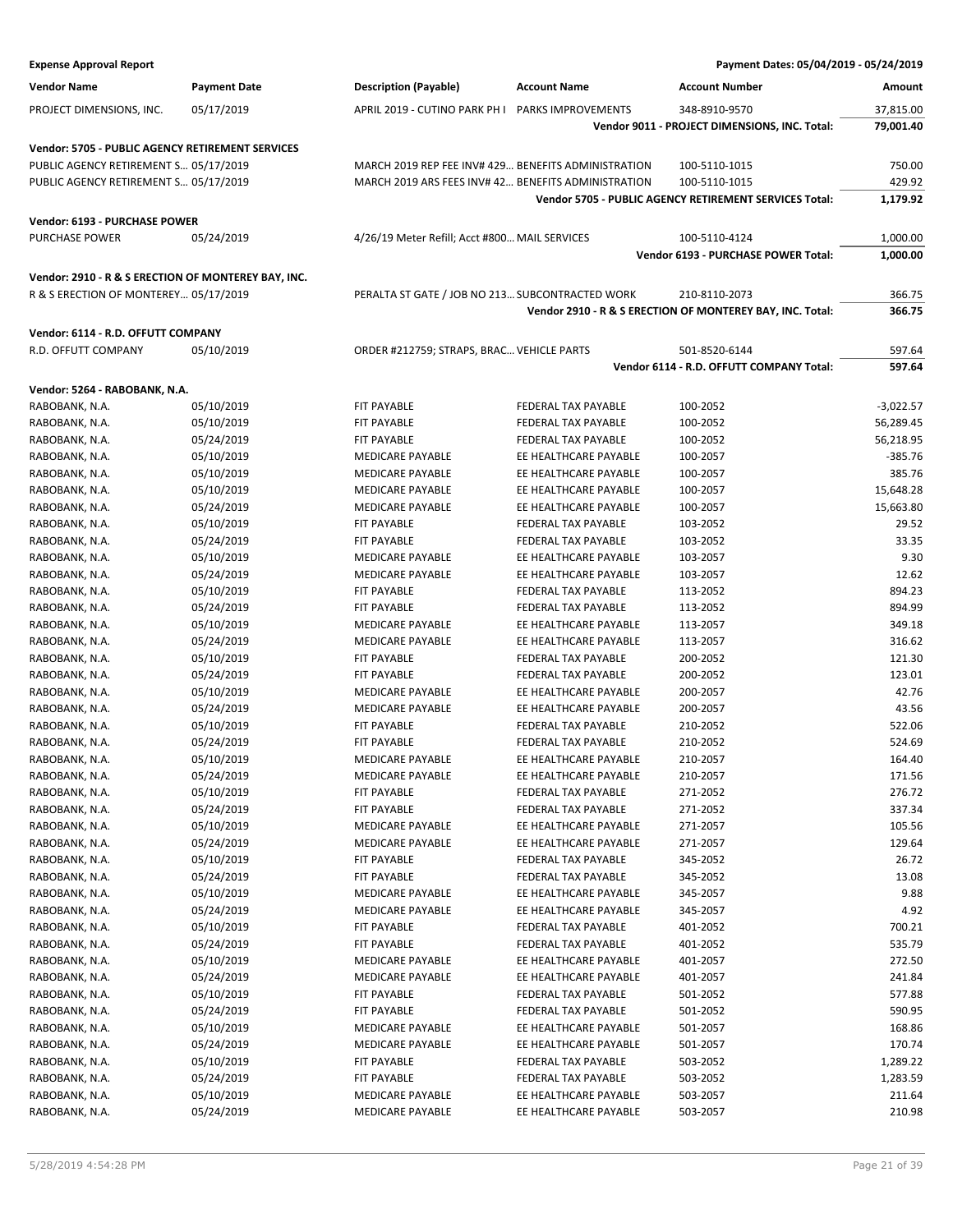| <b>Vendor Name</b>                                | <b>Payment Date</b> | <b>Description (Payable)</b>                             | <b>Account Name</b>                                                    | <b>Account Number</b>                                   | Amount     |
|---------------------------------------------------|---------------------|----------------------------------------------------------|------------------------------------------------------------------------|---------------------------------------------------------|------------|
| RABOBANK, N.A.                                    | 05/10/2019          | FIT PAYABLE                                              | FEDERAL TAX PAYABLE                                                    | 951-2052                                                | 516.50     |
| RABOBANK, N.A.                                    | 05/24/2019          | FIT PAYABLE                                              | FEDERAL TAX PAYABLE                                                    | 951-2052                                                | 611.65     |
| RABOBANK, N.A.                                    | 05/10/2019          | MEDICARE PAYABLE                                         | EE HEALTHCARE PAYABLE                                                  | 951-2057                                                | 169.44     |
| RABOBANK, N.A.                                    | 05/24/2019          | <b>MEDICARE PAYABLE</b>                                  | EE HEALTHCARE PAYABLE                                                  | 951-2057                                                | 203.46     |
| RABOBANK, N.A.                                    | 05/10/2019          | FIT PAYABLE                                              | FEDERAL TAX PAYABLE                                                    | 953-2052                                                | 24.24      |
|                                                   | 05/24/2019          | FIT PAYABLE                                              | FEDERAL TAX PAYABLE                                                    | 953-2052                                                | 16.22      |
| RABOBANK, N.A.                                    |                     |                                                          |                                                                        |                                                         | 9.04       |
| RABOBANK, N.A.                                    | 05/10/2019          | <b>MEDICARE PAYABLE</b>                                  | EE HEALTHCARE PAYABLE                                                  | 953-2057                                                |            |
| RABOBANK, N.A.                                    | 05/24/2019          | MEDICARE PAYABLE                                         | EE HEALTHCARE PAYABLE                                                  | 953-2057                                                | 6.04       |
|                                                   |                     |                                                          |                                                                        | Vendor 5264 - RABOBANK, N.A. Total:                     | 153,765.71 |
| Vendor: 8020 - RAIMI & ASSOCIATES, INC.           |                     |                                                          |                                                                        |                                                         |            |
| RAIMI & ASSOCIATES, INC.                          | 05/17/2019          |                                                          | FEB 2019 - GENERAL PLAN / EIR CONSULTANT - GENERAL PLAN 100-7310-1035  |                                                         | 12,851.10  |
|                                                   |                     |                                                          |                                                                        | Vendor 8020 - RAIMI & ASSOCIATES, INC. Total:           | 12,851.10  |
| Vendor: 9155 - RAYMOND ROBINSON                   |                     |                                                          |                                                                        |                                                         |            |
| RAYMOND ROBINSON                                  | 05/10/2019          | ADULT BASKETBALL - GAME OFF DEPARTMENT CONSUMABLES       |                                                                        | 100-9340-3095                                           | 360.00     |
|                                                   |                     |                                                          |                                                                        | Vendor 9155 - RAYMOND ROBINSON Total:                   | 360.00     |
|                                                   |                     |                                                          |                                                                        |                                                         |            |
| Vendor: 7045 - REGINA LUALEMANA                   |                     |                                                          |                                                                        |                                                         |            |
| REGINA LUALEMANA                                  | 05/17/2019          | REIMBURSEMENT FOR (2) CAM DEPARTMENT EQUIPMENT           |                                                                        | 100-6120-8187                                           | 3,598.00   |
|                                                   |                     |                                                          |                                                                        | Vendor 7045 - REGINA LUALEMANA Total:                   | 3,598.00   |
| Vendor: 8345 - RESTORATIVE JUSTICE PARTNERS, INC. |                     |                                                          |                                                                        |                                                         |            |
| RESTORATIVE JUSTICE PARTNE 05/17/2019             |                     |                                                          | APRIL 2019 - CAL VIP REIMBUR RESTORATIVE JUSTICE PARTNE 100-2042-7205  |                                                         | 3,307.05   |
|                                                   |                     |                                                          |                                                                        | Vendor 8345 - RESTORATIVE JUSTICE PARTNERS, INC. Total: | 3,307.05   |
|                                                   |                     |                                                          |                                                                        |                                                         |            |
| Vendor: 6027 - RICHARDS, WATSON & GERSHON         |                     |                                                          |                                                                        |                                                         |            |
| RICHARDS, WATSON & GERSH 05/10/2019               |                     | MARCH 2019 - GENERAL SVCS                                | <b>CITY AUDIT</b>                                                      | 100-5110-1025                                           | 306.50     |
| RICHARDS, WATSON & GERSH 05/10/2019               |                     | MARCH 2019 - SEASIDE RESORT SEASIDE GOLF RESORT          |                                                                        | 961-9610-9861                                           | 2,130.35   |
|                                                   |                     |                                                          |                                                                        | Vendor 6027 - RICHARDS, WATSON & GERSHON Total:         | 2,436.85   |
| Vendor: 9187 - RITA CUMMINGS-OGLESBY              |                     |                                                          |                                                                        |                                                         |            |
| RITA CUMMINGS-OGLESBY                             | 05/17/2019          | REIMBURSEMENT FOR PLASTIC  SENIOR ACTIVITIES             |                                                                        | 251-9500-7125                                           | 8.73       |
|                                                   |                     |                                                          |                                                                        | Vendor 9187 - RITA CUMMINGS-OGLESBY Total:              | 8.73       |
|                                                   |                     |                                                          |                                                                        |                                                         |            |
| Vendor: 6477 - ROBERT S. JAQUES                   |                     |                                                          |                                                                        |                                                         |            |
| ROBERT S. JAQUES                                  | 05/17/2019          | JULY 2018 - WATERMASTER TE CONSULTING COSTS              |                                                                        | 670-2130-1030                                           | 4,500.00   |
|                                                   |                     |                                                          |                                                                        | Vendor 6477 - ROBERT S. JAQUES Total:                   | 4,500.00   |
| Vendor: 9194 - Roto Rooter                        |                     |                                                          |                                                                        |                                                         |            |
| Roto Rooter                                       | 05/24/2019          | Bond Release for Permit #6701  ENCROACHMENT BONDS        |                                                                        | 601-2225                                                | 1,000.00   |
|                                                   |                     |                                                          |                                                                        | Vendor 9194 - Roto Rooter Total:                        | 1,000.00   |
|                                                   |                     |                                                          |                                                                        |                                                         |            |
| Vendor: 3037 - SACRAMENTO REGIONAL PUBLIC         |                     |                                                          |                                                                        |                                                         |            |
| SACRAMENTO REGIONAL PUBLIC 05/24/2019             |                     | School Resource Officer trng 10 TRAINING & EDUCAITON     |                                                                        | 100-6130-1029                                           | 128.00     |
|                                                   |                     |                                                          |                                                                        | <b>Vendor 3037 - SACRAMENTO REGIONAL PUBLIC Total:</b>  | 128.00     |
| Vendor: 9196 - Sally Shea                         |                     |                                                          |                                                                        |                                                         |            |
| Sally Shea                                        | 05/24/2019          | Reimbursement for supplies fr SENIOR ACTIVITIES          |                                                                        | 251-9500-7125                                           | 35.92      |
|                                                   |                     |                                                          |                                                                        | Vendor 9196 - Sally Shea Total:                         | 35.92      |
|                                                   |                     |                                                          |                                                                        |                                                         |            |
| Vendor: 3307 - SAME DAY SHRED                     |                     |                                                          |                                                                        |                                                         |            |
| SAME DAY SHRED                                    | 05/24/2019          |                                                          | Finance Dept - 64 Gal bin svcd  TEMPORARY CONTRACT SERVIC100-5110-2043 |                                                         | 45.00      |
|                                                   |                     |                                                          |                                                                        | Vendor 3307 - SAME DAY SHRED Total:                     | 45.00      |
| Vendor: 9181 - SEROLOGICAL RESEARCH INSTITUTE     |                     |                                                          |                                                                        |                                                         |            |
| SEROLOGICAL RESEARCH INSTI 05/10/2019             |                     | CASE NO. EG1702531                                       | <b>INVESTIGATION EXPENSE</b>                                           | 100-6130-4125                                           | 1,700.00   |
|                                                   |                     |                                                          |                                                                        | Vendor 9181 - SEROLOGICAL RESEARCH INSTITUTE Total:     | 1,700.00   |
|                                                   |                     |                                                          |                                                                        |                                                         |            |
| Vendor: 3211 - SHERWIN-WILLIAMS CO.               |                     |                                                          |                                                                        |                                                         |            |
| SHERWIN-WILLIAMS CO.                              | 05/10/2019          | PAINT SUPPLIES FOR STREETS                               | DEPARTMENT CONSUMABLES                                                 | 210-8110-3095                                           | 147.35     |
| SHERWIN-WILLIAMS CO.                              | 05/10/2019          | PAINT SUPPLIES FOR COE AVE                               | DEPARTMENT CONSUMABLES                                                 | 210-8110-3095                                           | 5.78       |
|                                                   |                     |                                                          |                                                                        | Vendor 3211 - SHERWIN-WILLIAMS CO. Total:               | 153.13     |
| Vendor: 4059 - SILKSCREEN EXPRESS                 |                     |                                                          |                                                                        |                                                         |            |
| SILKSCREEN EXPRESS                                | 05/17/2019          | REC DEPT - (70) S/S TEES, (5) S/ UNIFORM SERVICE/LAUNDRY |                                                                        | 100-9330-2049                                           | 708.57     |
| SILKSCREEN EXPRESS                                | 05/24/2019          | (120) S/S Tees - Charcoal/Black  UNIFORM SERVICE/LAUNDRY |                                                                        | 100-9330-2049                                           | 1,296.06   |
|                                                   |                     |                                                          |                                                                        | Vendor 4059 - SILKSCREEN EXPRESS Total:                 | 2,004.63   |
|                                                   |                     |                                                          |                                                                        |                                                         |            |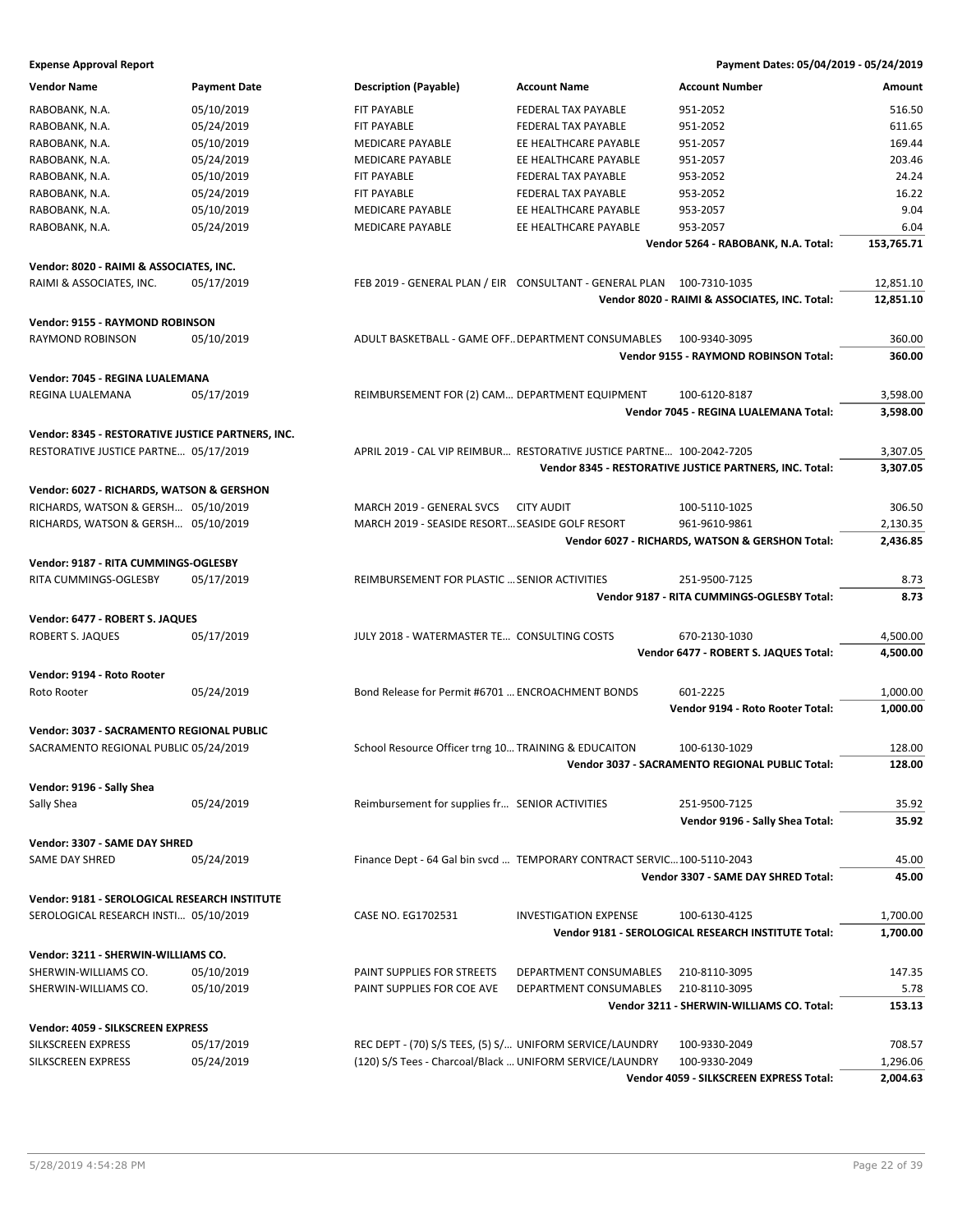| <b>Expense Approval Report</b>                           |                     |                                                      |                                                                          | Payment Dates: 05/04/2019 - 05/24/2019                         |             |
|----------------------------------------------------------|---------------------|------------------------------------------------------|--------------------------------------------------------------------------|----------------------------------------------------------------|-------------|
| <b>Vendor Name</b>                                       | <b>Payment Date</b> | <b>Description (Payable)</b>                         | <b>Account Name</b>                                                      | <b>Account Number</b>                                          | Amount      |
| Vendor: 8273 - SMILE BUSINESS PRODUCTS, INC.             |                     |                                                      |                                                                          |                                                                |             |
| SMILE BUSINESS PRODUCTS, IN 05/24/2019                   |                     | Engineering copier - Sharp/MX- COPIER SERVICES       |                                                                          | 100-8910-2044                                                  | 337.92      |
|                                                          |                     |                                                      |                                                                          | Vendor 8273 - SMILE BUSINESS PRODUCTS, INC. Total:             | 337.92      |
|                                                          |                     |                                                      |                                                                          |                                                                |             |
| Vendor: 9192 - Sophia Isabella Cardenas                  |                     |                                                      |                                                                          |                                                                |             |
| Sophia Isabella Cardenas                                 | 05/24/2019          | Repair Driver Back Rest (#11 Car) OUTSIDE REPAIRS    |                                                                          | 501-8520-6148                                                  | 425.00      |
| Sophia Isabella Cardenas                                 | 05/24/2019          | Repair (3) Seats                                     | <b>OUTSIDE REPAIRS</b>                                                   | 501-8520-6148                                                  | 850.00      |
|                                                          |                     |                                                      |                                                                          | Vendor 9192 - Sophia Isabella Cardenas Total:                  | 1,275.00    |
| Vendor: 8380 - SOUTHEASTERN SECURITY                     |                     |                                                      |                                                                          |                                                                |             |
| SOUTHEASTERN SECURITY                                    | 05/10/2019          | APRIL 2019 - (10) APPLICANT P PERSONNEL RECRUITMENT  |                                                                          | 100-2031-2064                                                  | 55.50       |
| SOUTHEASTERN SECURITY                                    | 05/10/2019          |                                                      | APRIL 2019 - (10) APPLICANT P BACKGROUND INVESTIGATION                   | 100-9310-1027                                                  | 129.50      |
|                                                          |                     |                                                      |                                                                          | Vendor 8380 - SOUTHEASTERN SECURITY Total:                     | 185.00      |
| Vendor: 9199 - Spay Neuter Imperative Project California |                     |                                                      |                                                                          |                                                                |             |
| Spay Neuter Imperative Project 05/24/2019                |                     | <b>Clinics May 13, 2019</b>                          | <b>VETERINARY SERVICES</b>                                               | 100-6160-2051                                                  | 1,500.00    |
|                                                          |                     |                                                      |                                                                          | Vendor 9199 - Spay Neuter Imperative Project California Total: | 1,500.00    |
| Vendor: 8361 - SPEAKWRITE LLC                            |                     |                                                      |                                                                          |                                                                |             |
| SPEAKWRITE LLC                                           | 05/10/2019          | SEASIDE POLICE DEPT BLG ACCTCONSULTANT               |                                                                          | 100-6110-1030                                                  | 1,175.96    |
|                                                          |                     |                                                      |                                                                          | Vendor 8361 - SPEAKWRITE LLC Total:                            | 1,175.96    |
|                                                          |                     |                                                      |                                                                          |                                                                |             |
| Vendor: 3319 - STAPLES ADVANTAGE                         |                     |                                                      |                                                                          |                                                                |             |
| STAPLES ADVANTAGE                                        | 05/10/2019          | FINANCE - MISC SUPPLIES FOR  STATIONARY SUPPLIES     |                                                                          | 100-2031-3092                                                  | 51.93       |
| STAPLES ADVANTAGE                                        | 05/10/2019          | FINANCE - MISC SUPPLIES FOR  DEPARTMENT CONSUMABLES  |                                                                          | 100-5110-3095                                                  | 331.72      |
| STAPLES ADVANTAGE                                        | 05/10/2019          | POLICE DEPT - (2) YLW STOCK, ( STATIONARY SUPPLIES   |                                                                          | 100-6110-3092                                                  | 113.34      |
| STAPLES ADVANTAGE                                        | 05/10/2019          | POLICE DEPT - MISC SUPPLIES                          | <b>STATIONARY SUPPLIES</b>                                               | 100-6110-3092                                                  | 358.80      |
| STAPLES ADVANTAGE                                        | 05/24/2019          | Police Dept - Misc supplies                          | <b>STATIONARY SUPPLIES</b>                                               | 100-6110-3092                                                  | 95.75       |
| STAPLES ADVANTAGE                                        | 05/24/2019          | Police Dept - Pnk Flats Headbnd DEPARTMENT EQUIPMENT |                                                                          | 100-6110-8187                                                  | 22.93       |
| STAPLES ADVANTAGE                                        | 05/24/2019          | Police Dept - R500 Laser Presen DEPARTMENT EQUIPMENT |                                                                          | 100-6110-8187                                                  | 65.54       |
| STAPLES ADVANTAGE                                        | 05/24/2019          |                                                      | Police Dept - (10) Disnfct Wipes CSA74 APPROVED MEDICAL SU 100-6120-3096 |                                                                | 52.33       |
| STAPLES ADVANTAGE                                        | 05/17/2019          | REC DEPT - MISC SUPPLIES                             | <b>STATIONARY SUPPLIES</b>                                               | 100-9100-3092                                                  | 485.93      |
| STAPLES ADVANTAGE                                        | 05/17/2019          | REC DEPT - BUS CARD LASER W STATIONARY SUPPLIES      |                                                                          | 100-9200-3092                                                  | 22.28       |
| STAPLES ADVANTAGE                                        | 05/17/2019          | REC DEPT - ELECTRONICS DUST DEPARTMENT CONSUMABLES   |                                                                          | 100-9200-3095                                                  | 10.91       |
| STAPLES ADVANTAGE                                        | 05/17/2019          | FINANCE - HP 202X BLK TONER  DEPARTMENT CONSUMABLES  |                                                                          | 113-8730-3095                                                  | 105.85      |
| STAPLES ADVANTAGE                                        | 05/17/2019          | REC DEPT - RECYCLED 2X TICKETSENIOR ACTIVITIES       |                                                                          | 251-9500-7125                                                  | 26.65       |
| STAPLES ADVANTAGE                                        | 05/24/2019          | Recreation dept - Misc supplies SENIOR ACTIVITIES    |                                                                          | 251-9500-7125                                                  | 193.86      |
|                                                          |                     |                                                      |                                                                          | Vendor 3319 - STAPLES ADVANTAGE Total:                         | 1.937.82    |
| Vendor: 5144 - STATE OF CALIFORNIA                       |                     |                                                      |                                                                          |                                                                |             |
| STATE OF CALIFORNIA                                      | 05/10/2019          | <b>SIT PAYABLE</b>                                   | STATE TAX PAYABLE                                                        | 100-2053                                                       | $-1,127.13$ |
| STATE OF CALIFORNIA                                      | 05/10/2019          | <b>SIT PAYABLE</b>                                   | <b>STATE TAX PAYABLE</b>                                                 | 100-2053                                                       | 662.85      |
| STATE OF CALIFORNIA                                      | 05/10/2019          | <b>SIT PAYABLE</b>                                   | STATE TAX PAYABLE                                                        | 100-2053                                                       | 21,489.49   |
| STATE OF CALIFORNIA                                      | 05/24/2019          | <b>SIT PAYABLE</b>                                   | STATE TAX PAYABLE                                                        | 100-2053                                                       | 21,276.34   |
| STATE OF CALIFORNIA                                      | 05/10/2019          | <b>SIT PAYABLE</b>                                   | STATE TAX PAYABLE                                                        | 103-2053                                                       | 9.99        |
| STATE OF CALIFORNIA                                      | 05/24/2019          | SIT PAYABLE                                          | STATE TAX PAYABLE                                                        | 103-2053                                                       | 9.50        |
| STATE OF CALIFORNIA                                      | 05/10/2019          | <b>SIT PAYABLE</b>                                   | STATE TAX PAYABLE                                                        | 113-2053                                                       | 274.57      |
| STATE OF CALIFORNIA                                      | 05/24/2019          | SIT PAYABLE                                          | STATE TAX PAYABLE                                                        | 113-2053                                                       | 309.52      |
| STATE OF CALIFORNIA                                      | 05/10/2019          | <b>SIT PAYABLE</b>                                   | STATE TAX PAYABLE                                                        | 200-2053                                                       | 37.02       |
| STATE OF CALIFORNIA                                      | 05/24/2019          | SIT PAYABLE                                          | <b>STATE TAX PAYABLE</b>                                                 | 200-2053                                                       | 37.11       |
| STATE OF CALIFORNIA                                      | 05/10/2019          | SIT PAYABLE                                          | STATE TAX PAYABLE                                                        | 210-2053                                                       | 196.47      |
| STATE OF CALIFORNIA                                      | 05/24/2019          | <b>SIT PAYABLE</b>                                   | STATE TAX PAYABLE                                                        | 210-2053                                                       | 187.03      |
| STATE OF CALIFORNIA                                      | 05/10/2019          | SIT PAYABLE                                          | STATE TAX PAYABLE                                                        | 271-2053                                                       | 94.97       |
| STATE OF CALIFORNIA                                      | 05/24/2019          | <b>SIT PAYABLE</b>                                   | <b>STATE TAX PAYABLE</b>                                                 | 271-2053                                                       | 109.62      |
| STATE OF CALIFORNIA                                      | 05/10/2019          | SIT PAYABLE                                          | STATE TAX PAYABLE                                                        | 345-2053                                                       | 8.18        |
| STATE OF CALIFORNIA                                      | 05/24/2019          | SIT PAYABLE                                          | STATE TAX PAYABLE                                                        | 345-2053                                                       | 3.86        |
| STATE OF CALIFORNIA                                      | 05/10/2019          | SIT PAYABLE                                          | STATE TAX PAYABLE                                                        | 401-2053                                                       | 288.98      |
| STATE OF CALIFORNIA                                      | 05/24/2019          | SIT PAYABLE                                          | STATE TAX PAYABLE                                                        | 401-2053                                                       | 195.99      |
| STATE OF CALIFORNIA                                      | 05/10/2019          | <b>SIT PAYABLE</b>                                   | STATE TAX PAYABLE                                                        | 501-2053                                                       | 120.18      |
| STATE OF CALIFORNIA                                      | 05/24/2019          | <b>SIT PAYABLE</b>                                   | STATE TAX PAYABLE                                                        | 501-2053                                                       | 121.48      |
| STATE OF CALIFORNIA                                      | 05/10/2019          | SIT PAYABLE                                          | STATE TAX PAYABLE                                                        | 503-2053                                                       | 305.58      |
| STATE OF CALIFORNIA                                      | 05/24/2019          | SIT PAYABLE                                          | STATE TAX PAYABLE                                                        | 503-2053                                                       | 303.23      |
| STATE OF CALIFORNIA                                      | 05/10/2019          | SIT PAYABLE                                          | STATE TAX PAYABLE                                                        | 951-2053                                                       | 184.69      |
| STATE OF CALIFORNIA                                      | 05/24/2019          | <b>SIT PAYABLE</b>                                   | STATE TAX PAYABLE                                                        | 951-2053                                                       | 214.80      |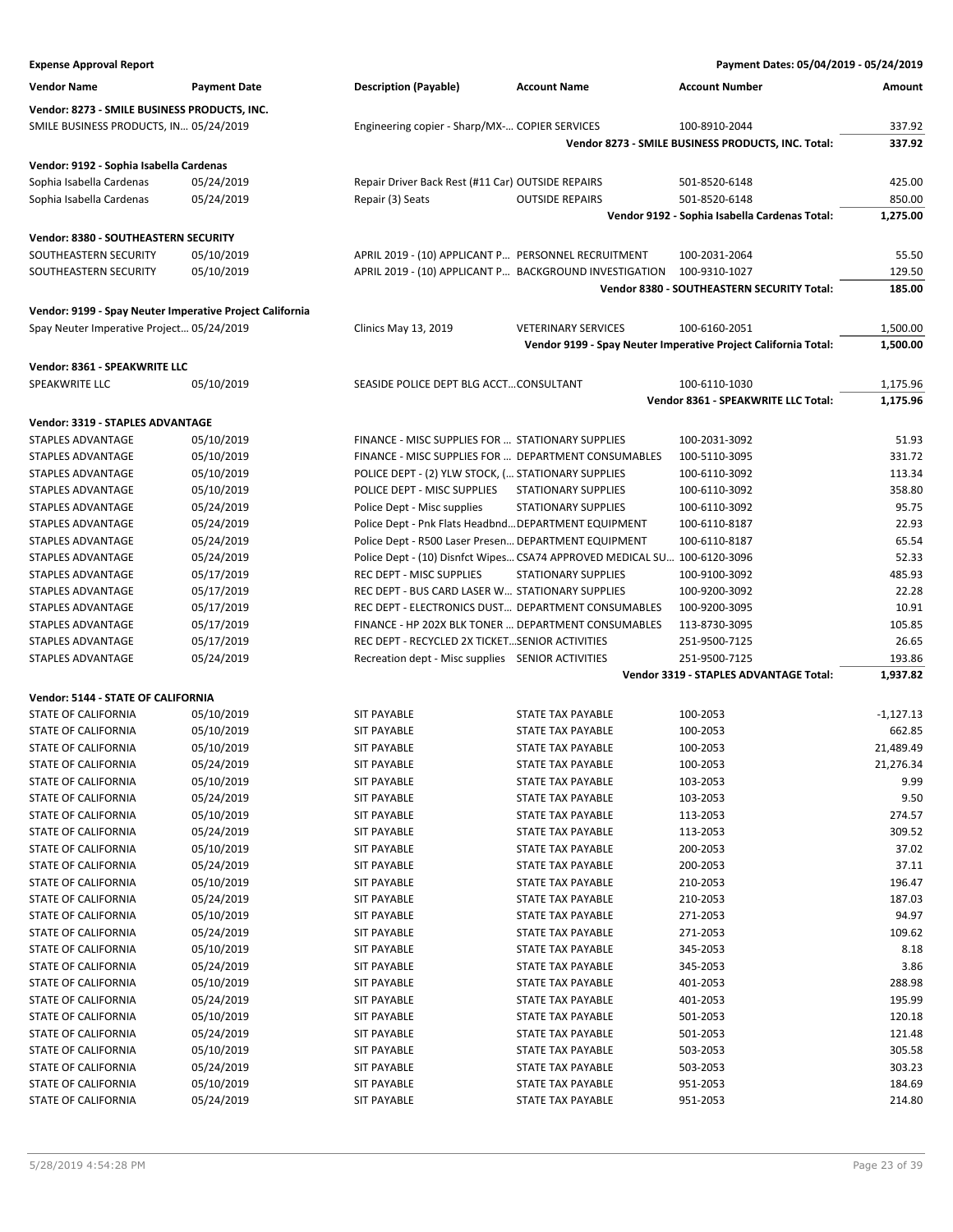#### **Expense Approval Report**

| Payment Dates: 05/04/2019 - 05/24/2019 |  |  |
|----------------------------------------|--|--|
|----------------------------------------|--|--|

| <b>Vendor Name</b>                                   | <b>Payment Date</b> | <b>Description (Payable)</b>                        | <b>Account Name</b>                              | <b>Account Number</b>                               | Amount           |
|------------------------------------------------------|---------------------|-----------------------------------------------------|--------------------------------------------------|-----------------------------------------------------|------------------|
| STATE OF CALIFORNIA                                  | 05/10/2019          | <b>SIT PAYABLE</b>                                  | <b>STATE TAX PAYABLE</b>                         | 953-2053                                            | 17.54            |
| STATE OF CALIFORNIA                                  | 05/24/2019          | <b>SIT PAYABLE</b>                                  | STATE TAX PAYABLE                                | 953-2053                                            | 11.75            |
|                                                      |                     |                                                     |                                                  | Vendor 5144 - STATE OF CALIFORNIA Total:            | 45,343.61        |
| <b>Vendor: 8375 - STATE WATER RES. CONTROL BOARD</b> |                     |                                                     |                                                  |                                                     |                  |
| STATE WATER RES. CONTROL B 05/10/2019                |                     | TRAVIS EDWARDS - CERTIFICAT TRAINING & EDUCATION    |                                                  | 401-8610-1029                                       | 70.00            |
|                                                      |                     |                                                     |                                                  | Vendor 8375 - STATE WATER RES. CONTROL BOARD Total: | 70.00            |
|                                                      |                     |                                                     |                                                  |                                                     |                  |
| Vendor: 6936 - SWRCB<br><b>SWRCB</b>                 |                     | 4/1/19-3/31/20 - FAC ID: 3 27C WBUV-RSTP GRANT      |                                                  |                                                     |                  |
|                                                      | 05/17/2019          |                                                     |                                                  | 345-8910-9513<br>Vendor 6936 - SWRCB Total:         | 484.00<br>484.00 |
|                                                      |                     |                                                     |                                                  |                                                     |                  |
| Vendor: 5475 - TERRYBERRY                            |                     |                                                     |                                                  |                                                     |                  |
| TERRYBERRY                                           | 05/10/2019          | FOSSIL RFID MENS WALLET BR EMPLOYEE RECOGNITION     |                                                  | 100-2031-1037                                       | 137.45           |
|                                                      |                     |                                                     |                                                  | Vendor 5475 - TERRYBERRY Total:                     | 137.45           |
| Vendor: 8378 - THE HARTFORD                          |                     |                                                     |                                                  |                                                     |                  |
| THE HARTFORD                                         | 05/16/2019          | LIFE INS ADJ                                        | MISC PAYROLL PAYABLES                            | 100-2062                                            | 100.38           |
| THE HARTFORD                                         | 05/16/2019          | LTD ADJ                                             | MISC PAYROLL PAYABLES                            | 100-2062                                            | $-19.63$         |
| THE HARTFORD                                         | 05/16/2019          | CORRECTING APRIL ADJ ACCT# - MISC PAYROLL PAYABLES  |                                                  | 100-2062                                            | $-80.75$         |
| THE HARTFORD                                         | 05/16/2019          | LIFE INS ADJ ER PAID                                | LIFE/ AD&D LTD PAYABLE                           | 100-2071                                            | 179.04           |
| THE HARTFORD                                         | 05/16/2019          | LTD ADJ: DAMON & KIM                                | LIFE/ AD&D LTD PAYABLE                           | 100-2071                                            | 45.57            |
| THE HARTFORD                                         | 05/16/2019          | CORRECTING APRIL ADJ ACCT# - LIFE/ AD&D LTD PAYABLE |                                                  | 100-2071                                            | 80.75            |
| THE HARTFORD                                         | 05/16/2019          | PREMIUMS - MISC                                     | LIFE/ AD&D LTD PAYABLE                           | 100-2071                                            | 1,025.40         |
| THE HARTFORD                                         | 05/16/2019          | PREMIUMS - MISC                                     | LIFE/ AD&D LTD PAYABLE                           | 100-2071                                            | 902.82           |
| THE HARTFORD                                         | 05/16/2019          | PREMIUMS - MISC                                     | LIFE/ AD&D LTD PAYABLE                           | 100-2071                                            | 778.93           |
| THE HARTFORD                                         | 05/16/2019          | PREMIUMS - MISC                                     | LIFE/ AD&D LTD PAYABLE                           | 100-2071                                            | 245.00           |
| THE HARTFORD                                         | 05/16/2019          | PREMIUMS - MISC                                     | LIFE/ AD&D LTD PAYABLE                           | 100-2071                                            | 201.25           |
| THE HARTFORD                                         | 05/16/2019          | PREMIUMS - MISC                                     | LIFE/ AD&D LTD PAYABLE                           | 100-2071                                            | 43.20            |
| THE HARTFORD                                         | 05/16/2019          | PREMIUMS - MISC                                     | LIFE/ AD&D LTD PAYABLE                           | 100-2071                                            | 303.15           |
| THE HARTFORD                                         | 05/16/2019          | PREMIUMS - MISC                                     | LIFE/ AD&D LTD PAYABLE                           | 100-2071                                            | 44.28            |
| THE HARTFORD                                         | 05/16/2019          | PREMIUMS - MISC                                     | LIFE/ AD&D LTD PAYABLE                           | 100-2071                                            | 1,033.96         |
| THE HARTFORD                                         | 05/16/2019          | PREMIUMS - MISC                                     | LIFE/ AD&D LTD PAYABLE                           | 100-2071                                            | 201.25           |
| THE HARTFORD                                         | 05/16/2019          | PREMIUMS - MISC                                     | LIFE/ AD&D LTD PAYABLE                           | 100-2071                                            | 245.00           |
| THE HARTFORD                                         | 05/16/2019          | PREMIUMS - MISC                                     | LIFE/ AD&D LTD PAYABLE                           | 100-2071                                            | 937.69           |
| THE HARTFORD                                         | 05/16/2019          | PREMIUMS - MISC                                     | LIFE/ AD&D LTD PAYABLE                           | 100-2071                                            | 318.85           |
| THE HARTFORD                                         | 05/16/2019          | PREMIUMS - MISC                                     | LIFE/ AD&D LTD PAYABLE                           | 100-2071                                            | 805.62           |
| THE HARTFORD                                         | 05/16/2019          | PREMIUMS - MISC                                     | LIFE/ AD&D LTD PAYABLE                           | 103-2071                                            | 1.70             |
| THE HARTFORD                                         | 05/16/2019          | PREMIUMS - MISC                                     | LIFE/ AD&D LTD PAYABLE                           | 103-2071                                            | 4.16             |
| THE HARTFORD                                         | 05/16/2019          | PREMIUMS - MISC                                     | LIFE/ AD&D LTD PAYABLE                           | 103-2071                                            | 3.12             |
| THE HARTFORD                                         | 05/16/2019          | PREMIUMS - MISC                                     | LIFE/ AD&D LTD PAYABLE                           | 103-2071                                            | 1.26             |
| THE HARTFORD                                         | 05/16/2019          | PREMIUMS - MISC                                     | LIFE/ AD&D LTD PAYABLE                           | 113-2071                                            | 3.74             |
| THE HARTFORD                                         | 05/16/2019          | PREMIUMS - MISC                                     | LIFE/ AD&D LTD PAYABLE                           | 113-2071                                            | 3.99             |
| THE HARTFORD                                         | 05/16/2019          | PREMIUMS - MISC                                     | LIFE/ AD&D LTD PAYABLE                           | 113-2071                                            | 27.81            |
| THE HARTFORD                                         | 05/16/2019          | PREMIUMS - MISC                                     | LIFE/ AD&D LTD PAYABLE                           | 113-2071                                            | 71.95            |
| THE HARTFORD                                         | 05/16/2019          | PREMIUMS - MISC                                     | LIFE/ AD&D LTD PAYABLE                           | 113-2071                                            | 62.49            |
| THE HARTFORD                                         | 05/16/2019          | PREMIUMS - MISC                                     | LIFE/ AD&D LTD PAYABLE                           | 113-2071                                            | 23.15            |
| THE HARTFORD                                         | 05/16/2019          | PREMIUMS - MISC                                     | LIFE/ AD&D LTD PAYABLE                           | 113-2071                                            | 4.00             |
| THE HARTFORD                                         | 05/16/2019          | PREMIUMS - MISC                                     | LIFE/ AD&D LTD PAYABLE                           | 113-2071                                            | 3.82             |
| THE HARTFORD                                         |                     | PREMIUMS - MISC                                     | LIFE/ AD&D LTD PAYABLE                           | 200-2071                                            |                  |
|                                                      | 05/16/2019          |                                                     |                                                  |                                                     | 14.11            |
| THE HARTFORD                                         | 05/16/2019          | PREMIUMS - MISC                                     | LIFE/ AD&D LTD PAYABLE<br>LIFE/ AD&D LTD PAYABLE | 200-2071                                            | 15.05            |
| THE HARTFORD                                         | 05/16/2019          | PREMIUMS - MISC                                     |                                                  | 200-2071                                            | 15.99            |
| THE HARTFORD                                         | 05/16/2019          | PREMIUMS - MISC                                     | LIFE/ AD&D LTD PAYABLE                           | 200-2071                                            | 15.29            |
| THE HARTFORD                                         | 05/16/2019          | PREMIUMS - MISC                                     | LIFE/ AD&D LTD PAYABLE                           | 210-2071                                            | 41.28            |
| THE HARTFORD                                         | 05/16/2019          | PREMIUMS - MISC                                     | LIFE/ AD&D LTD PAYABLE                           | 210-2071                                            | 18.02            |
| THE HARTFORD                                         | 05/16/2019          | PREMIUMS - MISC                                     | LIFE/ AD&D LTD PAYABLE                           | 210-2071                                            | 12.00            |
| THE HARTFORD                                         | 05/16/2019          | PREMIUMS - MISC                                     | LIFE/ AD&D LTD PAYABLE                           | 210-2071                                            | 1.08             |
| THE HARTFORD                                         | 05/16/2019          | PREMIUMS - MISC                                     | LIFE/ AD&D LTD PAYABLE                           | 210-2071                                            | 8.30             |
| THE HARTFORD                                         | 05/16/2019          | PREMIUMS - MISC                                     | LIFE/ AD&D LTD PAYABLE                           | 210-2071                                            | 15.10            |
| THE HARTFORD                                         | 05/16/2019          | PREMIUMS - MISC                                     | LIFE/ AD&D LTD PAYABLE                           | 210-2071                                            | 32.97            |
| THE HARTFORD                                         | 05/16/2019          | PREMIUMS - MISC                                     | LIFE/ AD&D LTD PAYABLE                           | 210-2071                                            | 7.98             |
| THE HARTFORD                                         | 05/16/2019          | PREMIUMS - MISC                                     | LIFE/ AD&D LTD PAYABLE                           | 210-2071                                            | 7.64             |
| THE HARTFORD                                         | 05/16/2019          | PREMIUMS - MISC                                     | LIFE/AD&D LTD PAYABLE                            | 271-2071                                            | 21.90            |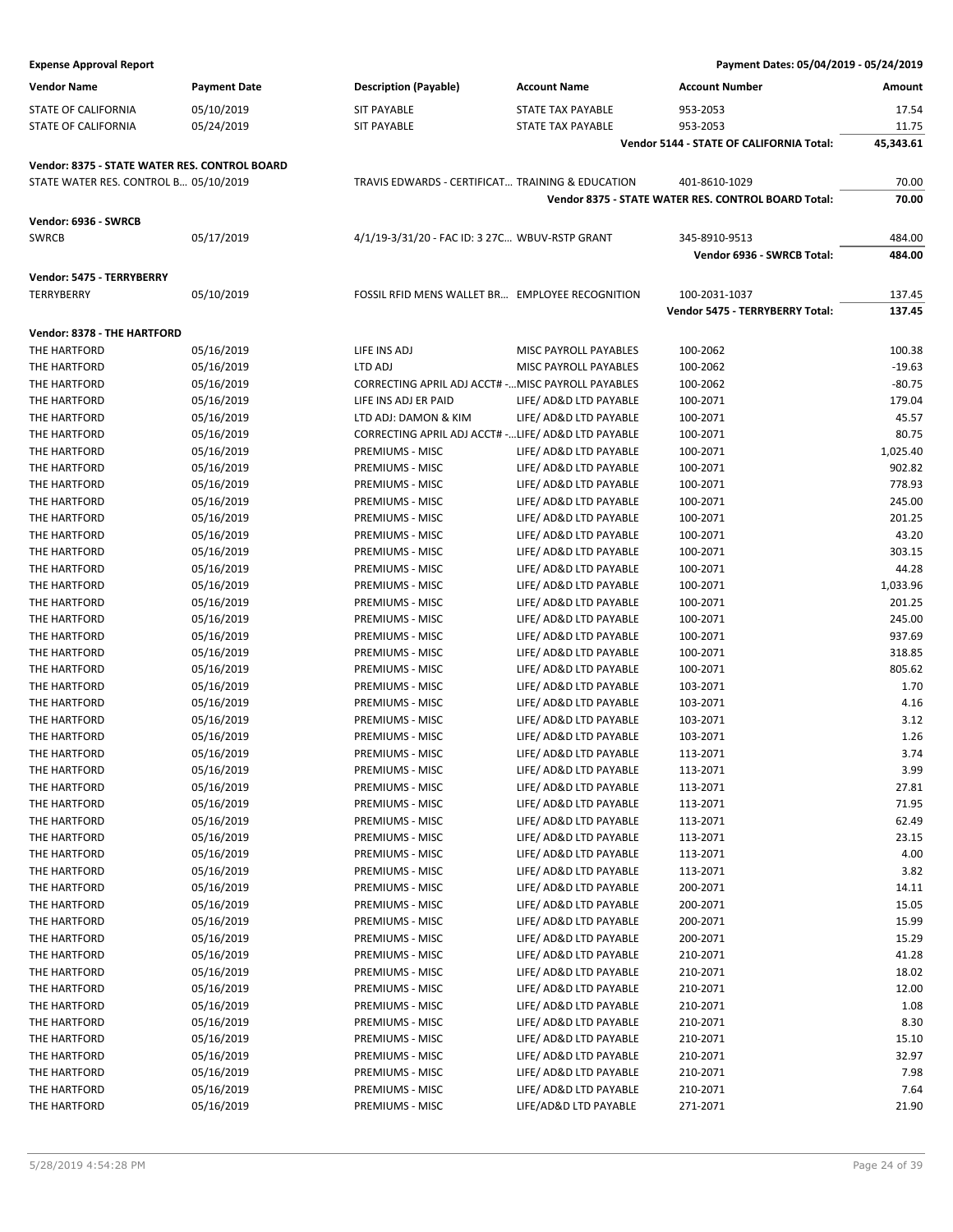| <b>Vendor Name</b>                  | <b>Payment Date</b> | <b>Description (Payable)</b>                             | <b>Account Name</b>                                    | <b>Account Number</b>                     | Amount    |
|-------------------------------------|---------------------|----------------------------------------------------------|--------------------------------------------------------|-------------------------------------------|-----------|
| THE HARTFORD                        | 05/16/2019          | PREMIUMS - MISC                                          | LIFE/AD&D LTD PAYABLE                                  | 271-2071                                  | 10.08     |
| THE HARTFORD                        | 05/16/2019          | PREMIUMS - MISC                                          | LIFE/AD&D LTD PAYABLE                                  | 271-2071                                  | 51.47     |
| THE HARTFORD                        | 05/16/2019          | PREMIUMS - MISC                                          | LIFE/AD&D LTD PAYABLE                                  | 271-2071                                  | 10.79     |
| THE HARTFORD                        | 05/16/2019          | PREMIUMS - MISC                                          | LIFE/AD&D LTD PAYABLE                                  | 271-2071                                  | 20.18     |
| THE HARTFORD                        | 05/16/2019          | PREMIUMS - MISC                                          | LIFE/AD&D LTD PAYABLE                                  | 271-2071                                  | 7.85      |
| THE HARTFORD                        | 05/16/2019          | PREMIUMS - MISC                                          | LIFE/AD&D LTD PAYABLE                                  | 271-2071                                  | 51.60     |
| THE HARTFORD                        | 05/16/2019          | PREMIUMS - MISC                                          | LIFE/AD&D LTD PAYABLE                                  | 271-2071                                  | 7.50      |
| THE HARTFORD                        | 05/16/2019          | PREMIUMS - MISC                                          | LIFE/ AD&D LTD PAYABLE                                 | 401-2071                                  | 19.96     |
| THE HARTFORD                        | 05/16/2019          | PREMIUMS - MISC                                          | LIFE/ AD&D LTD PAYABLE                                 | 401-2071                                  | 28.05     |
| THE HARTFORD                        | 05/16/2019          | PREMIUMS - MISC                                          | LIFE/ AD&D LTD PAYABLE                                 | 401-2071                                  | 23.56     |
| THE HARTFORD                        | 05/16/2019          | PREMIUMS - MISC                                          | LIFE/ AD&D LTD PAYABLE                                 | 401-2071                                  | 47.36     |
| THE HARTFORD                        | 05/16/2019          | PREMIUMS - MISC                                          | LIFE/ AD&D LTD PAYABLE                                 | 401-2071                                  | 23.13     |
| THE HARTFORD                        | 05/16/2019          | PREMIUMS - MISC                                          | LIFE/ AD&D LTD PAYABLE                                 | 401-2071                                  | 19.96     |
| THE HARTFORD                        | 05/16/2019          | PREMIUMS - MISC                                          | LIFE/ AD&D LTD PAYABLE                                 | 401-2071                                  | 18.21     |
| THE HARTFORD                        | 05/16/2019          | PREMIUMS - MISC                                          | LIFE/ AD&D LTD PAYABLE                                 | 401-2071                                  | 45.00     |
| THE HARTFORD                        | 05/16/2019          | PREMIUMS - MISC                                          | LIFE/ AD&D LTD PAYABLE                                 | 501-2071                                  | 3.99      |
| THE HARTFORD                        | 05/16/2019          | PREMIUMS - MISC                                          | LIFE/ AD&D LTD PAYABLE                                 | 501-2071                                  | 17.50     |
| THE HARTFORD                        | 05/16/2019          | PREMIUMS - MISC                                          | LIFE/ AD&D LTD PAYABLE                                 | 501-2071                                  | 45.26     |
| THE HARTFORD                        | 05/16/2019          | PREMIUMS - MISC                                          | LIFE/ AD&D LTD PAYABLE                                 | 501-2071                                  | 3.74      |
| THE HARTFORD                        | 05/16/2019          | PREMIUMS - MISC                                          | LIFE/ AD&D LTD PAYABLE                                 | 501-2071                                  | 17.50     |
| THE HARTFORD                        | 05/16/2019          | PREMIUMS - MISC                                          | LIFE/ AD&D LTD PAYABLE                                 | 501-2071                                  | 3.82      |
| THE HARTFORD                        | 05/16/2019          | PREMIUMS - MISC                                          | LIFE/ AD&D LTD PAYABLE                                 | 501-2071                                  | 4.00      |
| THE HARTFORD                        | 05/16/2019          | PREMIUMS - MISC                                          | LIFE/ AD&D LTD PAYABLE                                 | 501-2071                                  | 47.14     |
| THE HARTFORD                        | 05/16/2019          | PREMIUMS - MISC                                          | LIFE/ AD&D LTD PAYABLE                                 | 503-2071                                  | 39.87     |
| THE HARTFORD                        | 05/16/2019          | PREMIUMS - MISC                                          | LIFE/ AD&D LTD PAYABLE                                 | 503-2071                                  | 42.53     |
| THE HARTFORD                        | 05/16/2019          | PREMIUMS - MISC                                          | LIFE/ AD&D LTD PAYABLE                                 | 503-2071                                  | 8.75      |
| THE HARTFORD                        | 05/16/2019          | PREMIUMS - MISC                                          | LIFE/ AD&D LTD PAYABLE                                 | 503-2071                                  | 19.59     |
| THE HARTFORD                        | 05/16/2019          | PREMIUMS - MISC                                          | LIFE/ AD&D LTD PAYABLE                                 | 503-2071                                  | 8.75      |
| THE HARTFORD                        | 05/16/2019          | PREMIUMS - MISC                                          | LIFE/ AD&D LTD PAYABLE                                 | 503-2071                                  | 19.97     |
| THE HARTFORD                        | 05/16/2019          | PREMIUMS - MISC                                          | LIFE/ AD&D LTD PAYABLE                                 | 503-2071                                  | 40.66     |
| THE HARTFORD                        | 05/16/2019          | PREMIUMS - MISC                                          | LIFE/ AD&D LTD PAYABLE                                 | 503-2071                                  | 42.53     |
| THE HARTFORD                        | 05/16/2019          | PREMIUMS - MISC                                          | LIFE/ AD&D LTD PAYABLE                                 | 951-2071                                  | 10.32     |
| THE HARTFORD                        | 05/16/2019          | PREMIUMS - MISC                                          | LIFE/ AD&D LTD PAYABLE                                 | 951-2071                                  | 47.42     |
| THE HARTFORD                        | 05/16/2019          | PREMIUMS - MISC                                          | LIFE/ AD&D LTD PAYABLE                                 | 951-2071                                  | 9.72      |
| THE HARTFORD                        | 05/16/2019          | PREMIUMS - MISC                                          | LIFE/ AD&D LTD PAYABLE                                 | 951-2071                                  | 18.71     |
| THE HARTFORD                        | 05/16/2019          | PREMIUMS - MISC                                          | LIFE/ AD&D LTD PAYABLE                                 | 951-2071                                  | 9.70      |
| THE HARTFORD                        | 05/16/2019          | PREMIUMS - MISC                                          | LIFE/ AD&D LTD PAYABLE                                 | 951-2071                                  | 9.31      |
| THE HARTFORD                        | 05/16/2019          | PREMIUMS - MISC                                          | LIFE/ AD&D LTD PAYABLE                                 | 951-2071                                  | 59.58     |
| THE HARTFORD                        | 05/16/2019          | PREMIUMS - MISC                                          | LIFE/ AD&D LTD PAYABLE                                 | 951-2071                                  | 23.25     |
| THE HARTFORD                        | 05/16/2019          | PREMIUMS - MISC                                          | LIFE/ AD&D LTD PAYABLE                                 | 953-2071                                  | 1.91      |
| THE HARTFORD                        | 05/16/2019          | PREMIUMS - MISC                                          | LIFE/ AD&D LTD PAYABLE                                 | 953-2071                                  | 2.04      |
|                                     |                     |                                                          |                                                        | Vendor 8378 - THE HARTFORD Total:         | 8,771.92  |
|                                     |                     |                                                          |                                                        |                                           |           |
| Vendor: 6324 - The Home Depot Pro   |                     |                                                          |                                                        |                                           |           |
| The Home Depot Pro                  | 05/24/2019          |                                                          | (2) Urinal Screen, (6) Wet Mop  DEPARTMENT CONSUMABLES | 100-8310-3095                             | 154.48    |
| The Home Depot Pro                  | 05/24/2019          | (1) Slim Jim Untouch Top Blu 4/ DEPARTMENT CONSUMABLES   |                                                        | 100-8310-3095                             | 182.01    |
| The Home Depot Pro                  | 05/10/2019          | (8) KLEENEX TOWEL ROLL HARD JANITORIAL SUPPLIES          |                                                        | 100-9100-3093                             | 518.19    |
| The Home Depot Pro                  | 05/24/2019          | Credit for (1) Untouchable Sq T JANITORIAL SUPPLIES      |                                                        | 100-9105-3093                             | $-70.63$  |
| The Home Depot Pro                  | 05/24/2019          | (3) Sanitouch handsfree grey                             | JANITORIAL SUPPLIES                                    | 100-9105-3093                             | 184.36    |
| The Home Depot Pro                  | 05/10/2019          | DEGREASER, NITRILE GLOVES-L JANITORIAL SUPPLIES          |                                                        | 100-9200-3093                             | 167.02    |
| The Home Depot Pro                  | 05/10/2019          | NITRILE GLOVES-LG                                        | JANITORIAL SUPPLIES                                    | 100-9200-3093                             | 62.82     |
| The Home Depot Pro                  | 05/24/2019          | Misc Janitorial Supplies for 986  DEPARTMENT CONSUMABLES |                                                        | 100-9200-3095                             | 1,585.23  |
|                                     |                     |                                                          |                                                        | Vendor 6324 - The Home Depot Pro Total:   | 2,783.48  |
| Vendor: 9106 - THE SOHAGI LAW GROUP |                     |                                                          |                                                        |                                           |           |
| THE SOHAGI LAW GROUP                | 05/10/2019          |                                                          | MARCH 2019 - GENERAL PLAN  CONSULTANT - GENERAL PLAN   | 100-7310-1035                             | 3,650.00  |
| THE SOHAGI LAW GROUP                | 05/10/2019          | MARCH 2019 - CAMPUS TOWN  BAKEWELL - CAMPUS TOWN         |                                                        | 601-2214                                  | 53,111.00 |
| THE SOHAGI LAW GROUP                | 05/10/2019          | MARCH 2019 - MAIN GATE LEG MAIN GATE - PETROVICH         |                                                        | 601-2224                                  | 7,536.00  |
|                                     |                     |                                                          |                                                        | Vendor 9106 - THE SOHAGI LAW GROUP Total: | 64,297.00 |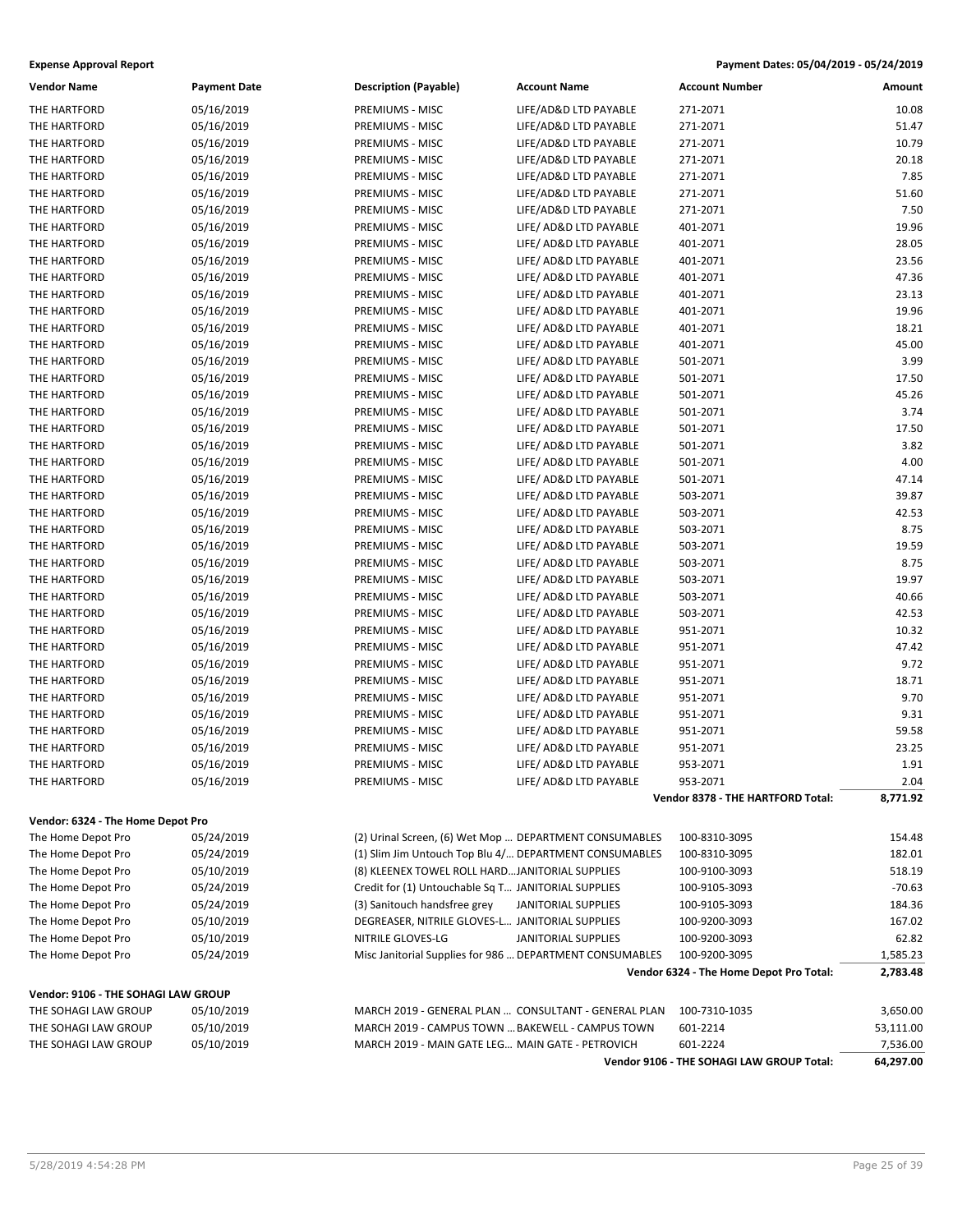| <b>Expense Approval Report</b>                 |                          |                                                        |                                                | Payment Dates: 05/04/2019 - 05/24/2019                           |                        |
|------------------------------------------------|--------------------------|--------------------------------------------------------|------------------------------------------------|------------------------------------------------------------------|------------------------|
| <b>Vendor Name</b>                             | <b>Payment Date</b>      | <b>Description (Payable)</b>                           | <b>Account Name</b>                            | <b>Account Number</b>                                            | Amount                 |
| Vendor: 3290 - THE SPCA OF MONTEREY CO.        |                          |                                                        |                                                |                                                                  |                        |
| THE SPCA OF MONTEREY CO.                       | 05/17/2019               | APRIL 2019 - SVCS FOR SEASIDE SUBCONTRACTED WORK       |                                                | 100-6160-2073                                                    | 8,640.88               |
|                                                |                          |                                                        |                                                | Vendor 3290 - THE SPCA OF MONTEREY CO. Total:                    | 8,640.88               |
| Vendor: 5038 - THE VILLAGE PROJECT, INC.       |                          |                                                        |                                                |                                                                  |                        |
| THE VILLAGE PROJECT, INC.                      | 05/24/2019               | APRIL 2019 - Cal Grant reimbur VILLAGE PROJECT         |                                                | 100-2042-2092                                                    | 1,739.07               |
|                                                |                          |                                                        |                                                | Vendor 5038 - THE VILLAGE PROJECT, INC. Total:                   | 1,739.07               |
| Vendor: 3454 - THOMSON REUTERS-WEST            |                          |                                                        |                                                |                                                                  |                        |
| THOMSON REUTERS-WEST                           | 05/24/2019               | 4/5/19 - 5/4/19 - Annual/month BOOKS & PERIODICALS     |                                                | 100-6610-4123                                                    | 156.34                 |
|                                                |                          |                                                        |                                                | Vendor 3454 - THOMSON REUTERS-WEST Total:                        | 156.34                 |
| Vendor: 9179 - TOM THORPE                      |                          |                                                        |                                                |                                                                  |                        |
| <b>TOM THORPE</b>                              | 05/10/2019               | WATER REFUND FOR 1711 FER CURRENT REFUNDS PAYABLE      |                                                | 401-2102                                                         | 17.61                  |
|                                                |                          |                                                        |                                                | Vendor 9179 - TOM THORPE Total:                                  | 17.61                  |
|                                                |                          |                                                        |                                                |                                                                  |                        |
| Vendor: 8628 - TORTI GALLAS AND PARTNERS, INC. |                          |                                                        |                                                |                                                                  |                        |
| TORTI GALLAS AND PARTNERS,  05/17/2019         |                          | APRIL 2019 - CAMPUS TOWN S BAKEWELL - CAMPUS TOWN      |                                                | 601-2214<br>Vendor 8628 - TORTI GALLAS AND PARTNERS, INC. Total: | 19,301.25<br>19,301.25 |
|                                                |                          |                                                        |                                                |                                                                  |                        |
| Vendor: 8755 - TRUST TWO - CORONA 1997 TRUST   |                          |                                                        |                                                |                                                                  |                        |
| TRUST TWO - CORONA 1997 TR 05/10/2019          |                          | UTILITY BILLS-656 BROADWAY  SATELLITE OFFICE           |                                                | 100-7410-4207                                                    | 456.46                 |
| TRUST TWO - CORONA 1997 TR 05/24/2019          |                          | JUN 2019 - RENT FOR 656 BRO SATELLITE OFFICE           |                                                | 100-7410-4207                                                    | 2,730.00               |
|                                                |                          |                                                        |                                                | Vendor 8755 - TRUST TWO - CORONA 1997 TRUST Total:               | 3,186.46               |
| Vendor: 5326 - TYLER TECHNOLOGIES, INC.        |                          |                                                        |                                                |                                                                  |                        |
| TYLER TECHNOLOGIES, INC.                       | 05/24/2019               | 4/22/19-4/25/19 - Utility Billing TRAINING & EDUCATION |                                                | 503-4010-1029                                                    | 4,000.00               |
|                                                |                          |                                                        |                                                | Vendor 5326 - TYLER TECHNOLOGIES, INC. Total:                    | 4,000.00               |
| Vendor: 6197 - U.S. BANK EQUIPMENT FINANCE     |                          |                                                        |                                                |                                                                  |                        |
| U.S. BANK EQUIPMENT FINANCE 05/24/2019         |                          | 656 Broadway Ave - Konica Min COPIER SERVICES          |                                                | 100-7410-2044                                                    | 197.31                 |
|                                                |                          |                                                        |                                                | Vendor 6197 - U.S. BANK EQUIPMENT FINANCE Total:                 | 197.31                 |
| Vendor: 3574 - U.S. BANK-CALCARD               |                          |                                                        |                                                |                                                                  |                        |
| U.S. BANK-CALCARD                              | 05/24/2019               | CALCARD 3/22/19                                        | <b>COMMISSION ACTIVITIES</b>                   | 100-1320-7171                                                    | 1,602.89               |
| U.S. BANK-CALCARD                              | 05/24/2019               | CALCARD 3/22/19                                        | CONSULTANT                                     | 100-2010-1030                                                    | 174.78                 |
| U.S. BANK-CALCARD                              | 05/24/2019               | CALCARD 3/22/19                                        | DEPARTMENT CONSUMABLES                         | 100-2010-3095                                                    | 412.93                 |
| U.S. BANK-CALCARD                              | 05/24/2019               | CALCARD 3/22/19                                        | <b>MEETINGS &amp; TRAVEL</b>                   | 100-2010-4121                                                    | 404.60                 |
| U.S. BANK-CALCARD                              | 05/24/2019               | CALCARD 3/22/19<br>CALCARD 3/22/19                     | DEPARTMENT CONSUMABLES<br>DUES AND MEMBERSHIPS | 100-2021-3095<br>100-2021-4122                                   | 208.71<br>130.00       |
| U.S. BANK-CALCARD<br>U.S. BANK-CALCARD         | 05/24/2019<br>05/24/2019 | CALCARD 3/22/19                                        | TRAINING (CITYWIDE)                            | 100-2031-1028                                                    | 369.68                 |
| U.S. BANK-CALCARD                              | 05/24/2019               | CALCARD 3/22/19                                        | TRAINING AND EDUCATION                         | 100-2031-1029                                                    | 49.00                  |
| U.S. BANK-CALCARD                              | 05/24/2019               | CALCARD 3/22/19                                        | PERSONNEL RECRUITMENT                          | 100-2031-2064                                                    | 111.22                 |
| U.S. BANK-CALCARD                              | 05/24/2019               | CALCARD 3/22/19                                        | POLICE & FIRE EXAMS                            | 100-2031-2065                                                    | 205.95                 |
| U.S. BANK-CALCARD                              | 05/24/2019               | CALCARD 3/22/19                                        | <b>STATIONARY SUPPLIES</b>                     | 100-2031-3092                                                    | 41.31                  |
| U.S. BANK-CALCARD                              | 05/24/2019               | CALCARD 3/22/19                                        | DEPARTMENT CONSUMABLES                         | 100-2031-3095                                                    | 10.00                  |
| U.S. BANK-CALCARD                              | 05/24/2019               | CALCARD 3/22/19                                        | TRAINING                                       | 100-2042-1029                                                    | 588.67                 |
| U.S. BANK-CALCARD                              | 05/24/2019               | CALCARD 3/22/19                                        | CONSUMABLES                                    | 100-2042-3095                                                    | 751.16                 |
| U.S. BANK-CALCARD                              | 05/24/2019               | CALCARD 3/22/19                                        | <b>EQUIPMENT</b>                               | 100-2042-8187                                                    | 15.00                  |
| U.S. BANK-CALCARD                              | 05/24/2019               | CALCARD 3/22/19                                        | UNIFORM ALLOWANCE                              | 100-6110-0004                                                    | $-129.96$              |
| U.S. BANK-CALCARD                              | 05/24/2019               | CALCARD 3/22/19                                        | <b>COMMUNITY RELATIONS</b>                     | 100-6110-1024                                                    | 175.95                 |
| U.S. BANK-CALCARD                              | 05/24/2019               | CALCARD 3/22/19                                        | TRAINING & EDUCATION                           | 100-6110-1029                                                    | 4,074.99               |
| U.S. BANK-CALCARD                              | 05/24/2019               | CALCARD 3/22/19                                        | <b>EMPLOYEE RECOGNITION</b>                    | 100-6110-1037                                                    | 226.03                 |
| U.S. BANK-CALCARD                              | 05/24/2019               | CALCARD 3/22/19                                        | <b>OUTSIDE PRINTING SERVICE</b>                | 100-6110-2053                                                    | 32.76                  |
| U.S. BANK-CALCARD                              | 05/24/2019               | CALCARD 3/22/19                                        | PERSONNEL RECRUITMENT                          | 100-6110-2064                                                    | 1,291.11               |
| U.S. BANK-CALCARD<br>U.S. BANK-CALCARD         | 05/24/2019<br>05/24/2019 | CALCARD 3/22/19<br>CALCARD 3/22/19                     | <b>OTHER EXPENSE</b><br>DEPARTMENT CONSUMABLES | 100-6110-2078<br>100-6110-3095                                   | 9.29<br>120.84         |
| U.S. BANK-CALCARD                              | 05/24/2019               | CALCARD 3/22/19                                        | COMPUTER SUPPLIES/SOFTWA 100-6110-3102         |                                                                  | 274.13                 |
| U.S. BANK-CALCARD                              | 05/24/2019               | CALCARD 3/22/19                                        | <b>MEETINGS &amp; TRAVEL</b>                   | 100-6110-4121                                                    | 120.00                 |
| U.S. BANK-CALCARD                              | 05/24/2019               | CALCARD 3/22/19                                        | DUES & MEMBERSHIP                              | 100-6110-4122                                                    | 190.00                 |
| U.S. BANK-CALCARD                              | 05/24/2019               | CALCARD 3/22/19                                        | <b>TRAINING &amp; EDUCATIONS</b>               | 100-6120-1029                                                    | 915.12                 |
| U.S. BANK-CALCARD                              | 05/24/2019               | CALCARD 3/22/19                                        | PRISONER MEALS                                 | 100-6120-2061                                                    | 44.91                  |
| U.S. BANK-CALCARD                              | 05/24/2019               | CALCARD 3/22/19                                        | CSA74 APPROVED MEDICAL SU 100-6120-3096        |                                                                  | 675.91                 |
| U.S. BANK-CALCARD                              | 05/24/2019               | CALCARD 3/22/19                                        | SAFETY EQUIPMENT                               | 100-6120-3097                                                    | 509.53                 |
| U.S. BANK-CALCARD                              | 05/24/2019               | CALCARD 3/22/19                                        | TRAINING & EDUCAITON                           | 100-6130-1029                                                    | 1,148.17               |
| U.S. BANK-CALCARD                              | 05/24/2019               | CALCARD 3/22/19                                        | <b>ACCREDITATION</b>                           | 100-6610-2045                                                    | 1,067.88               |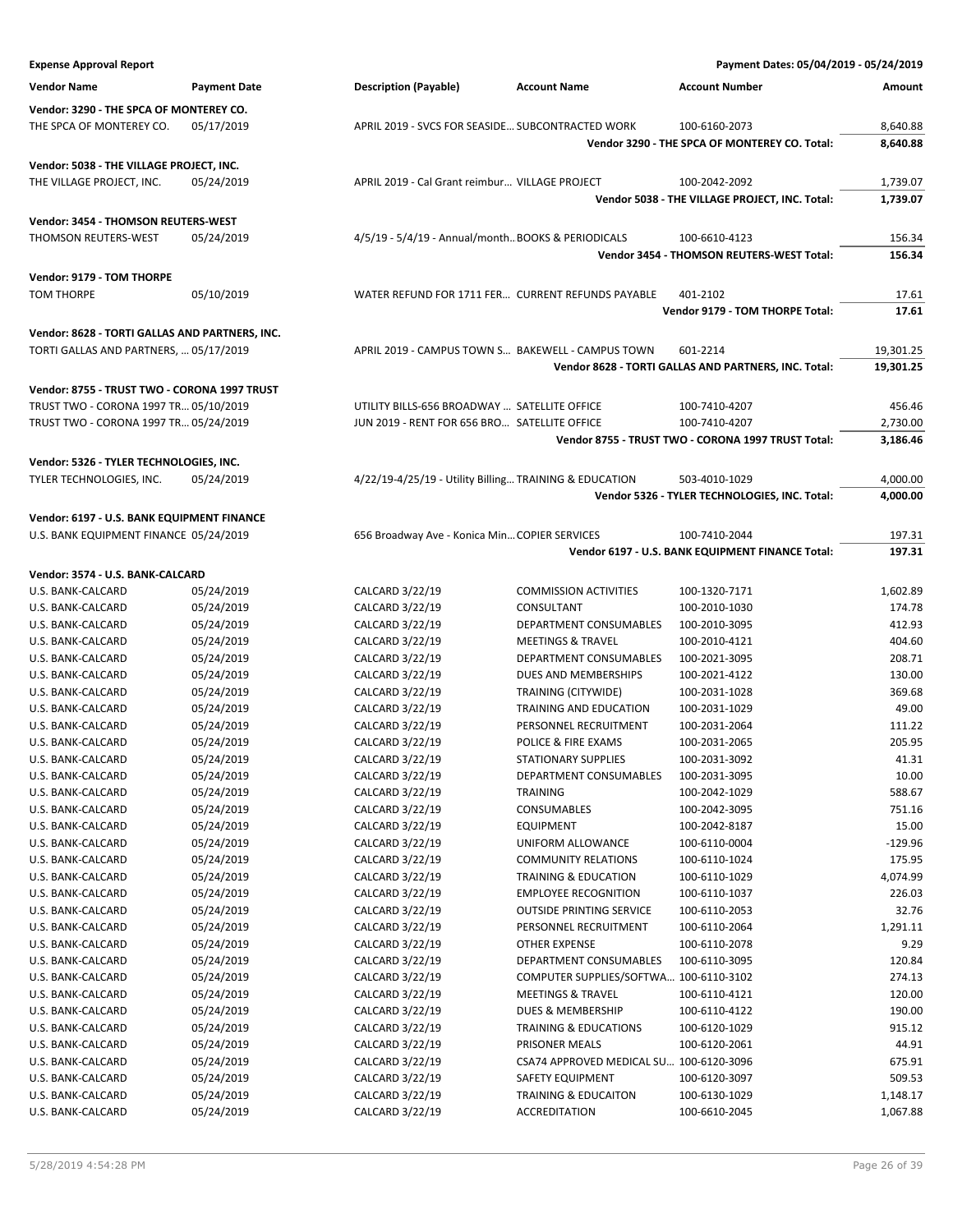| Payment Dates: 05/04/2019 - 05/24/2019 |
|----------------------------------------|
|                                        |

| U.S. BANK-CALCARD<br>05/24/2019<br>CALCARD 3/22/19<br>DEPARTMENT CONSUMABLES<br>100-6610-3095<br>05/24/2019<br>CALCARD 3/22/19<br>U.S. BANK-CALCARD<br>TRAINING & EDUCATION<br>100-6620-1029<br>05/24/2019<br>U.S. BANK-CALCARD<br>CALCARD 3/22/19<br><b>MEETINGS &amp; TRAVEL</b><br>100-6620-4121<br>U.S. BANK-CALCARD<br>05/24/2019<br>CALCARD 3/22/19<br>DEPARTMENT CONSUMABLES<br>100-6640-3095<br>U.S. BANK-CALCARD<br>05/24/2019<br>CALCARD 3/22/19<br>DEPARTMENT EQUIPMENT<br>100-6640-8187<br>U.S. BANK-CALCARD<br>05/24/2019<br>CALCARD 3/22/19<br>DEPARTMENT CONSUMABLES<br>100-7110-3095<br>U.S. BANK-CALCARD<br>05/24/2019<br>CALCARD 3/22/19<br>DEPARTMENT CONSUMABLES<br>100-7210-3095<br>05/24/2019<br>U.S. BANK-CALCARD<br>CALCARD 3/22/19<br>DEPARTMENT CONSUMBABLES<br>100-7220-3095<br>05/24/2019<br>DEPARTMENT CONSUMABLES<br>U.S. BANK-CALCARD<br>CALCARD 3/22/19<br>100-7310-3095<br>U.S. BANK-CALCARD<br>05/24/2019<br>CALCARD 3/22/19<br><b>MEETINGS AND TRAVEL</b><br>100-7410-4121<br>U.S. BANK-CALCARD<br>05/24/2019<br>CALCARD 3/22/19<br>DUES & MEMBERSHIPS<br>100-7410-4122<br>U.S. BANK-CALCARD<br>05/24/2019<br>CALCARD 3/22/19<br>SUBCONTRACTED WORK<br>100-8310-2073<br>05/24/2019<br>U.S. BANK-CALCARD<br>CALCARD 3/22/19<br>DEPARTMENT CONSUMABLES<br>100-8310-3095<br>U.S. BANK-CALCARD<br>05/24/2019<br>CALCARD 3/22/19<br><b>CHEMICALS</b><br>100-8310-3099<br>U.S. BANK-CALCARD<br>05/24/2019<br>CALCARD 3/22/19<br>DEPARTMENT CONSUMABLES<br>100-8410-3095<br>U.S. BANK-CALCARD<br>05/24/2019<br>CALCARD 3/22/19<br>DEPARTMENT CONSUMABLES<br>100-8420-3095<br>U.S. BANK-CALCARD<br>05/24/2019<br>CALCARD 3/22/19<br>DEPARTMENT EQUIPMENT<br>100-8420-8187<br>05/24/2019<br>U.S. BANK-CALCARD<br>CALCARD 3/22/19<br><b>MEETINGS &amp; TRAVEL</b><br>100-8910-4121<br>05/24/2019<br>U.S. BANK-CALCARD<br>CALCARD 3/22/19<br>DEPARTMENT CONSUMABLES<br>100-9100-3095<br>U.S. BANK-CALCARD<br>05/24/2019<br>CALCARD 3/22/19<br><b>COMPUTER SUPPLIES</b><br>100-9100-3102<br>U.S. BANK-CALCARD<br>05/24/2019<br>CALCARD 3/22/19<br><b>JANITORIAL SUPPLIES</b><br>100-9105-3093<br>U.S. BANK-CALCARD<br>05/24/2019<br>CALCARD 3/22/19<br>PUBLISHING & LEGAL ADVERTIS 100-9200-2063<br>05/24/2019<br>U.S. BANK-CALCARD<br>CALCARD 3/22/19<br>DEPARTMENT CONSUMABLES<br>100-9200-3095<br><b>MEETINGS &amp; TRAVEL</b><br>U.S. BANK-CALCARD<br>05/24/2019<br>CALCARD 3/22/19<br>100-9200-4121<br>U.S. BANK-CALCARD<br>05/24/2019<br>CALCARD 3/22/19<br>MOVIES IN THE PARK<br>100-9200-7130<br>U.S. BANK-CALCARD<br>05/24/2019<br>CALCARD 3/22/19<br><b>ART PROGRAM</b><br>100-9200-7190<br>U.S. BANK-CALCARD<br>05/24/2019<br>CALCARD 3/22/19<br>DEPARTMENT CONSUMABLES<br>100-9310-3095<br>05/24/2019<br>U.S. BANK-CALCARD<br>CALCARD 3/22/19<br><b>EXCURSIONS</b><br>100-9310-7132<br>05/24/2019<br>U.S. BANK-CALCARD<br>CALCARD 3/22/19<br>DEPARTMENT CONSUMABLES<br>100-9320-3095<br>U.S. BANK-CALCARD<br>05/24/2019<br>CALCARD 3/22/19<br>DEPARTMENT CONSUMABLES<br>100-9330-3095<br>U.S. BANK-CALCARD<br>05/24/2019<br>CALCARD 3/22/19<br>SUBCONTRACTED WORK<br>100-9350-2073<br>U.S. BANK-CALCARD<br>05/24/2019<br>CALCARD 3/22/19<br>TRAINING & EDUCATION<br>100-9400-1029<br>05/24/2019<br>U.S. BANK-CALCARD<br>CALCARD 3/22/19<br>DEPARTMENT CONSUMABLES<br>100-9400-3095<br>05/24/2019<br><b>EXCURSIONS</b><br>U.S. BANK-CALCARD<br>CALCARD 3/22/19<br>100-9500-7132<br>U.S. BANK-CALCARD<br>05/24/2019<br>CALCARD 3/22/19<br>DEPARTMENT CONSUMABLES<br>113-8730-3095<br>U.S. BANK-CALCARD<br>05/24/2019<br>CALCARD 3/22/19<br>DEPARTMENT CONSUMABLES<br>113-8730-3095<br>U.S. BANK-CALCARD<br>05/24/2019<br>CALCARD 3/22/19<br><b>DEPARTMENT CONSUMABLES</b><br>113-8730-3095<br>05/24/2019<br>U.S. BANK-CALCARD<br>CALCARD 3/22/19<br>DEPARTMENT CONSUMABLES<br>113-8730-3095<br>DEPARTMENT CONSUMABLES<br>U.S. BANK-CALCARD<br>05/24/2019<br>CALCARD 3/22/19<br>113-8730-3095<br>U.S. BANK-CALCARD<br>05/24/2019<br>CALCARD 3/22/19<br>243-6110-1029<br><b>TRAINING</b><br>05/24/2019<br>SENIOR ACTIVITIES<br>CALCARD 3/22/19<br>251-9500-7125<br>U.S. BANK-CALCARD<br>05/24/2019<br>CALCARD 3/22/19<br>DUES & MEMBERSHIP<br>U.S. BANK-CALCARD<br>401-8610-4122<br>U.S. BANK-CALCARD<br>05/24/2019<br>CALCARD 3/22/19<br>DEPARTMENT CONSUMABLES<br>401-8620-3095<br>U.S. BANK-CALCARD<br>05/24/2019<br>CALCARD 3/22/19<br>DEPARTMENT EQUIPMENT<br>401-8620-8187<br>U.S. BANK-CALCARD<br>05/24/2019<br>CALCARD 3/22/19<br><b>BOOKS &amp; PERIODICALS</b><br>501-8510-4123<br>U.S. BANK-CALCARD<br>05/24/2019<br>CALCARD 3/22/19<br><b>TOOLS</b><br>501-8520-3107<br>05/24/2019<br>CALCARD 3/22/19<br><b>VEHICLE PARTS</b><br>U.S. BANK-CALCARD<br>501-8520-6144<br>05/24/2019<br>CALCARD 3/22/19<br><b>OUTSIDE REPAIRS</b><br>501-8520-6148<br>U.S. BANK-CALCARD | <b>Vendor Name</b> | <b>Payment Date</b> | <b>Description (Payable)</b> | <b>Account Name</b>    | <b>Account Number</b> | Amount    |
|-----------------------------------------------------------------------------------------------------------------------------------------------------------------------------------------------------------------------------------------------------------------------------------------------------------------------------------------------------------------------------------------------------------------------------------------------------------------------------------------------------------------------------------------------------------------------------------------------------------------------------------------------------------------------------------------------------------------------------------------------------------------------------------------------------------------------------------------------------------------------------------------------------------------------------------------------------------------------------------------------------------------------------------------------------------------------------------------------------------------------------------------------------------------------------------------------------------------------------------------------------------------------------------------------------------------------------------------------------------------------------------------------------------------------------------------------------------------------------------------------------------------------------------------------------------------------------------------------------------------------------------------------------------------------------------------------------------------------------------------------------------------------------------------------------------------------------------------------------------------------------------------------------------------------------------------------------------------------------------------------------------------------------------------------------------------------------------------------------------------------------------------------------------------------------------------------------------------------------------------------------------------------------------------------------------------------------------------------------------------------------------------------------------------------------------------------------------------------------------------------------------------------------------------------------------------------------------------------------------------------------------------------------------------------------------------------------------------------------------------------------------------------------------------------------------------------------------------------------------------------------------------------------------------------------------------------------------------------------------------------------------------------------------------------------------------------------------------------------------------------------------------------------------------------------------------------------------------------------------------------------------------------------------------------------------------------------------------------------------------------------------------------------------------------------------------------------------------------------------------------------------------------------------------------------------------------------------------------------------------------------------------------------------------------------------------------------------------------------------------------------------------------------------------------------------------------------------------------------------------------------------------------------------------------------------------------------------------------------------------------------------------------------------------------------------------------------------------------------------------------------------------------------------------------------------------------------------------------------------------------------------------------------------------------------------------------------------------------------------------------------------------------------------------------------------------------------------------------------------------------------------------------------------------------------------------------------------------------------------------------------------------------------------------------------------------------------------------------------------------------------------------------------------------------------------------|--------------------|---------------------|------------------------------|------------------------|-----------------------|-----------|
|                                                                                                                                                                                                                                                                                                                                                                                                                                                                                                                                                                                                                                                                                                                                                                                                                                                                                                                                                                                                                                                                                                                                                                                                                                                                                                                                                                                                                                                                                                                                                                                                                                                                                                                                                                                                                                                                                                                                                                                                                                                                                                                                                                                                                                                                                                                                                                                                                                                                                                                                                                                                                                                                                                                                                                                                                                                                                                                                                                                                                                                                                                                                                                                                                                                                                                                                                                                                                                                                                                                                                                                                                                                                                                                                                                                                                                                                                                                                                                                                                                                                                                                                                                                                                                                                                                                                                                                                                                                                                                                                                                                                                                                                                                                                                                                                                 |                    |                     |                              |                        |                       | 28.31     |
|                                                                                                                                                                                                                                                                                                                                                                                                                                                                                                                                                                                                                                                                                                                                                                                                                                                                                                                                                                                                                                                                                                                                                                                                                                                                                                                                                                                                                                                                                                                                                                                                                                                                                                                                                                                                                                                                                                                                                                                                                                                                                                                                                                                                                                                                                                                                                                                                                                                                                                                                                                                                                                                                                                                                                                                                                                                                                                                                                                                                                                                                                                                                                                                                                                                                                                                                                                                                                                                                                                                                                                                                                                                                                                                                                                                                                                                                                                                                                                                                                                                                                                                                                                                                                                                                                                                                                                                                                                                                                                                                                                                                                                                                                                                                                                                                                 |                    |                     |                              |                        |                       | 60.00     |
|                                                                                                                                                                                                                                                                                                                                                                                                                                                                                                                                                                                                                                                                                                                                                                                                                                                                                                                                                                                                                                                                                                                                                                                                                                                                                                                                                                                                                                                                                                                                                                                                                                                                                                                                                                                                                                                                                                                                                                                                                                                                                                                                                                                                                                                                                                                                                                                                                                                                                                                                                                                                                                                                                                                                                                                                                                                                                                                                                                                                                                                                                                                                                                                                                                                                                                                                                                                                                                                                                                                                                                                                                                                                                                                                                                                                                                                                                                                                                                                                                                                                                                                                                                                                                                                                                                                                                                                                                                                                                                                                                                                                                                                                                                                                                                                                                 |                    |                     |                              |                        |                       | 1,471.77  |
|                                                                                                                                                                                                                                                                                                                                                                                                                                                                                                                                                                                                                                                                                                                                                                                                                                                                                                                                                                                                                                                                                                                                                                                                                                                                                                                                                                                                                                                                                                                                                                                                                                                                                                                                                                                                                                                                                                                                                                                                                                                                                                                                                                                                                                                                                                                                                                                                                                                                                                                                                                                                                                                                                                                                                                                                                                                                                                                                                                                                                                                                                                                                                                                                                                                                                                                                                                                                                                                                                                                                                                                                                                                                                                                                                                                                                                                                                                                                                                                                                                                                                                                                                                                                                                                                                                                                                                                                                                                                                                                                                                                                                                                                                                                                                                                                                 |                    |                     |                              |                        |                       | 361.76    |
|                                                                                                                                                                                                                                                                                                                                                                                                                                                                                                                                                                                                                                                                                                                                                                                                                                                                                                                                                                                                                                                                                                                                                                                                                                                                                                                                                                                                                                                                                                                                                                                                                                                                                                                                                                                                                                                                                                                                                                                                                                                                                                                                                                                                                                                                                                                                                                                                                                                                                                                                                                                                                                                                                                                                                                                                                                                                                                                                                                                                                                                                                                                                                                                                                                                                                                                                                                                                                                                                                                                                                                                                                                                                                                                                                                                                                                                                                                                                                                                                                                                                                                                                                                                                                                                                                                                                                                                                                                                                                                                                                                                                                                                                                                                                                                                                                 |                    |                     |                              |                        |                       | 156.56    |
|                                                                                                                                                                                                                                                                                                                                                                                                                                                                                                                                                                                                                                                                                                                                                                                                                                                                                                                                                                                                                                                                                                                                                                                                                                                                                                                                                                                                                                                                                                                                                                                                                                                                                                                                                                                                                                                                                                                                                                                                                                                                                                                                                                                                                                                                                                                                                                                                                                                                                                                                                                                                                                                                                                                                                                                                                                                                                                                                                                                                                                                                                                                                                                                                                                                                                                                                                                                                                                                                                                                                                                                                                                                                                                                                                                                                                                                                                                                                                                                                                                                                                                                                                                                                                                                                                                                                                                                                                                                                                                                                                                                                                                                                                                                                                                                                                 |                    |                     |                              |                        |                       | 6.41      |
|                                                                                                                                                                                                                                                                                                                                                                                                                                                                                                                                                                                                                                                                                                                                                                                                                                                                                                                                                                                                                                                                                                                                                                                                                                                                                                                                                                                                                                                                                                                                                                                                                                                                                                                                                                                                                                                                                                                                                                                                                                                                                                                                                                                                                                                                                                                                                                                                                                                                                                                                                                                                                                                                                                                                                                                                                                                                                                                                                                                                                                                                                                                                                                                                                                                                                                                                                                                                                                                                                                                                                                                                                                                                                                                                                                                                                                                                                                                                                                                                                                                                                                                                                                                                                                                                                                                                                                                                                                                                                                                                                                                                                                                                                                                                                                                                                 |                    |                     |                              |                        |                       | 296.92    |
|                                                                                                                                                                                                                                                                                                                                                                                                                                                                                                                                                                                                                                                                                                                                                                                                                                                                                                                                                                                                                                                                                                                                                                                                                                                                                                                                                                                                                                                                                                                                                                                                                                                                                                                                                                                                                                                                                                                                                                                                                                                                                                                                                                                                                                                                                                                                                                                                                                                                                                                                                                                                                                                                                                                                                                                                                                                                                                                                                                                                                                                                                                                                                                                                                                                                                                                                                                                                                                                                                                                                                                                                                                                                                                                                                                                                                                                                                                                                                                                                                                                                                                                                                                                                                                                                                                                                                                                                                                                                                                                                                                                                                                                                                                                                                                                                                 |                    |                     |                              |                        |                       | 103.59    |
|                                                                                                                                                                                                                                                                                                                                                                                                                                                                                                                                                                                                                                                                                                                                                                                                                                                                                                                                                                                                                                                                                                                                                                                                                                                                                                                                                                                                                                                                                                                                                                                                                                                                                                                                                                                                                                                                                                                                                                                                                                                                                                                                                                                                                                                                                                                                                                                                                                                                                                                                                                                                                                                                                                                                                                                                                                                                                                                                                                                                                                                                                                                                                                                                                                                                                                                                                                                                                                                                                                                                                                                                                                                                                                                                                                                                                                                                                                                                                                                                                                                                                                                                                                                                                                                                                                                                                                                                                                                                                                                                                                                                                                                                                                                                                                                                                 |                    |                     |                              |                        |                       | 769.73    |
|                                                                                                                                                                                                                                                                                                                                                                                                                                                                                                                                                                                                                                                                                                                                                                                                                                                                                                                                                                                                                                                                                                                                                                                                                                                                                                                                                                                                                                                                                                                                                                                                                                                                                                                                                                                                                                                                                                                                                                                                                                                                                                                                                                                                                                                                                                                                                                                                                                                                                                                                                                                                                                                                                                                                                                                                                                                                                                                                                                                                                                                                                                                                                                                                                                                                                                                                                                                                                                                                                                                                                                                                                                                                                                                                                                                                                                                                                                                                                                                                                                                                                                                                                                                                                                                                                                                                                                                                                                                                                                                                                                                                                                                                                                                                                                                                                 |                    |                     |                              |                        |                       | 1,422.11  |
|                                                                                                                                                                                                                                                                                                                                                                                                                                                                                                                                                                                                                                                                                                                                                                                                                                                                                                                                                                                                                                                                                                                                                                                                                                                                                                                                                                                                                                                                                                                                                                                                                                                                                                                                                                                                                                                                                                                                                                                                                                                                                                                                                                                                                                                                                                                                                                                                                                                                                                                                                                                                                                                                                                                                                                                                                                                                                                                                                                                                                                                                                                                                                                                                                                                                                                                                                                                                                                                                                                                                                                                                                                                                                                                                                                                                                                                                                                                                                                                                                                                                                                                                                                                                                                                                                                                                                                                                                                                                                                                                                                                                                                                                                                                                                                                                                 |                    |                     |                              |                        |                       | 100.00    |
|                                                                                                                                                                                                                                                                                                                                                                                                                                                                                                                                                                                                                                                                                                                                                                                                                                                                                                                                                                                                                                                                                                                                                                                                                                                                                                                                                                                                                                                                                                                                                                                                                                                                                                                                                                                                                                                                                                                                                                                                                                                                                                                                                                                                                                                                                                                                                                                                                                                                                                                                                                                                                                                                                                                                                                                                                                                                                                                                                                                                                                                                                                                                                                                                                                                                                                                                                                                                                                                                                                                                                                                                                                                                                                                                                                                                                                                                                                                                                                                                                                                                                                                                                                                                                                                                                                                                                                                                                                                                                                                                                                                                                                                                                                                                                                                                                 |                    |                     |                              |                        |                       | 632.11    |
|                                                                                                                                                                                                                                                                                                                                                                                                                                                                                                                                                                                                                                                                                                                                                                                                                                                                                                                                                                                                                                                                                                                                                                                                                                                                                                                                                                                                                                                                                                                                                                                                                                                                                                                                                                                                                                                                                                                                                                                                                                                                                                                                                                                                                                                                                                                                                                                                                                                                                                                                                                                                                                                                                                                                                                                                                                                                                                                                                                                                                                                                                                                                                                                                                                                                                                                                                                                                                                                                                                                                                                                                                                                                                                                                                                                                                                                                                                                                                                                                                                                                                                                                                                                                                                                                                                                                                                                                                                                                                                                                                                                                                                                                                                                                                                                                                 |                    |                     |                              |                        |                       | 1,324.06  |
|                                                                                                                                                                                                                                                                                                                                                                                                                                                                                                                                                                                                                                                                                                                                                                                                                                                                                                                                                                                                                                                                                                                                                                                                                                                                                                                                                                                                                                                                                                                                                                                                                                                                                                                                                                                                                                                                                                                                                                                                                                                                                                                                                                                                                                                                                                                                                                                                                                                                                                                                                                                                                                                                                                                                                                                                                                                                                                                                                                                                                                                                                                                                                                                                                                                                                                                                                                                                                                                                                                                                                                                                                                                                                                                                                                                                                                                                                                                                                                                                                                                                                                                                                                                                                                                                                                                                                                                                                                                                                                                                                                                                                                                                                                                                                                                                                 |                    |                     |                              |                        |                       | 169.07    |
|                                                                                                                                                                                                                                                                                                                                                                                                                                                                                                                                                                                                                                                                                                                                                                                                                                                                                                                                                                                                                                                                                                                                                                                                                                                                                                                                                                                                                                                                                                                                                                                                                                                                                                                                                                                                                                                                                                                                                                                                                                                                                                                                                                                                                                                                                                                                                                                                                                                                                                                                                                                                                                                                                                                                                                                                                                                                                                                                                                                                                                                                                                                                                                                                                                                                                                                                                                                                                                                                                                                                                                                                                                                                                                                                                                                                                                                                                                                                                                                                                                                                                                                                                                                                                                                                                                                                                                                                                                                                                                                                                                                                                                                                                                                                                                                                                 |                    |                     |                              |                        |                       | 90.00     |
|                                                                                                                                                                                                                                                                                                                                                                                                                                                                                                                                                                                                                                                                                                                                                                                                                                                                                                                                                                                                                                                                                                                                                                                                                                                                                                                                                                                                                                                                                                                                                                                                                                                                                                                                                                                                                                                                                                                                                                                                                                                                                                                                                                                                                                                                                                                                                                                                                                                                                                                                                                                                                                                                                                                                                                                                                                                                                                                                                                                                                                                                                                                                                                                                                                                                                                                                                                                                                                                                                                                                                                                                                                                                                                                                                                                                                                                                                                                                                                                                                                                                                                                                                                                                                                                                                                                                                                                                                                                                                                                                                                                                                                                                                                                                                                                                                 |                    |                     |                              |                        |                       | 248.15    |
|                                                                                                                                                                                                                                                                                                                                                                                                                                                                                                                                                                                                                                                                                                                                                                                                                                                                                                                                                                                                                                                                                                                                                                                                                                                                                                                                                                                                                                                                                                                                                                                                                                                                                                                                                                                                                                                                                                                                                                                                                                                                                                                                                                                                                                                                                                                                                                                                                                                                                                                                                                                                                                                                                                                                                                                                                                                                                                                                                                                                                                                                                                                                                                                                                                                                                                                                                                                                                                                                                                                                                                                                                                                                                                                                                                                                                                                                                                                                                                                                                                                                                                                                                                                                                                                                                                                                                                                                                                                                                                                                                                                                                                                                                                                                                                                                                 |                    |                     |                              |                        |                       | 920.96    |
|                                                                                                                                                                                                                                                                                                                                                                                                                                                                                                                                                                                                                                                                                                                                                                                                                                                                                                                                                                                                                                                                                                                                                                                                                                                                                                                                                                                                                                                                                                                                                                                                                                                                                                                                                                                                                                                                                                                                                                                                                                                                                                                                                                                                                                                                                                                                                                                                                                                                                                                                                                                                                                                                                                                                                                                                                                                                                                                                                                                                                                                                                                                                                                                                                                                                                                                                                                                                                                                                                                                                                                                                                                                                                                                                                                                                                                                                                                                                                                                                                                                                                                                                                                                                                                                                                                                                                                                                                                                                                                                                                                                                                                                                                                                                                                                                                 |                    |                     |                              |                        |                       | 867.64    |
|                                                                                                                                                                                                                                                                                                                                                                                                                                                                                                                                                                                                                                                                                                                                                                                                                                                                                                                                                                                                                                                                                                                                                                                                                                                                                                                                                                                                                                                                                                                                                                                                                                                                                                                                                                                                                                                                                                                                                                                                                                                                                                                                                                                                                                                                                                                                                                                                                                                                                                                                                                                                                                                                                                                                                                                                                                                                                                                                                                                                                                                                                                                                                                                                                                                                                                                                                                                                                                                                                                                                                                                                                                                                                                                                                                                                                                                                                                                                                                                                                                                                                                                                                                                                                                                                                                                                                                                                                                                                                                                                                                                                                                                                                                                                                                                                                 |                    |                     |                              |                        |                       | 17.53     |
|                                                                                                                                                                                                                                                                                                                                                                                                                                                                                                                                                                                                                                                                                                                                                                                                                                                                                                                                                                                                                                                                                                                                                                                                                                                                                                                                                                                                                                                                                                                                                                                                                                                                                                                                                                                                                                                                                                                                                                                                                                                                                                                                                                                                                                                                                                                                                                                                                                                                                                                                                                                                                                                                                                                                                                                                                                                                                                                                                                                                                                                                                                                                                                                                                                                                                                                                                                                                                                                                                                                                                                                                                                                                                                                                                                                                                                                                                                                                                                                                                                                                                                                                                                                                                                                                                                                                                                                                                                                                                                                                                                                                                                                                                                                                                                                                                 |                    |                     |                              |                        |                       | 559.99    |
|                                                                                                                                                                                                                                                                                                                                                                                                                                                                                                                                                                                                                                                                                                                                                                                                                                                                                                                                                                                                                                                                                                                                                                                                                                                                                                                                                                                                                                                                                                                                                                                                                                                                                                                                                                                                                                                                                                                                                                                                                                                                                                                                                                                                                                                                                                                                                                                                                                                                                                                                                                                                                                                                                                                                                                                                                                                                                                                                                                                                                                                                                                                                                                                                                                                                                                                                                                                                                                                                                                                                                                                                                                                                                                                                                                                                                                                                                                                                                                                                                                                                                                                                                                                                                                                                                                                                                                                                                                                                                                                                                                                                                                                                                                                                                                                                                 |                    |                     |                              |                        |                       | 200.79    |
|                                                                                                                                                                                                                                                                                                                                                                                                                                                                                                                                                                                                                                                                                                                                                                                                                                                                                                                                                                                                                                                                                                                                                                                                                                                                                                                                                                                                                                                                                                                                                                                                                                                                                                                                                                                                                                                                                                                                                                                                                                                                                                                                                                                                                                                                                                                                                                                                                                                                                                                                                                                                                                                                                                                                                                                                                                                                                                                                                                                                                                                                                                                                                                                                                                                                                                                                                                                                                                                                                                                                                                                                                                                                                                                                                                                                                                                                                                                                                                                                                                                                                                                                                                                                                                                                                                                                                                                                                                                                                                                                                                                                                                                                                                                                                                                                                 |                    |                     |                              |                        |                       | 37.41     |
|                                                                                                                                                                                                                                                                                                                                                                                                                                                                                                                                                                                                                                                                                                                                                                                                                                                                                                                                                                                                                                                                                                                                                                                                                                                                                                                                                                                                                                                                                                                                                                                                                                                                                                                                                                                                                                                                                                                                                                                                                                                                                                                                                                                                                                                                                                                                                                                                                                                                                                                                                                                                                                                                                                                                                                                                                                                                                                                                                                                                                                                                                                                                                                                                                                                                                                                                                                                                                                                                                                                                                                                                                                                                                                                                                                                                                                                                                                                                                                                                                                                                                                                                                                                                                                                                                                                                                                                                                                                                                                                                                                                                                                                                                                                                                                                                                 |                    |                     |                              |                        |                       | 85.00     |
|                                                                                                                                                                                                                                                                                                                                                                                                                                                                                                                                                                                                                                                                                                                                                                                                                                                                                                                                                                                                                                                                                                                                                                                                                                                                                                                                                                                                                                                                                                                                                                                                                                                                                                                                                                                                                                                                                                                                                                                                                                                                                                                                                                                                                                                                                                                                                                                                                                                                                                                                                                                                                                                                                                                                                                                                                                                                                                                                                                                                                                                                                                                                                                                                                                                                                                                                                                                                                                                                                                                                                                                                                                                                                                                                                                                                                                                                                                                                                                                                                                                                                                                                                                                                                                                                                                                                                                                                                                                                                                                                                                                                                                                                                                                                                                                                                 |                    |                     |                              |                        |                       | 327.75    |
|                                                                                                                                                                                                                                                                                                                                                                                                                                                                                                                                                                                                                                                                                                                                                                                                                                                                                                                                                                                                                                                                                                                                                                                                                                                                                                                                                                                                                                                                                                                                                                                                                                                                                                                                                                                                                                                                                                                                                                                                                                                                                                                                                                                                                                                                                                                                                                                                                                                                                                                                                                                                                                                                                                                                                                                                                                                                                                                                                                                                                                                                                                                                                                                                                                                                                                                                                                                                                                                                                                                                                                                                                                                                                                                                                                                                                                                                                                                                                                                                                                                                                                                                                                                                                                                                                                                                                                                                                                                                                                                                                                                                                                                                                                                                                                                                                 |                    |                     |                              |                        |                       | 460.00    |
|                                                                                                                                                                                                                                                                                                                                                                                                                                                                                                                                                                                                                                                                                                                                                                                                                                                                                                                                                                                                                                                                                                                                                                                                                                                                                                                                                                                                                                                                                                                                                                                                                                                                                                                                                                                                                                                                                                                                                                                                                                                                                                                                                                                                                                                                                                                                                                                                                                                                                                                                                                                                                                                                                                                                                                                                                                                                                                                                                                                                                                                                                                                                                                                                                                                                                                                                                                                                                                                                                                                                                                                                                                                                                                                                                                                                                                                                                                                                                                                                                                                                                                                                                                                                                                                                                                                                                                                                                                                                                                                                                                                                                                                                                                                                                                                                                 |                    |                     |                              |                        |                       | 68.37     |
|                                                                                                                                                                                                                                                                                                                                                                                                                                                                                                                                                                                                                                                                                                                                                                                                                                                                                                                                                                                                                                                                                                                                                                                                                                                                                                                                                                                                                                                                                                                                                                                                                                                                                                                                                                                                                                                                                                                                                                                                                                                                                                                                                                                                                                                                                                                                                                                                                                                                                                                                                                                                                                                                                                                                                                                                                                                                                                                                                                                                                                                                                                                                                                                                                                                                                                                                                                                                                                                                                                                                                                                                                                                                                                                                                                                                                                                                                                                                                                                                                                                                                                                                                                                                                                                                                                                                                                                                                                                                                                                                                                                                                                                                                                                                                                                                                 |                    |                     |                              |                        |                       | 412.23    |
|                                                                                                                                                                                                                                                                                                                                                                                                                                                                                                                                                                                                                                                                                                                                                                                                                                                                                                                                                                                                                                                                                                                                                                                                                                                                                                                                                                                                                                                                                                                                                                                                                                                                                                                                                                                                                                                                                                                                                                                                                                                                                                                                                                                                                                                                                                                                                                                                                                                                                                                                                                                                                                                                                                                                                                                                                                                                                                                                                                                                                                                                                                                                                                                                                                                                                                                                                                                                                                                                                                                                                                                                                                                                                                                                                                                                                                                                                                                                                                                                                                                                                                                                                                                                                                                                                                                                                                                                                                                                                                                                                                                                                                                                                                                                                                                                                 |                    |                     |                              |                        |                       | 132.60    |
|                                                                                                                                                                                                                                                                                                                                                                                                                                                                                                                                                                                                                                                                                                                                                                                                                                                                                                                                                                                                                                                                                                                                                                                                                                                                                                                                                                                                                                                                                                                                                                                                                                                                                                                                                                                                                                                                                                                                                                                                                                                                                                                                                                                                                                                                                                                                                                                                                                                                                                                                                                                                                                                                                                                                                                                                                                                                                                                                                                                                                                                                                                                                                                                                                                                                                                                                                                                                                                                                                                                                                                                                                                                                                                                                                                                                                                                                                                                                                                                                                                                                                                                                                                                                                                                                                                                                                                                                                                                                                                                                                                                                                                                                                                                                                                                                                 |                    |                     |                              |                        |                       | 250.09    |
|                                                                                                                                                                                                                                                                                                                                                                                                                                                                                                                                                                                                                                                                                                                                                                                                                                                                                                                                                                                                                                                                                                                                                                                                                                                                                                                                                                                                                                                                                                                                                                                                                                                                                                                                                                                                                                                                                                                                                                                                                                                                                                                                                                                                                                                                                                                                                                                                                                                                                                                                                                                                                                                                                                                                                                                                                                                                                                                                                                                                                                                                                                                                                                                                                                                                                                                                                                                                                                                                                                                                                                                                                                                                                                                                                                                                                                                                                                                                                                                                                                                                                                                                                                                                                                                                                                                                                                                                                                                                                                                                                                                                                                                                                                                                                                                                                 |                    |                     |                              |                        |                       | 1,357.53  |
|                                                                                                                                                                                                                                                                                                                                                                                                                                                                                                                                                                                                                                                                                                                                                                                                                                                                                                                                                                                                                                                                                                                                                                                                                                                                                                                                                                                                                                                                                                                                                                                                                                                                                                                                                                                                                                                                                                                                                                                                                                                                                                                                                                                                                                                                                                                                                                                                                                                                                                                                                                                                                                                                                                                                                                                                                                                                                                                                                                                                                                                                                                                                                                                                                                                                                                                                                                                                                                                                                                                                                                                                                                                                                                                                                                                                                                                                                                                                                                                                                                                                                                                                                                                                                                                                                                                                                                                                                                                                                                                                                                                                                                                                                                                                                                                                                 |                    |                     |                              |                        |                       | 128.00    |
|                                                                                                                                                                                                                                                                                                                                                                                                                                                                                                                                                                                                                                                                                                                                                                                                                                                                                                                                                                                                                                                                                                                                                                                                                                                                                                                                                                                                                                                                                                                                                                                                                                                                                                                                                                                                                                                                                                                                                                                                                                                                                                                                                                                                                                                                                                                                                                                                                                                                                                                                                                                                                                                                                                                                                                                                                                                                                                                                                                                                                                                                                                                                                                                                                                                                                                                                                                                                                                                                                                                                                                                                                                                                                                                                                                                                                                                                                                                                                                                                                                                                                                                                                                                                                                                                                                                                                                                                                                                                                                                                                                                                                                                                                                                                                                                                                 |                    |                     |                              |                        |                       | 1,104.87  |
|                                                                                                                                                                                                                                                                                                                                                                                                                                                                                                                                                                                                                                                                                                                                                                                                                                                                                                                                                                                                                                                                                                                                                                                                                                                                                                                                                                                                                                                                                                                                                                                                                                                                                                                                                                                                                                                                                                                                                                                                                                                                                                                                                                                                                                                                                                                                                                                                                                                                                                                                                                                                                                                                                                                                                                                                                                                                                                                                                                                                                                                                                                                                                                                                                                                                                                                                                                                                                                                                                                                                                                                                                                                                                                                                                                                                                                                                                                                                                                                                                                                                                                                                                                                                                                                                                                                                                                                                                                                                                                                                                                                                                                                                                                                                                                                                                 |                    |                     |                              |                        |                       | 811.29    |
|                                                                                                                                                                                                                                                                                                                                                                                                                                                                                                                                                                                                                                                                                                                                                                                                                                                                                                                                                                                                                                                                                                                                                                                                                                                                                                                                                                                                                                                                                                                                                                                                                                                                                                                                                                                                                                                                                                                                                                                                                                                                                                                                                                                                                                                                                                                                                                                                                                                                                                                                                                                                                                                                                                                                                                                                                                                                                                                                                                                                                                                                                                                                                                                                                                                                                                                                                                                                                                                                                                                                                                                                                                                                                                                                                                                                                                                                                                                                                                                                                                                                                                                                                                                                                                                                                                                                                                                                                                                                                                                                                                                                                                                                                                                                                                                                                 |                    |                     |                              |                        |                       | 131.25    |
|                                                                                                                                                                                                                                                                                                                                                                                                                                                                                                                                                                                                                                                                                                                                                                                                                                                                                                                                                                                                                                                                                                                                                                                                                                                                                                                                                                                                                                                                                                                                                                                                                                                                                                                                                                                                                                                                                                                                                                                                                                                                                                                                                                                                                                                                                                                                                                                                                                                                                                                                                                                                                                                                                                                                                                                                                                                                                                                                                                                                                                                                                                                                                                                                                                                                                                                                                                                                                                                                                                                                                                                                                                                                                                                                                                                                                                                                                                                                                                                                                                                                                                                                                                                                                                                                                                                                                                                                                                                                                                                                                                                                                                                                                                                                                                                                                 |                    |                     |                              |                        |                       | 163.71    |
|                                                                                                                                                                                                                                                                                                                                                                                                                                                                                                                                                                                                                                                                                                                                                                                                                                                                                                                                                                                                                                                                                                                                                                                                                                                                                                                                                                                                                                                                                                                                                                                                                                                                                                                                                                                                                                                                                                                                                                                                                                                                                                                                                                                                                                                                                                                                                                                                                                                                                                                                                                                                                                                                                                                                                                                                                                                                                                                                                                                                                                                                                                                                                                                                                                                                                                                                                                                                                                                                                                                                                                                                                                                                                                                                                                                                                                                                                                                                                                                                                                                                                                                                                                                                                                                                                                                                                                                                                                                                                                                                                                                                                                                                                                                                                                                                                 |                    |                     |                              |                        |                       | 432.00    |
|                                                                                                                                                                                                                                                                                                                                                                                                                                                                                                                                                                                                                                                                                                                                                                                                                                                                                                                                                                                                                                                                                                                                                                                                                                                                                                                                                                                                                                                                                                                                                                                                                                                                                                                                                                                                                                                                                                                                                                                                                                                                                                                                                                                                                                                                                                                                                                                                                                                                                                                                                                                                                                                                                                                                                                                                                                                                                                                                                                                                                                                                                                                                                                                                                                                                                                                                                                                                                                                                                                                                                                                                                                                                                                                                                                                                                                                                                                                                                                                                                                                                                                                                                                                                                                                                                                                                                                                                                                                                                                                                                                                                                                                                                                                                                                                                                 |                    |                     |                              |                        |                       | 859.92    |
|                                                                                                                                                                                                                                                                                                                                                                                                                                                                                                                                                                                                                                                                                                                                                                                                                                                                                                                                                                                                                                                                                                                                                                                                                                                                                                                                                                                                                                                                                                                                                                                                                                                                                                                                                                                                                                                                                                                                                                                                                                                                                                                                                                                                                                                                                                                                                                                                                                                                                                                                                                                                                                                                                                                                                                                                                                                                                                                                                                                                                                                                                                                                                                                                                                                                                                                                                                                                                                                                                                                                                                                                                                                                                                                                                                                                                                                                                                                                                                                                                                                                                                                                                                                                                                                                                                                                                                                                                                                                                                                                                                                                                                                                                                                                                                                                                 |                    |                     |                              |                        |                       | 83.94     |
|                                                                                                                                                                                                                                                                                                                                                                                                                                                                                                                                                                                                                                                                                                                                                                                                                                                                                                                                                                                                                                                                                                                                                                                                                                                                                                                                                                                                                                                                                                                                                                                                                                                                                                                                                                                                                                                                                                                                                                                                                                                                                                                                                                                                                                                                                                                                                                                                                                                                                                                                                                                                                                                                                                                                                                                                                                                                                                                                                                                                                                                                                                                                                                                                                                                                                                                                                                                                                                                                                                                                                                                                                                                                                                                                                                                                                                                                                                                                                                                                                                                                                                                                                                                                                                                                                                                                                                                                                                                                                                                                                                                                                                                                                                                                                                                                                 |                    |                     |                              |                        |                       | 39.89     |
|                                                                                                                                                                                                                                                                                                                                                                                                                                                                                                                                                                                                                                                                                                                                                                                                                                                                                                                                                                                                                                                                                                                                                                                                                                                                                                                                                                                                                                                                                                                                                                                                                                                                                                                                                                                                                                                                                                                                                                                                                                                                                                                                                                                                                                                                                                                                                                                                                                                                                                                                                                                                                                                                                                                                                                                                                                                                                                                                                                                                                                                                                                                                                                                                                                                                                                                                                                                                                                                                                                                                                                                                                                                                                                                                                                                                                                                                                                                                                                                                                                                                                                                                                                                                                                                                                                                                                                                                                                                                                                                                                                                                                                                                                                                                                                                                                 |                    |                     |                              |                        |                       | 382.11    |
|                                                                                                                                                                                                                                                                                                                                                                                                                                                                                                                                                                                                                                                                                                                                                                                                                                                                                                                                                                                                                                                                                                                                                                                                                                                                                                                                                                                                                                                                                                                                                                                                                                                                                                                                                                                                                                                                                                                                                                                                                                                                                                                                                                                                                                                                                                                                                                                                                                                                                                                                                                                                                                                                                                                                                                                                                                                                                                                                                                                                                                                                                                                                                                                                                                                                                                                                                                                                                                                                                                                                                                                                                                                                                                                                                                                                                                                                                                                                                                                                                                                                                                                                                                                                                                                                                                                                                                                                                                                                                                                                                                                                                                                                                                                                                                                                                 |                    |                     |                              |                        |                       | 51.72     |
|                                                                                                                                                                                                                                                                                                                                                                                                                                                                                                                                                                                                                                                                                                                                                                                                                                                                                                                                                                                                                                                                                                                                                                                                                                                                                                                                                                                                                                                                                                                                                                                                                                                                                                                                                                                                                                                                                                                                                                                                                                                                                                                                                                                                                                                                                                                                                                                                                                                                                                                                                                                                                                                                                                                                                                                                                                                                                                                                                                                                                                                                                                                                                                                                                                                                                                                                                                                                                                                                                                                                                                                                                                                                                                                                                                                                                                                                                                                                                                                                                                                                                                                                                                                                                                                                                                                                                                                                                                                                                                                                                                                                                                                                                                                                                                                                                 |                    |                     |                              |                        |                       | 831.00    |
|                                                                                                                                                                                                                                                                                                                                                                                                                                                                                                                                                                                                                                                                                                                                                                                                                                                                                                                                                                                                                                                                                                                                                                                                                                                                                                                                                                                                                                                                                                                                                                                                                                                                                                                                                                                                                                                                                                                                                                                                                                                                                                                                                                                                                                                                                                                                                                                                                                                                                                                                                                                                                                                                                                                                                                                                                                                                                                                                                                                                                                                                                                                                                                                                                                                                                                                                                                                                                                                                                                                                                                                                                                                                                                                                                                                                                                                                                                                                                                                                                                                                                                                                                                                                                                                                                                                                                                                                                                                                                                                                                                                                                                                                                                                                                                                                                 |                    |                     |                              |                        |                       | 293.25    |
|                                                                                                                                                                                                                                                                                                                                                                                                                                                                                                                                                                                                                                                                                                                                                                                                                                                                                                                                                                                                                                                                                                                                                                                                                                                                                                                                                                                                                                                                                                                                                                                                                                                                                                                                                                                                                                                                                                                                                                                                                                                                                                                                                                                                                                                                                                                                                                                                                                                                                                                                                                                                                                                                                                                                                                                                                                                                                                                                                                                                                                                                                                                                                                                                                                                                                                                                                                                                                                                                                                                                                                                                                                                                                                                                                                                                                                                                                                                                                                                                                                                                                                                                                                                                                                                                                                                                                                                                                                                                                                                                                                                                                                                                                                                                                                                                                 |                    |                     |                              |                        |                       | 1,473.00  |
|                                                                                                                                                                                                                                                                                                                                                                                                                                                                                                                                                                                                                                                                                                                                                                                                                                                                                                                                                                                                                                                                                                                                                                                                                                                                                                                                                                                                                                                                                                                                                                                                                                                                                                                                                                                                                                                                                                                                                                                                                                                                                                                                                                                                                                                                                                                                                                                                                                                                                                                                                                                                                                                                                                                                                                                                                                                                                                                                                                                                                                                                                                                                                                                                                                                                                                                                                                                                                                                                                                                                                                                                                                                                                                                                                                                                                                                                                                                                                                                                                                                                                                                                                                                                                                                                                                                                                                                                                                                                                                                                                                                                                                                                                                                                                                                                                 |                    |                     |                              |                        |                       | 357.00    |
|                                                                                                                                                                                                                                                                                                                                                                                                                                                                                                                                                                                                                                                                                                                                                                                                                                                                                                                                                                                                                                                                                                                                                                                                                                                                                                                                                                                                                                                                                                                                                                                                                                                                                                                                                                                                                                                                                                                                                                                                                                                                                                                                                                                                                                                                                                                                                                                                                                                                                                                                                                                                                                                                                                                                                                                                                                                                                                                                                                                                                                                                                                                                                                                                                                                                                                                                                                                                                                                                                                                                                                                                                                                                                                                                                                                                                                                                                                                                                                                                                                                                                                                                                                                                                                                                                                                                                                                                                                                                                                                                                                                                                                                                                                                                                                                                                 |                    |                     |                              |                        |                       | 741.81    |
|                                                                                                                                                                                                                                                                                                                                                                                                                                                                                                                                                                                                                                                                                                                                                                                                                                                                                                                                                                                                                                                                                                                                                                                                                                                                                                                                                                                                                                                                                                                                                                                                                                                                                                                                                                                                                                                                                                                                                                                                                                                                                                                                                                                                                                                                                                                                                                                                                                                                                                                                                                                                                                                                                                                                                                                                                                                                                                                                                                                                                                                                                                                                                                                                                                                                                                                                                                                                                                                                                                                                                                                                                                                                                                                                                                                                                                                                                                                                                                                                                                                                                                                                                                                                                                                                                                                                                                                                                                                                                                                                                                                                                                                                                                                                                                                                                 |                    |                     |                              |                        |                       | 352.29    |
|                                                                                                                                                                                                                                                                                                                                                                                                                                                                                                                                                                                                                                                                                                                                                                                                                                                                                                                                                                                                                                                                                                                                                                                                                                                                                                                                                                                                                                                                                                                                                                                                                                                                                                                                                                                                                                                                                                                                                                                                                                                                                                                                                                                                                                                                                                                                                                                                                                                                                                                                                                                                                                                                                                                                                                                                                                                                                                                                                                                                                                                                                                                                                                                                                                                                                                                                                                                                                                                                                                                                                                                                                                                                                                                                                                                                                                                                                                                                                                                                                                                                                                                                                                                                                                                                                                                                                                                                                                                                                                                                                                                                                                                                                                                                                                                                                 |                    |                     |                              |                        |                       | 653.53    |
|                                                                                                                                                                                                                                                                                                                                                                                                                                                                                                                                                                                                                                                                                                                                                                                                                                                                                                                                                                                                                                                                                                                                                                                                                                                                                                                                                                                                                                                                                                                                                                                                                                                                                                                                                                                                                                                                                                                                                                                                                                                                                                                                                                                                                                                                                                                                                                                                                                                                                                                                                                                                                                                                                                                                                                                                                                                                                                                                                                                                                                                                                                                                                                                                                                                                                                                                                                                                                                                                                                                                                                                                                                                                                                                                                                                                                                                                                                                                                                                                                                                                                                                                                                                                                                                                                                                                                                                                                                                                                                                                                                                                                                                                                                                                                                                                                 | U.S. BANK-CALCARD  | 05/24/2019          | CALCARD 3/22/19              | DEPARTMENT CONSUMABLES | 503-4010-3095         | 42.36     |
| U.S. BANK-CALCARD<br>05/24/2019<br>CALCARD 3/22/19<br>COMPUTER SUPPLIES/SOFTWA 503-4010-3102                                                                                                                                                                                                                                                                                                                                                                                                                                                                                                                                                                                                                                                                                                                                                                                                                                                                                                                                                                                                                                                                                                                                                                                                                                                                                                                                                                                                                                                                                                                                                                                                                                                                                                                                                                                                                                                                                                                                                                                                                                                                                                                                                                                                                                                                                                                                                                                                                                                                                                                                                                                                                                                                                                                                                                                                                                                                                                                                                                                                                                                                                                                                                                                                                                                                                                                                                                                                                                                                                                                                                                                                                                                                                                                                                                                                                                                                                                                                                                                                                                                                                                                                                                                                                                                                                                                                                                                                                                                                                                                                                                                                                                                                                                                    |                    |                     |                              |                        |                       | 225.00    |
| U.S. BANK-CALCARD<br>05/24/2019<br>CALCARD 3/22/19<br>MOBILE COMMUNICATIONS<br>503-4010-5135                                                                                                                                                                                                                                                                                                                                                                                                                                                                                                                                                                                                                                                                                                                                                                                                                                                                                                                                                                                                                                                                                                                                                                                                                                                                                                                                                                                                                                                                                                                                                                                                                                                                                                                                                                                                                                                                                                                                                                                                                                                                                                                                                                                                                                                                                                                                                                                                                                                                                                                                                                                                                                                                                                                                                                                                                                                                                                                                                                                                                                                                                                                                                                                                                                                                                                                                                                                                                                                                                                                                                                                                                                                                                                                                                                                                                                                                                                                                                                                                                                                                                                                                                                                                                                                                                                                                                                                                                                                                                                                                                                                                                                                                                                                    |                    |                     |                              |                        |                       | 13.10     |
| 05/24/2019<br>CALCARD 3/22/19<br><b>COMPUTER EQUIPMENT</b><br>503-4010-8182<br>U.S. BANK-CALCARD                                                                                                                                                                                                                                                                                                                                                                                                                                                                                                                                                                                                                                                                                                                                                                                                                                                                                                                                                                                                                                                                                                                                                                                                                                                                                                                                                                                                                                                                                                                                                                                                                                                                                                                                                                                                                                                                                                                                                                                                                                                                                                                                                                                                                                                                                                                                                                                                                                                                                                                                                                                                                                                                                                                                                                                                                                                                                                                                                                                                                                                                                                                                                                                                                                                                                                                                                                                                                                                                                                                                                                                                                                                                                                                                                                                                                                                                                                                                                                                                                                                                                                                                                                                                                                                                                                                                                                                                                                                                                                                                                                                                                                                                                                                |                    |                     |                              |                        |                       | 781.74    |
| U.S. BANK-CALCARD<br>05/24/2019<br>CALCARD 3/22/19<br>DEPARTMENT CONSUMABLES<br>951-8820-3095                                                                                                                                                                                                                                                                                                                                                                                                                                                                                                                                                                                                                                                                                                                                                                                                                                                                                                                                                                                                                                                                                                                                                                                                                                                                                                                                                                                                                                                                                                                                                                                                                                                                                                                                                                                                                                                                                                                                                                                                                                                                                                                                                                                                                                                                                                                                                                                                                                                                                                                                                                                                                                                                                                                                                                                                                                                                                                                                                                                                                                                                                                                                                                                                                                                                                                                                                                                                                                                                                                                                                                                                                                                                                                                                                                                                                                                                                                                                                                                                                                                                                                                                                                                                                                                                                                                                                                                                                                                                                                                                                                                                                                                                                                                   |                    |                     |                              |                        |                       | 25.11     |
| Vendor 3574 - U.S. BANK-CALCARD Total:                                                                                                                                                                                                                                                                                                                                                                                                                                                                                                                                                                                                                                                                                                                                                                                                                                                                                                                                                                                                                                                                                                                                                                                                                                                                                                                                                                                                                                                                                                                                                                                                                                                                                                                                                                                                                                                                                                                                                                                                                                                                                                                                                                                                                                                                                                                                                                                                                                                                                                                                                                                                                                                                                                                                                                                                                                                                                                                                                                                                                                                                                                                                                                                                                                                                                                                                                                                                                                                                                                                                                                                                                                                                                                                                                                                                                                                                                                                                                                                                                                                                                                                                                                                                                                                                                                                                                                                                                                                                                                                                                                                                                                                                                                                                                                          |                    |                     |                              |                        |                       | 38,738.89 |
| Vendor: 5873 - UNITED SITE SERVICES, INC.                                                                                                                                                                                                                                                                                                                                                                                                                                                                                                                                                                                                                                                                                                                                                                                                                                                                                                                                                                                                                                                                                                                                                                                                                                                                                                                                                                                                                                                                                                                                                                                                                                                                                                                                                                                                                                                                                                                                                                                                                                                                                                                                                                                                                                                                                                                                                                                                                                                                                                                                                                                                                                                                                                                                                                                                                                                                                                                                                                                                                                                                                                                                                                                                                                                                                                                                                                                                                                                                                                                                                                                                                                                                                                                                                                                                                                                                                                                                                                                                                                                                                                                                                                                                                                                                                                                                                                                                                                                                                                                                                                                                                                                                                                                                                                       |                    |                     |                              |                        |                       |           |
| UNITED SITE SERVICES, INC.<br>05/10/2019<br>3/22/19 - 4/18/19 - WEEKLY SV SUBCONTRACTED WORK<br>100-8420-2073                                                                                                                                                                                                                                                                                                                                                                                                                                                                                                                                                                                                                                                                                                                                                                                                                                                                                                                                                                                                                                                                                                                                                                                                                                                                                                                                                                                                                                                                                                                                                                                                                                                                                                                                                                                                                                                                                                                                                                                                                                                                                                                                                                                                                                                                                                                                                                                                                                                                                                                                                                                                                                                                                                                                                                                                                                                                                                                                                                                                                                                                                                                                                                                                                                                                                                                                                                                                                                                                                                                                                                                                                                                                                                                                                                                                                                                                                                                                                                                                                                                                                                                                                                                                                                                                                                                                                                                                                                                                                                                                                                                                                                                                                                   |                    |                     |                              |                        |                       | 223.40    |
| UNDER PAYMENT FOR INV #114RENTAL PROPERTY EXP & MAINT 961-9610-9599<br>UNITED SITE SERVICES, INC.<br>05/10/2019                                                                                                                                                                                                                                                                                                                                                                                                                                                                                                                                                                                                                                                                                                                                                                                                                                                                                                                                                                                                                                                                                                                                                                                                                                                                                                                                                                                                                                                                                                                                                                                                                                                                                                                                                                                                                                                                                                                                                                                                                                                                                                                                                                                                                                                                                                                                                                                                                                                                                                                                                                                                                                                                                                                                                                                                                                                                                                                                                                                                                                                                                                                                                                                                                                                                                                                                                                                                                                                                                                                                                                                                                                                                                                                                                                                                                                                                                                                                                                                                                                                                                                                                                                                                                                                                                                                                                                                                                                                                                                                                                                                                                                                                                                 |                    |                     |                              |                        |                       | 0.17      |

UNITED SITE SERVICES, INC. 05/10/2019 4/18/19 - 5/15/19 FENCE RENT... RENTAL PROPERTY EXP & MAINT 961-9610-9599<br>
Vendor 5873 - UNITED SITE SERVICES, INC. Total: 2,833.33 **Vendor 5873 - UNITED SITE SERVICES, INC. Total: 2,833.33**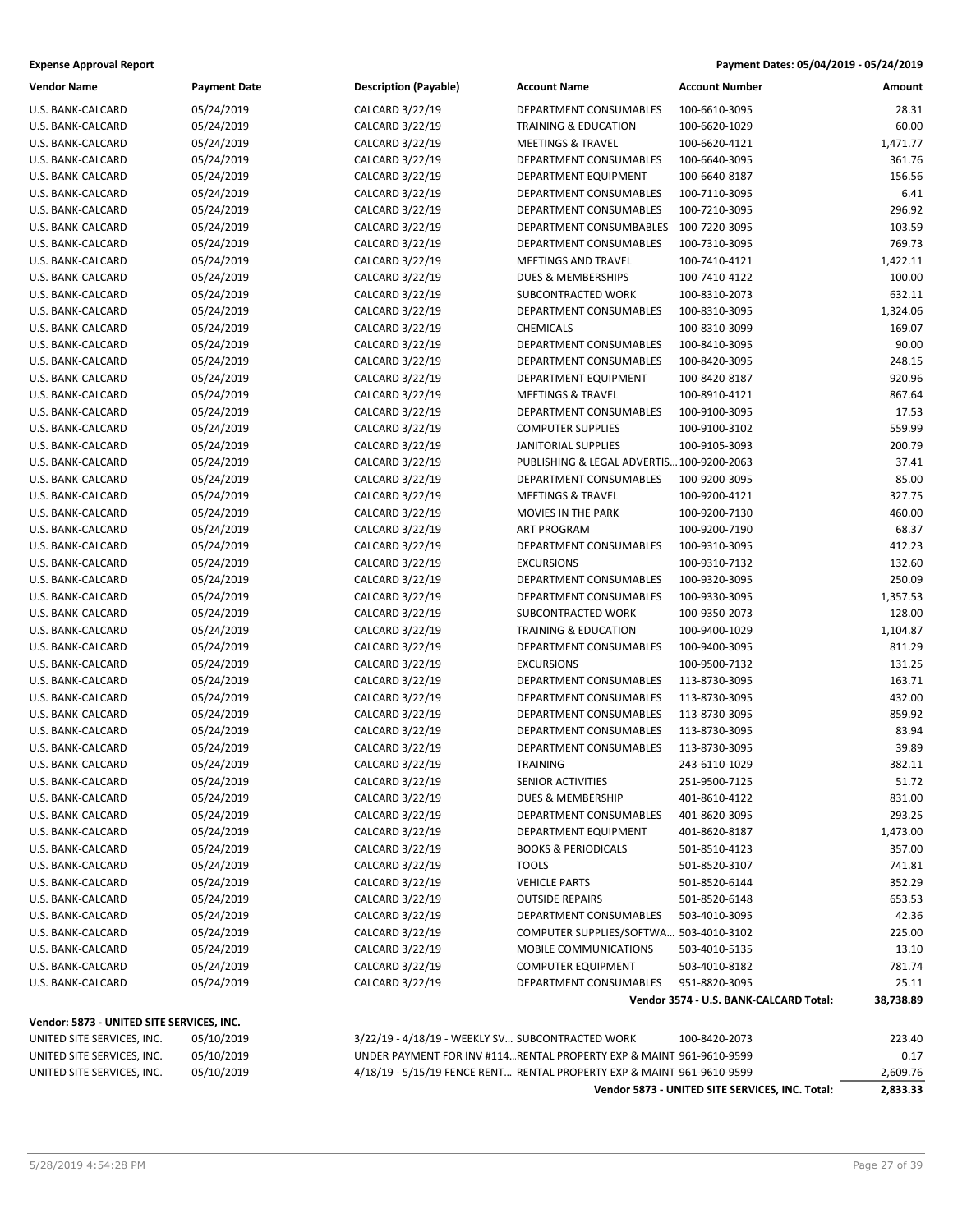| <b>Expense Approval Report</b> | Payment Dates: 05/04/2019 - 05/24/2019 |
|--------------------------------|----------------------------------------|
|                                |                                        |

| Vendor Name                                                         | <b>Payment Date</b> | <b>Description (Payable)</b>                           | <b>Account Name</b>                                                | <b>Account Number</b>                                 | Amount    |
|---------------------------------------------------------------------|---------------------|--------------------------------------------------------|--------------------------------------------------------------------|-------------------------------------------------------|-----------|
| Vendor: 3560 - UNITED WAY OF MONTEREY PENINSULA                     |                     |                                                        |                                                                    |                                                       |           |
| UNITED WAY OF MONTEREY PE 05/08/2019                                |                     | <b>EMPLOYEE CONTRIBUTIONS</b>                          | MISC PAYROLL PAYABLES                                              | 100-2062                                              | 30.89     |
| UNITED WAY OF MONTEREY PE 05/08/2019                                |                     | <b>EMPLOYEE CONTRIBUTIONS</b>                          | MISC PAYROLL PAYABLES                                              | 100-2062                                              | 30.00     |
| UNITED WAY OF MONTEREY PE 05/08/2019                                |                     | <b>EMPLOYEE CONTRIBUTIONS</b>                          | <b>MISC PAYROLL PAYABLES</b>                                       | 100-2062                                              | 30.00     |
| UNITED WAY OF MONTEREY PE 05/08/2019                                |                     | <b>EMPLOYEE CONTRIBUTIONS</b>                          | <b>MISC PAYROLL PAYABLES</b>                                       | 100-2062                                              | 30.69     |
| UNITED WAY OF MONTEREY PE 05/08/2019                                |                     | <b>EMPLOYEE CONTRIBUTIONS</b>                          | MISC PAYROLL PAYABLES                                              | 113-2062                                              | 0.21      |
| UNITED WAY OF MONTEREY PE 05/08/2019                                |                     | <b>EMPLOYEE CONTRIBUTIONS</b>                          | MISC PAYROLL PAYABLES                                              | 113-2062                                              | 0.36      |
| UNITED WAY OF MONTEREY PE 05/08/2019                                |                     | <b>EMPLOYEE CONTRIBUTIONS</b>                          | MISC PAYROLL PAYABLES                                              | 113-2062                                              | 0.11      |
| UNITED WAY OF MONTEREY PE 05/08/2019                                |                     | <b>EMPLOYEE CONTRIBUTIONS</b>                          | MISC PAYROLL PAYABLES                                              | 210-2062                                              | 0.10      |
| UNITED WAY OF MONTEREY PE 05/08/2019                                |                     | <b>EMPLOYEE CONTRIBUTIONS</b>                          | MISC PAYROLL PAYABLES                                              | 271-2062                                              | 1.71      |
| UNITED WAY OF MONTEREY PE 05/08/2019                                |                     | <b>EMPLOYEE CONTRIBUTIONS</b>                          | MISC PAYROLL PAYABLES                                              | 271-2062                                              | 2.52      |
| UNITED WAY OF MONTEREY PE 05/08/2019                                |                     | <b>EMPLOYEE CONTRIBUTIONS</b>                          | MISC PAYROLL PAYABLES                                              | 271-2062                                              | 3.00      |
| UNITED WAY OF MONTEREY PE 05/08/2019                                |                     | <b>EMPLOYEE CONTRIBUTIONS</b>                          | MISC PAYROLL PAYABLES                                              | 271-2062                                              | 2.01      |
| UNITED WAY OF MONTEREY PE 05/08/2019                                |                     | <b>EMPLOYEE CONTRIBUTIONS</b>                          | MISC PAYROLL PAYABLES                                              | 401-2062                                              | 0.09      |
| UNITED WAY OF MONTEREY PE 05/08/2019                                |                     | <b>EMPLOYEE CONTRIBUTIONS</b>                          | MISC PAYROLL PAYABLES                                              | 401-2062                                              | 0.12      |
| UNITED WAY OF MONTEREY PE 05/08/2019                                |                     | <b>EMPLOYEE CONTRIBUTIONS</b>                          | MISC PAYROLL PAYABLES                                              | 401-2062                                              | 0.09      |
| UNITED WAY OF MONTEREY PE 05/08/2019                                |                     | <b>EMPLOYEE CONTRIBUTIONS</b>                          | MISC PAYROLL PAYABLES                                              | 951-2062                                              | 0.10      |
|                                                                     |                     |                                                        |                                                                    | Vendor 3560 - UNITED WAY OF MONTEREY PENINSULA Total: | 132.00    |
| Vendor: 4271 - URETSKY SECURITY                                     |                     |                                                        |                                                                    |                                                       |           |
| <b>URETSKY SECURITY</b>                                             | 05/10/2019          | APRIL 2019 - FINGERPRINTING ( PERSONNEL RECRUITMENT    |                                                                    | 100-2031-2064                                         | 80.00     |
| <b>URETSKY SECURITY</b>                                             | 05/10/2019          | APRIL 2019 - FINGERPRINTING ( BACKGROUND INVESTIGATION |                                                                    | 100-9310-1027                                         | 180.00    |
|                                                                     |                     |                                                        |                                                                    | Vendor 4271 - URETSKY SECURITY Total:                 | 260.00    |
|                                                                     |                     |                                                        |                                                                    |                                                       |           |
| Vendor: 8142 - US FOODS, INC.                                       |                     |                                                        |                                                                    |                                                       |           |
| US FOODS, INC.                                                      | 05/17/2019          | FOOD DELIVERED TO 986 HILBY SENIOR ACTIVITIES          |                                                                    | 251-9500-7125                                         | 1,352.92  |
|                                                                     |                     |                                                        |                                                                    | Vendor 8142 - US FOODS, INC. Total:                   | 1,352.92  |
| Vendor: 3535 - USA BLUEBOOK                                         |                     |                                                        |                                                                    |                                                       |           |
| <b>USA BLUEBOOK</b>                                                 | 05/17/2019          | <b>WATER DEPT SUPPLIES</b>                             | DEPARTMENT CONSUMABLES                                             | 401-8620-3095                                         | 618.66    |
|                                                                     |                     |                                                        |                                                                    | Vendor 3535 - USA BLUEBOOK Total:                     | 618.66    |
| Vendor: 4417 - VALLEY SAW & GARDEN EQUIP                            |                     |                                                        |                                                                    |                                                       |           |
| VALLEY SAW & GARDEN EQUIP 05/24/2019                                |                     | Misc Supplies - City of Seaside                        | <b>TOOLS</b>                                                       | 100-8420-3107                                         | 999.63    |
|                                                                     |                     |                                                        |                                                                    | Vendor 4417 - VALLEY SAW & GARDEN EQUIP Total:        | 999.63    |
| Vendor: 8958 - VANESSA JENNINGS                                     |                     |                                                        |                                                                    |                                                       |           |
| VANESSA JENNINGS                                                    | 05/24/2019          |                                                        | Pool deposit refund from 5/18/ SWIM CENTER RENTAL DEPOSIT 256-2345 |                                                       | 65.25     |
|                                                                     |                     |                                                        |                                                                    | Vendor 8958 - VANESSA JENNINGS Total:                 | 65.25     |
|                                                                     |                     |                                                        |                                                                    |                                                       |           |
| Vendor: 3595 - VAPOR CLEANERS, INC.                                 |                     |                                                        |                                                                    |                                                       |           |
| VAPOR CLEANERS, INC.                                                | 05/17/2019          | (3) REG. BLANKET GRAY                                  | UNIFORM SERVICE/LAUNDRY                                            | 100-6110-2049                                         | 24.00     |
|                                                                     |                     |                                                        |                                                                    | Vendor 3595 - VAPOR CLEANERS, INC. Total:             | 24.00     |
| Vendor: 8536 - VERDE DESIGN INC.                                    |                     |                                                        |                                                                    |                                                       |           |
| VERDE DESIGN INC.                                                   | 05/24/2019          | 1/26/19-2/25/19 - Cutino Park  PARKS IMPROVEMENTS      |                                                                    | 348-8910-9570                                         | 11,309.95 |
| VERDE DESIGN INC.                                                   | 05/24/2019          | 2/26/19-3/25/19 - Cutino Park  PARKS IMPROVEMENTS      |                                                                    | 348-8910-9570                                         | 10,806.54 |
| VERDE DESIGN INC.                                                   | 05/24/2019          | 3/26/19-4/25/19 - Cutino Park  PARKS IMPROVEMENTS      |                                                                    | 348-8910-9570                                         | 13,089.18 |
|                                                                     |                     |                                                        |                                                                    | Vendor 8536 - VERDE DESIGN INC. Total:                | 35,205.67 |
| Vendor: 6671 - VERIZON WIRELESS                                     |                     |                                                        |                                                                    |                                                       |           |
| <b>VERIZON WIRELESS</b>                                             | 05/10/2019          | ACCT #772515511-00009; 4/23 TELEPHONE                  |                                                                    | 100-6110-5132                                         | 1,531.29  |
| <b>VERIZON WIRELESS</b>                                             | 05/10/2019          | ACCT #772515511-00003; 4/23 MOBILE COMMUNICATION       |                                                                    | 100-6120-5135                                         | 778.41    |
| <b>VERIZON WIRELESS</b>                                             | 05/24/2019          | Acct #472229021-00001; 5/1/19MOBILE COMMUNICATIONS     |                                                                    | 100-6640-5135                                         | 650.40    |
| <b>VERIZON WIRELESS</b>                                             | 05/24/2019          | Acct #472229021-00002; 5/1/19MOBILE COMMUNICATIONS     |                                                                    | 100-6640-5135                                         | 38.01     |
| <b>VERIZON WIRELESS</b>                                             | 05/10/2019          | ACCT #772515511-00004; 4/23 DEPARTMENT CONSUMABLES     |                                                                    | 113-8730-3095                                         | 38.01     |
| <b>VERIZON WIRELESS</b>                                             | 05/17/2019          | ACCT #742236901-00001; 4/23 PARKS IMPROVEMENTS         |                                                                    | 348-8910-9570                                         | 38.01     |
| <b>VERIZON WIRELESS</b>                                             | 05/10/2019          | ACCT #772515511-00005; 4/23 MOBILE COMMUNICATIONS      |                                                                    | 503-4010-5135                                         | 59.07     |
| <b>VERIZON WIRELESS</b>                                             | 05/10/2019          | ACCT #772515511-00006; 4/23 MOBILE COMMUNICATIONS      |                                                                    | 503-4010-5135                                         | 512.37    |
| <b>VERIZON WIRELESS</b>                                             | 05/10/2019          | ACCT #772515511-00007; 4/23 MOBILE COMMUNICATIONS      |                                                                    | 503-4010-5135                                         | 56.22     |
| <b>VERIZON WIRELESS</b>                                             | 05/10/2019          | ACCT #772515511-00008; 4/23 MOBILE COMMUNICATIONS      |                                                                    | 503-4010-5135                                         | 111.24    |
| <b>VERIZON WIRELESS</b>                                             | 05/17/2019          | ACCT #472229021-00003                                  | MOBILE COMMUNICATIONS                                              | 503-4010-5135                                         | 171.57    |
|                                                                     |                     |                                                        |                                                                    | Vendor 6671 - VERIZON WIRELESS Total:                 | 3,984.60  |
|                                                                     |                     |                                                        |                                                                    |                                                       |           |
| Vendor: 6105 - VISION SERVICE PLAN-(CA)<br>VISION SERVICE PLAN-(CA) | 05/17/2019          | <b>GUEVARA OP ADJ</b>                                  | VISION INS PAYABLE                                                 | 100-2061                                              | $-20.66$  |
|                                                                     |                     |                                                        |                                                                    |                                                       |           |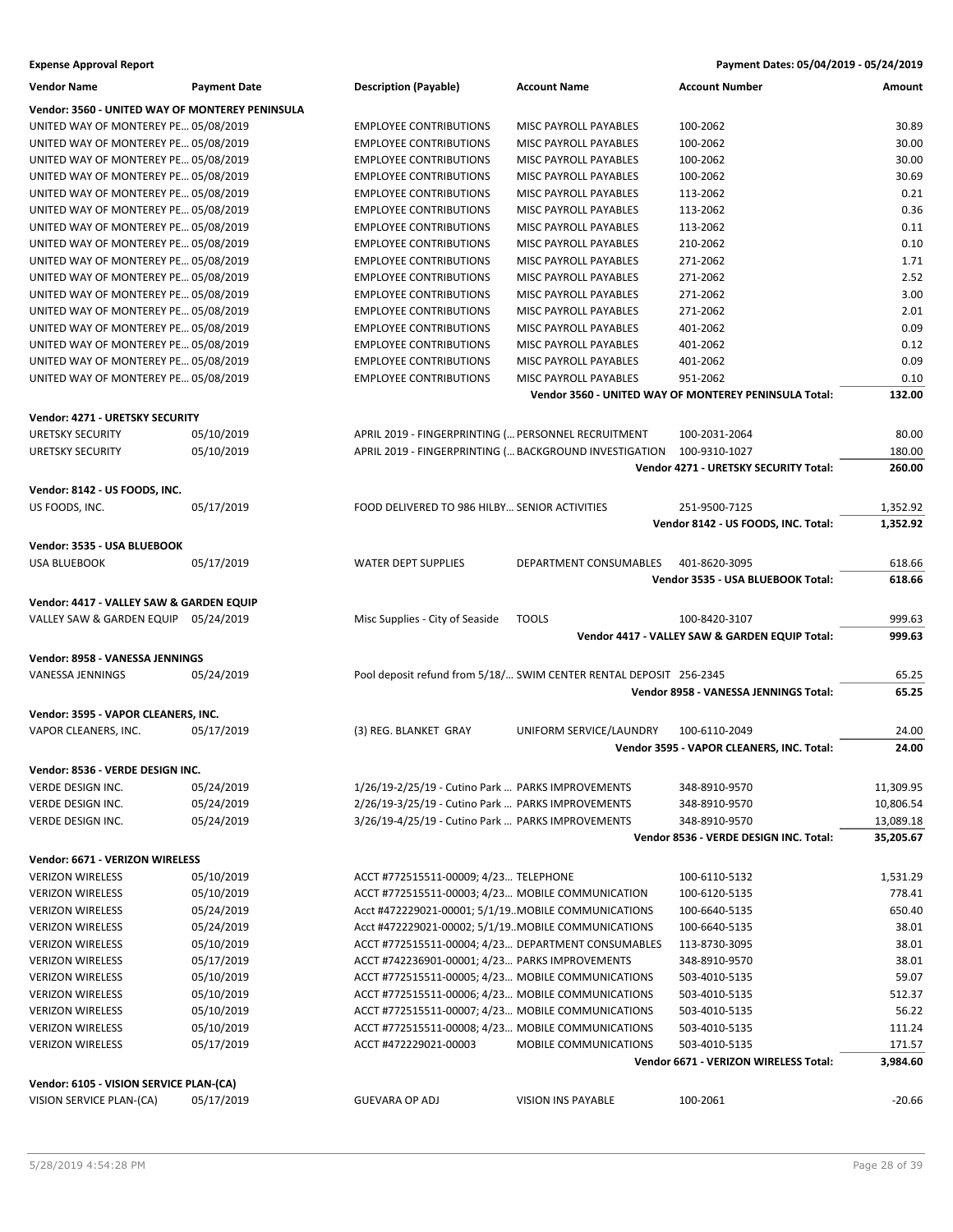| <b>Vendor Name</b>                                   | <b>Payment Date</b> | <b>Description (Payable)</b>                  | <b>Account Name</b>       | <b>Account Number</b> | Amount           |
|------------------------------------------------------|---------------------|-----------------------------------------------|---------------------------|-----------------------|------------------|
| VISION SERVICE PLAN-(CA)                             | 05/17/2019          | KOTOUC FEB CREDIT ADJ                         | <b>VISION INS PAYABLE</b> | 100-2061              | 11.52            |
| VISION SERVICE PLAN-(CA)                             | 05/17/2019          | SINGLE PLAN TRUE-UP ADJ                       | VISION INS PAYABLE        | 100-2061              | 0.34             |
| VISION SERVICE PLAN-(CA)                             | 05/17/2019          | <b>WIZARD ADJ</b>                             | VISION INS PAYABLE        | 100-2061              | 7.95             |
| VISION SERVICE PLAN-(CA)                             | 05/17/2019          | PLAN CHANGES: MASCORRO, S VISION INS PAYABLE  |                           | 100-2061              | 0.01             |
| VISION SERVICE PLAN-(CA)                             | 05/17/2019          | <b>GUEVARA ADJ</b>                            | <b>VISION INS PAYABLE</b> | 100-2061              | 20.66            |
| VISION SERVICE PLAN-(CA)                             | 05/17/2019          | <b>GARCIA ADJ</b>                             | VISION INS PAYABLE        | 100-2061              | 10.33            |
| VISION SERVICE PLAN-(CA)                             | 05/17/2019          | WIZARD ADJ                                    | VISION INS PAYABLE        | 100-2061              | 7.95             |
| VISION SERVICE PLAN-(CA)                             | 05/17/2019          | PLAN CHANGES MEYER, SARDI  VISION INS PAYABLE |                           | 100-2061              | 0.01             |
| VISION SERVICE PLAN-(CA)                             | 05/17/2019          | SINGLE PLAN TRUE-UP ADJ                       | VISION INS PAYABLE        | 100-2061              | 0.35             |
| VISION SERVICE PLAN-(CA)                             | 05/17/2019          | VISION - E+2                                  | VISION INS PAYABLE        | 100-2061              | 20.66            |
| VISION SERVICE PLAN-(CA)                             | 05/17/2019          | VISION - E+1                                  | VISION INS PAYABLE        | 100-2061              | 359.47           |
| VISION SERVICE PLAN-(CA)                             | 05/17/2019          | VISION - E+1                                  | VISION INS PAYABLE        | 100-2061              | 172.46           |
| VISION SERVICE PLAN-(CA)                             | 05/17/2019          | VISION - E+1                                  | VISION INS PAYABLE        | 100-2061              | 85.90            |
| VISION SERVICE PLAN-(CA)                             | 05/17/2019          | VISION - E+1                                  | VISION INS PAYABLE        | 100-2061              | 69.41            |
| VISION SERVICE PLAN-(CA)                             | 05/17/2019          | VISION - E+1                                  | <b>VISION INS PAYABLE</b> | 100-2061              | 83.37            |
| VISION SERVICE PLAN-(CA)                             | 05/17/2019          | VISION - E+1                                  | VISION INS PAYABLE        | 100-2061              | 7.95             |
| VISION SERVICE PLAN-(CA)                             | 05/17/2019          | VISION - E+1                                  | <b>VISION INS PAYABLE</b> | 100-2061              | 37.71            |
| VISION SERVICE PLAN-(CA)                             | 05/17/2019          | VISION - E+1                                  | VISION INS PAYABLE        | 100-2061              | 85.38            |
| VISION SERVICE PLAN-(CA)                             | 05/17/2019          | VISION - E+1                                  | VISION INS PAYABLE        | 100-2061              | 356.04           |
| VISION SERVICE PLAN-(CA)                             | 05/17/2019          | VISION - E+1                                  | <b>VISION INS PAYABLE</b> | 100-2061              | 174.12           |
| VISION SERVICE PLAN-(CA)                             | 05/17/2019          | VISION - E+1                                  | VISION INS PAYABLE        | 100-2061              | 83.37            |
| VISION SERVICE PLAN-(CA)                             | 05/17/2019          | VISION - E+1                                  | VISION INS PAYABLE        | 100-2061              | 36.62            |
| VISION SERVICE PLAN-(CA)                             | 05/17/2019          | VISION - E+1                                  | VISION INS PAYABLE        | 100-2061              | 79.38            |
| VISION SERVICE PLAN-(CA)                             | 05/17/2019          | VISION - E+1                                  | <b>VISION INS PAYABLE</b> | 100-2061              | 36.47            |
| VISION SERVICE PLAN-(CA)                             | 05/17/2019          | VISION - E+1                                  | VISION INS PAYABLE        | 100-2061              | 78.34            |
| VISION SERVICE PLAN-(CA)                             | 05/17/2019          | VISION - E+1                                  | VISION INS PAYABLE        | 100-2061              | 85.70            |
| VISION SERVICE PLAN-(CA)                             | 05/17/2019          | VISION - E+1                                  | VISION INS PAYABLE        | 100-2061              | 87.34            |
| VISION SERVICE PLAN-(CA)                             | 05/17/2019          | VISION - E+1                                  | VISION INS PAYABLE        | 100-2061              | 171.55           |
| VISION SERVICE PLAN-(CA)                             | 05/17/2019          | VISION - E+1                                  | VISION INS PAYABLE        | 100-2061              | 7.95             |
| VISION SERVICE PLAN-(CA)                             | 05/17/2019          | VISION - E+1                                  | <b>VISION INS PAYABLE</b> | 100-2061              | 335.58           |
| VISION SERVICE PLAN-(CA)                             | 05/17/2019          | VISION - E+1                                  | VISION INS PAYABLE        | 100-2061              | 37.25            |
| VISION SERVICE PLAN-(CA)                             | 05/17/2019          | VISION - E+1                                  | VISION INS PAYABLE        | 100-2061              | 80.22            |
| VISION SERVICE PLAN-(CA)                             | 05/17/2019          | VISION - E+1                                  | VISION INS PAYABLE        | 100-2061              | 85.54            |
|                                                      |                     |                                               |                           |                       |                  |
| VISION SERVICE PLAN-(CA)                             | 05/17/2019          | VISION - E+1                                  | VISION INS PAYABLE        | 100-2061              | 87.34            |
| VISION SERVICE PLAN-(CA)<br>VISION SERVICE PLAN-(CA) | 05/17/2019          | VISION - E+1<br>VISION - E+1                  | <b>VISION INS PAYABLE</b> | 100-2061<br>100-2061  | 166.99<br>344.87 |
|                                                      | 05/17/2019          |                                               | VISION INS PAYABLE        |                       | 0.18             |
| VISION SERVICE PLAN-(CA)                             | 05/17/2019          | VISION - E+1                                  | VISION INS PAYABLE        | 103-2061              | 2.07             |
| VISION SERVICE PLAN-(CA)<br>VISION SERVICE PLAN-(CA) | 05/17/2019          | VISION - E+1                                  | VISION INS PAYABLE        | 103-2061              |                  |
|                                                      | 05/17/2019          | VISION - E+1<br>VISION - E+1                  | <b>VISION INS PAYABLE</b> | 103-2061              | 2.33             |
| VISION SERVICE PLAN-(CA)                             | 05/17/2019          |                                               | <b>VISION INS PAYABLE</b> | 103-2061              | 0.14             |
| VISION SERVICE PLAN-(CA)                             | 05/17/2019          | VISION - E+1                                  | VISION INS PAYABLE        | 103-2061              | 2.03             |
| VISION SERVICE PLAN-(CA)                             | 05/17/2019          | VISION - E+1                                  | VISION INS PAYABLE        | 103-2061              | 2.16             |
| VISION SERVICE PLAN-(CA)                             | 05/17/2019          | VISION - E+1                                  | <b>VISION INS PAYABLE</b> | 113-2061              | 0.10             |
| VISION SERVICE PLAN-(CA)                             | 05/17/2019          | VISION - E+1                                  | VISION INS PAYABLE        | 113-2061              | 0.58             |
| VISION SERVICE PLAN-(CA)                             | 05/17/2019          | VISION - E+1                                  | VISION INS PAYABLE        | 113-2061              | 3.97             |
| VISION SERVICE PLAN-(CA)                             | 05/17/2019          | VISION - E+1                                  | VISION INS PAYABLE        | 113-2061              | 0.33             |
| VISION SERVICE PLAN-(CA)                             | 05/17/2019          | VISION - E+1                                  | VISION INS PAYABLE        | 113-2061              | 10.28            |
| VISION SERVICE PLAN-(CA)                             | 05/17/2019          | VISION - E+1                                  | VISION INS PAYABLE        | 113-2061              | 11.73            |
| VISION SERVICE PLAN-(CA)                             | 05/17/2019          | VISION - E+1                                  | VISION INS PAYABLE        | 113-2061              | 0.58             |
| VISION SERVICE PLAN-(CA)                             | 05/17/2019          | VISION - E+1                                  | VISION INS PAYABLE        | 113-2061              | 0.14             |
| VISION SERVICE PLAN-(CA)                             | 05/17/2019          | VISION - E+1                                  | VISION INS PAYABLE        | 113-2061              | 3.97             |
| VISION SERVICE PLAN-(CA)                             | 05/17/2019          | VISION - E+1                                  | VISION INS PAYABLE        | 113-2061              | 12.74            |
| VISION SERVICE PLAN-(CA)                             | 05/17/2019          | VISION - E+1                                  | VISION INS PAYABLE        | 113-2061              | 3.97             |
| VISION SERVICE PLAN-(CA)                             | 05/17/2019          | VISION - E+1                                  | VISION INS PAYABLE        | 113-2061              | 0.58             |
| VISION SERVICE PLAN-(CA)                             | 05/17/2019          | VISION - E+1                                  | VISION INS PAYABLE        | 113-2061              | 0.18             |
| VISION SERVICE PLAN-(CA)                             | 05/17/2019          | VISION - E+1                                  | VISION INS PAYABLE        | 113-2061              | 0.58             |
| VISION SERVICE PLAN-(CA)                             | 05/17/2019          | VISION - E+1                                  | VISION INS PAYABLE        | 113-2061              | 14.02            |
| VISION SERVICE PLAN-(CA)                             | 05/17/2019          | VISION - E+1                                  | VISION INS PAYABLE        | 113-2061              | 4.11             |
| VISION SERVICE PLAN-(CA)                             | 05/17/2019          | VISION - E+1                                  | VISION INS PAYABLE        | 200-2061              | 2.53             |
| VISION SERVICE PLAN-(CA)                             | 05/17/2019          | VISION - E+1                                  | VISION INS PAYABLE        | 200-2061              | 3.04             |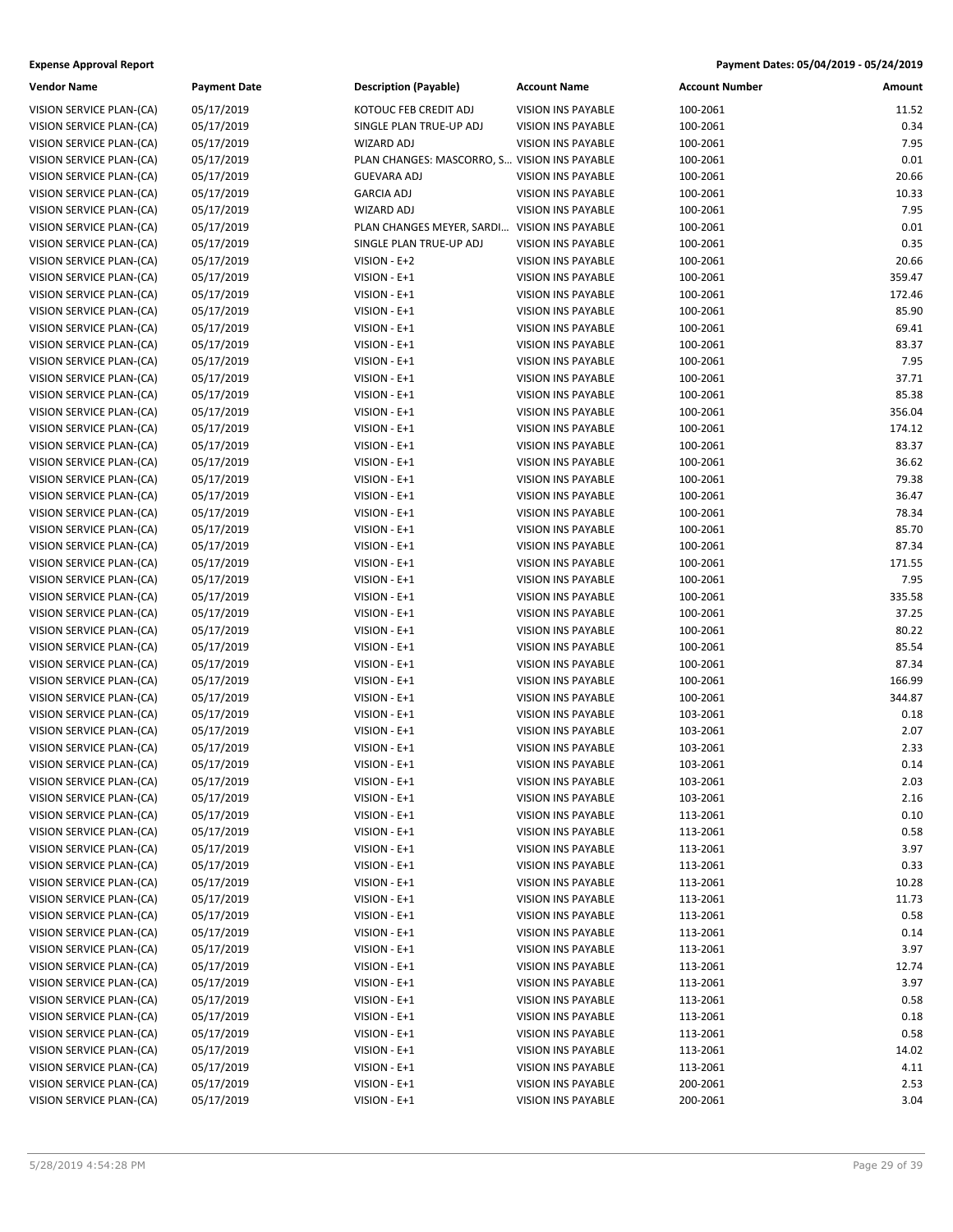| <b>Vendor Name</b>       | <b>Payment Date</b>      | <b>Description (Payable)</b> | <b>Account Name</b>       | <b>Account Number</b> | Amount |
|--------------------------|--------------------------|------------------------------|---------------------------|-----------------------|--------|
| VISION SERVICE PLAN-(CA) | 05/17/2019               | VISION - E+1                 | <b>VISION INS PAYABLE</b> | 200-2061              | 2.71   |
| VISION SERVICE PLAN-(CA) | 05/17/2019               | VISION - E+1                 | VISION INS PAYABLE        | 200-2061              | 2.86   |
| VISION SERVICE PLAN-(CA) | 05/17/2019               | VISION - E+1                 | <b>VISION INS PAYABLE</b> | 210-2061              | 1.16   |
| VISION SERVICE PLAN-(CA) | 05/17/2019               | VISION - E+1                 | <b>VISION INS PAYABLE</b> | 210-2061              | 2.58   |
| VISION SERVICE PLAN-(CA) | 05/17/2019               | VISION - E+1                 | VISION INS PAYABLE        | 210-2061              | 0.33   |
| VISION SERVICE PLAN-(CA) | 05/17/2019               | VISION - E+1                 | VISION INS PAYABLE        | 210-2061              | 0.18   |
| VISION SERVICE PLAN-(CA) | 05/17/2019               | VISION - E+1                 | VISION INS PAYABLE        | 210-2061              | 14.75  |
| VISION SERVICE PLAN-(CA) | 05/17/2019               | VISION - E+1                 | VISION INS PAYABLE        | 210-2061              | 1.17   |
| VISION SERVICE PLAN-(CA) | 05/17/2019               | VISION - E+1                 | <b>VISION INS PAYABLE</b> | 210-2061              | 4.21   |
| VISION SERVICE PLAN-(CA) |                          |                              | VISION INS PAYABLE        |                       | 12.37  |
| VISION SERVICE PLAN-(CA) | 05/17/2019<br>05/17/2019 | VISION - E+1<br>VISION - E+1 | <b>VISION INS PAYABLE</b> | 210-2061<br>210-2061  | 1.32   |
| VISION SERVICE PLAN-(CA) |                          | VISION - E+1                 | VISION INS PAYABLE        | 210-2061              | 1.24   |
|                          | 05/17/2019               |                              |                           |                       | 11.01  |
| VISION SERVICE PLAN-(CA) | 05/17/2019               | VISION - E+1                 | VISION INS PAYABLE        | 210-2061              |        |
| VISION SERVICE PLAN-(CA) | 05/17/2019               | VISION - E+1                 | <b>VISION INS PAYABLE</b> | 210-2061              | 1.92   |
| VISION SERVICE PLAN-(CA) | 05/17/2019               | VISION - E+1                 | VISION INS PAYABLE        | 210-2061              | 1.14   |
| VISION SERVICE PLAN-(CA) | 05/17/2019               | VISION - E+1                 | VISION INS PAYABLE        | 210-2061              | 3.37   |
| VISION SERVICE PLAN-(CA) | 05/17/2019               | VISION - E+1                 | VISION INS PAYABLE        | 210-2061              | 1.34   |
| VISION SERVICE PLAN-(CA) | 05/17/2019               | VISION - E+1                 | VISION INS PAYABLE        | 210-2061              | 3.70   |
| VISION SERVICE PLAN-(CA) | 05/17/2019               | VISION - E+1                 | <b>VISION INS PAYABLE</b> | 210-2061              | 1.14   |
| VISION SERVICE PLAN-(CA) | 05/17/2019               | VISION - E+1                 | VISION INS PAYABLE        | 210-2061              | 1.94   |
| VISION SERVICE PLAN-(CA) | 05/17/2019               | VISION - E+1                 | VISION INS PAYABLE        | 210-2061              | 18.94  |
| VISION SERVICE PLAN-(CA) | 05/17/2019               | VISION - E+1                 | VISION INS PAYABLE        | 210-2061              | 0.50   |
| VISION SERVICE PLAN-(CA) | 05/17/2019               | VISION - E+1                 | VISION INS PAYABLE        | 271-2061              | 0.58   |
| VISION SERVICE PLAN-(CA) | 05/17/2019               | VISION - E+1                 | <b>VISION INS PAYABLE</b> | 271-2061              | 1.24   |
| VISION SERVICE PLAN-(CA) | 05/17/2019               | VISION - E+1                 | VISION INS PAYABLE        | 271-2061              | 25.27  |
| VISION SERVICE PLAN-(CA) | 05/17/2019               | VISION - E+1                 | <b>VISION INS PAYABLE</b> | 271-2061              | 0.28   |
| VISION SERVICE PLAN-(CA) | 05/17/2019               | VISION - E+1                 | VISION INS PAYABLE        | 271-2061              | 1.67   |
| VISION SERVICE PLAN-(CA) | 05/17/2019               | VISION - E+1                 | VISION INS PAYABLE        | 271-2061              | 0.33   |
| VISION SERVICE PLAN-(CA) | 05/17/2019               | VISION - E+1                 | <b>VISION INS PAYABLE</b> | 271-2061              | 22.89  |
| VISION SERVICE PLAN-(CA) | 05/17/2019               | VISION - E+1                 | VISION INS PAYABLE        | 271-2061              | 0.58   |
| VISION SERVICE PLAN-(CA) | 05/17/2019               | VISION - E+1                 | VISION INS PAYABLE        | 271-2061              | 2.22   |
| VISION SERVICE PLAN-(CA) | 05/17/2019               | VISION - E+1                 | VISION INS PAYABLE        | 271-2061              | 0.10   |
| VISION SERVICE PLAN-(CA) | 05/17/2019               | VISION - E+1                 | VISION INS PAYABLE        | 271-2061              | 25.60  |
| VISION SERVICE PLAN-(CA) | 05/17/2019               | VISION - E+1                 | <b>VISION INS PAYABLE</b> | 271-2061              | 0.58   |
| VISION SERVICE PLAN-(CA) | 05/17/2019               | VISION - E+1                 | VISION INS PAYABLE        | 271-2061              | 0.05   |
| VISION SERVICE PLAN-(CA) | 05/17/2019               | VISION - E+1                 | VISION INS PAYABLE        | 271-2061              | 0.58   |
| VISION SERVICE PLAN-(CA) | 05/17/2019               | VISION - E+1                 | VISION INS PAYABLE        | 271-2061              | 1.47   |
| VISION SERVICE PLAN-(CA) | 05/17/2019               | VISION - E+1                 | VISION INS PAYABLE        | 271-2061              | 23.47  |
| VISION SERVICE PLAN-(CA) | 05/17/2019               | VISION - E+1                 | <b>VISION INS PAYABLE</b> | 345-2061              | 0.25   |
| VISION SERVICE PLAN-(CA) | 05/17/2019               | VISION - E+1                 | <b>VISION INS PAYABLE</b> | 401-2061              | 3.91   |
| VISION SERVICE PLAN-(CA) | 05/17/2019               | VISION - E+1                 | VISION INS PAYABLE        | 401-2061              | 7.96   |
| VISION SERVICE PLAN-(CA) | 05/17/2019               | $VISION - E + 1$             | VISION INS PAYABLE        | 401-2061              | 11.51  |
| VISION SERVICE PLAN-(CA) | 05/17/2019               | VISION - E+1                 | VISION INS PAYABLE        | 401-2061              | 0.29   |
| VISION SERVICE PLAN-(CA) | 05/17/2019               | VISION - E+1                 | VISION INS PAYABLE        | 401-2061              | 0.27   |
| VISION SERVICE PLAN-(CA) | 05/17/2019               | VISION - E+1                 | VISION INS PAYABLE        | 401-2061              | 10.33  |
| VISION SERVICE PLAN-(CA) | 05/17/2019               | VISION - E+1                 | <b>VISION INS PAYABLE</b> | 401-2061              | 10.12  |
| VISION SERVICE PLAN-(CA) | 05/17/2019               | VISION - E+1                 | VISION INS PAYABLE        | 401-2061              | 2.34   |
| VISION SERVICE PLAN-(CA) | 05/17/2019               | VISION - E+1                 | VISION INS PAYABLE        | 401-2061              | 9.40   |
| VISION SERVICE PLAN-(CA) | 05/17/2019               | VISION - E+1                 | VISION INS PAYABLE        | 401-2061              | 4.33   |
| VISION SERVICE PLAN-(CA) | 05/17/2019               | VISION - E+1                 | VISION INS PAYABLE        | 401-2061              | 12.32  |
| VISION SERVICE PLAN-(CA) | 05/17/2019               | VISION - E+1                 | VISION INS PAYABLE        | 401-2061              | 0.29   |
| VISION SERVICE PLAN-(CA) | 05/17/2019               | VISION - E+1                 | VISION INS PAYABLE        | 401-2061              | 0.28   |
| VISION SERVICE PLAN-(CA) | 05/17/2019               | VISION - E+1                 | VISION INS PAYABLE        | 401-2061              | 2.55   |
| VISION SERVICE PLAN-(CA) | 05/17/2019               | VISION - E+1                 | VISION INS PAYABLE        | 401-2061              | 10.31  |
| VISION SERVICE PLAN-(CA) | 05/17/2019               | VISION - E+1                 | VISION INS PAYABLE        | 401-2061              | 9.76   |
| VISION SERVICE PLAN-(CA) | 05/17/2019               | <b>RETIREES MARCH</b>        | VISION INS PAYABLE        | 501-2061              | 326.66 |
| VISION SERVICE PLAN-(CA) | 05/17/2019               | <b>RETIREES APRIL</b>        | VISION INS PAYABLE        | 501-2061              | 326.66 |
| VISION SERVICE PLAN-(CA) | 05/17/2019               | VISION - E+1                 | VISION INS PAYABLE        | 501-2061              | 0.58   |
| VISION SERVICE PLAN-(CA) | 05/17/2019               | VISION - E+1                 | VISION INS PAYABLE        | 501-2061              | 11.52  |
| VISION SERVICE PLAN-(CA) | 05/17/2019               |                              | VISION INS PAYABLE        |                       | 11.52  |
|                          |                          | $VISION - E + 1$             |                           | 501-2061              |        |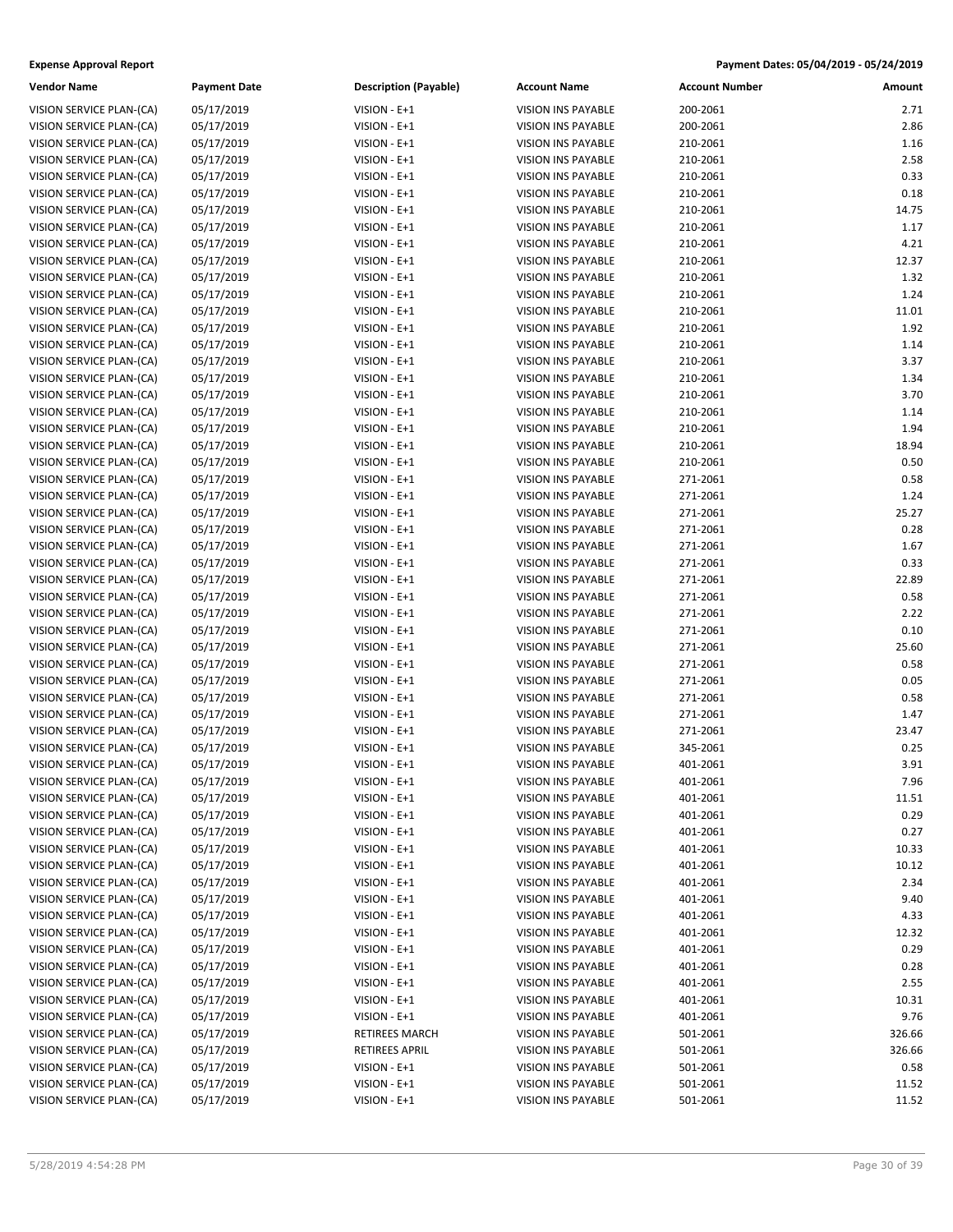| <b>Vendor Name</b>                     | <b>Payment Date</b> | <b>Description (Payable)</b>                | <b>Account Name</b>                                                       | <b>Account Number</b>                         | Amount    |
|----------------------------------------|---------------------|---------------------------------------------|---------------------------------------------------------------------------|-----------------------------------------------|-----------|
| VISION SERVICE PLAN-(CA)               | 05/17/2019          | VISION - E+1                                | <b>VISION INS PAYABLE</b>                                                 | 501-2061                                      | 0.58      |
| VISION SERVICE PLAN-(CA)               | 05/17/2019          | VISION - E+1                                | VISION INS PAYABLE                                                        | 501-2061                                      | 11.52     |
| VISION SERVICE PLAN-(CA)               | 05/17/2019          | VISION - E+1                                | VISION INS PAYABLE                                                        | 501-2061                                      | 0.58      |
| VISION SERVICE PLAN-(CA)               | 05/17/2019          | VISION - E+1                                | <b>VISION INS PAYABLE</b>                                                 | 501-2061                                      | 0.58      |
| VISION SERVICE PLAN-(CA)               | 05/17/2019          | VISION - E+1                                | <b>VISION INS PAYABLE</b>                                                 | 501-2061                                      | 11.52     |
| VISION SERVICE PLAN-(CA)               | 05/17/2019          | VISION - E+1                                | VISION INS PAYABLE                                                        | 503-2061                                      | 3.97      |
| VISION SERVICE PLAN-(CA)               | 05/17/2019          | VISION - E+1                                | VISION INS PAYABLE                                                        | 503-2061                                      | 10.33     |
| VISION SERVICE PLAN-(CA)               | 05/17/2019          | VISION - E+1                                | <b>VISION INS PAYABLE</b>                                                 | 503-2061                                      | 3.97      |
| VISION SERVICE PLAN-(CA)               | 05/17/2019          | VISION - E+1                                | <b>VISION INS PAYABLE</b>                                                 | 503-2061                                      | 10.33     |
| VISION SERVICE PLAN-(CA)               | 05/17/2019          | VISION - E+1                                | <b>VISION INS PAYABLE</b>                                                 | 503-2061                                      | 10.33     |
| VISION SERVICE PLAN-(CA)               | 05/17/2019          | VISION - E+1                                | VISION INS PAYABLE                                                        | 503-2061                                      | 3.97      |
| VISION SERVICE PLAN-(CA)               | 05/17/2019          | VISION - E+1                                | <b>VISION INS PAYABLE</b>                                                 | 503-2061                                      | 10.33     |
| VISION SERVICE PLAN-(CA)               | 05/17/2019          | VISION - E+1                                | VISION INS PAYABLE                                                        | 503-2061                                      | 3.97      |
| VISION SERVICE PLAN-(CA)               | 05/17/2019          | VISION - E+1                                | <b>VISION INS PAYABLE</b>                                                 | 951-2061                                      | 1.00      |
| VISION SERVICE PLAN-(CA)               | 05/17/2019          | VISION - E+1                                | <b>VISION INS PAYABLE</b>                                                 | 951-2061                                      | 1.71      |
| VISION SERVICE PLAN-(CA)               | 05/17/2019          | VISION - E+1                                | VISION INS PAYABLE                                                        | 951-2061                                      | 4.73      |
| VISION SERVICE PLAN-(CA)               | 05/17/2019          | VISION - E+1                                | <b>VISION INS PAYABLE</b>                                                 | 951-2061                                      | 0.54      |
| VISION SERVICE PLAN-(CA)               | 05/17/2019          | VISION - E+1                                | VISION INS PAYABLE                                                        | 951-2061                                      | 3.44      |
| VISION SERVICE PLAN-(CA)               | 05/17/2019          | VISION - E+1                                | VISION INS PAYABLE                                                        | 951-2061                                      | 0.56      |
| VISION SERVICE PLAN-(CA)               | 05/17/2019          | VISION - E+1                                | <b>VISION INS PAYABLE</b>                                                 | 951-2061                                      | 4.14      |
| VISION SERVICE PLAN-(CA)               | 05/17/2019          | VISION - E+1                                | VISION INS PAYABLE                                                        | 951-2061                                      | 1.95      |
| VISION SERVICE PLAN-(CA)               | 05/17/2019          | VISION - E+1                                | <b>VISION INS PAYABLE</b>                                                 | 951-2061                                      | 5.50      |
| VISION SERVICE PLAN-(CA)               | 05/17/2019          | VISION - E+1                                | <b>VISION INS PAYABLE</b>                                                 | 951-2061                                      | 3.82      |
| VISION SERVICE PLAN-(CA)               | 05/17/2019          | VISION - E+1                                | <b>VISION INS PAYABLE</b>                                                 | 951-2061                                      | 3.37      |
| VISION SERVICE PLAN-(CA)               | 05/17/2019          | VISION - E+1                                | <b>VISION INS PAYABLE</b>                                                 | 951-2061                                      | 2.34      |
| VISION SERVICE PLAN-(CA)               | 05/17/2019          | VISION - E+1                                | VISION INS PAYABLE                                                        | 951-2061                                      | 2.12      |
| VISION SERVICE PLAN-(CA)               | 05/17/2019          | VISION - E+1                                | VISION INS PAYABLE                                                        | 951-2061                                      | 0.58      |
| VISION SERVICE PLAN-(CA)               | 05/17/2019          | VISION - E+1                                | VISION INS PAYABLE                                                        | 951-2061                                      | 6.14      |
| VISION SERVICE PLAN-(CA)               | 05/17/2019          | VISION - E+1                                | VISION INS PAYABLE                                                        | 951-2061                                      | 2.25      |
| VISION SERVICE PLAN-(CA)               | 05/17/2019          | VISION - E+1                                | <b>VISION INS PAYABLE</b>                                                 | 951-2061                                      | 3.95      |
| VISION SERVICE PLAN-(CA)               | 05/17/2019          | VISION - E+1                                | VISION INS PAYABLE                                                        | 951-2061                                      | 0.60      |
| VISION SERVICE PLAN-(CA)               | 05/17/2019          | VISION - E+1                                | VISION INS PAYABLE                                                        | 951-2061                                      | 1.94      |
| VISION SERVICE PLAN-(CA)               | 05/17/2019          | VISION - E+1                                | VISION INS PAYABLE                                                        | 951-2061                                      | 5.50      |
| VISION SERVICE PLAN-(CA)               | 05/17/2019          | VISION - E+1                                | VISION INS PAYABLE                                                        | 953-2061                                      | 0.84      |
| VISION SERVICE PLAN-(CA)               | 05/17/2019          | VISION - E+1                                | <b>VISION INS PAYABLE</b>                                                 | 953-2061                                      | 0.78      |
| VISION SERVICE PLAN-(CA)               | 05/17/2019          | VISION - E+1                                | VISION INS PAYABLE                                                        | 953-2061                                      | 0.56      |
| VISION SERVICE PLAN-(CA)               | 05/17/2019          | VISION - E+1                                | VISION INS PAYABLE                                                        | 953-2061                                      | 1.02      |
|                                        |                     |                                             |                                                                           | Vendor 6105 - VISION SERVICE PLAN-(CA) Total: | 4,489.09  |
|                                        |                     |                                             |                                                                           |                                               |           |
| Vendor: 8129 - VORTEX INDUSTRIES, INC. |                     |                                             |                                                                           |                                               |           |
| VORTEX INDUSTRIES, INC.                | 05/10/2019          | MAINT ON 6 ROLLING DRS @ 2 VEHICLE STORAGE  |                                                                           | 100-6670-8187                                 | 1,000.00  |
| VORTEX INDUSTRIES, INC.                | 05/10/2019          |                                             | MAINT - 3 ROLLING STEEL DRS  SUBCONTRACTED WORK                           | 113-8730-2073                                 | 498.00    |
| VORTEX INDUSTRIES, INC.                | 05/17/2019          |                                             | BLDG 4512 - PRVNT MAINT ROL SUBCONTRACTED WORK                            | 113-8730-2073                                 | 1,180.00  |
| VORTEX INDUSTRIES, INC.                | 05/17/2019          |                                             | PRESIDIO FIRE DEPT - PRVNT M DEPARTMENT CONSUMABLES                       | 113-8730-3095                                 | 750.00    |
|                                        |                     |                                             |                                                                           | Vendor 8129 - VORTEX INDUSTRIES, INC. Total:  | 3,428.00  |
| Vendor: 2328 - WALLACE GROUP           |                     |                                             |                                                                           |                                               |           |
| <b>WALLACE GROUP</b>                   | 05/10/2019          |                                             | 2/26/19-3/31/19 - TRASH CAPT DEL MONTE BLVD STRM DRN I 271-8910-9962      |                                               | 5,370.50  |
|                                        |                     |                                             |                                                                           | Vendor 2328 - WALLACE GROUP Total:            | 5,370.50  |
| Vendor: 3681 - WELLS FARGO BANK N.A.   |                     |                                             |                                                                           |                                               |           |
| WELLS FARGO BANK N.A.                  | 05/24/2019          |                                             | 4/17/19 - 4/16/20 - / Acct #222 OTHER DEBT SERVICE EXPENSES 355-5110-9606 |                                               | 2,500.00  |
|                                        |                     |                                             |                                                                           | Vendor 3681 - WELLS FARGO BANK N.A. Total:    | 2,500.00  |
|                                        |                     |                                             |                                                                           |                                               |           |
| Vendor: 4970 - WHITSON ENGINEERS       |                     |                                             |                                                                           |                                               |           |
| <b>WHITSON ENGINEERS</b>               | 05/10/2019          |                                             | MARCH 2019 - MANZANITA PA MANZANITA STUART PARK IMPR 342-8910-9553        | 951-8820-2073                                 | 5,916.00  |
| <b>WHITSON ENGINEERS</b>               | 05/24/2019          | Update Traffic Control Plan                 | SUBCONTRACTED WORK                                                        | Vendor 4970 - WHITSON ENGINEERS Total:        | 57.50     |
|                                        |                     |                                             |                                                                           |                                               | 5,973.50  |
| Vendor: 6313 - WILLIAM B. CONNERS      |                     |                                             |                                                                           |                                               |           |
| WILLIAM B. CONNERS                     | 05/24/2019          | 4/29/19-5/23/19 - Hearing Offi CONSULTANT   |                                                                           | 100-2031-1030                                 | 3,300.00  |
| WILLIAM B. CONNERS                     | 05/24/2019          | MARCH/APRIL 2019 - Seaside L LEGAL SERVICES |                                                                           | 100-3010-1022                                 | 9,060.00  |
|                                        |                     |                                             |                                                                           | Vendor 6313 - WILLIAM B. CONNERS Total:       | 12,360.00 |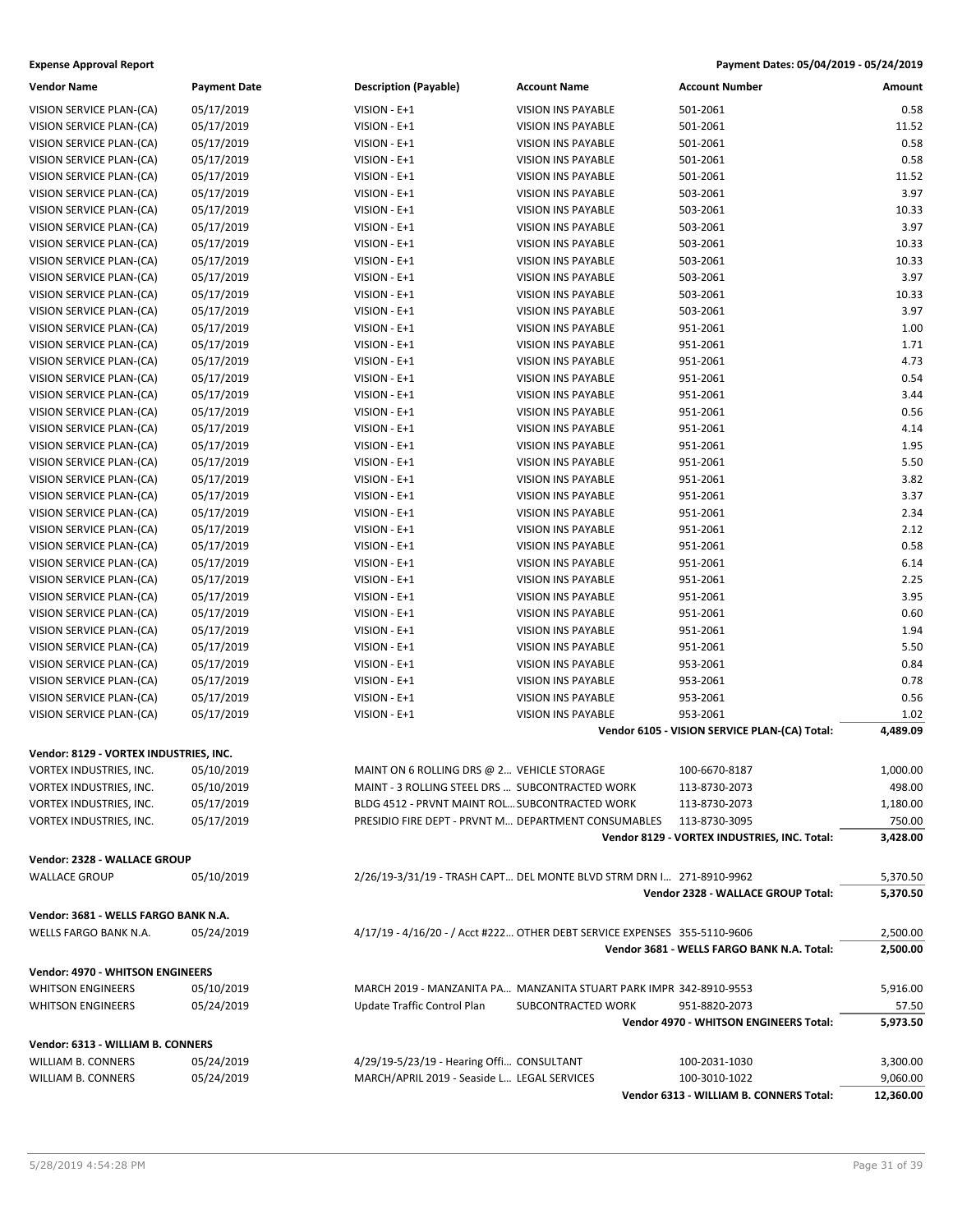| <b>Expense Approval Report</b>        |                     |                                                       |                     | Payment Dates: 05/04/2019 - 05/24/2019      |              |
|---------------------------------------|---------------------|-------------------------------------------------------|---------------------|---------------------------------------------|--------------|
| <b>Vendor Name</b>                    | <b>Payment Date</b> | <b>Description (Payable)</b>                          | <b>Account Name</b> | <b>Account Number</b>                       | Amount       |
| Vendor: 9193 - YHB Long Beach, LLC    |                     |                                                       |                     |                                             |              |
| YHB Long Beach, LLC                   | 05/24/2019          | Lodging for David Rice (6/2/19 - TRAINING & EDUCAITON |                     | 100-6130-1029                               | 1,656.00     |
|                                       |                     |                                                       |                     | Vendor 9193 - YHB Long Beach, LLC Total:    | 1.656.00     |
| Vendor: 3785 - ZAP MANUFACTURING INC. |                     |                                                       |                     |                                             |              |
| ZAP MANUFACTURING INC.                | 05/17/2019          | (13) SIGNS FOR SAFE ROUTES T SUBCONTRACTED WORK       |                     | 210-8110-2073                               | 938.08       |
| ZAP MANUFACTURING INC.                | 05/10/2019          | (10) CUSTOM SIGNS - NO DOGS DEPARTMENT CONSUMABLES    |                     | 210-8110-3095                               | 276.28       |
|                                       |                     |                                                       |                     | Vendor 3785 - ZAP MANUFACTURING INC. Total: | 1.214.36     |
|                                       |                     |                                                       |                     | <b>Grand Total:</b>                         | 1,353,406.59 |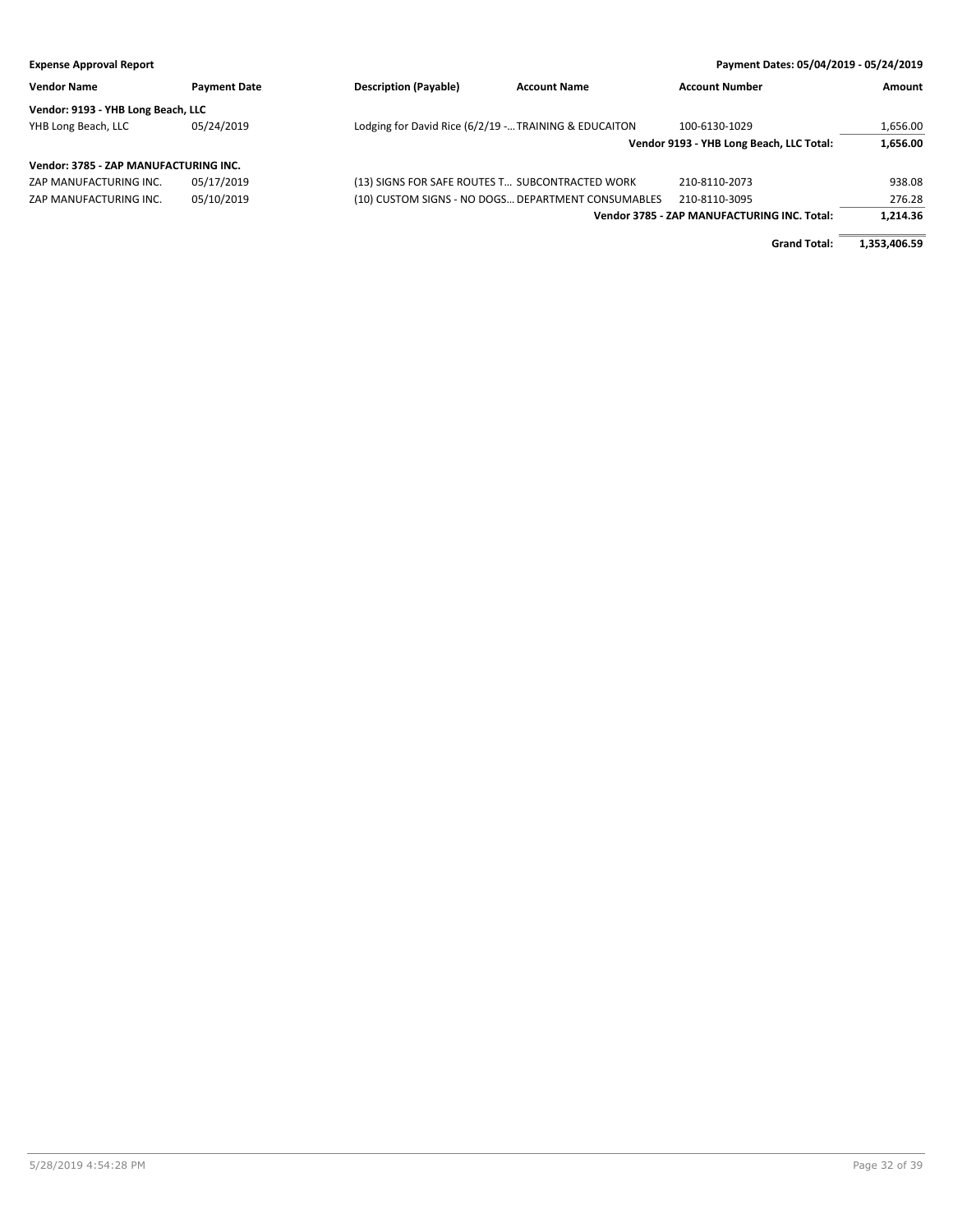## **Report Summary**

### **Fund Summary**

| Fund                            |                     | <b>Payment Amount</b> |
|---------------------------------|---------------------|-----------------------|
| 100 - GENERAL FUND              |                     | 582,066.00            |
| 103 - LAGUNA GRANDE PKG FUND    |                     | 8,741.03              |
| 113 - POMA & DMDC FUND          |                     | 24,709.86             |
| 200 - CDBG FUND                 |                     | 66,843.19             |
| 203 - BJA GRANT FUND            |                     | 707.91                |
| 210 - STREETS FUND              |                     | 36,897.82             |
| 243 - PRVNT                     |                     | 382.11                |
| <b>251 - SENIOR PROGRAMS</b>    |                     | 2,226.47              |
| 255 - SOPER FIELD CMNTY CNTR    |                     | 294.50                |
| 256 - SWIMMING POOL FUND        |                     | 65.25                 |
| 271 - STORMWATER FUND           |                     | 27,490.15             |
| 342 - PARKS-PLAYGROUND IMPRVMNT |                     | 15,916.00             |
| 345 - WBUV INFRASTRUCTURE IMPRO |                     | 12,498.32             |
| 348 - CUTINO PARK IMPRVMTS      |                     | 354,461.55            |
| 355 - PENSION OBLIGATION BONDS  |                     | 2,500.00              |
| 401 - WATER FUND                |                     | 18,170.49             |
| 501 - EQUIPMT MAINT FUND        |                     | 33,872.40             |
| 502 - PROP/CASUALTY INS FUND    |                     | 6,460.00              |
| 503 - MIS FUND                  |                     | 27,294.86             |
| 601 - EXPEND TRUST FUND         |                     | 86,838.64             |
| 670 - WATERMASTER FUND          |                     | 18,437.79             |
| 951 - SAN, DISTRICT GEN, FUND   |                     | 20,026.78             |
| 953 - SAN, DISTRICT CAP, IMPROV |                     | 1,525.26              |
| 961 - SA FORT ORD CAPITAL PROJ  |                     | 4,740.28              |
| 971 - SA MERGED CAPITAL PROJ    |                     | 178.08                |
| 973 - SA MERGED - LMIHF         |                     | 61.85                 |
|                                 | <b>Grand Total:</b> | 1.353.406.59          |

### **Account Summary**

| <b>Account Number</b> | <b>Account Name</b>          | <b>Payment Amount</b> |
|-----------------------|------------------------------|-----------------------|
| 100-1010-1030         | CONSULTANT                   | 2,291.75              |
| 100-1010-4115         | <b>TRAVEL - RUBIO</b>        | 466.00                |
| 100-1010-4122         | <b>DUES &amp; MEMBERSHIP</b> | 280.11                |
| 100-1010-7166         | <b>MCCVB</b>                 | 20,233.75             |
| 100-1010-7167         | <b>COMMUNITY FIREWORKS</b>   | 3,892.00              |
| 100-1320-7171         | <b>COMMISSION ACTIVITIES</b> | 1,602.89              |
| 100-2010              | <b>TID ASSESSMENT</b>        | 19,033.74             |
| 100-2010-1030         | CONSULTANT                   | 174.78                |
| 100-2010-3095         | DEPARTMENT CONSUMA           | 412.93                |
| 100-2010-4121         | <b>MEETINGS &amp; TRAVEL</b> | 404.60                |
| 100-2021-2043         | <b>TEMPORARY CONTRACT S</b>  | 499.93                |
| 100-2021-2063         | PUBLISHING & LEGAL AD        | 285.08                |
| 100-2021-2067         | <b>CITY CODE UPDATE</b>      | 1,042.50              |
| 100-2021-3095         | DEPARTMENT CONSUMA           | 208.71                |
| 100-2021-4122         | DUES AND MEMBERSHIPS         | 130.00                |
| 100-2021-9602         | PRINCIPAL                    | 293.38                |
| 100-2021-9605         | <b>INTEREST</b>              | 3.03                  |
| 100-2031-1028         | TRAINING (CITYWIDE)          | 369.68                |
| 100-2031-1029         | <b>TRAINING AND EDUCATI</b>  | 49.00                 |
| 100-2031-1030         | CONSULTANT                   | 4,300.00              |
| 100-2031-1037         | <b>EMPLOYEE RECOGNITION</b>  | 137.45                |
| 100-2031-2064         | PERSONNEL RECRUITMENT        | 493.72                |
| 100-2031-2065         | POLICE & FIRE EXAMS          | 205.95                |
| 100-2031-3092         | <b>STATIONARY SUPPLIES</b>   | 93.24                 |
| 100-2031-3095         | DEPARTMENT CONSUMA           | 205.12                |
| 100-2042-1029         | <b>TRAINING</b>              | 588.67                |
| 100-2042-1039         | JAN ROEHL CONSULTING         | 1.572.50              |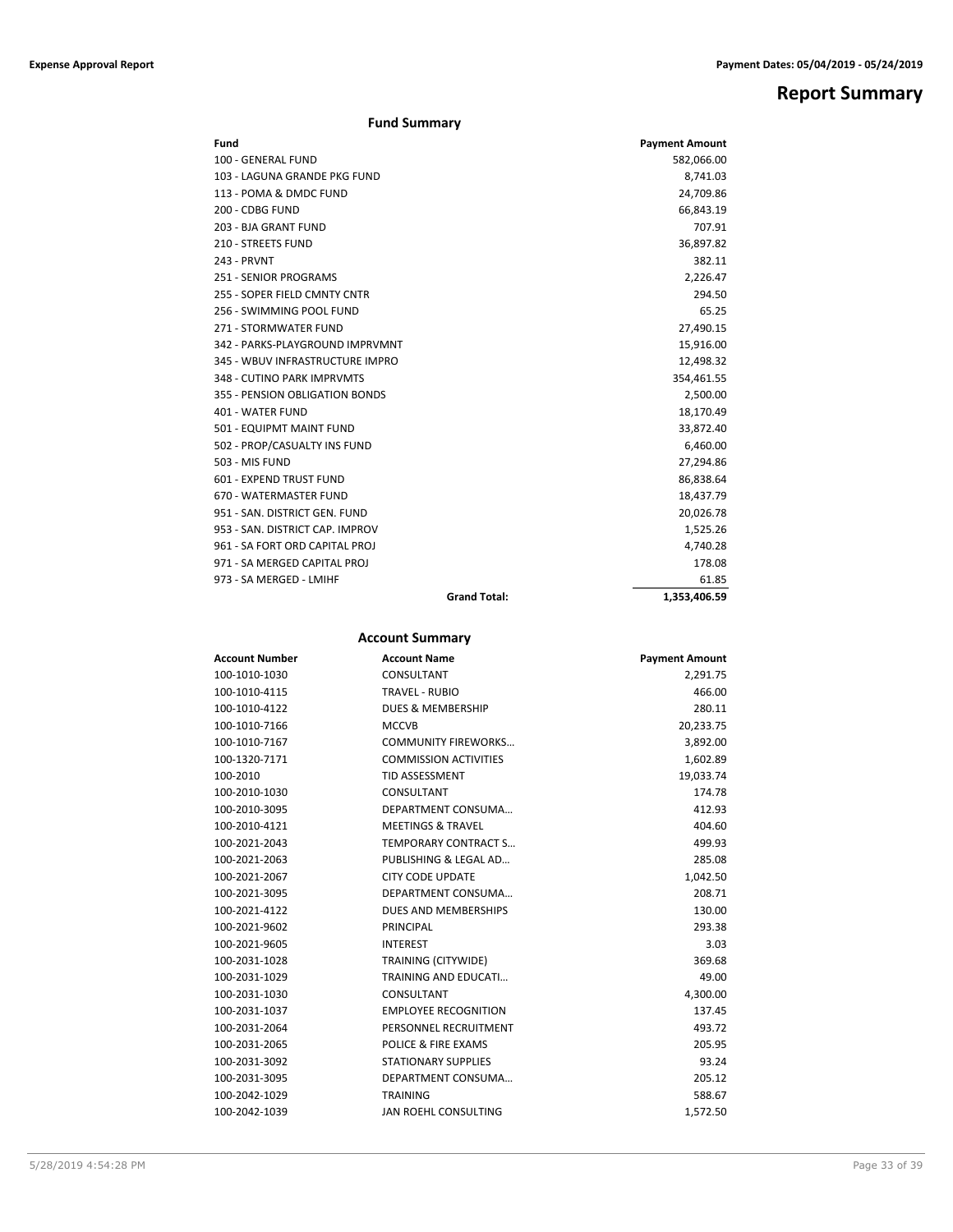|                                | <b>Account Summary</b>                               |                       |
|--------------------------------|------------------------------------------------------|-----------------------|
| Account Number                 | <b>Account Name</b>                                  | <b>Payment Amount</b> |
| 100-2042-2092                  | <b>VILLAGE PROJECT</b>                               | 1,739.07              |
| 100-2042-3095                  | CONSUMABLES                                          | 751.16                |
| 100-2042-7201                  | COMM PARTNERSHIP FOR                                 | 1,904.52              |
| 100-2042-7205                  | RESTORATIVE JUSTICE PA                               | 3,307.05              |
| 100-2042-7206                  | PARTNERS FOR PEACE                                   | 3,335.59              |
| 100-2042-8187                  | <b>EQUIPMENT</b>                                     | 15.00                 |
| 100-2052                       | <b>FEDERAL TAX PAYABLE</b>                           | 109,485.83            |
| 100-2053                       | <b>STATE TAX PAYABLE</b>                             | 42,301.55             |
| 100-2057                       | EE HEALTHCARE PAYABLE                                | 47,960.10             |
| 100-2059                       | <b>GARNISHMENT PAYABLE</b>                           | 230.03                |
| 100-2060                       | DEFERRED COMP PAYABLE                                | 59,531.51             |
| 100-2061                       | <b>VISION INS PAYABLE</b>                            | 3,295.44              |
| 100-2062                       | MISC PAYROLL PAYABLES                                | 1,400.18              |
| 100-2064                       | LIUNA PENSION PAYABLE                                | 4,108.20              |
| 100-2066                       | <b>DENTAL PAYABLE</b>                                | 2,844.35              |
| 100-2071                       | LIFE/ AD&D LTD PAYABLE                               | 7,391.76              |
| 100-3010-1022                  | <b>LEGAL SERVICES</b>                                | 9,060.00              |
| 100-3010-1023                  | LEGAL SERVICES - SPECIAL                             | 210.00                |
| 100-3674                       | OTHER COMMUNITY CLA                                  | 33.00                 |
| 100-5110-1015                  | BENEFITS ADMINISTRATI                                | 1,608.32              |
| 100-5110-1025                  | <b>CITY AUDIT</b>                                    | 814.00                |
| 100-5110-1040                  | PROPERTY TAX ADMIN FE                                | 3,200.00              |
| 100-5110-2043                  | TEMPORARY CONTRACT S                                 | 45.00                 |
| 100-5110-2044                  | <b>COPIER SERVICES</b>                               | 518.35                |
| 100-5110-3095                  | DEPARTMENT CONSUMA                                   | 331.72                |
| 100-5110-4124                  | <b>MAIL SERVICES</b>                                 | 2,352.03              |
| 100-6110-0004                  | UNIFORM ALLOWANCE                                    | $-129.96$             |
| 100-6110-1024                  | <b>COMMUNITY RELATIONS</b>                           | 175.95                |
| 100-6110-1026                  | MEDICAL EXAMS                                        | 1,139.53              |
| 100-6110-1027                  | BACKGROUND INVESTIGA                                 | 1,266.00              |
| 100-6110-1029                  | <b>TRAINING &amp; EDUCATION</b>                      | 4,074.99              |
| 100-6110-1030                  | CONSULTANT                                           | 1,175.96              |
| 100-6110-1037                  | <b>EMPLOYEE RECOGNITION</b>                          | 226.03                |
| 100-6110-2044                  | <b>COPIER SERVICES</b>                               | 1,442.37              |
| 100-6110-2049                  | UNIFORM SERVICE/LAUN                                 | 24.00                 |
| 100-6110-2053                  | <b>OUTSIDE PRINTING SERVI</b>                        | 235.15                |
| 100-6110-2064                  | PERSONNEL RECRUITMENT                                | 1,291.11              |
| 100-6110-2066                  | <b>COMPUTER MAINTENAN</b>                            | 2,947.86              |
| 100-6110-2078                  | <b>OTHER EXPENSE</b>                                 | 621.75                |
| 100-6110-3092                  | <b>STATIONARY SUPPLIES</b>                           | 567.89                |
| 100-6110-3095                  | DEPARTMENT CONSUMA                                   | 120.84                |
| 100-6110-3102                  | COMPUTER SUPPLIES/SO<br><b>MEETINGS &amp; TRAVEL</b> | 1,628.47              |
| 100-6110-4121<br>100-6110-4122 | DUES & MEMBERSHIP                                    | 120.00<br>190.00      |
| 100-6110-4124                  | <b>MAIL SERVICES</b>                                 | 22.76                 |
|                                | <b>TELEPHONE</b>                                     |                       |
| 100-6110-5132<br>100-6110-8187 |                                                      | 2,114.74              |
|                                | DEPARTMENT EQUIPMENT<br>PRINCIPAL-LEASE              | 88.47<br>1,735.83     |
| 100-6110-9602<br>100-6110-9605 | INTEREST-COPIER LEASE                                | 17.92                 |
| 100-6120-1029                  | <b>TRAINING &amp; EDUCATIONS</b>                     | 9,715.12              |
| 100-6120-2061                  | PRISONER MEALS                                       | 44.91                 |
| 100-6120-3096                  | CSA74 APPROVED MEDIC                                 | 782.14                |
| 100-6120-3097                  | SAFETY EQUIPMENT                                     | 1,217.45              |
| 100-6120-5135                  | MOBILE COMMUNICATION                                 | 778.41                |
| 100-6120-8187                  | DEPARTMENT EQUIPMENT                                 | 9,584.00              |
| 100-6130-1029                  | <b>TRAINING &amp; EDUCAITON</b>                      | 19,732.17             |
| 100-6130-4125                  | <b>INVESTIGATION EXPENSE</b>                         | 1,750.00              |
| 100-6130-9602                  | PAYMENT ON PRINCIPAL                                 | 1,735.83              |
|                                |                                                      |                       |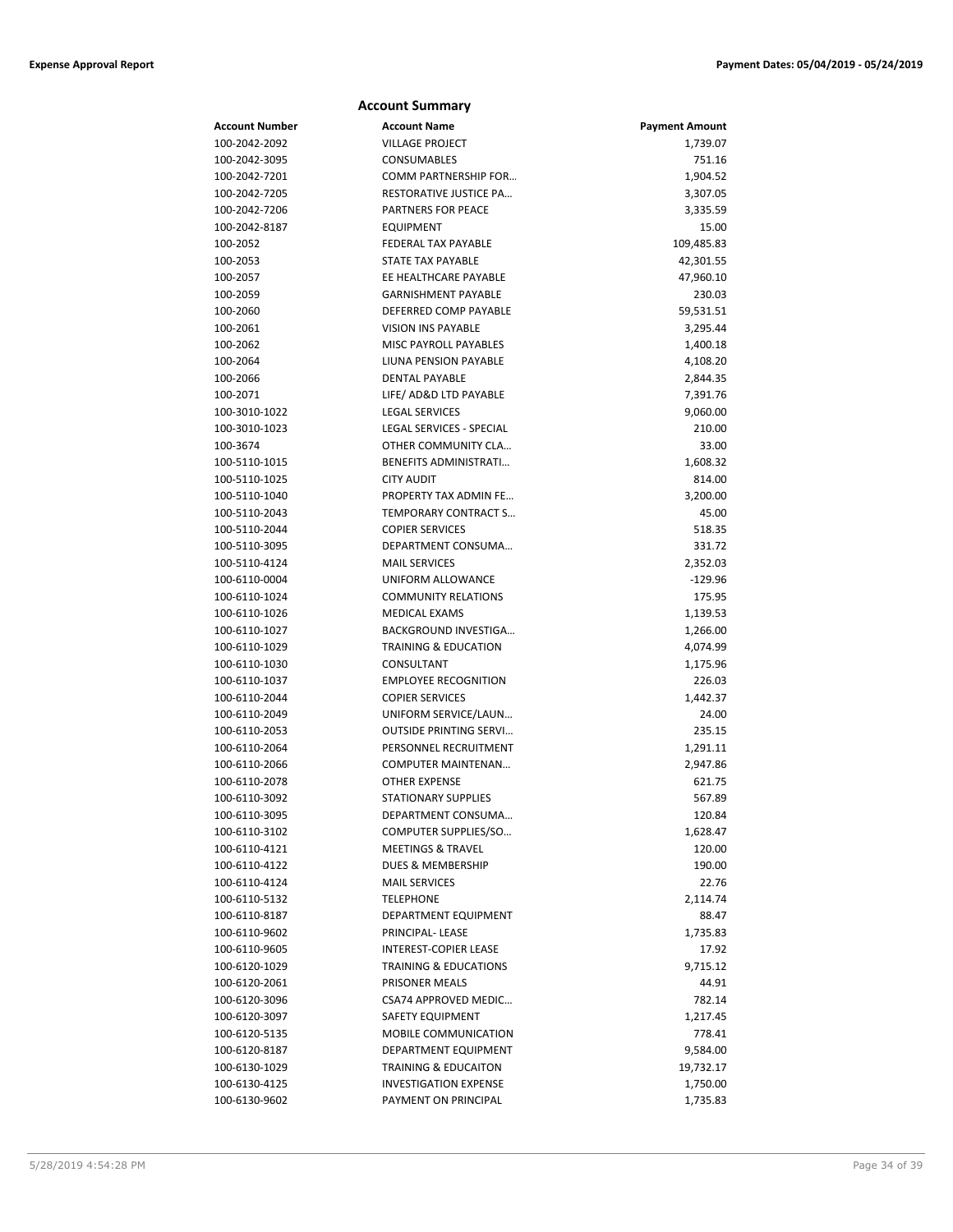| <b>Account Number</b> | <b>Account Name</b>             | <b>Payment Amount</b> |
|-----------------------|---------------------------------|-----------------------|
| 100-6130-9605         | <b>INTEREST</b>                 | 17.92                 |
| 100-6160-2051         | <b>VETERINARY SERVICES</b>      | 1,500.00              |
| 100-6160-2073         | SUBCONTRACTED WORK              | 8,640.88              |
| 100-6610-2043         | TEMPORARY CONTRACT S            | 830.00                |
| 100-6610-2045         | <b>ACCREDITATION</b>            | 1,277.88              |
| 100-6610-3095         | DEPARTMENT CONSUMA              | 28.31                 |
| 100-6610-4123         | <b>BOOKS &amp; PERIODICALS</b>  | 156.34                |
| 100-6620-1029         | <b>TRAINING &amp; EDUCATION</b> | 60.00                 |
| 100-6620-4121         | <b>MEETINGS &amp; TRAVEL</b>    | 1,471.77              |
| 100-6640-1026         | MEDICAL EXAMS                   | 647.00                |
| 100-6640-2043         | TEMPORARY CONTRACT S            | 1,000.00              |
| 100-6640-2049         | UNIFORM SERVICE/LAUN            | 328.84                |
| 100-6640-3093         | <b>JANITORIAL SUPPLIES</b>      | 363.70                |
| 100-6640-3095         | DEPARTMENT CONSUMA              | 461.89                |
| 100-6640-5135         | MOBILE COMMUNICATIO             | 1,098.72              |
| 100-6640-8187         | DEPARTMENT EQUIPMENT            | 156.56                |
| 100-6640-9602         | PRINCIPAL ON LEASE              | 14,997.40             |
| 100-6640-9605         | <b>INTEREST ON LEASE</b>        | 154.80                |
| 100-6670-8187         | <b>VEHICLE STORAGE</b>          | 1,275.00              |
| 100-7110-3095         | DEPARTMENT CONSUMA              | 6.41                  |
| 100-7210-2073         | SUBCONTRACTED WORK              | 2,475.00              |
| 100-7210-3095         | DEPARTMENT CONSUMA              | 296.92                |
| 100-7210-9397         | <b>COMPUTER SYSTEM</b>          | 6,624.00              |
| 100-7220-3095         | DEPARTMENT CONSUMB              | 103.59                |
| 100-7310-1035         | CONSULTANT - GENERAL            | 16,501.10             |
| 100-7310-3095         | DEPARTMENT CONSUMA              | 769.73                |
| 100-7410-1030         | CONSULTANT                      | 2,537.60              |
| 100-7410-2040         | <b>MARKETING MATERIALS</b>      | 735.00                |
| 100-7410-2044         | <b>COPIER SERVICES</b>          | 227.59                |
| 100-7410-4121         | <b>MEETINGS AND TRAVEL</b>      | 1,422.11              |
| 100-7410-4122         | <b>DUES &amp; MEMBERSHIPS</b>   | 100.00                |
| 100-7410-4206         | <b>FARMERS' MARKET</b>          | 5,139.70              |
| 100-7410-4207         | SATELLITE OFFICE                | 3,186.46              |
| 100-8310-2044         | <b>COPIER SERVICES</b>          | 107.36                |
| 100-8310-2049         | UNIFORM SERVICE / LAU           | 243.31                |
| 100-8310-2057         | PEST CONTROL                    | 643.00                |
| 100-8310-2073         | <b>SUBCONTRACTED WORK</b>       | 5,905.19              |
| 100-8310-3095         | DEPARTMENT CONSUMA              | 5,194.24              |
| 100-8310-3099         | <b>CHEMICALS</b>                | 169.07                |
| 100-8310-5131         | <b>GAS &amp; ELECTRIC</b>       | 1,057.07              |
| 100-8310-5133         | WATER                           | 4,367.21              |
| 100-8310-5136         | SEWER SERVICE CHARGE            | 2,880.76              |
| 100-8410-2049         | UNIFORM SERVICE/LAUN            | 77.89                 |
| 100-8410-3095         | DEPARTMENT CONSUMA              | 90.00                 |
| 100-8420-2049         | UNIFORM SERVICE/LAUN            | 243.31                |
| 100-8420-2073         | SUBCONTRACTED WORK              | 18,882.68             |
| 100-8420-3095         | DEPARTMENT CONSUMA              | 4,159.09              |
| 100-8420-3107         | <b>TOOLS</b>                    | 999.63                |
| 100-8420-5131         | GAS & ELECTRIC                  | 332.20                |
| 100-8420-8187         | DEPARTMENT EQUIPMENT            | 920.96                |
| 100-8420-9602         | <b>LEASE PRINCIPAL</b>          | 1,628.42              |
| 100-8420-9605         | <b>LEASE INTEREST</b>           | 142.38                |
| 100-8440-2049         | UNIFORM SERVICE / LAU           |                       |
| 100-8440-3095         | DEPARTMENT CONSUMA              | 145.90                |
|                       |                                 | 2,929.57              |

100-8440-5133 WATER 3,354.91 100-8450-2049 UNIFORM SERVICE / LAU… 77.89 100-8450-2073 SUBCONTRACTED WORK 2,450.00 100-8910-2044 COPIER SERVICES 721.64

**Account Summary**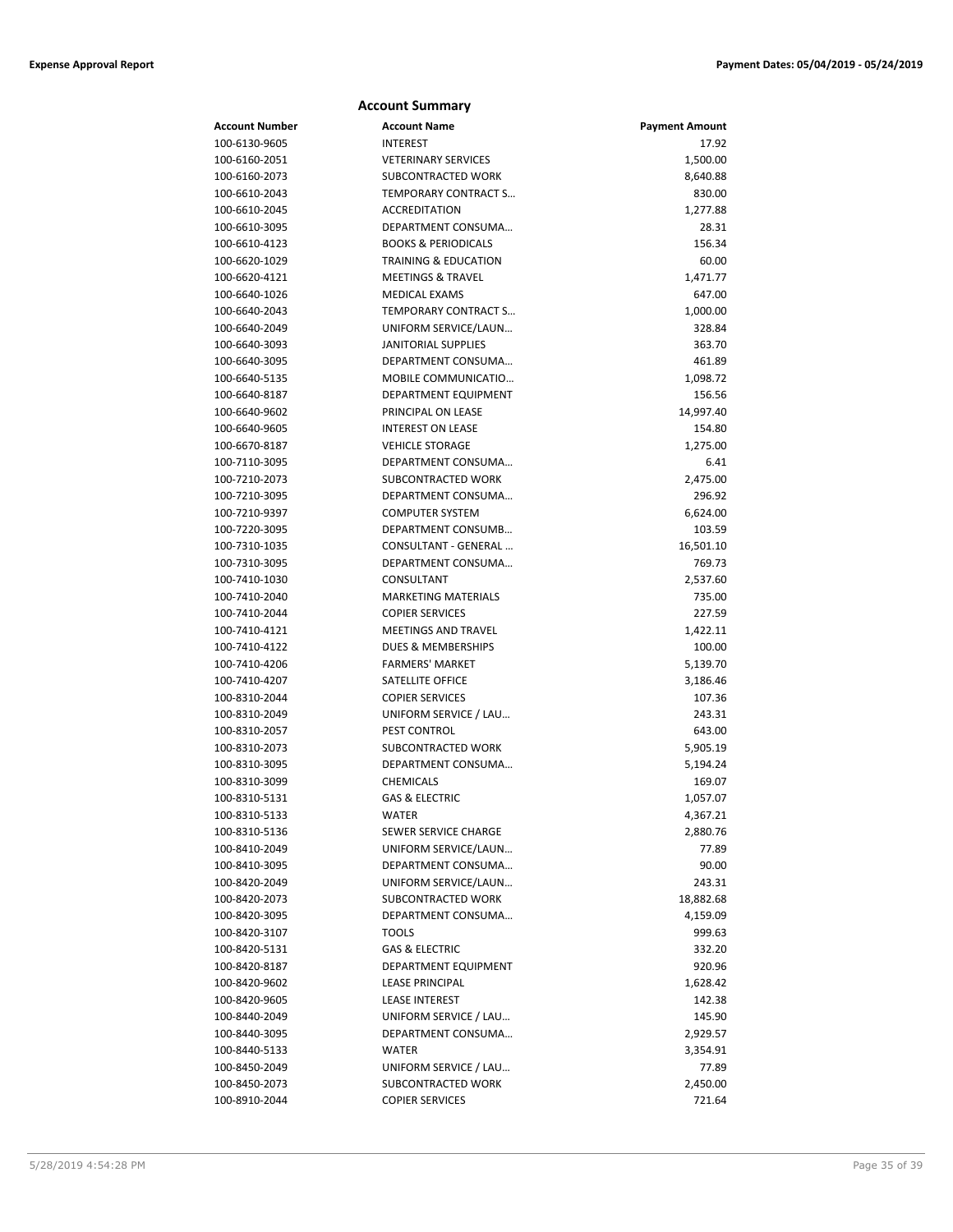#### **Account Number Account Name Payment Amount** 100-8910-4121 MEETINGS & TRAVEL 867.64 100-9100-2043 TEMPORARY CONTRACT S… 125.05 100-9100-2073 SUBCONTRACTED WORK 175.00 100-9100-3092 STATIONARY SUPPLIES 485.93 100-9100-3093 JANITORIAL SUPPLIES 518.19 100-9100-3095 DEPARTMENT CONSUMA… 250.03 100-9100-3102 COMPUTER SUPPLIES 559.99 100-9105-2049 UNIFORM SERVICE/LAUN… 533.14 100-9105-3093 JANITORIAL SUPPLIES 789.52 100-9200-2043 TEMPORARY CONTRACT S… 83.00 100-9200-2044 COPIER SERVICES 409.47 100-9200-2063 PUBLISHING & LEGAL AD… 37.41 100-9200-2070 ALARM SERVICE 6.18 100-9200-3092 STATIONARY SUPPLIES 22.28 100-9200-3093 JANITORIAL SUPPLIES 229.84 100-9200-3095 DEPARTMENT CONSUMA... 1,681.14 100-9200-4121 MEETINGS & TRAVEL 327.75 100-9200-7130 MOVIES IN THE PARK 460.00 100-9200-7175 SUMMER PARK CONCERTS 81.94 100-9200-7190 ART PROGRAM 68.37 100-9310-1027 BACKGROUND INVESTIGA… 531.50 100-9310-2073 SUBCONTRACTED WORK 83.00 100-9310-3095 DEPARTMENT CONSUMA… 451.91 100-9310-7132 EXCURSIONS 132.60 100-9320-3095 DEPARTMENT CONSUMA… 250.09 100-9330-2049 UNIFORM SERVICE/LAUN… 2,004.63 100-9330-3095 DEPARTMENT CONSUMA... 1,957.53 100-9340-3095 DEPARTMENT CONSUMA… 960.00 100-9350-2073 SUBCONTRACTED WORK 128.00 100-9400-1029 TRAINING & EDUCATION 1,104.87 100-9400-2049 UNIFORM/LAUNDRY SERV… 9.60 100-9400-3095 DEPARTMENT CONSUMA… 811.29 100-9500-7132 EXCURSIONS 131.25 103-2052 EEDERAL TAX PAYABLE 62.87 103-2053 STATE TAX PAYABLE 19.49 103-2057 EE HEALTHCARE PAYABLE 60.94 103-2060 DEFERRED COMP PAYABLE 30.37 103-2061 VISION INS PAYABLE 8.91 103-2064 LIUNA PENSION PAYABLE 82.24 103-2071 LIFE/ AD&D LTD PAYABLE 10.24 103-8710-2049 UNIFORM SERVICE/LAUN… 48.68 103-8710-2073 SUBCONTRACTED WORK 8,144.92 103-8710-3095 DEPARTMENT CONSUMA… 58.29 103-8710-5133 WATER 214.08 113-2052 FEDERAL TAX PAYABLE 1,789.22 113-2053 STATE TAX PAYABLE 584.09 113-2057 EE HEALTHCARE PAYABLE 870.35 113-2059 GARNISHMENT PAYABLE 356.24 113-2060 DEFERRED COMP PAYABLE 452.82 113-2061 VISION INS PAYABLE 67.86 113-2062 MISC PAYROLL PAYABLES 0.68 113-2064 LIUNA PENSION PAYABLE 22.53 113-2071 LIFE/ AD&D LTD PAYABLE 200.95 113-8730-1029 TRAINING AND EDUCATI… 2,200.00 113-8730-2049 UNIFORM SERVICE / LAU… 85.94 113-8730-2073 SUBCONTRACTED WORK 8,708.13 113-8730-3095 DEPARTMENT CONSUMA… 9,371.05 200-2052 FEDERAL TAX PAYABLE 244.31

**Account Summary**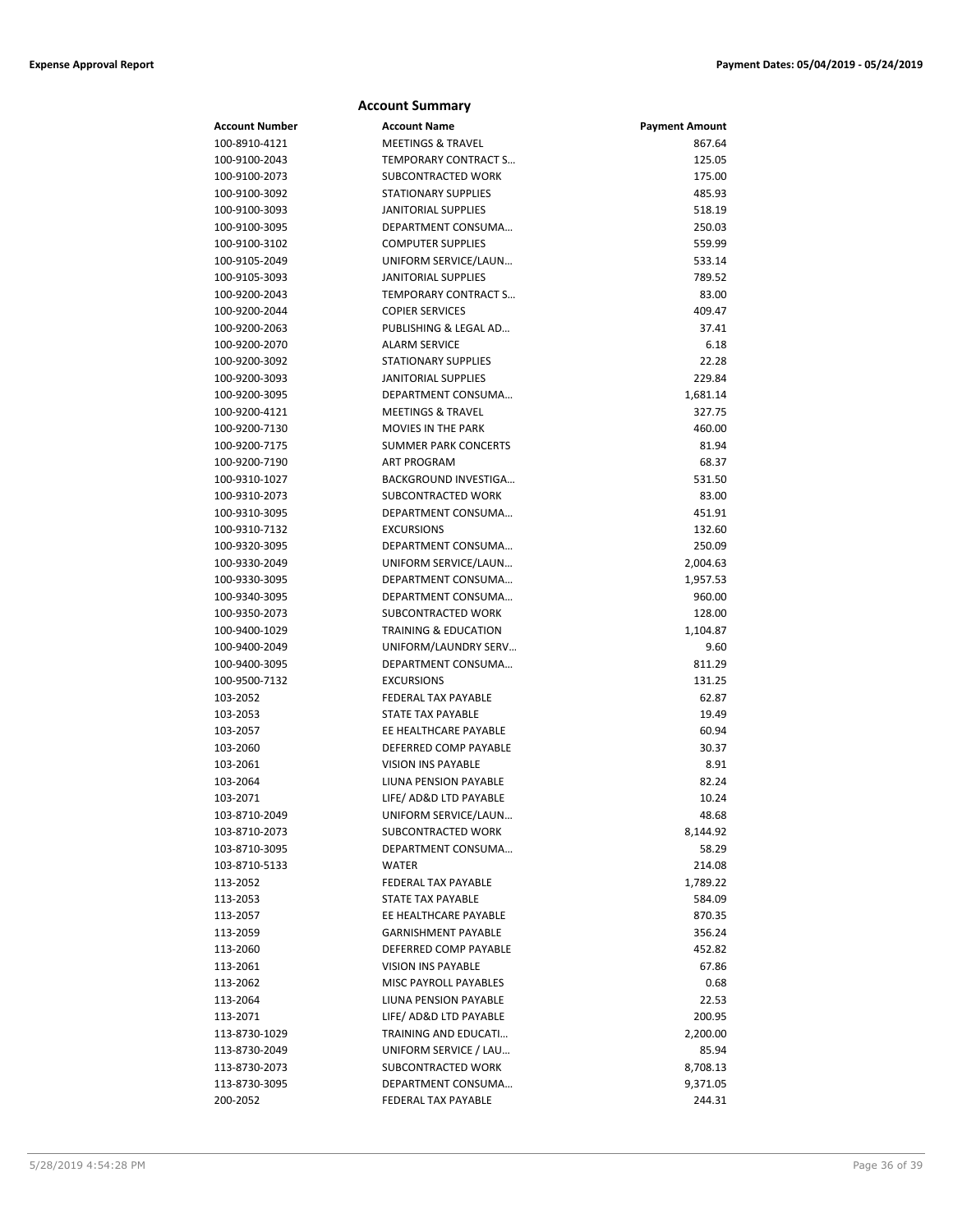|                | <b>Account Summary</b>        |                       |
|----------------|-------------------------------|-----------------------|
| Account Number | <b>Account Name</b>           | <b>Payment Amount</b> |
| 200-2053       | <b>STATE TAX PAYABLE</b>      | 74.13                 |
| 200-2057       | EE HEALTHCARE PAYABLE         | 263.16                |
| 200-2060       | DEFERRED COMP PAYABLE         | 212.66                |
| 200-2061       | <b>VISION INS PAYABLE</b>     | 11.14                 |
| 200-2071       | LIFE/ AD&D LTD PAYABLE        | 60.44                 |
| 200-5410-1030  | CONSULTANT                    | 1,275.00              |
| 200-5410-7500  | MICROBUSINESS ASSISTA         | 22,500.00             |
| 200-5410-9819  | BOYS & GIRLS CLUB FAC I       | 42,202.35             |
| 203-6120-3097  | SAFETY EQUIPMENT-B.P.         | 707.91                |
| 210-2052       | <b>FEDERAL TAX PAYABLE</b>    | 1,046.75              |
| 210-2053       | STATE TAX PAYABLE             | 383.50                |
| 210-2057       | EE HEALTHCARE PAYABLE         | 545.10                |
| 210-2059       | <b>GARNISHMENT PAYABLE</b>    | 9.91                  |
| 210-2060       | DEFERRED COMP PAYABLE         | 680.47                |
| 210-2061       | <b>VISION INS PAYABLE</b>     | 84.31                 |
| 210-2062       | MISC PAYROLL PAYABLES         | 0.10                  |
| 210-2064       | LIUNA PENSION PAYABLE         | 196.00                |
| 210-2071       | LIFE/ AD&D LTD PAYABLE        | 144.37                |
| 210-8110-2049  | UNIFORM SERVICE/LAUN          | 194.60                |
| 210-8110-2068  | REFUSE DISPOSAL               | 62.67                 |
| 210-8110-2073  | SUBCONTRACTED WORK            | 10,304.83             |
| 210-8110-3095  | DEPARTMENT CONSUMA            | 2,500.38              |
| 210-8110-9602  | PRINCIPAL-COPIER LEASE        | 6,654.40              |
| 210-8110-9605  | <b>INTEREST EXPENSE</b>       | 901.90                |
| 210-8210-2059  | <b>STREET LIGHTINGS</b>       | 7,066.58              |
| 210-8210-2077  | TRAFFIC SIGNAL MAINTE         | 4,275.00              |
| 210-8420-2049  | UNIFORM SERVICE/LAUN          | 48.71                 |
| 210-8420-5131  | <b>GAS &amp; ELECTRIC</b>     | 145.62                |
| 210-8420-5133  | <b>WATER</b>                  | 1,652.62              |
| 243-6110-1029  | <b>TRAINING</b>               | 382.11                |
| 251-9500-7125  | <b>SENIOR ACTIVITIES</b>      | 2,226.47              |
| 255-2345       | <b>CENTER RENTAL DEPOSITS</b> | 294.50                |
| 256-2345       | SWIM CENTER RENTAL D          | 65.25                 |
| 271-2052       | <b>FEDERAL TAX PAYABLE</b>    | 614.06                |
| 271-2053       | <b>STATE TAX PAYABLE</b>      | 204.59                |
| 271-2057       | EE HEALTHCARE PAYABLE         | 580.95                |
| 271-2060       | DEFERRED COMP PAYABLE         | 710.57                |
| 271-2061       | <b>VISION INS PAYABLE</b>     | 106.91                |
| 271-2062       | <b>MISC PAYROLL PAYABLES</b>  | 9.24                  |
| 271-2064       | LIUNA PENSION PAYABLE         | 663.79                |
| 271-2071       | LIFE/AD&D LTD PAYABLE         | 181.37                |
| 271-8110-2049  | UNIFORM SERVICE/LAUN          | 194.60                |
| 271-8110-3095  | CONSUMABLES                   | 177.75                |
| 271-8110-3102  | <b>COMPUTER SUPPLIES</b>      | 2,350.00              |
| 271-8110-9602  | PAYMENT ON PRINCIPAL          | 14,197.58             |
| 271-8110-9605  | <b>INTEREST EXPENSE</b>       | 2,128.24              |
| 271-8910-9962  | DEL MONTE BLVD STRM           | 5,370.50              |
| 342-8910-9553  | MANZANITA STUART PAR          | 5,916.00              |
| 342-8910-9573  | PORTAL PROJECT                | 10,000.00             |
| 345-2052       | FEDERAL TAX PAYABLE           | 39.80                 |
| 345-2053       | <b>STATE TAX PAYABLE</b>      | 12.04                 |
| 345-2057       | EE HEALTHCARE PAYABLE         | 14.80                 |
| 345-2060       | DEFERRED COMP PAYABLE         | 54.58                 |
| 345-2061       | <b>VISION INS PAYABLE</b>     | 0.25                  |
| 345-8910-9513  | <b>WBUV-RSTP GRANT</b>        | 12,376.85             |
| 348-8910-9570  | PARKS IMPROVEMENTS            | 354,461.55            |
| 355-5110-9606  | OTHER DEBT SERVICE EXP        | 2,500.00              |
| 401-2002       | A/P MPWMD SURCHARGE           | 3,874.41              |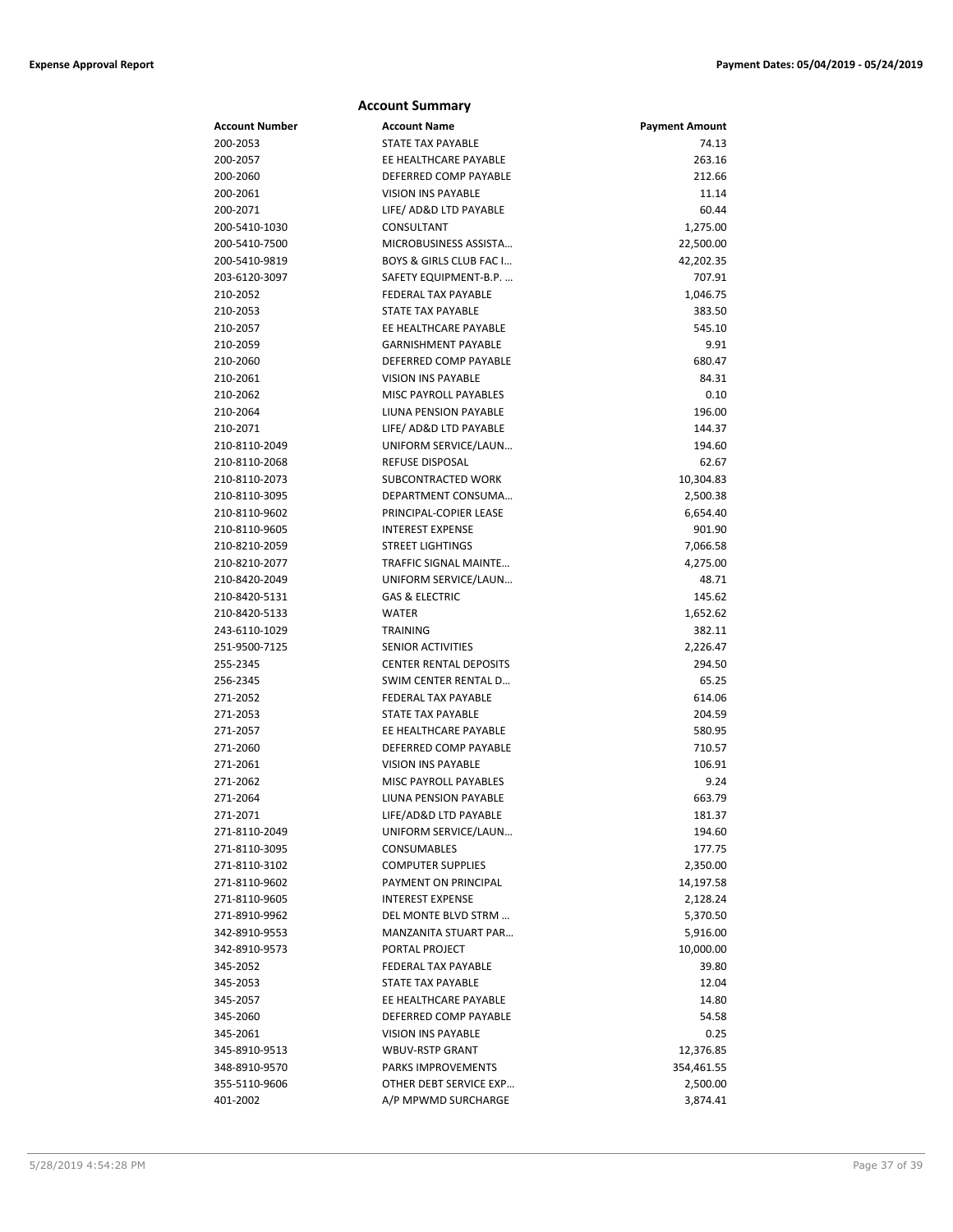|                      | <b>Account Summary</b>                      |                       |
|----------------------|---------------------------------------------|-----------------------|
| Account Number       | <b>Account Name</b>                         | <b>Payment Amount</b> |
| 401-2052             | <b>FEDERAL TAX PAYABLE</b>                  | 1,236.00              |
| 401-2053             | <b>STATE TAX PAYABLE</b>                    | 484.97                |
| 401-2057             | EE HEALTHCARE PAYABLE                       | 1,011.61              |
| 401-2060             | DEFERRED COMP PAYABLE                       | 1,046.96              |
| 401-2061             | <b>VISION INS PAYABLE</b>                   | 95.97                 |
| 401-2062             | MISC PAYROLL PAYABLES                       | 0.30                  |
| 401-2064             | LIUNA PENSION PAYABLE                       | 924.71                |
| 401-2071             | LIFE/ AD&D LTD PAYABLE                      | 225.23                |
| 401-2102             | <b>CURRENT REFUNDS PAYA</b>                 | 169.02                |
| 401-8610-1029        | <b>TRAINING &amp; EDUCATION</b>             | 70.00                 |
| 401-8610-2053        | <b>OUTSIDE PRINTING SERVI</b>               | 448.55                |
| 401-8610-2072        | <b>CONTRACT SERVICES</b>                    | 725.35                |
| 401-8610-4122        | <b>DUES &amp; MEMBERSHIP</b>                | 831.00                |
| 401-8620-2049        | UNIFORM SERVICE/LAUN                        | 194.60                |
| 401-8620-3095        | DEPARTMENT CONSUMA                          | 4,002.65              |
| 401-8620-8187        | DEPARTMENT EQUIPMENT                        | 1,473.00              |
| 401-8620-9602        | PAYMENT ON PRINCIPAL                        | 1,247.12              |
| 401-8620-9605        | <b>INTEREST EXPENSE</b>                     | 109.04                |
| 501-2052             | FEDERAL TAX PAYABLE                         | 1,168.83              |
| 501-2053             | STATE TAX PAYABLE                           | 241.66                |
| 501-2057             | EE HEALTHCARE PAYABLE                       | 660.71                |
| 501-2060             | DEFERRED COMP PAYABLE                       | 647.17                |
| 501-2061             | <b>VISION INS PAYABLE</b>                   | 701.72                |
| 501-2064             | <b>LIUNA PENSION PAYABLE</b>                | 523.20                |
| 501-2071             | LIFE/ AD&D LTD PAYABLE                      | 142.95                |
| 501-8510-4123        | <b>BOOKS &amp; PERIODICALS</b>              | 357.00                |
| 501-8520-2049        | UNIFORM SERVICE/LAUN                        | 194.60                |
| 501-8520-3095        | DEPARTMENT CONSUMA                          | 332.67                |
| 501-8520-3107        | <b>TOOLS</b>                                | 741.81                |
| 501-8520-6144        | <b>VEHICLE PARTS</b>                        | 10,359.73             |
| 501-8520-6145        | <b>VEHICLE FUEL</b>                         | 9,953.03              |
| 501-8520-6147        | <b>TIRES</b>                                | 1,487.34              |
| 501-8520-6148        | <b>OUTSIDE REPAIRS</b>                      | 6,359.98              |
| 502-5120-1022        | <b>LEGAL SERVICES</b><br>JUDGEMENTS/DAMAGES | 140.00                |
| 502-5120-2088        | FEDERAL TAX PAYABLE                         | 6,320.00              |
| 503-2052<br>503-2053 | STATE TAX PAYABLE                           | 2,572.81<br>608.81    |
| 503-2057             | EE HEALTHCARE PAYABLE                       | 773.16                |
| 503-2060             | DEFERRED COMP PAYABLE                       | 1,375.34              |
| 503-2061             | VISION INS PAYABLE                          | 57.20                 |
| 503-2071             | LIFE/ AD&D LTD PAYABLE                      | 222.65                |
| 503-4010-1029        | <b>TRAINING &amp; EDUCATION</b>             | 4,000.00              |
| 503-4010-3095        | DEPARTMENT CONSUMA                          | 42.36                 |
| 503-4010-3102        | COMPUTER SUPPLIES/SO                        | 6,578.32              |
| 503-4010-5132        | <b>TELEPHONE</b>                            | 2,685.36              |
| 503-4010-5135        | MOBILE COMMUNICATIO                         | 2,717.10              |
| 503-4010-5138        | DATA COMMUNICATION                          | 4,880.01              |
| 503-4010-8182        | <b>COMPUTER EQUIPMENT</b>                   | 781.74                |
| 601-2214             | BAKEWELL - CAMPUS TO                        | 78,302.64             |
| 601-2224             | MAIN GATE - PETROVICH                       | 7,536.00              |
| 601-2225             | <b>ENCROACHMENT BONDS</b>                   | 1,000.00              |
| 670-2120-1030        | CONSULTANT                                  | 4,665.00              |
| 670-2130-1030        | <b>CONSULTING COSTS</b>                     | 13,772.79             |
| 951-2052             | FEDERAL TAX PAYABLE                         | 1,128.15              |
| 951-2053             | STATE TAX PAYABLE                           | 399.49                |
| 951-2057             | EE HEALTHCARE PAYABLE                       | 674.93                |
| 951-2059             | <b>GARNISHMENT PAYABLE</b>                  | 3.82                  |
| 951-2060             | DEFERRED COMP PAYABLE                       | 930.56                |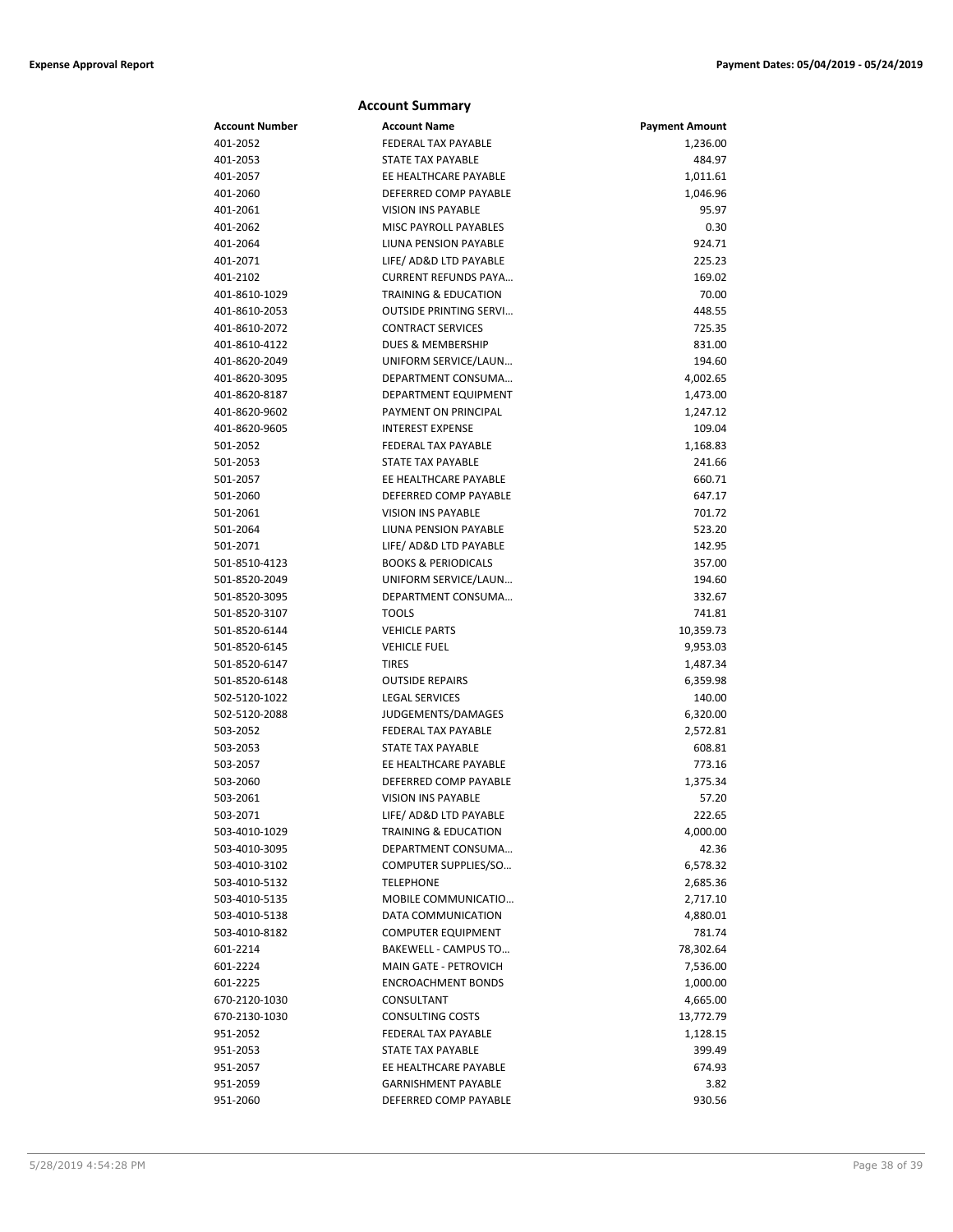|                | <b>Account Summary</b>           |                       |
|----------------|----------------------------------|-----------------------|
| Account Number | <b>Account Name</b>              | <b>Payment Amount</b> |
| 951-2061       | <b>VISION INS PAYABLE</b>        | 56.18                 |
| 951-2062       | MISC PAYROLL PAYABLES            | 0.10                  |
| 951-2064       | LIUNA PENSION PAYABLE            | 1,065.73              |
| 951-2071       | LIFE/ AD&D LTD PAYABLE           | 188.01                |
| 951-8810-5132  | <b>TELEPHONE</b>                 | 153.18                |
| 951-8820-2049  | UNIFORM SERVICE / LAU            | 194.60                |
| 951-8820-2068  | <b>REFUSE DISPOSAL</b>           | 311.62                |
| 951-8820-2073  | SUBCONTRACTED WORK               | 8,518.77              |
| 951-8820-3095  | DEPARTMENT CONSUMA               | 4,795.44              |
| 951-8820-4121  | <b>MEETINGS AND TRAVEL</b>       | 600.00                |
| 951-8820-5131  | <b>GAS AND ELECTRIC</b>          | 691.73                |
| 951-8820-9602  | PRINCIPAL                        | 289.19                |
| 951-8820-9605  | <b>INTEREST EXPENSE</b>          | 25.28                 |
| 953-2052       | FEDERAL TAX PAYABLE              | 40.46                 |
| 953-2053       | <b>STATE TAX PAYABLE</b>         | 29.29                 |
| 953-2057       | EE HEALTHCARE PAYABLE            | 15.08                 |
| 953-2060       | DEFERRED COMP PAYABLE            | 21.48                 |
| 953-2061       | <b>VISION INS PAYABLE</b>        | 3.20                  |
| 953-2071       | LIFE/ AD&D LTD PAYABLE           | 3.95                  |
| 953-8820-9205  | CANYON DEL REY SEWER L           | 1,411.80              |
| 961-9610-9599  | <b>RENTAL PROPERTY EXP &amp;</b> | 2,609.93              |
| 961-9610-9861  | <b>SEASIDE GOLF RESORT</b>       | 2,130.35              |
| 971-9710-9599  | <b>RENTAL PROPERTY EXP &amp;</b> | 178.08                |
| 973-9710-9526  | AFFORDABLE HOUSING               | 61.85                 |
|                | <b>Grand Total:</b>              | 1,353,406.59          |

### **Project Account Summary**

| <b>Project Account Key</b> |                     | <b>Payment Amount</b> |
|----------------------------|---------------------|-----------------------|
| **None**                   |                     | 1,320,664.62          |
| 5005003 AA                 |                     | 264.84                |
| 5005007 AA                 |                     | 83.94                 |
| 5005010 AA                 |                     | 999.27                |
| 5005011 AA                 |                     | 797.82                |
| 5005012 AA                 |                     | 809.66                |
| 5005014 AA                 |                     | 1,253.22              |
| 5005015 AA                 |                     | 1,309.29              |
| 5005060 AA                 |                     | 14,847.08             |
| 76CONS MAN                 |                     | 12,376.85             |
|                            | <b>Grand Total:</b> | 1,353,406.59          |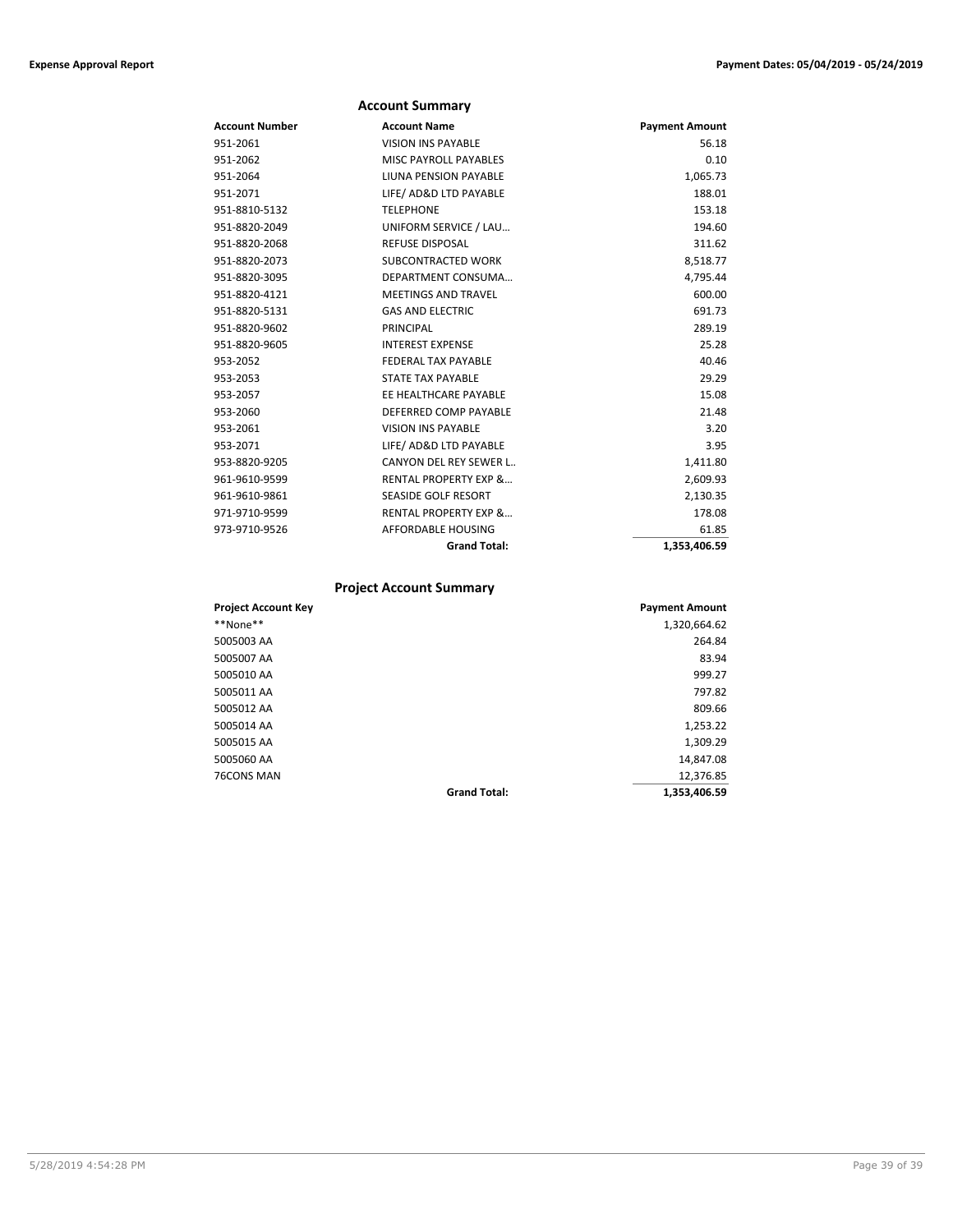# **Distribution Report**

## Seaside, CA Payroll Set: 01 Expense Range - Payment Range 05/04/2019-05/24/2019

**Amount**

| <b>Fund: 100 - GENERAL FUND</b> |                                  |            |
|---------------------------------|----------------------------------|------------|
| 100-1010-0001                   | SALARIES                         | 3,723.25   |
| 100-1010-1033                   | <b>FITNESS PROGRAM</b>           | 45.00      |
| 100-1010-7177                   | CHILDCARE was TUTORING PROGRAM   | 76.60      |
| 100-2010-0001                   | SALARIES                         | 19,493.82  |
| 100-2010-0018                   | <b>AUTO ALLOWANCE</b>            | 400.00     |
| 100-2010-0019                   | <b>HOUSING ALLOWANCE</b>         | 1,500.00   |
| 100-2021-0001                   | <b>SALARIES</b>                  | 12,307.30  |
| 100-2021-1029                   | TRAINING AND EDUCATION           | 740.18     |
| 100-2031-0001                   | SALARIES                         | 23,857.72  |
| 100-2031-0002                   | <b>OVERTIME</b>                  | 179.98     |
| 100-2031-1033                   | <b>FITNESS PROGRAM</b>           | 105.00     |
| 100-2042-0020                   | PART-TIME HOURLY WAGES           | 7,516.56   |
| 100-2042-1029                   | <b>TRAINING</b>                  | 276.00     |
| 100-3010-0001                   | SALARIES                         | 26,307.80  |
| 100-5110-0001                   | SALARIES                         | 44,925.95  |
| 100-5110-0002                   | <b>OVERTIME</b>                  | 999.69     |
| 100-5110-0041                   | <b>MEDICAL INSURANCE</b>         | 92.30      |
| 100-5110-1033                   | <b>FITNESS PROGRAM</b>           | 45.00      |
| 100-6110-0001                   | SALARIES                         | 58,348.27  |
| 100-6110-0002                   | <b>OVERTIME</b>                  | 2,821.67   |
| 100-6110-0004                   | UNIFORM ALLOWANCE                | 564.00     |
| 100-6110-0020                   | PART-TIME HOURLY WAGES           | 4,338.90   |
| 100-6110-1029                   | <b>TRAINING &amp; EDUCATION</b>  | 218.00     |
| 100-6110-1033                   | <b>FITNESS PROGRAM</b>           | 75.00      |
| 100-6120-0001                   | SALARIES                         | 240,767.27 |
| 100-6120-0002                   | <b>OVERTIME</b>                  | 38,747.16  |
| 100-6120-0004                   | UNIFORM ALLOWANCE                | 1,710.00   |
| 100-6120-1029                   | <b>TRAINING &amp; EDUCATIONS</b> | 2,957.80   |
| 100-6120-1033                   | <b>FITNESS PROGRAM</b>           | 420.00     |
| 100-6130-0001                   | SALARIES                         | 62,190.07  |
| 100-6130-0002                   | <b>OVERTIME</b>                  | 4,596.25   |
| 100-6130-0004                   | UNIFORM ALLOWANCE                | 486.00     |
| 100-6130-1033                   | <b>FTINESS PROGRAM</b>           | 90.00      |
| 100-6150-0001                   | SALARIES                         | 6,809.13   |
| 100-6150-0002                   | <b>OVERTIME</b>                  | 42.56      |
| 100-6150-0004                   | UNIFORM ALLOWANCE                | 78.00      |
| 100-6160-0001                   | SALARIES                         | 5,200.44   |
| 100-6160-0004                   | UNIFORM ALLOWANCE                | 78.00      |
| 100-6160-0041                   | MEDICAL INSURANCE                | 92.30      |
| 100-6170-0020                   | PART-TIME HOURLY WAGES           | 4,131.44   |
| 100-6610-0001                   | SALARIES                         | 16,311.85  |
| 100-6610-0004                   | UNIFORM ALLOWANCE                | 75.00      |
| 100-6610-0099                   | TUITION REIMBURSEMENT            | 435.00     |
| 100-6640-0001                   | SALARIES                         | 229,126.41 |
| 100-6640-0002                   | <b>OVERTIME</b>                  | 12,394.44  |
| 100-6640-0003                   | <b>HOLIDAY OVERTIME</b>          | 332.00     |
| 100-6640-0004                   | UNIFORM ALLOWANCE                | 2,225.00   |
| 100-6640-0008                   | OPER COMP DIV CHIEFS ST TIME     | 2,656.00   |
| 100-6640-1033                   | <b>FITNESS PROGRAM</b>           | 180.00     |
| 100-6660-0020                   | PART-TIME HOURLY WAGES           | 725.56     |
| 100-7110-0001                   | SALARIES                         | 9,317.14   |
| 100-7110-0020                   | PART-TIME HOURLY WAGES           | 2,645.57   |
| 100-7210-0001                   | SALARIES                         | 9,807.68   |
|                                 |                                  |            |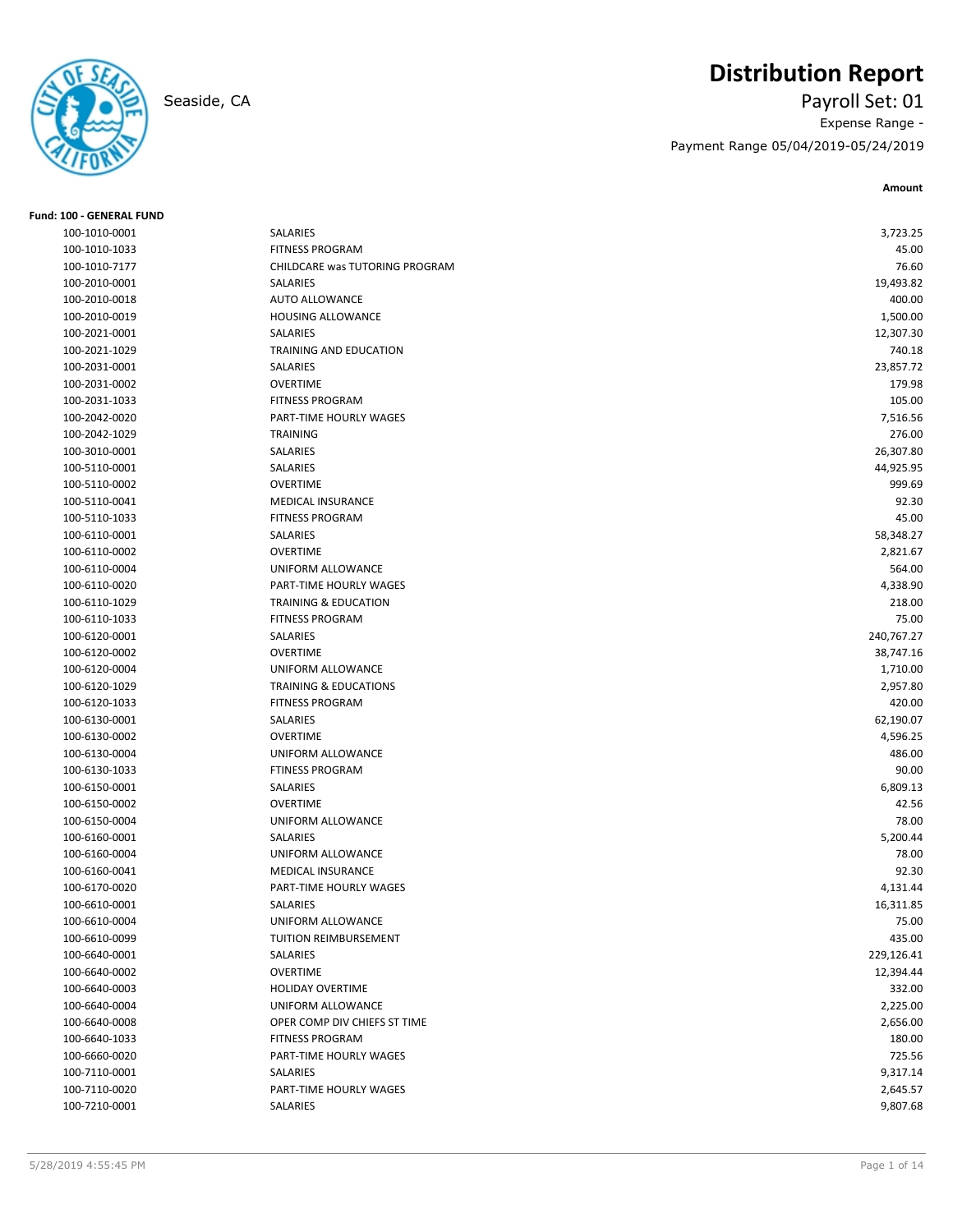| 100-7220-0002 | <b>OVERTIME</b>                 |                                          | 228.08       |
|---------------|---------------------------------|------------------------------------------|--------------|
| 100-7310-0001 | SALARIES                        |                                          | 22,636.02    |
| 100-7410-0001 | SALARIES                        |                                          | 23,612.00    |
| 100-7410-0020 | PART-TIME HOURLY                |                                          | 1,509.60     |
| 100-7410-0041 | <b>MEDICAL INSURANCE</b>        |                                          | 92.30        |
| 100-7410-1033 | <b>FITNESS PROGRAM</b>          |                                          | 40.00        |
| 100-8310-0001 | SALARIES                        |                                          | 6,999.95     |
| 100-8310-0002 | <b>OVERTIME</b>                 |                                          | 1,297.35     |
| 100-8310-0097 | <b>UNALLOCATED PAGER</b>        |                                          | 3,856.64     |
| 100-8410-0001 | SALARIES                        |                                          | 5,898.90     |
| 100-8420-0001 | <b>SALARIES</b>                 |                                          | 25,895.98    |
| 100-8420-0002 | <b>OVERTIME</b>                 |                                          | 802.97       |
| 100-8420-1033 | <b>FITNESS PROGRAM</b>          |                                          | 44.99        |
| 100-8430-0001 | SALARIES                        |                                          | 4,559.84     |
| 100-8430-0002 | <b>OVERTIME</b>                 |                                          | 2,479.29     |
| 100-8440-0001 | SALARIES                        |                                          | 7,382.15     |
| 100-8440-0002 | <b>OVERTIME</b>                 |                                          | 1,079.57     |
| 100-8450-0001 | SALARIES                        |                                          | 440.59       |
| 100-8910-0001 | SALARIES                        |                                          | 39,974.54    |
| 100-8910-0002 | <b>OVERTIME</b>                 |                                          | 268.08       |
| 100-8910-0020 | PART-TIME HOURLY WAGES          |                                          | 607.50       |
| 100-8910-1029 | <b>TRAINING &amp; EDUCATION</b> |                                          | 173.00       |
| 100-8910-1033 | <b>FITNESS PROGRAM</b>          |                                          | 180.00       |
| 100-9100-0001 | <b>SALARIES</b>                 |                                          | 19,144.02    |
| 100-9100-0002 | <b>OVERTIME</b>                 |                                          | 314.45       |
| 100-9100-0020 | PART-TIME HOURLY WAGES          |                                          | 9,762.02     |
| 100-9105-0001 | SALARIES                        |                                          | 4,273.76     |
| 100-9105-0002 | <b>OVERTIME</b>                 |                                          | 924.88       |
| 100-9105-0020 | PART-TIME HOURLY WAGES          |                                          | 9,942.88     |
| 100-9200-0020 | PART-TIME HOURLY WAGES          |                                          | 9,908.74     |
| 100-9310-0001 | SALARIES                        |                                          | 10,489.11    |
| 100-9310-0020 | PART-TIME HOURLY WAGES          |                                          | 6,918.18     |
| 100-9320-0002 | <b>OVERTIME</b>                 |                                          | 60.30        |
| 100-9320-0020 | PART-TIME HOURLY WAGES          |                                          | 4,547.86     |
| 100-9330-0020 | PART-TIME HOURLY WAGES          |                                          | 7,967.26     |
| 100-9340-0020 | PART-TIME HOURLY WAGES          |                                          | 2,805.23     |
| 100-9350-0020 | PART-TIME HOURLY WAGES          |                                          | 8,848.03     |
| 100-9400-0001 | SALARIES                        |                                          | 4,561.27     |
| 100-9400-0002 | <b>OVERTIME</b>                 |                                          | 64.14        |
| 100-9400-0020 | PART-TIME HOURLY WAGES          |                                          | 18,977.96    |
| 100-9400-0033 | <b>FITNESS PROGRAM</b>          |                                          | 45.00        |
| 100-9500-0020 | PART-TIME HOURLY WAGES          |                                          | 4,513.23     |
|               |                                 | Fund 100 - GENERAL FUND Total: 27,790.18 | 1,143,795.96 |
|               |                                 |                                          |              |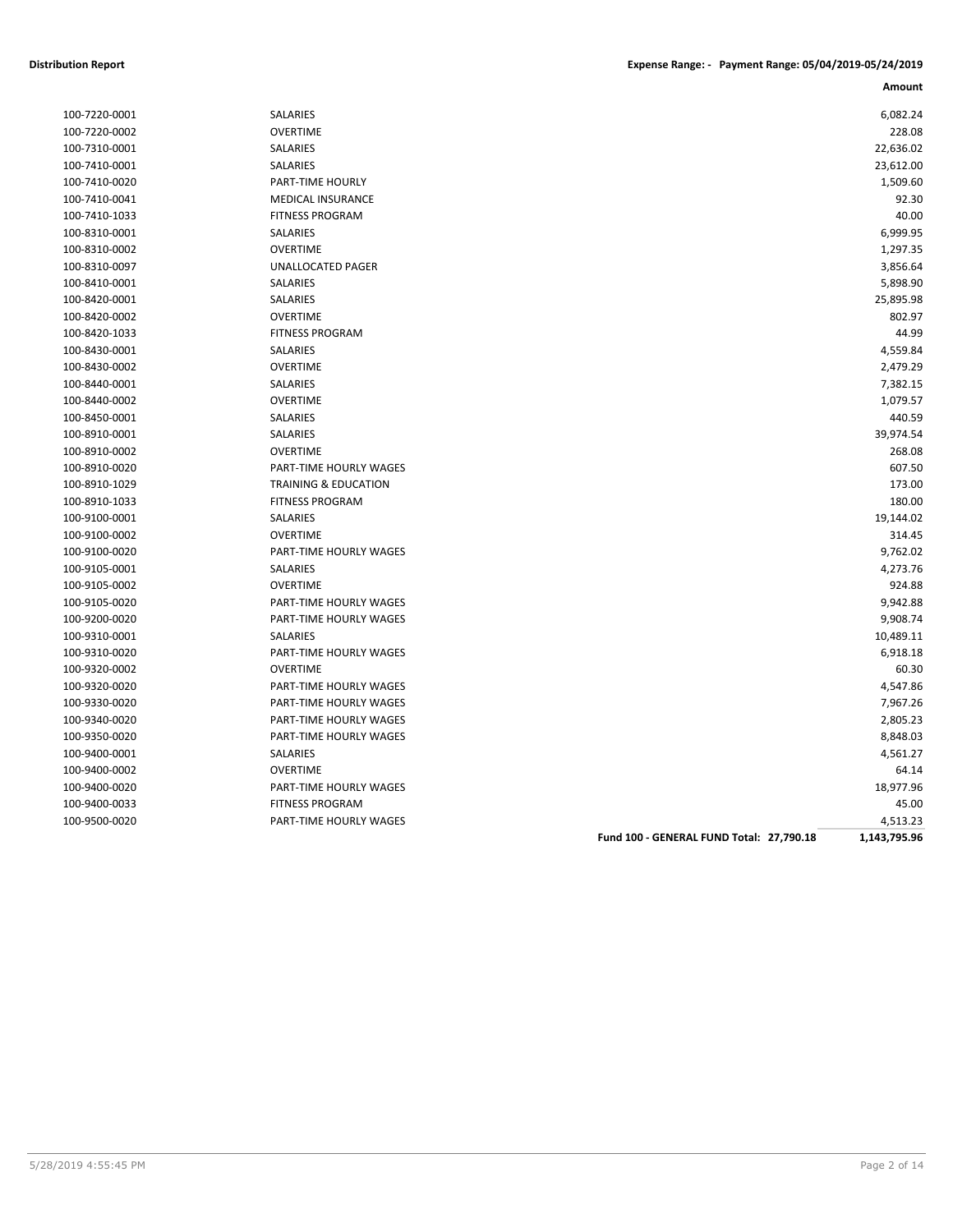103-8710-0001 SALARIES 701.30

| 103-8710-0002 | <b>OVERTIME</b> |                                          |       | 17750<br>50. / / ـ |
|---------------|-----------------|------------------------------------------|-------|--------------------|
|               |                 | Fund 103 - LAGUNA GRANDE PKG FUND Total: | 20.25 | 878.88             |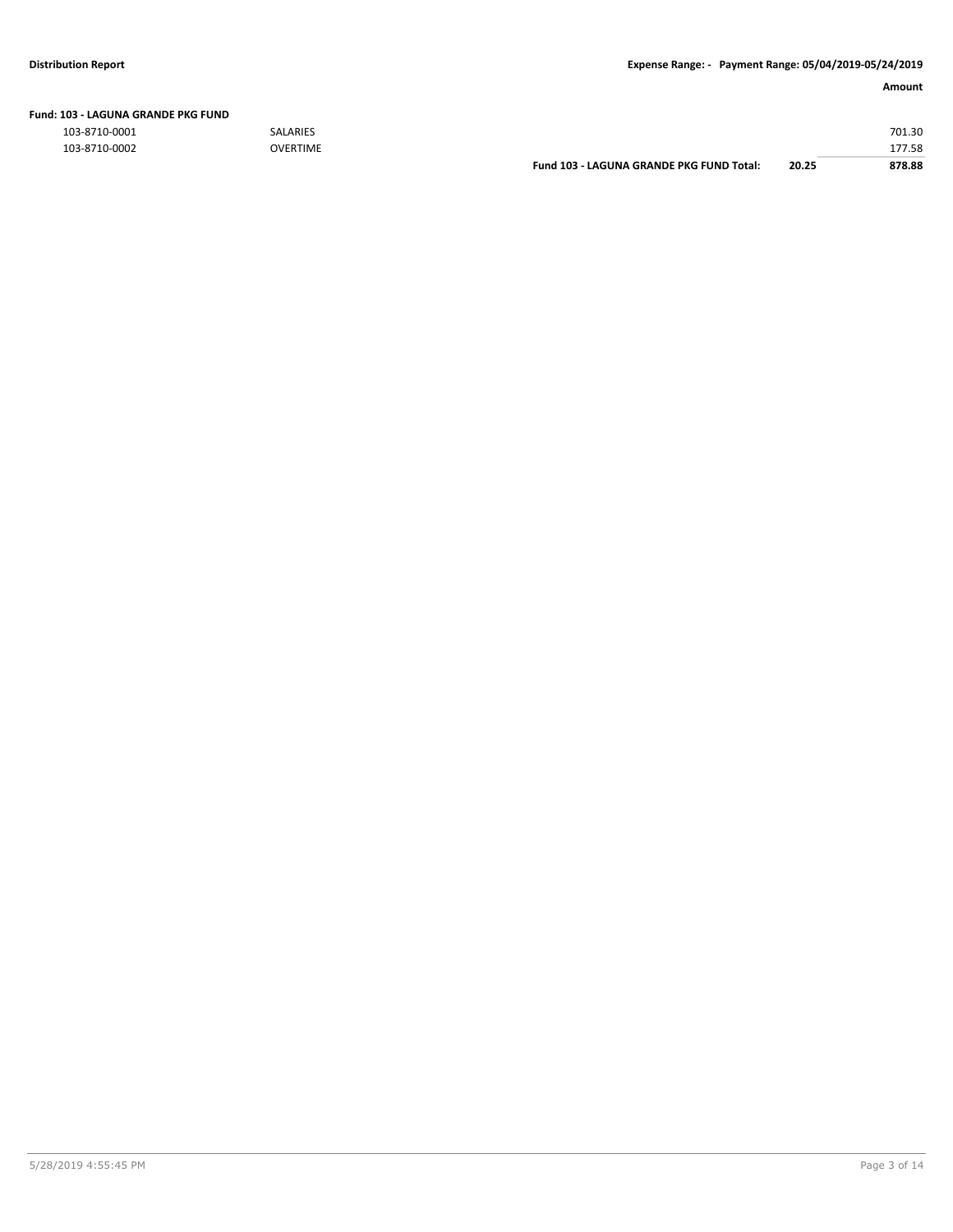|               | Fund: 113 - POMA & DMDC FUND |  |
|---------------|------------------------------|--|
| 112.0720.0001 |                              |  |

| 113-8730-0002 |
|---------------|
| 113-8730-0020 |
| 113-8730-0041 |

| LIS - FUNIA & DIVIDE FUND |                        |                                    |        |           |
|---------------------------|------------------------|------------------------------------|--------|-----------|
| 113-8730-0001             | SALARIES               |                                    |        | 21,110.86 |
| 113-8730-0002             | OVERTIME               |                                    |        | 418.00    |
| 113-8730-0020             | PART-TIME HOURLY WAGES |                                    |        | 1,830.78  |
| 113-8730-0041             | MEDICAL INSURANCE      |                                    |        | 184.60    |
|                           |                        | Fund 113 - POMA & DMDC FUND Total: | 656.50 | 23,544.24 |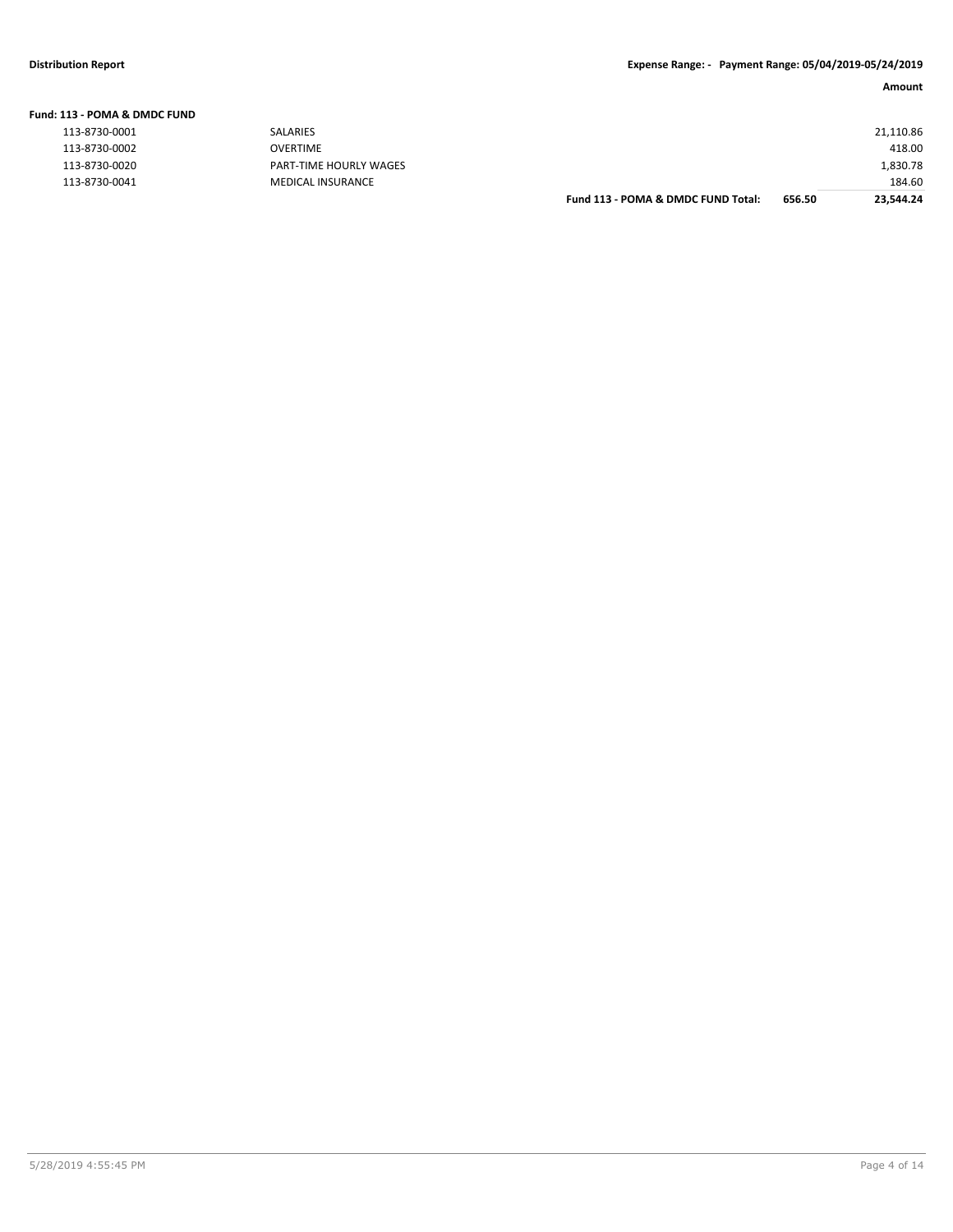**Fund: 200 - CDBG FUND** 200-5410-0001 SALARIES 3,156.19

**Fund 200 - CDBG FUND Total: 70.60 3,156.19**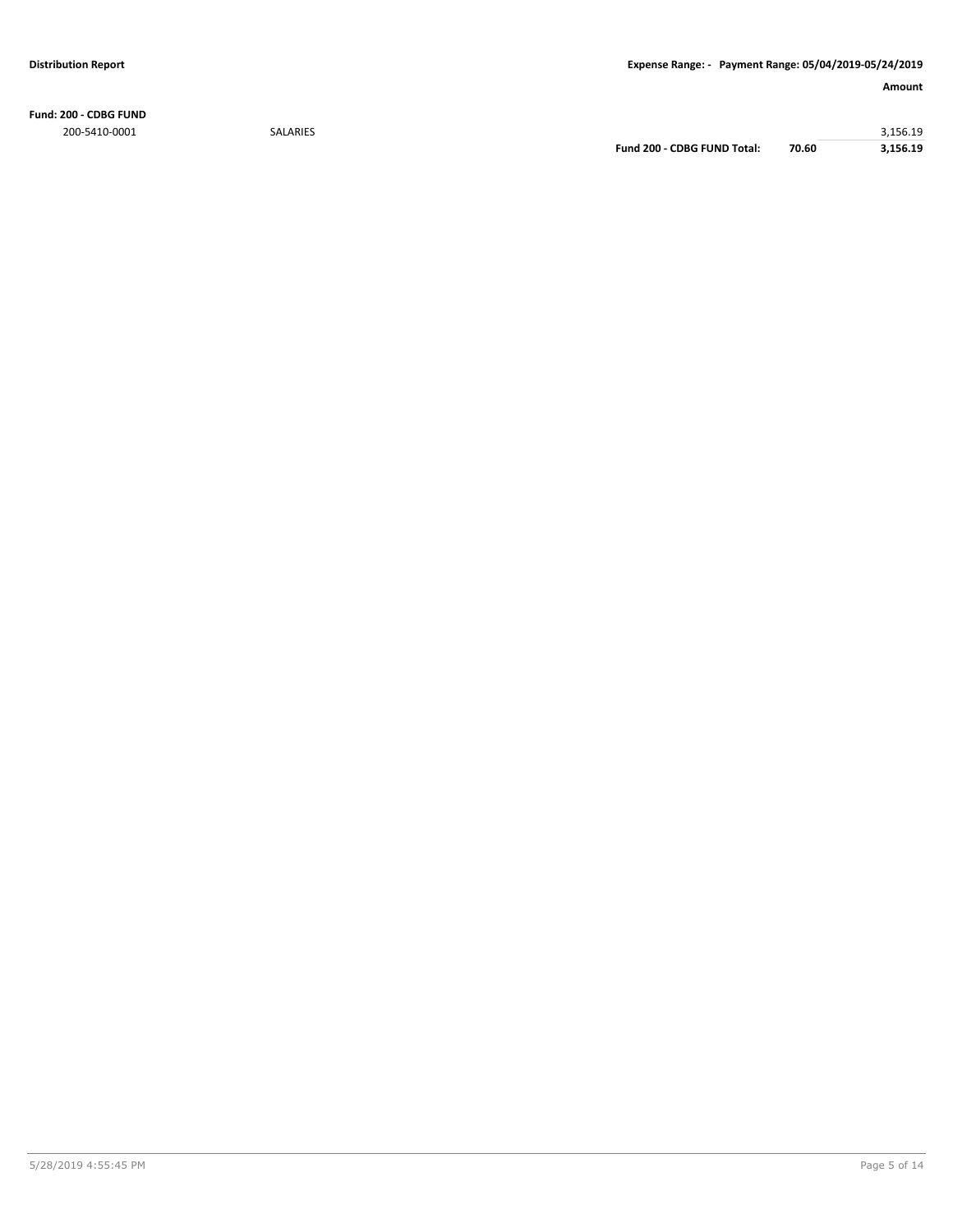### **Distribution Report Expense Range: - Payment Range: 05/04/2019-05/24/2019**

### **Amount**

| 210-8420-0001                  | SALARIES                                  |  | 1,940.19        |
|--------------------------------|-------------------------------------------|--|-----------------|
| 210-8110-0002<br>210-8110-1033 | <b>OVERTIME</b><br><b>FITNESS PROGRAM</b> |  | 140.11<br>79.98 |
| 210-8110-0001                  | SALARIES                                  |  | 9,993.71        |
| 210 - STREETS FUND             |                                           |  |                 |

| <b>Fund: 210 - STREETS FUND</b> |  |
|---------------------------------|--|
| 210-8110-0001                   |  |
| 210-8110-0002                   |  |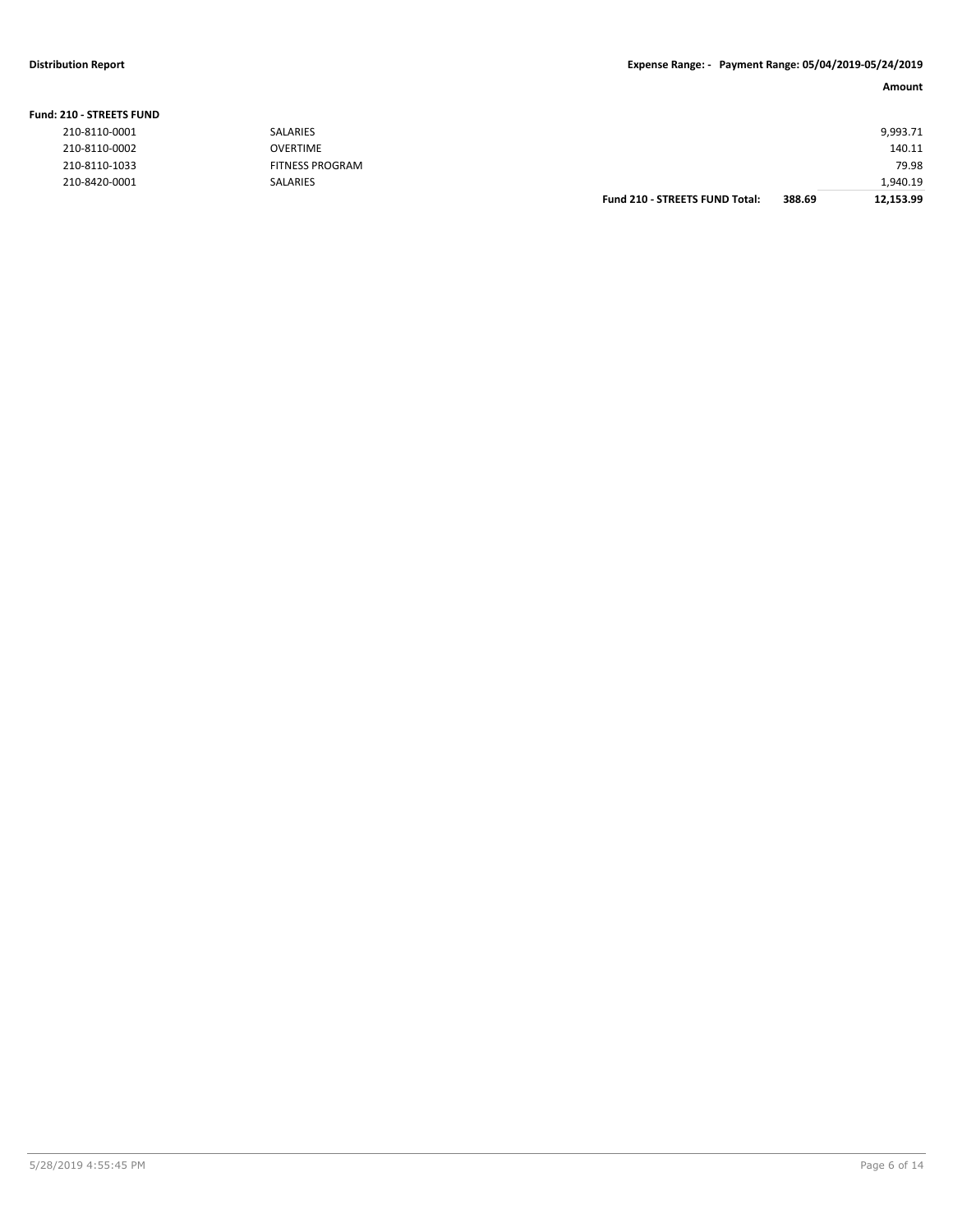| <b>Fund: 271 - STORMWATER FUND</b> |  |  |  |  |  |
|------------------------------------|--|--|--|--|--|
|------------------------------------|--|--|--|--|--|

| 271-8110-0001 |
|---------------|
| 271-8110-1033 |
| 271-8910-8000 |

|               |                              | <b>Fund 271 - STORMWATER FUND Total:</b> | 234.25 | 9,056.45 |
|---------------|------------------------------|------------------------------------------|--------|----------|
| 271-8910-8000 | STRORM WATER TRASH AMENDMENT |                                          |        | 187.11   |
| 271-8110-1033 | <b>FITNESS PROGRAM</b>       |                                          |        | 6.75     |
| 271-8110-0001 | <b>SALARIES</b>              |                                          |        | 8,862.59 |
|               |                              |                                          |        |          |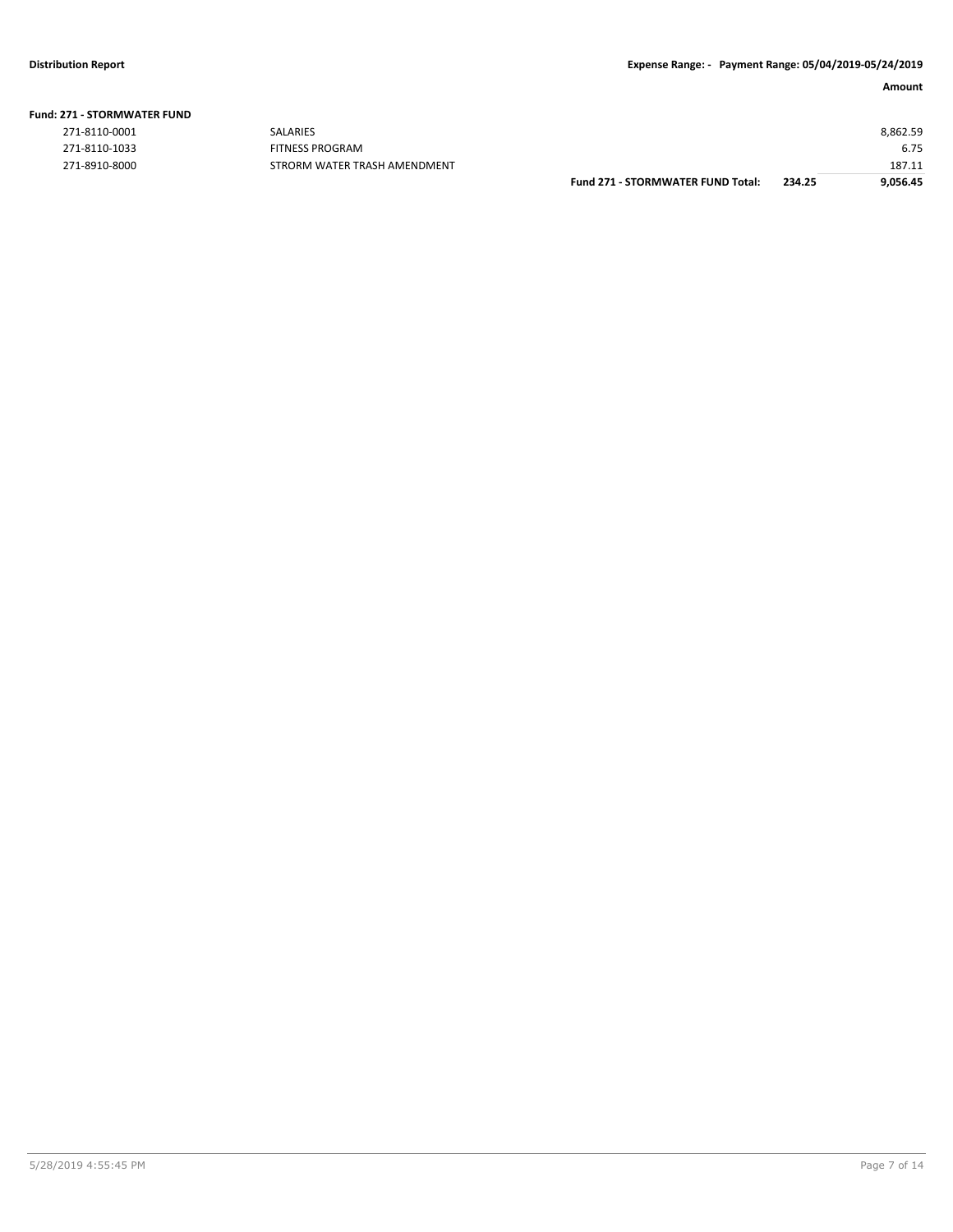**Fund: 345 - WBUV INFRASTRUCTURE IMPRO**

345-8910-0001 SALARIES 556.20

**Fund 345 - WBUV INFRASTRUCTURE IMPRO Total: 12.00 556.20**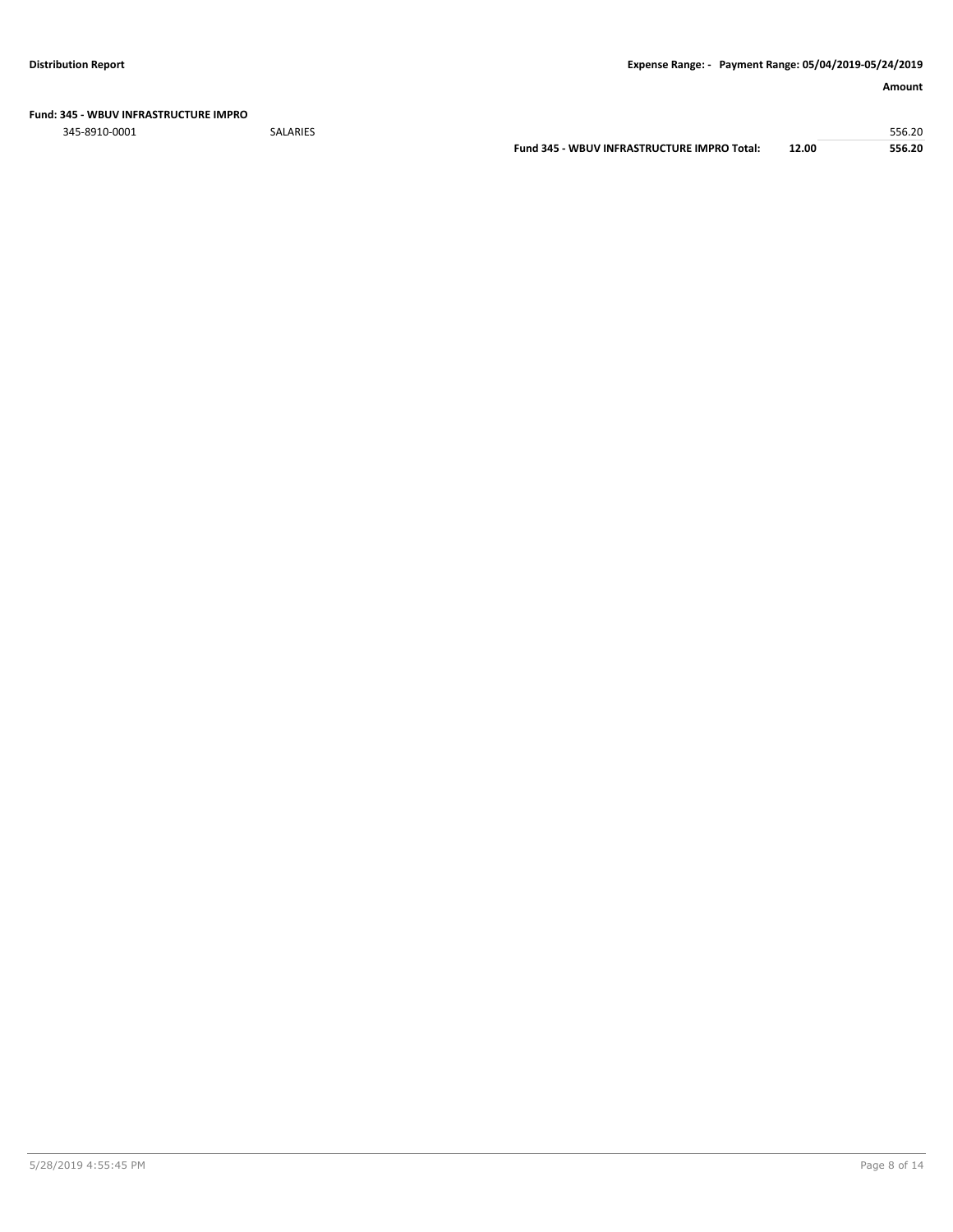#### **Fund: 401 - WATER FUND**

**Amount**

|               |                        | <b>Fund 401 - WATER FUND Total:</b> | 508.00 | 19.405.46 |
|---------------|------------------------|-------------------------------------|--------|-----------|
| 401-8620-1033 | <b>FITNESS PROGRAM</b> |                                     |        | 31.50     |
| 401-8620-0001 | <b>SALARIES</b>        |                                     |        | 18,894.48 |
| 401-8610-0001 | <b>SALARIES</b>        |                                     |        | 479.48    |
|               |                        |                                     |        |           |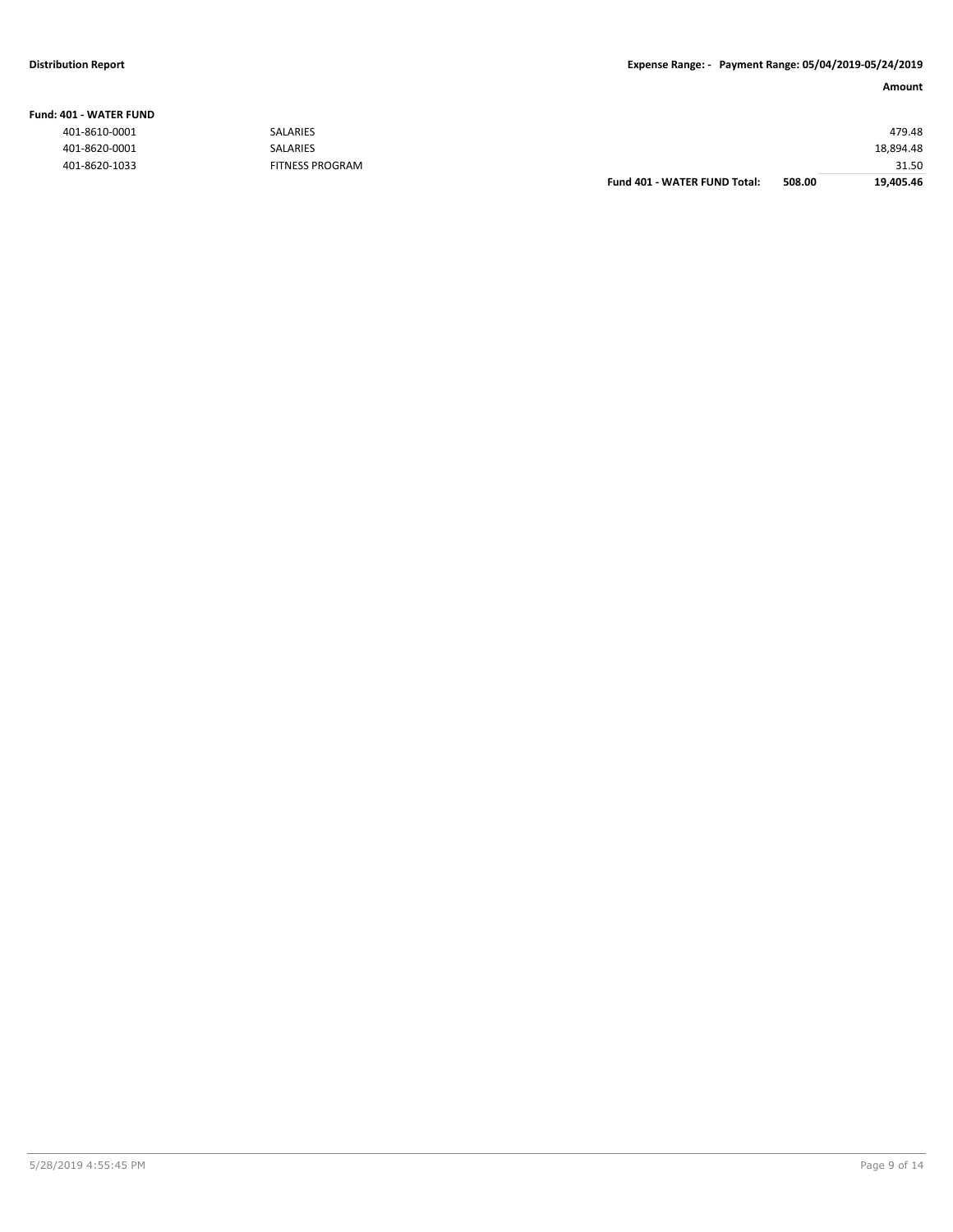### **Distribution Report Expense Range: - Payment Range: 05/04/2019-05/24/2019**

| Amount |
|--------|
|--------|

| <b>Fund: 501 - EQUIPMT MAINT FUND</b> |                 |                                      |        |           |
|---------------------------------------|-----------------|--------------------------------------|--------|-----------|
| 501-8510-0001                         | <b>SALARIES</b> |                                      |        | 958.94    |
| 501-8520-0001                         | <b>SALARIES</b> |                                      |        | 11,655.60 |
| 501-8520-0002                         | <b>OVERTIME</b> |                                      |        | 191.72    |
|                                       |                 | Fund 501 - EQUIPMT MAINT FUND Total: | 338.05 | 12.806.26 |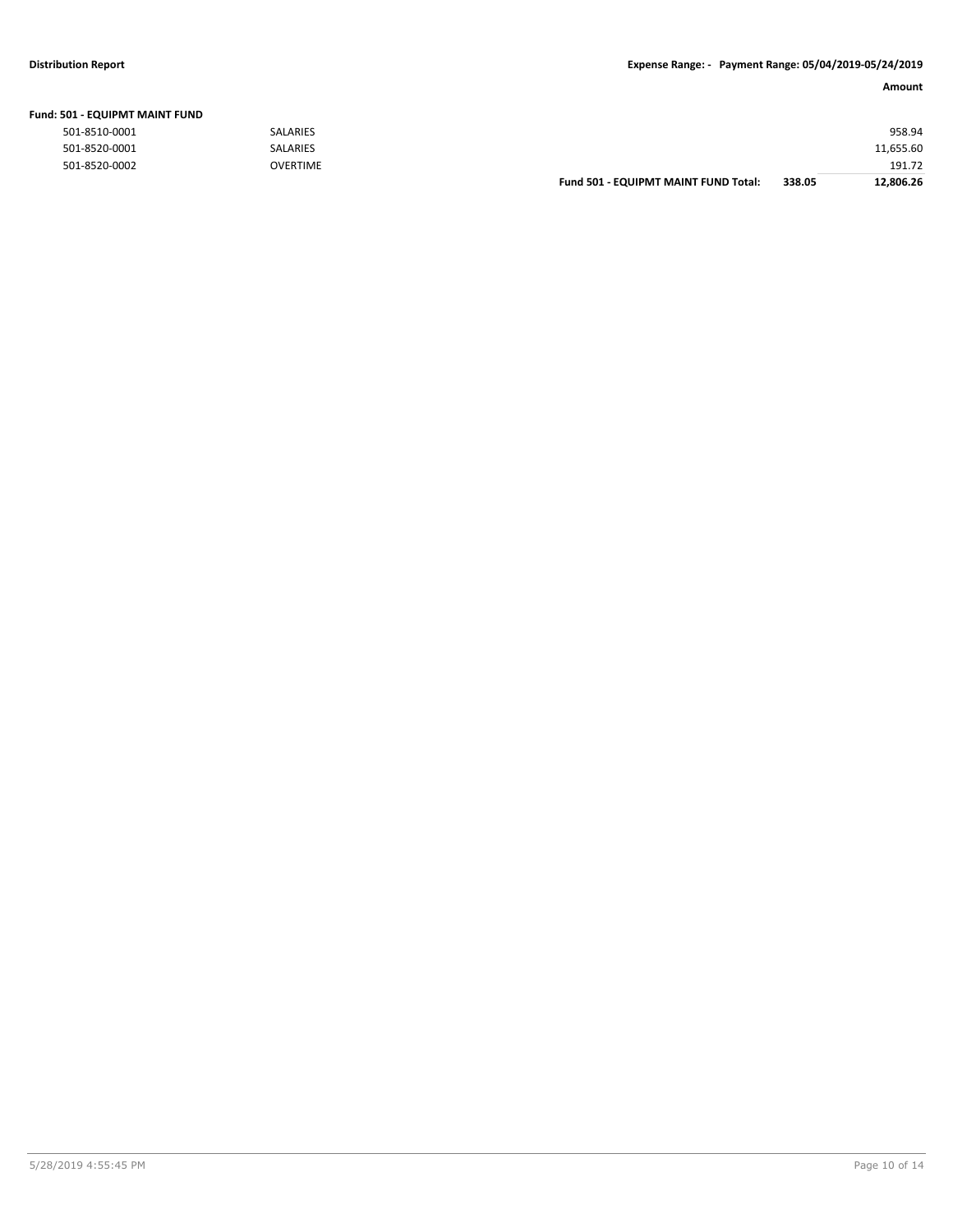**Fund: 503 - MIS FUND**

#### **Amount**

|                   |                        | Fund 503 - MIS FUND Total: | 320.00 | 15,150.98 |
|-------------------|------------------------|----------------------------|--------|-----------|
| 503-4010-1033     | FITNESS PROGRAM        |                            |        | 45.00     |
| 503-4010-0020     | PART-TIME HOURLY WAGES |                            |        | 4,900.32  |
| 503-4010-0001     | <b>SALARIES</b>        |                            |        | 10,205.66 |
| שוושז כוויו - כטנ |                        |                            |        |           |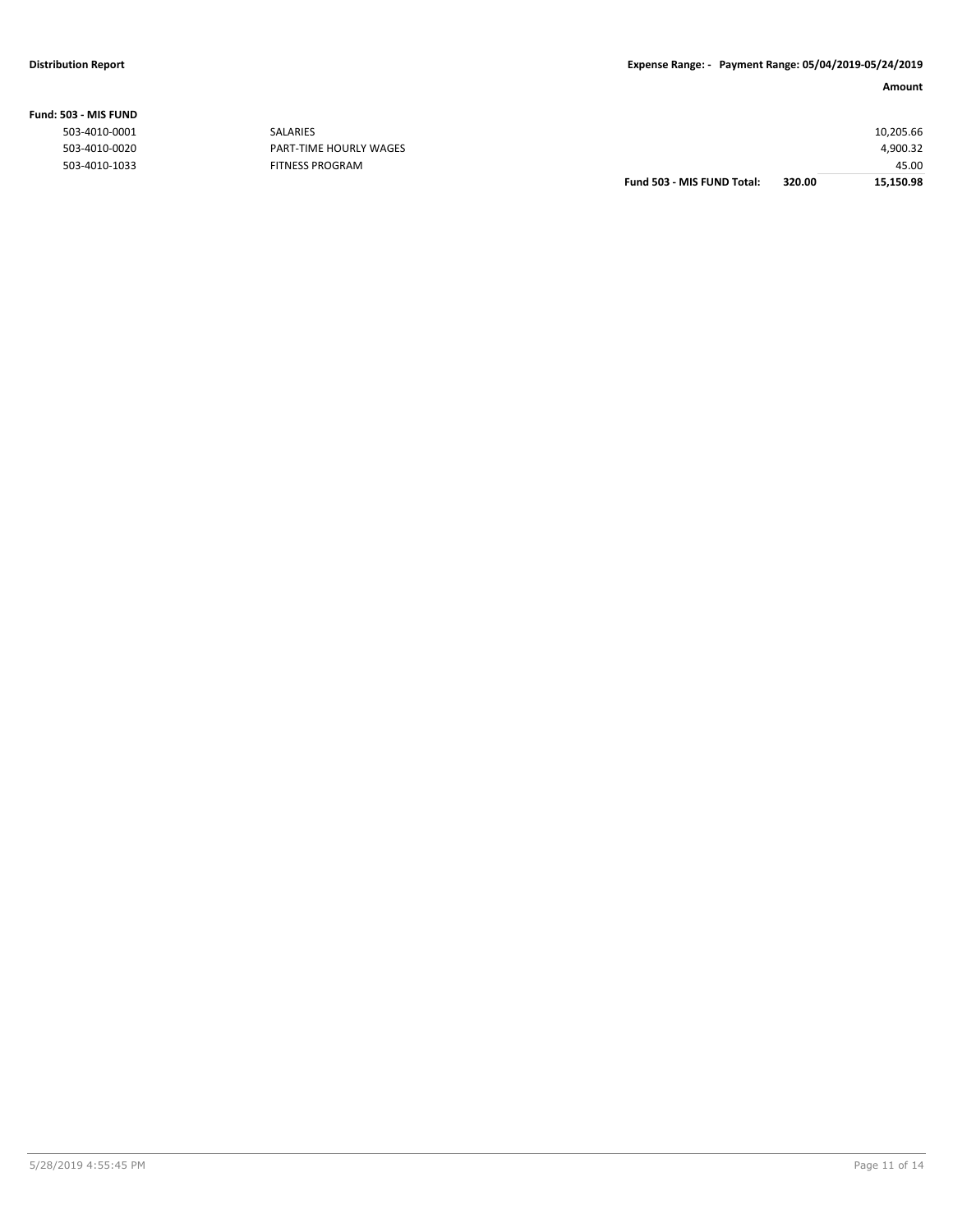### **Distribution Report Expense Range: - Payment Range: 05/04/2019-05/24/2019**

| Amount |
|--------|
|        |

| Fund: 951 - SAN. DISTRICT GEN. FUND |                        |                                           |        |           |
|-------------------------------------|------------------------|-------------------------------------------|--------|-----------|
| 951-8810-0001                       | <b>SALARIES</b>        |                                           |        | 1,585.46  |
| 951-8820-0001                       | <b>SALARIES</b>        |                                           |        | 12,486.24 |
| 951-8820-0002                       | <b>OVERTIME</b>        |                                           |        | 352.44    |
| 951-8820-1033                       | <b>FITNESS PROGRAM</b> |                                           |        | 6.75      |
|                                     |                        | Fund 951 - SAN, DISTRICT GEN, FUND Total: | 373.98 | 14,430.89 |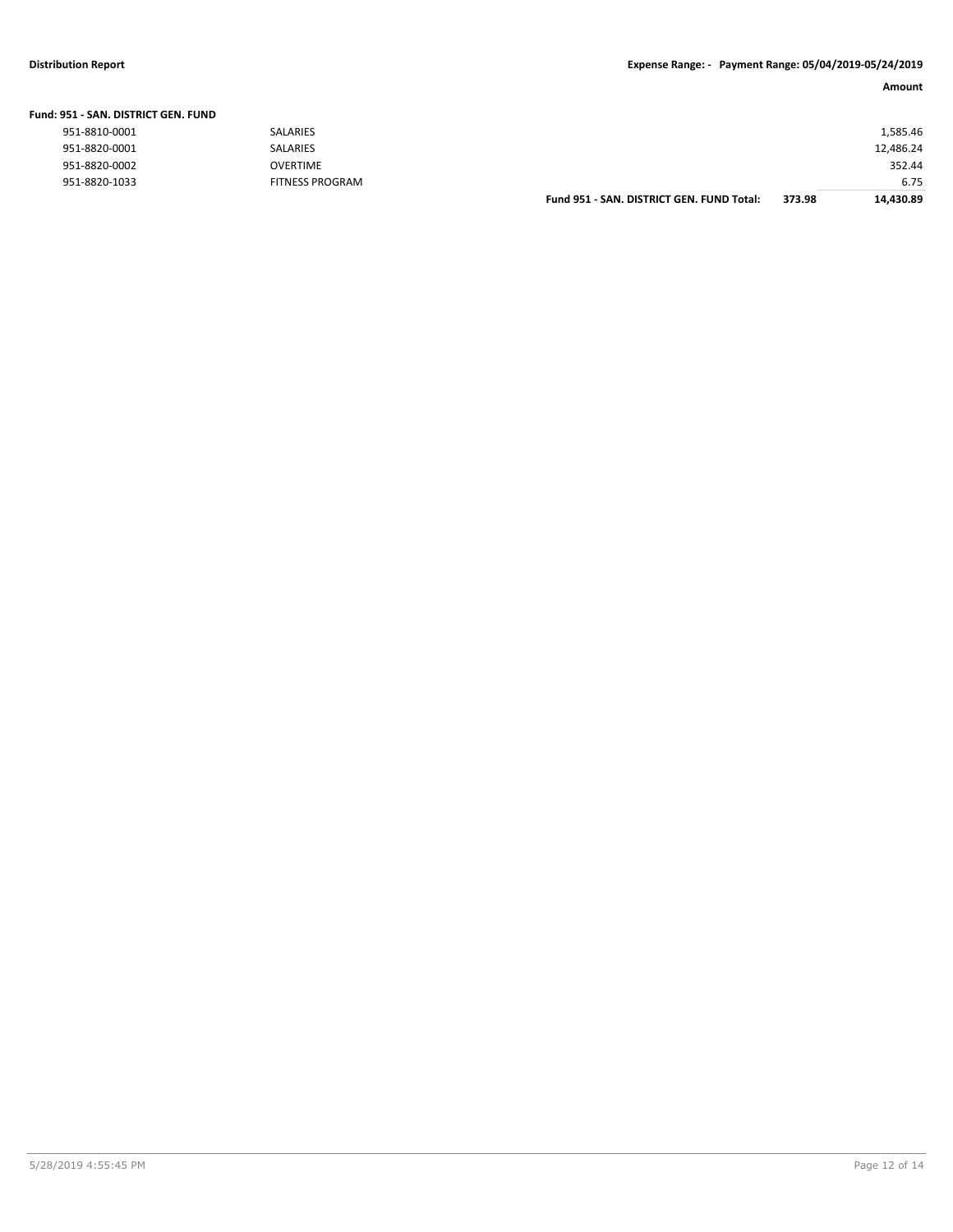|  | Fund: 953 - SAN. DISTRICT CAP. IMPROV |  |
|--|---------------------------------------|--|
|  |                                       |  |

| 953-8820-9201 |  |
|---------------|--|
| 953-8820-9205 |  |
| 953-8820-9214 |  |

DEL MONTE LIFT STATION UPGRADE CANYON DEL REY SEWER LINE REPLACEMENT 953-8820-9214 DEL MONTE SWR MAIN REPLACEMENT

| Fund 953 - SAN. DISTRICT CAP. IMPROV Total: | 10.00 | 534.60 |
|---------------------------------------------|-------|--------|
|                                             |       | 187.11 |
|                                             |       | 320.76 |
|                                             |       | 26.73  |
|                                             |       |        |